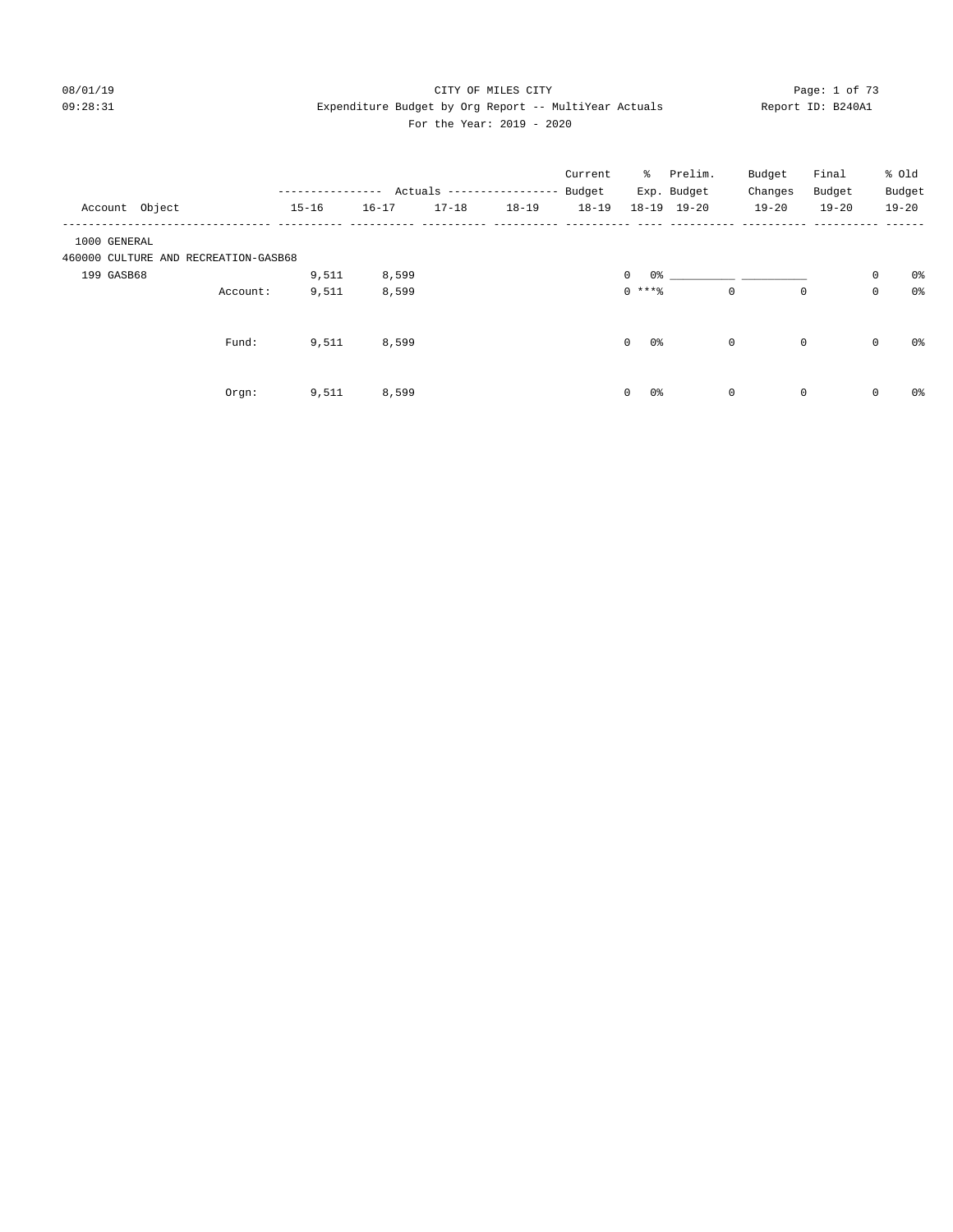## 08/01/19 Page: 2 of 73 09:28:31 Expenditure Budget by Org Report -- MultiYear Actuals Report ID: B240A1

| 1 Mayor |  |
|---------|--|
|---------|--|

|                                      |           |           |           |        | Current                          | - 옹      | Prelim.                                                                                                                                                                                                                                                                                                                                                                                                                                                                                                             | Budget    | Final             | % Old          |
|--------------------------------------|-----------|-----------|-----------|--------|----------------------------------|----------|---------------------------------------------------------------------------------------------------------------------------------------------------------------------------------------------------------------------------------------------------------------------------------------------------------------------------------------------------------------------------------------------------------------------------------------------------------------------------------------------------------------------|-----------|-------------------|----------------|
|                                      |           |           |           |        |                                  |          | Exp. Budget                                                                                                                                                                                                                                                                                                                                                                                                                                                                                                         | Changes   | Budget            | Budget         |
| Account Object                       | $15 - 16$ | $16 - 17$ | $17 - 18$ |        | 18-19    18-19    18-19    19-20 |          |                                                                                                                                                                                                                                                                                                                                                                                                                                                                                                                     | $19 - 20$ | $19 - 20$         | $19 - 20$      |
| 1000 GENERAL                         |           |           |           |        |                                  |          |                                                                                                                                                                                                                                                                                                                                                                                                                                                                                                                     |           |                   |                |
| 410200 Executive Services(01)        |           |           |           |        |                                  |          |                                                                                                                                                                                                                                                                                                                                                                                                                                                                                                                     |           |                   |                |
| 111 Salaries and Wages - Perm 21,000 |           | 22,000    | 22,000    | 22,000 |                                  |          | 22,002 100% 21,996                                                                                                                                                                                                                                                                                                                                                                                                                                                                                                  |           | 21,996            | 100%           |
| 142 Workers' Compensation            | 86        | 91        | 84        | 94     |                                  |          | 94 100%                                                                                                                                                                                                                                                                                                                                                                                                                                                                                                             |           | 94                | 100%           |
| 143 Health Insurance                 | 3,864     |           |           |        |                                  |          | $\begin{picture}(150,10) \put(0,0){\vector(1,0){100}} \put(15,0){\vector(1,0){100}} \put(15,0){\vector(1,0){100}} \put(15,0){\vector(1,0){100}} \put(15,0){\vector(1,0){100}} \put(15,0){\vector(1,0){100}} \put(15,0){\vector(1,0){100}} \put(15,0){\vector(1,0){100}} \put(15,0){\vector(1,0){100}} \put(15,0){\vector(1,0){100}} \put(15,0){\vector(1,0){100}}$                                                                                                                                                  |           | $\circ$           | 0 <sub>8</sub> |
| 144 FICA                             | 1,314     | 1,683     | 1,683     | 1,683  | 1,683 100%                       |          |                                                                                                                                                                                                                                                                                                                                                                                                                                                                                                                     | 1,683     | 1,683             | 100%           |
| 145 PERS                             | 827       |           |           |        |                                  |          | $\begin{picture}(150,10) \put(0,0){\vector(1,0){100}} \put(15,0){\vector(1,0){100}} \put(15,0){\vector(1,0){100}} \put(15,0){\vector(1,0){100}} \put(15,0){\vector(1,0){100}} \put(15,0){\vector(1,0){100}} \put(15,0){\vector(1,0){100}} \put(15,0){\vector(1,0){100}} \put(15,0){\vector(1,0){100}} \put(15,0){\vector(1,0){100}} \put(15,0){\vector(1,0){100}}$                                                                                                                                                  |           | 0                 | 0 <sup>°</sup> |
| 190 On Behalf Retirement Paym        |           |           | 35,129    |        | 2,599                            |          |                                                                                                                                                                                                                                                                                                                                                                                                                                                                                                                     |           | 0                 | 0 <sub>8</sub> |
| 210 Office Supplies and Mater        |           |           | 248       |        | 125                              |          | $0\%$ 125                                                                                                                                                                                                                                                                                                                                                                                                                                                                                                           |           | 125               | 100%           |
| 214 Small Items of Equipment         |           |           | 910       |        |                                  |          | $\begin{picture}(150,10) \put(0,0){\vector(1,0){100}} \put(15,0){\vector(1,0){100}} \put(15,0){\vector(1,0){100}} \put(15,0){\vector(1,0){100}} \put(15,0){\vector(1,0){100}} \put(15,0){\vector(1,0){100}} \put(15,0){\vector(1,0){100}} \put(15,0){\vector(1,0){100}} \put(15,0){\vector(1,0){100}} \put(15,0){\vector(1,0){100}} \put(15,0){\vector(1,0){100}}$                                                                                                                                                  |           | $\Omega$          | 0 <sub>8</sub> |
| 220 Operating Expenses               | 146       | 147       | 146       | 146    |                                  |          | $0 \xrightarrow{***\text{\texttt{\%}}}\xrightarrow{\hspace*{1.5cm}}\xrightarrow{\hspace*{1.5cm}}\xrightarrow{\hspace*{1.5cm}}\xrightarrow{\hspace*{1.5cm}}\xrightarrow{\hspace*{1.5cm}}\xrightarrow{\hspace*{1.5cm}}\xrightarrow{\hspace*{1.5cm}}\xrightarrow{\hspace*{1.5cm}}\xrightarrow{\hspace*{1.5cm}}\xrightarrow{\hspace*{1.5cm}}\xrightarrow{\hspace*{1.5cm}}\xrightarrow{\hspace*{1.5cm}}\xrightarrow{\hspace*{1.5cm}}\xrightarrow{\hspace*{1.5cm}}\xrightarrow{\hspace*{1.5cm}}\xrightarrow{\hspace*{1.5$ |           | $\circ$           | 0 <sub>8</sub> |
| 311 Postage, Box Rent, Etc.          | $\sim$ 2  |           |           |        |                                  | $\Omega$ |                                                                                                                                                                                                                                                                                                                                                                                                                                                                                                                     |           | 0                 | 0 <sub>8</sub> |
| 345 Telephone                        | 348       | 336       | 399       | 398    | 550                              |          | 72% 550                                                                                                                                                                                                                                                                                                                                                                                                                                                                                                             |           | 550               | 100%           |
| 347 Internet                         |           |           |           |        | 100                              |          |                                                                                                                                                                                                                                                                                                                                                                                                                                                                                                                     |           | $\overline{0}$    | 0 <sup>°</sup> |
| 350 Professional Services            | 83        | 90        | 84        | 83     |                                  |          | 150 55% 150                                                                                                                                                                                                                                                                                                                                                                                                                                                                                                         |           | 150               | 100%           |
| 360 Contr R & M                      | 1,018     | 919       | 920       | 955    |                                  |          | 775 123% 775                                                                                                                                                                                                                                                                                                                                                                                                                                                                                                        |           | 775               | 100%           |
| 370 Travel                           | 1,120     |           | 392       |        |                                  |          |                                                                                                                                                                                                                                                                                                                                                                                                                                                                                                                     |           | $\overline{0}$    | 0%             |
| 380 Training Services                | 150       |           |           | 39     |                                  |          | 400 10%                                                                                                                                                                                                                                                                                                                                                                                                                                                                                                             | 400 000   | 400               | 100%           |
| Account:                             | 29,958    | 25,266    | 61,995    | 27,997 |                                  |          | 26,379 106% 25,773 0                                                                                                                                                                                                                                                                                                                                                                                                                                                                                                |           | 25,773            | 97%            |
| Fund:                                | 29,958    | 25,266    | 61,995    |        | 27,997 26,379 106%               |          | 25,773                                                                                                                                                                                                                                                                                                                                                                                                                                                                                                              |           | $\circ$<br>25,773 | 97%            |
|                                      |           |           |           |        |                                  |          |                                                                                                                                                                                                                                                                                                                                                                                                                                                                                                                     |           |                   |                |
| Orgn:                                | 29,958    | 25,266    | 61,995    |        |                                  |          | 27,997 26,379 106% 25,773                                                                                                                                                                                                                                                                                                                                                                                                                                                                                           |           | $\circ$<br>25,773 | 97%            |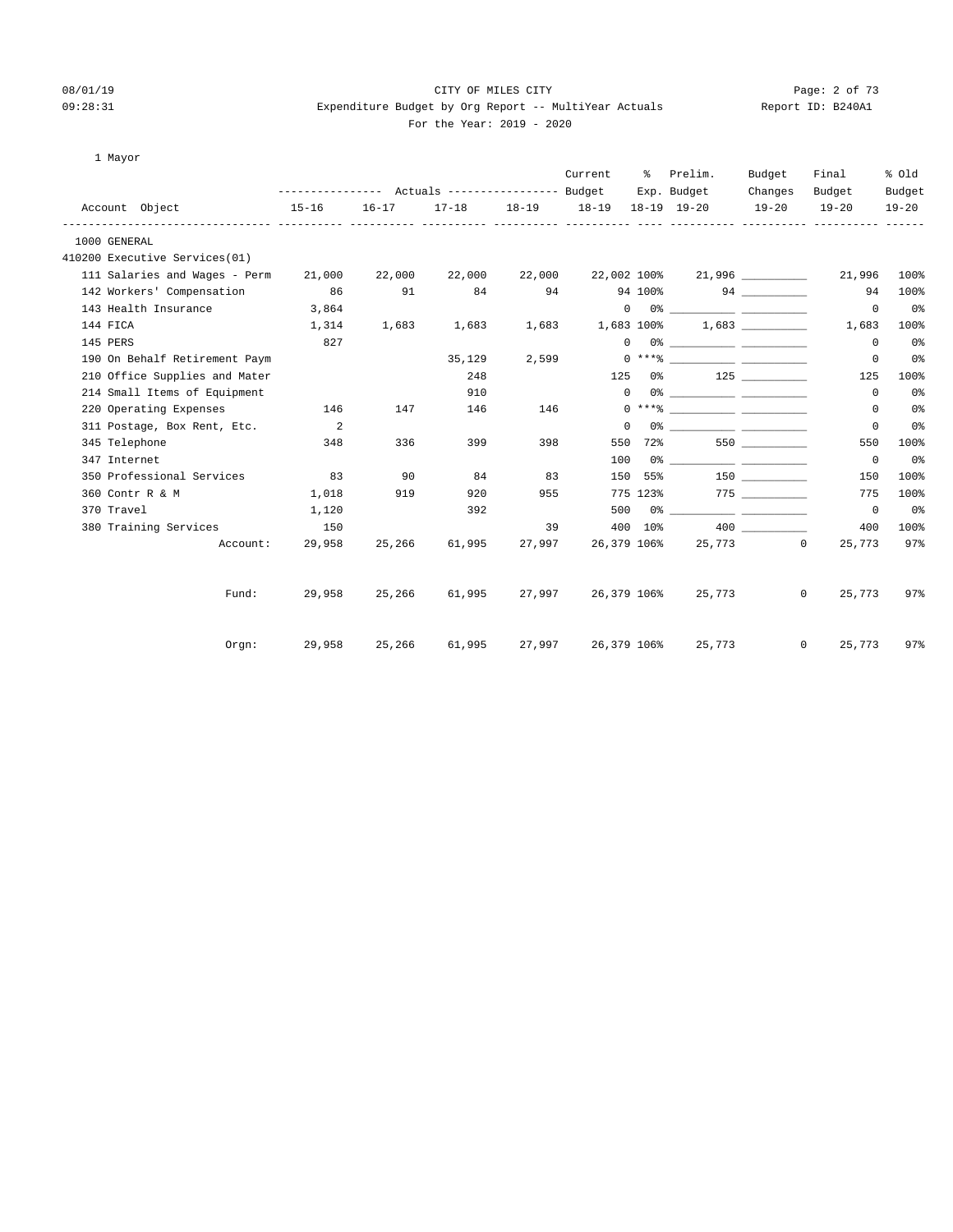#### 08/01/19 Page: 3 of 73 09:28:31 Expenditure Budget by Org Report -- MultiYear Actuals Report ID: B240A1 For the Year: 2019 - 2020

|  | City Council |  |
|--|--------------|--|
|--|--------------|--|

|                                                         | --------------- Actuals ---------------- Budget |           |                              |           | Current            | ႜႜ       | Prelim.<br>Exp. Budget                                                                                                                                                                                                                                        | Budget               | Final                  | % old               |
|---------------------------------------------------------|-------------------------------------------------|-----------|------------------------------|-----------|--------------------|----------|---------------------------------------------------------------------------------------------------------------------------------------------------------------------------------------------------------------------------------------------------------------|----------------------|------------------------|---------------------|
| Account Object                                          | $15 - 16$                                       | $16 - 17$ | $17 - 18$                    | $18 - 19$ | $18 - 19$          |          | 18-19 19-20                                                                                                                                                                                                                                                   | Changes<br>$19 - 20$ | Budget<br>$19 - 20$    | Budget<br>$19 - 20$ |
| ------------------ ----------<br>1000 GENERAL           |                                                 |           | ----------- ---------- ----- |           | ______ ___________ |          | _____ ___________                                                                                                                                                                                                                                             |                      |                        | $- - - -$           |
| 410100 Legislative Services(02)                         |                                                 |           |                              |           |                    |          |                                                                                                                                                                                                                                                               |                      |                        |                     |
| 111 Salaries and Wages - Perm                           |                                                 |           |                              |           | 31,968 100%        |          |                                                                                                                                                                                                                                                               |                      |                        | 100%                |
|                                                         | 23,250<br>-5                                    | 23,750    | 31,092                       | 32,001    | $\mathbf 0$        |          |                                                                                                                                                                                                                                                               | $31,968$ _________   | 31,968                 |                     |
| 141 Unemployment Insurance<br>142 Workers' Compensation |                                                 | 2         |                              |           |                    |          | $0\frac{3}{2}$ . The contract of $\frac{3}{2}$ . The contract of $\frac{3}{2}$ . The contract of $\frac{3}{2}$ . The contract of $\frac{3}{2}$ . The contract of $\frac{3}{2}$ . The contract of $\frac{3}{2}$ . The contract of $\frac{3}{2}$ . The contract |                      | $^{\circ}$             | 0%<br>99%           |
|                                                         | 161                                             | 149       | 119                          | 136       |                    | 137 99%  |                                                                                                                                                                                                                                                               |                      | 136                    |                     |
| 144 FICA                                                | 1,778                                           | 1,816     | 2,378                        | 2,448     | 2,445 100%         |          |                                                                                                                                                                                                                                                               |                      | 2,445                  | 100%                |
| 145 PERS                                                | 372                                             | 251       | 329                          | 343       |                    | 339 101% |                                                                                                                                                                                                                                                               |                      | 346                    | 102%                |
| 220 Operating Expenses                                  | 235                                             | 485       | 218                          | 146       |                    | 200 73%  |                                                                                                                                                                                                                                                               |                      | 100                    | 50%                 |
| 350 Professional Services                               | 750                                             | 179       |                              |           | 0                  |          | 0 %                                                                                                                                                                                                                                                           |                      | $\mathbf 0$            | 0%                  |
| 370 Travel                                              |                                                 |           | 422                          | 273       |                    | 100 273% |                                                                                                                                                                                                                                                               |                      | 380                    | 380%                |
| 380 Training Services                                   |                                                 |           | 50                           |           | 500                | 0%       |                                                                                                                                                                                                                                                               |                      | 500                    | 100%                |
| Account:                                                | 26,551                                          | 26,632    | 34,608                       | 35,347    | 35,689 99%         |          |                                                                                                                                                                                                                                                               | 35,875<br>$\Omega$   | 35,875                 | 100%                |
| 410105 Safety Culture-Supplies                          |                                                 |           |                              |           |                    |          |                                                                                                                                                                                                                                                               |                      |                        |                     |
| 230 Repair and Maintenance Su                           |                                                 | 173       |                              |           | 250                | 0%       |                                                                                                                                                                                                                                                               | $250$ __________     | 250                    | 100%                |
| 330 Publicity, Subscriptions                            | 176                                             |           |                              |           | $\mathsf 0$        | 0 %      |                                                                                                                                                                                                                                                               |                      | $\mathbf 0$            | 0%                  |
| Account:                                                | 176                                             | 173       |                              |           | 250                | 0%       | 250                                                                                                                                                                                                                                                           | $\mathbf 0$          | 250                    | 100%                |
| 470300 Ecomonic Development                             |                                                 |           |                              |           |                    |          |                                                                                                                                                                                                                                                               |                      |                        |                     |
| 350 Professional Services                               | 5,000                                           | 15,995    | 15,809                       | 15,604    | 15,604 100%        |          |                                                                                                                                                                                                                                                               | 15,492               | 15,492                 | 99%                 |
| Account:                                                | 5,000                                           | 15,995    | 15,809                       | 15,604    | 15,604 100%        |          |                                                                                                                                                                                                                                                               | 15,492               | $\Omega$<br>15,492     | 99%                 |
| 521000 Interfund Operating Transfers Out                |                                                 |           |                              |           |                    |          |                                                                                                                                                                                                                                                               |                      |                        |                     |
| 820 Transfers to Other Funds                            | 23,779                                          | 82,800    | 75,000                       | 54,952    | 54,952 100%        |          |                                                                                                                                                                                                                                                               |                      | 17,458                 | 32%                 |
| Account:                                                | 23,779                                          | 82,800    | 75,000                       | 54,952    | 54,952 100%        |          |                                                                                                                                                                                                                                                               | 17,458               | $\circ$<br>17,458      | $31$ %              |
|                                                         |                                                 |           |                              |           |                    |          |                                                                                                                                                                                                                                                               |                      |                        |                     |
| Fund:                                                   | 55,506                                          | 125,600   | 125,417                      | 105,903   | 106,495 99%        |          | 69,075                                                                                                                                                                                                                                                        |                      | $\mathsf{O}$<br>69,075 | 64%                 |
| Orgn:                                                   | 55,506                                          | 125,600   | 125,417                      | 105,903   | 106,495 99%        |          | 69,075                                                                                                                                                                                                                                                        | $\mathbf{0}$         | 69,075                 | 64%                 |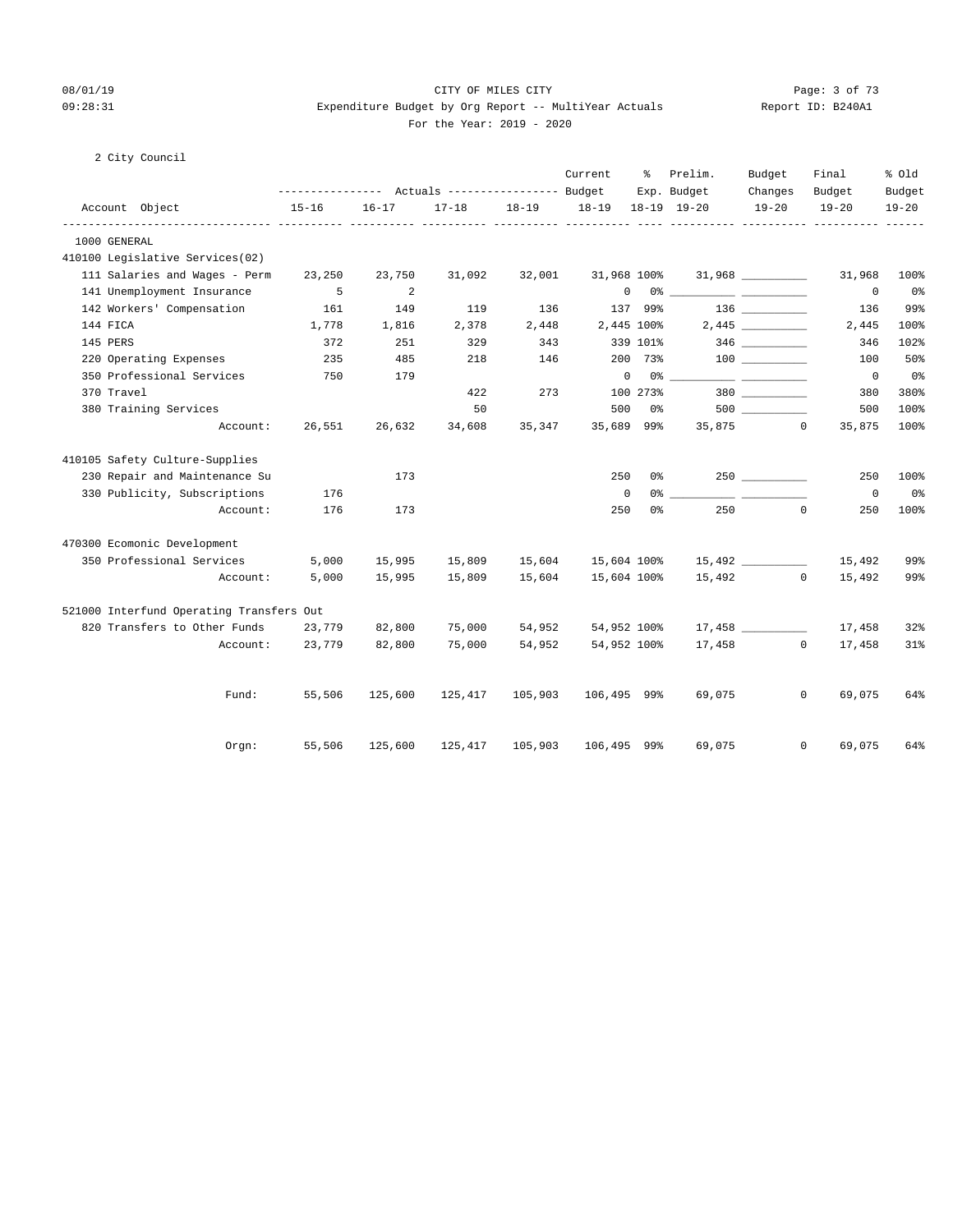#### 08/01/19 Page: 4 of 73 09:28:31 Expenditure Budget by Org Report -- MultiYear Actuals Report ID: B240A1 For the Year: 2019 - 2020

3 City Clerk

|                               |           |           |                                                 |           | Current     | ႜွ             | Prelim.         | Budget             | Final                   | % Old          |
|-------------------------------|-----------|-----------|-------------------------------------------------|-----------|-------------|----------------|-----------------|--------------------|-------------------------|----------------|
|                               |           |           | --------------- Actuals ---------------- Budget |           |             |                | Exp. Budget     | Changes            | Budget                  | Budget         |
| Account Object                | $15 - 16$ | $16 - 17$ | $17 - 18$                                       | $18 - 19$ | $18 - 19$   |                | $18-19$ $19-20$ | $19 - 20$          | $19 - 20$               | $19 - 20$      |
| 1000 GENERAL                  |           |           |                                                 |           |             |                |                 |                    |                         |                |
| 410500 Financial Services(03) |           |           |                                                 |           |             |                |                 |                    |                         |                |
| 111 Salaries and Wages - Perm | 103,603   | 112,392   | 115,064                                         | 107,371   | 126,452 85% |                |                 |                    | 113,048                 | 89%            |
| 131 VACATION                  | 10,707    | 7,016     | 7,781                                           | 8,678     |             | 7,100 122%     |                 |                    | 7,100                   | 100%           |
| 132 SICK LEAVE                | 3,833     | 4,073     | 5,588                                           | 4,447     |             | 4,100 108%     |                 |                    | 4,100                   | 100%           |
| 133 OTHER LEAVE PAY           | 3,338     | 4,082     | 4,739                                           | 4,038     |             | 3,327 121%     |                 |                    | 3,360                   | 101%           |
| 141 Unemployment Insurance    | 183       | 192       | 334                                             | 438       |             | 212 207%       |                 |                    | 191                     | 90%            |
| 142 Workers' Compensation     | 1,474     | 1,574     | 1,504                                           | 1,573     |             | 1,731 91%      |                 |                    | 1,562                   | $90\%$         |
| 143 Health Insurance          | 22,015    | 24,512    | 25,364                                          | 25,019    | 25,742 97%  |                |                 |                    | 27,656                  | 107%           |
| 144 FICA                      | 9,316     | 9,808     | 10,228                                          | 9,542     | 10,785 88%  |                |                 |                    | 9,762                   | 91%            |
| 145 PERS                      | 9,585     | 10,464    | 11,072                                          | 10,407    | 11,941 87%  |                |                 | $11,064$ _________ | 11,064                  | 93%            |
| 196 CLOTHING ALLOTMENT        | 300       | 563       | 518                                             | 574       |             | 525 109%       |                 |                    | 450                     | 86%            |
| 210 Office Supplies and Mater | 1,569     | 1,820     | 2,491                                           | 1,095     | 2,500       | 44%            |                 |                    | 2,200                   | 88%            |
| 214 Small Items of Equipment  | 459       | 2,509     | 282                                             | 432       |             | 3,000 14%      |                 |                    | 1,800                   | 60%            |
| 220 Operating Expenses        | 2,309     | 2,678     | 1,815                                           | 1,720     | 2,800       | 61%            |                 |                    | 2,500                   | 89%            |
| 230 Repair and Maintenance Su |           |           | 416                                             |           |             | 0<br>0%        |                 |                    | $\circ$                 | 0 <sup>8</sup> |
| 311 Postage, Box Rent, Etc.   | 1,020     | 3,396     | $-44$                                           | 1,647     | 3,000       | 55%            |                 |                    | 1,500                   | 50%            |
| 320 Printing, Duplicating, Ty | 146       | 147       |                                                 | 65        | 100         | 65%            |                 | 100 000            | 100                     | 100%           |
| 330 Publicity, Subscriptions  | 2,353     | 1,912     | 1,700                                           | 998       | 2,200       | 45%            |                 |                    | 2,200                   | 100%           |
| 334 Memberships, Registration | 2,908     | 3,124     | 2,925                                           | 3,276     |             | 3,200 102%     |                 |                    | 3,200                   | 100%           |
| 345 Telephone                 | 729       | 574       | 671                                             | 615       | 650         | 95%            |                 | 650                | 650                     | 100%           |
| 347 Internet                  | 254       | 215       | 254                                             | 234       | 250         | 94%            |                 |                    | 250                     | 100%           |
| 350 Professional Services     | 23,991    | 35,525    | 29,697                                          | 24,663    | 35,000      | 70%            |                 |                    | 33,850                  | 97%            |
| 360 Contr R & M               | 10,478    | 10,346    | 21,999                                          | 12,118    | 19,100      | 63%            |                 |                    | 18,606                  | 97%            |
| 370 Travel                    | 1,129     | 773       | 1,352                                           | 2,172     | 2,500       | 87%            |                 |                    | 2,500                   | 100%           |
| 380 Training Services         | 980       | 989       | 1,541                                           | 1,471     | 1,500       | 98%            |                 |                    | 1,600                   | 107%           |
| 382 Books                     |           |           | 117                                             |           | 100         | 0%             |                 |                    | 350                     | 350%           |
| 390 Other Purchased Services  |           | 26        | 28                                              |           | 150         | 0 <sup>8</sup> |                 |                    | 100                     | 67%            |
| 513 Liability                 | 26,637    | 22,496    | 56,847                                          | 81,904    | 81,904 100% |                |                 |                    | 91,301                  | 111%           |
| 521 Surety Bonds for Official | 750       | 750       | 890                                             | 863       |             | 863 100%       |                 |                    | 750                     | 87%            |
| 555 Bank Service Charges      |           |           | 140                                             | 240       | 300         | 80%            |                 | $300$              | 300                     | 100%           |
| Account:                      | 240,066   | 261,956   | 305, 313                                        | 305,600   | 351,032 87% |                | 342,050         |                    | $\mathbf 0$<br>342,050  | 97%            |
| 411101 Labor Negotiations     |           |           |                                                 |           |             |                |                 |                    |                         |                |
| 350 Professional Services     | 18,394    | 9,788     | 4,681                                           | 7,894     |             | 7,000 113%     | $8,000$ $\_$    |                    | 8,000                   | 114%           |
| Account:                      | 18,394    | 9,788     | 4,681                                           | 7,894     |             | 7,000 113%     | 8,000           |                    | $\Omega$<br>8,000       | 114%           |
|                               |           |           |                                                 |           |             |                |                 |                    |                         |                |
| Fund:                         | 258,460   | 271,744   | 309,994                                         | 313,494   | 358,032 88% |                | 350,050         |                    | $\mathbf{0}$<br>350,050 | 97%            |
| Orgn:                         | 258,460   | 271,744   | 309,994                                         | 313,494   | 358,032     | 88%            | 350,050         |                    | $\mathbf 0$<br>350,050  | 97%            |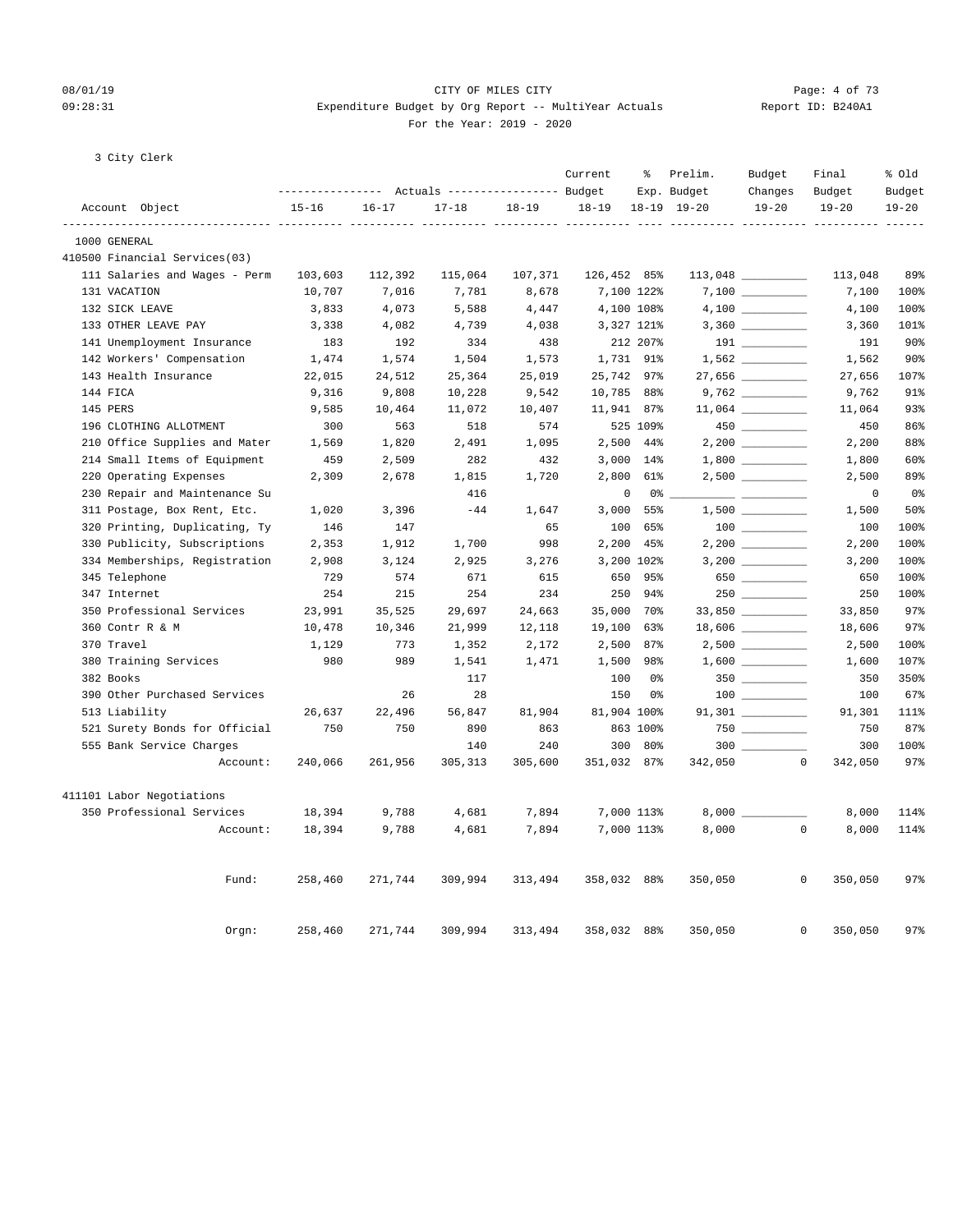#### 08/01/19 Page: 5 of 73 09:28:31 Expenditure Budget by Org Report -- MultiYear Actuals Report ID: B240A1 For the Year: 2019 - 2020

| 4 Attorney<br>$\sim$ |  |
|----------------------|--|
|----------------------|--|

|                                             |                  |           |                         |                | Current                       | ိ              | Prelim.<br>--------------- Actuals ---------------- Budget Exp. Budget                                                                                                                                                                                                                                                                                             | Budget               | Final                             | % old               |
|---------------------------------------------|------------------|-----------|-------------------------|----------------|-------------------------------|----------------|--------------------------------------------------------------------------------------------------------------------------------------------------------------------------------------------------------------------------------------------------------------------------------------------------------------------------------------------------------------------|----------------------|-----------------------------------|---------------------|
| Account Object                              | $15 - 16$        | $16 - 17$ |                         |                | 17-18 18-19 18-19 18-19 19-20 |                |                                                                                                                                                                                                                                                                                                                                                                    | Changes<br>$19 - 20$ | Budget<br>$19 - 20$               | Budget<br>$19 - 20$ |
| 1000 GENERAL                                |                  |           |                         |                |                               |                |                                                                                                                                                                                                                                                                                                                                                                    |                      |                                   |                     |
| 411100 Legal Services(04)                   |                  |           |                         |                |                               |                |                                                                                                                                                                                                                                                                                                                                                                    |                      |                                   |                     |
| 111 Salaries and Wages - Perm 96,961 97,314 |                  |           | 94,618                  |                |                               |                | 93,482  103,724  90%  103,796  _________                                                                                                                                                                                                                                                                                                                           |                      | 103,796 100%                      |                     |
| 131 VACATION                                | 3,611            | 2,638     | 3,682                   |                |                               |                | 2,834 2,700 105% 2,700                                                                                                                                                                                                                                                                                                                                             |                      | 2,700                             | 100%                |
| 132 SICK LEAVE                              | 1,013            | 1,828     | 887 704                 |                |                               |                | $1,900$ 37% $1,900$ _________                                                                                                                                                                                                                                                                                                                                      |                      | 1,900                             | 100%                |
| 133 OTHER LEAVE PAY                         |                  | 97        | 97                      |                |                               |                | $\begin{picture}(150,10) \put(0,0){\vector(1,0){100}} \put(15,0){\vector(1,0){100}} \put(15,0){\vector(1,0){100}} \put(15,0){\vector(1,0){100}} \put(15,0){\vector(1,0){100}} \put(15,0){\vector(1,0){100}} \put(15,0){\vector(1,0){100}} \put(15,0){\vector(1,0){100}} \put(15,0){\vector(1,0){100}} \put(15,0){\vector(1,0){100}} \put(15,0){\vector(1,0){100}}$ |                      | $\overline{\phantom{0}}$          | 0 <sub>8</sub>      |
| 141 Unemployment Insurance                  | 153 153          |           | 249                     |                |                               |                |                                                                                                                                                                                                                                                                                                                                                                    |                      | 163                               | 100%                |
| 142 Workers' Compensation 591               |                  | 617       | 566                     | 633            |                               |                |                                                                                                                                                                                                                                                                                                                                                                    |                      | 689                               | 100%                |
| 143 Health Insurance                        |                  | 7,612     | 8,601                   | 8,931          | 8,876 101%                    |                |                                                                                                                                                                                                                                                                                                                                                                    | 9,536                | 9,536                             | 107%                |
| 144 FICA                                    | 7,777            | 7,733     | 7,541                   | 7,367          |                               | 8,287 89%      |                                                                                                                                                                                                                                                                                                                                                                    | 8,292                | 8,292                             | 100%                |
| 145 PERS                                    | 8,401            | 8,527     | 8,409                   |                | 8,315 9,175 91%               |                |                                                                                                                                                                                                                                                                                                                                                                    |                      | 9,398                             | 102%                |
| 196 CLOTHING ALLOTMENT                      | 75               | 75        | 150                     | 150            | 150 100%                      |                |                                                                                                                                                                                                                                                                                                                                                                    |                      | 150                               | 100%                |
| 210 Office Supplies and Mater 687           |                  | 833       | 557                     | 297            |                               | 1,000 30%      |                                                                                                                                                                                                                                                                                                                                                                    | 1,000                | 1,000                             | 100%                |
| 214 Small Items of Equipment                | 425              | 960       | 937                     | 891            |                               | 1,000 89%      |                                                                                                                                                                                                                                                                                                                                                                    |                      | 1,000                             | 100%                |
| 220 Operating Expenses 1,859                |                  | 2,298     | 1,124                   | 882            | 1,500 59%                     |                |                                                                                                                                                                                                                                                                                                                                                                    |                      | 1,000                             | 67%                 |
| 311 Postage, Box Rent, Etc. 391             |                  | 299       | 380                     | 321            |                               | 500 64%        |                                                                                                                                                                                                                                                                                                                                                                    |                      | 500                               | 100%                |
| 345 Telephone                               | 91               | 47        | 58                      |                |                               |                |                                                                                                                                                                                                                                                                                                                                                                    |                      | 100                               | 100%                |
| 350 Professional Services 13,824            |                  | 12,171    |                         | $9,212 -3,322$ |                               | $5,000 - 66$ % |                                                                                                                                                                                                                                                                                                                                                                    |                      | 5,000                             | 100%                |
| 360 Contr R & M                             |                  |           |                         |                |                               | 207 0%         |                                                                                                                                                                                                                                                                                                                                                                    |                      | 207                               | 100%                |
| 370 Travel                                  | 610              | 1,075     |                         |                | 696 700                       | 700 99%        |                                                                                                                                                                                                                                                                                                                                                                    |                      | 700                               | 100%                |
|                                             | Account: 136,469 |           | 144,277 137,068 122,562 |                | 145,670 84%                   |                | 146,131 0                                                                                                                                                                                                                                                                                                                                                          |                      | 146,131                           | 100%                |
|                                             |                  |           |                         |                |                               |                |                                                                                                                                                                                                                                                                                                                                                                    |                      |                                   |                     |
| Fund:                                       | 136,469          |           | 144,277 137,068 122,562 |                |                               |                | 145,670 84% 146,131                                                                                                                                                                                                                                                                                                                                                |                      | $\circ$<br>146,131                | 100%                |
| $0$ rqn:                                    |                  |           |                         |                |                               |                | 145,670 84% 146,131                                                                                                                                                                                                                                                                                                                                                |                      | $0 \qquad \qquad$<br>146,131 100% |                     |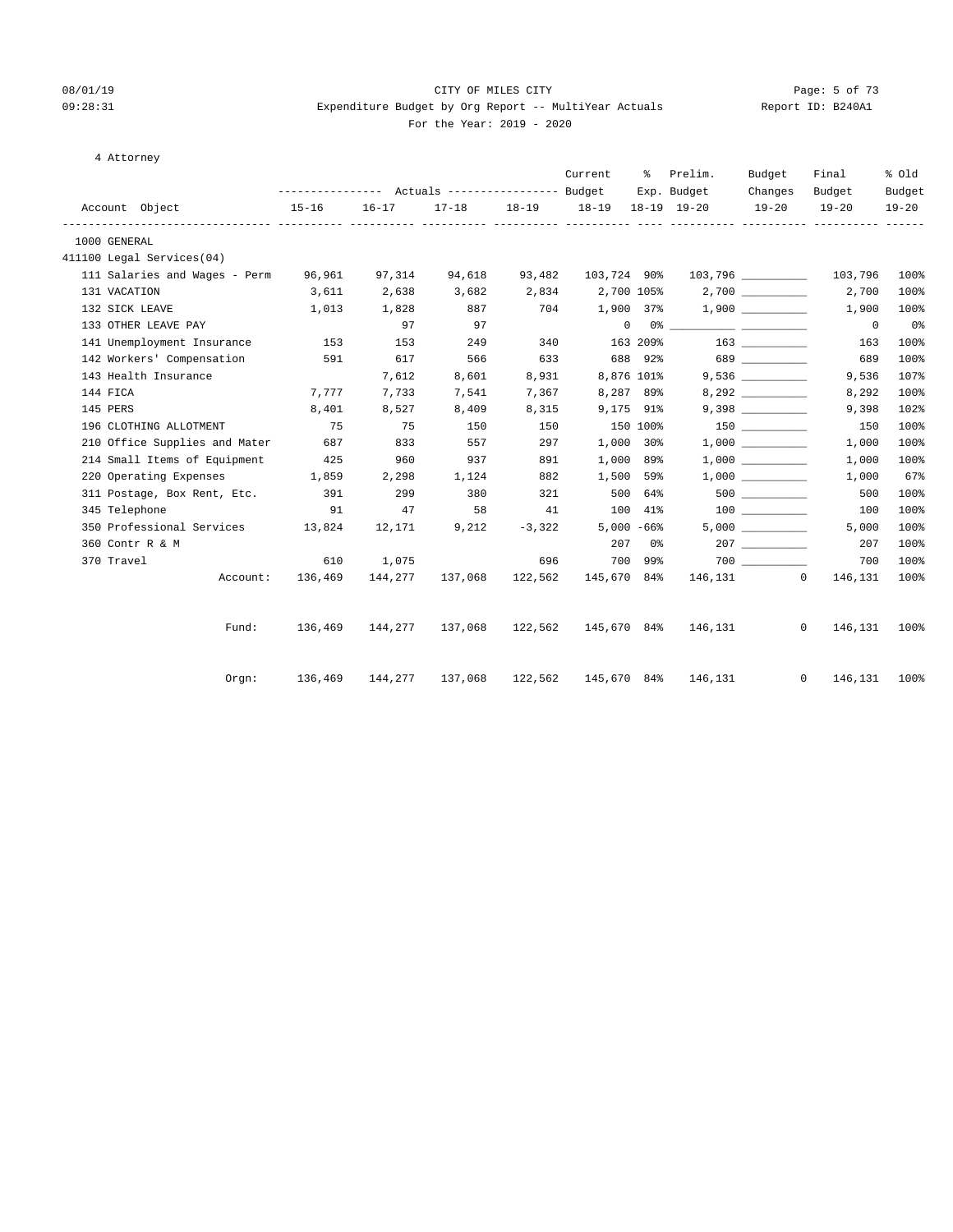#### 08/01/19 Page: 6 of 73 09:28:31 Expenditure Budget by Org Report -- MultiYear Actuals Report ID: B240A1 For the Year: 2019 - 2020

5 Police

|                                            |                  |           |                                  |           | Current   | ႜ           | Prelim.                                                                   | Budget                                                                                                                                                                                                                                                                                                                                              | Final                                      | % Old       |
|--------------------------------------------|------------------|-----------|----------------------------------|-----------|-----------|-------------|---------------------------------------------------------------------------|-----------------------------------------------------------------------------------------------------------------------------------------------------------------------------------------------------------------------------------------------------------------------------------------------------------------------------------------------------|--------------------------------------------|-------------|
|                                            | ---------------- |           | Actuals ----------------- Budget |           |           |             | Exp. Budget                                                               | Changes                                                                                                                                                                                                                                                                                                                                             | Budget                                     | Budget      |
| Account Object                             | $15 - 16$        | $16 - 17$ | $17 - 18$                        | $18 - 19$ | $18 - 19$ |             | $18-19$ $19-20$                                                           | $19 - 20$                                                                                                                                                                                                                                                                                                                                           | $19 - 20$<br>___________ __________ ______ | $19 - 20$   |
| 1000 GENERAL                               |                  |           |                                  |           |           |             |                                                                           |                                                                                                                                                                                                                                                                                                                                                     |                                            |             |
| 420140 Crime Control and Investigation(05) |                  |           |                                  |           |           |             |                                                                           |                                                                                                                                                                                                                                                                                                                                                     |                                            |             |
| 111 Salaries and Wages - Perm              | 642,152          | 649,496   | 669,017                          | 674,486   |           | 751,508 90% |                                                                           | 653,336 ________                                                                                                                                                                                                                                                                                                                                    | 653,336                                    | 87%         |
| 121 OVERTIME-PERMANENT                     | 61,583           | 101,557   | 84,887                           | 117,028   |           | 30,000 390% |                                                                           | $30,000$ ___________                                                                                                                                                                                                                                                                                                                                | 30,000                                     | 100%        |
| 131 VACATION                               | 45,253           | 50,956    | 49,746                           | 57,332    |           | 51,000 112% |                                                                           |                                                                                                                                                                                                                                                                                                                                                     | 51,000                                     | 100%        |
| 132 SICK LEAVE                             | 11,292           | 32,773    | 27,250                           | 35,450    |           | 25,000 142% |                                                                           | $25,000$ ___________                                                                                                                                                                                                                                                                                                                                | 25,000                                     | 100%        |
| 133 OTHER LEAVE PAY                        | 35,637           | 43,479    | 56,063                           | 45,913    |           | 39,010 118% |                                                                           |                                                                                                                                                                                                                                                                                                                                                     | 32,372                                     | 83%         |
| 134 HOLIDAY PAY                            | 34,387           | 10,067    | 19,232                           | 39,589    |           | 10,100 392% |                                                                           | $10,100$ _________                                                                                                                                                                                                                                                                                                                                  | 10,100                                     | 100%        |
| 141 Unemployment Insurance                 | 1,263            | 1,352     | 2,296                            | 3,435     |           | 1,360 253%  |                                                                           |                                                                                                                                                                                                                                                                                                                                                     | 1,203                                      | 88%         |
| 142 Workers' Compensation                  | 40,221           | 41,600    | 39,003                           | 45,308    |           | 42,967 105% |                                                                           | $32,372$ _________                                                                                                                                                                                                                                                                                                                                  | 32,372                                     | 75%         |
| 143 Health Insurance                       | 102,426          | 125,769   | 128,755                          | 134,777   |           | 142,022 95% |                                                                           | $136,752$ _________                                                                                                                                                                                                                                                                                                                                 | 136,752                                    | 96%         |
| 144 FICA                                   | 12,218           | 13,303    | 13,594                           | 14,558    |           | 13,146 111% |                                                                           | $11,626$ _________                                                                                                                                                                                                                                                                                                                                  | 11,626                                     | 88%         |
| 145 PERS                                   |                  | 478       | 636                              | 997       |           | 600 166%    |                                                                           | $600$ ________                                                                                                                                                                                                                                                                                                                                      | 600                                        | 100%        |
| 146 Police Pension                         | 94,591           | 115,820   | 107,425                          | 105,787   |           | 123,400 86% |                                                                           |                                                                                                                                                                                                                                                                                                                                                     | 106,417                                    | 86%         |
| 190 On Behalf Retirement Paym              |                  |           | 202,716                          | 206,804   |           | $0***8$     |                                                                           |                                                                                                                                                                                                                                                                                                                                                     | 0                                          | 0%          |
| 196 CLOTHING ALLOTMENT                     | 11,370           | 12,378    | 11,908                           | 11,460    |           | 11,960 96%  |                                                                           | $11,960$ _________                                                                                                                                                                                                                                                                                                                                  | 11,960                                     | 100%        |
| 210 Office Supplies and Mater              | 7,901            | 6,440     | 6,956                            | 7,880     |           | 6,000 131%  |                                                                           |                                                                                                                                                                                                                                                                                                                                                     | 6,500                                      | 108%        |
| 214 Small Items of Equipment               | 12,493           | 11,028    | 5,157                            | 5,967     |           | 7,500 80%   |                                                                           |                                                                                                                                                                                                                                                                                                                                                     | 12,500                                     | 167%        |
| 220 Operating Expenses                     | 20,217           | 17,553    | 22,108                           | 20,549    |           | 15,000 137% |                                                                           |                                                                                                                                                                                                                                                                                                                                                     | 18,000                                     | 120%        |
| 226 Clothing and Uniforms                  | 317              | 1,459     | 326                              | 630       |           | 500 126%    |                                                                           | $500$ _________                                                                                                                                                                                                                                                                                                                                     | 500                                        | 100%        |
| 227 Firearm Supplies                       | 6,350            | 3,324     | 4,066                            | 2,040     |           | $3,800$ 54% |                                                                           |                                                                                                                                                                                                                                                                                                                                                     | 3,800                                      | 100%        |
| 230 Repair and Maintenance Su              | 12,445           | 11,474    | 9,685                            | 9,851     |           | 10,000 99%  |                                                                           |                                                                                                                                                                                                                                                                                                                                                     | 10,000                                     | 100%        |
| 231 Gas, Oil, Diesel Fuel, Gr              | 19,717           | 22,253    | 29,102                           | 32,049    |           | 25,000 128% |                                                                           |                                                                                                                                                                                                                                                                                                                                                     | 25,000                                     | 100%        |
| 311 Postage, Box Rent, Etc.                | 1,028            | 974       | 1,196                            | 598       |           | $1,000$ 60% |                                                                           |                                                                                                                                                                                                                                                                                                                                                     | 1,000                                      | 100%        |
| 320 Printing, Duplicating, Ty              | 28               | 41        | 7                                | 56        |           | $0***8$     |                                                                           |                                                                                                                                                                                                                                                                                                                                                     | 0                                          | 0%          |
| 330 Publicity, Subscriptions               | 554              | 649       | 145                              |           | 200       | 0%          |                                                                           | $200$ ________                                                                                                                                                                                                                                                                                                                                      | 200                                        | 100%        |
| 334 Memberships, Registration              | 1,762            | 1,845     | 1,712                            | 1,558     | 2,208     | 71%         |                                                                           |                                                                                                                                                                                                                                                                                                                                                     | 2,000                                      | 91%         |
| 345 Telephone                              | 3,996            | 3,590     | 3,987                            | 3,743     | 4,000     | 94%         |                                                                           | $4,000$ __________                                                                                                                                                                                                                                                                                                                                  | 4,000                                      | 100%        |
| 346 Garbage Service                        | $-59$            |           |                                  |           |           | 0<br>0 %    |                                                                           |                                                                                                                                                                                                                                                                                                                                                     | 0                                          | 0%          |
| 347 Internet                               | 853              | 722       | 853                              | 787       | 800       | 98%         |                                                                           | $800$ _________                                                                                                                                                                                                                                                                                                                                     | 800                                        | 100%        |
| 350 Professional Services                  | 25,239           | 18,254    | 21,765                           | 23,490    |           | 21,260 110% |                                                                           | 21,260                                                                                                                                                                                                                                                                                                                                              | 21,260                                     | 100%        |
| 360 Contr R & M                            | 794              | 365       | 351                              | 881       |           | 400 220%    |                                                                           | $\begin{picture}(150,10) \put(0,0){\line(1,0){10}} \put(15,0){\line(1,0){10}} \put(15,0){\line(1,0){10}} \put(15,0){\line(1,0){10}} \put(15,0){\line(1,0){10}} \put(15,0){\line(1,0){10}} \put(15,0){\line(1,0){10}} \put(15,0){\line(1,0){10}} \put(15,0){\line(1,0){10}} \put(15,0){\line(1,0){10}} \put(15,0){\line(1,0){10}} \put(15,0){\line($ | 600                                        | 150%        |
| 366 R&M Vehicles - Police/Ani              | 17,390           | 9,656     | 14,538                           | 23,931    |           | 15,500 154% |                                                                           |                                                                                                                                                                                                                                                                                                                                                     | 21,980                                     | 142%        |
| 370 Travel                                 | 4,385            | 3,968     | 6,303                            | 8,897     |           | 5,500 162%  |                                                                           |                                                                                                                                                                                                                                                                                                                                                     | 5,500                                      | 100%        |
| 380 Training Services                      | 6,959            | 10,908    | 8,093                            | 10,465    |           | 8,000 131%  |                                                                           | 8,600 _________                                                                                                                                                                                                                                                                                                                                     | 8,600                                      | 108%        |
| 511 Insurance on Buildings                 |                  |           |                                  |           |           | 0<br>0%     |                                                                           | $25$ __________                                                                                                                                                                                                                                                                                                                                     |                                            | $25****$    |
| 512 Insurance on Vehicles & E              | 1,346            | 1,269     | 3,048                            | 1,507     |           | 1,507 100%  |                                                                           |                                                                                                                                                                                                                                                                                                                                                     | 1,204                                      | 80%         |
| 530 Rent                                   |                  |           | 6,232                            | 37,390    |           | 37,380 100% |                                                                           |                                                                                                                                                                                                                                                                                                                                                     |                                            | 37,380 100% |
| 700 Grants, Contributions & I              | 4,000            | 4,000     | 4,000                            | 4,000     |           | 6,650 60%   |                                                                           |                                                                                                                                                                                                                                                                                                                                                     | 6,000                                      | 90%         |
| 790 K9 from contributions                  |                  |           |                                  | 20,015    |           |             | 19,500 103% 3,000 ________                                                |                                                                                                                                                                                                                                                                                                                                                     | 3,000                                      | 15%         |
| 791 Shop With A Cop                        | 4,689            |           | 1,961                            |           | 5,000     |             |                                                                           |                                                                                                                                                                                                                                                                                                                                                     | 0                                          | 0%          |
| 940 Machinery & Equipment                  |                  |           | 1,500                            |           |           | 0           |                                                                           |                                                                                                                                                                                                                                                                                                                                                     | 0                                          | 0%          |
|                                            |                  |           |                                  |           |           |             | Account: 1,244,797 1,328,800 1,565,619 1,709,208 1,438,778 119% 1,292,587 |                                                                                                                                                                                                                                                                                                                                                     | $0 \quad 1,292,587$                        | 89%         |
| 420144 School Resource Officer             |                  |           |                                  |           |           |             |                                                                           |                                                                                                                                                                                                                                                                                                                                                     |                                            |             |
| 111 Salaries and Wages - Perm              | 51,580           |           |                                  |           |           | 0           |                                                                           |                                                                                                                                                                                                                                                                                                                                                     | 0                                          | 0%          |
| 121 OVERTIME-PERMANENT                     | 1,538            |           |                                  |           |           | 0           |                                                                           |                                                                                                                                                                                                                                                                                                                                                     | 0                                          | 0%          |
| 131 VACATION                               | 767              |           |                                  |           |           | 0           |                                                                           |                                                                                                                                                                                                                                                                                                                                                     | 0                                          | 0%          |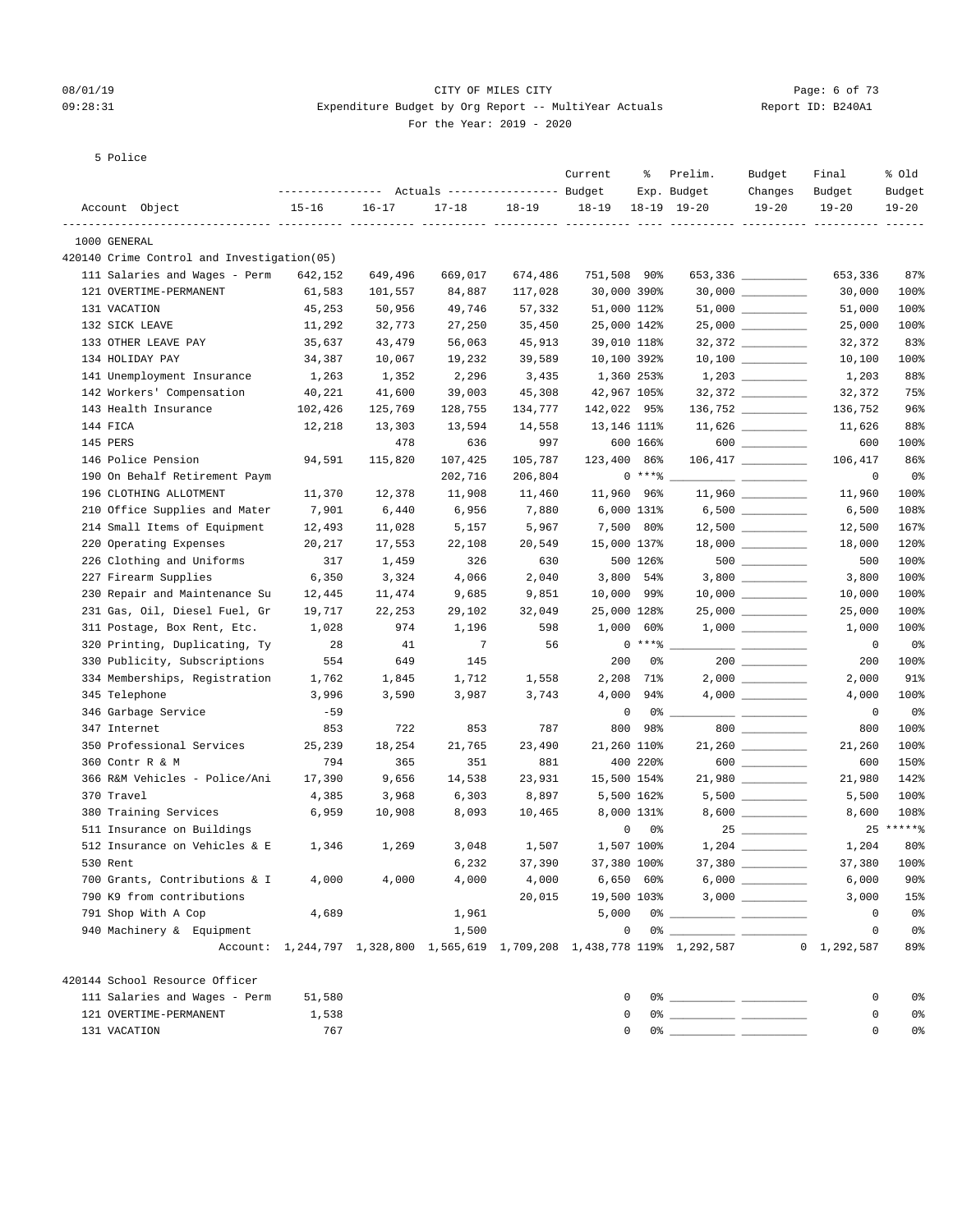#### 08/01/19 Page: 7 of 73 09:28:31 Expenditure Budget by Org Report -- MultiYear Actuals Report ID: B240A1 For the Year: 2019 - 2020

#### 5 Police

|                                   |                  |           |                                  |         | Current                            | ႜ           | Prelim.                                                          | Budget                                                                                                                                                                                                                                                                                                                                                                                                                                                                     | Final                                        | % Old     |
|-----------------------------------|------------------|-----------|----------------------------------|---------|------------------------------------|-------------|------------------------------------------------------------------|----------------------------------------------------------------------------------------------------------------------------------------------------------------------------------------------------------------------------------------------------------------------------------------------------------------------------------------------------------------------------------------------------------------------------------------------------------------------------|----------------------------------------------|-----------|
|                                   | ---------------- |           | Actuals ----------------- Budget |         |                                    |             | Exp. Budget                                                      | Changes                                                                                                                                                                                                                                                                                                                                                                                                                                                                    | Budget                                       | Budget    |
| Account Object<br>--------------- | $15 - 16$        | $16 - 17$ | $17 - 18$                        | 18-19   | $18 - 19$<br>----- ---------- ---- |             | 18-19 19-20                                                      | $19 - 20$                                                                                                                                                                                                                                                                                                                                                                                                                                                                  | $19 - 20$<br>---------- ---------- --------- | $19 - 20$ |
| 132 SICK LEAVE                    | 48               |           |                                  |         | 0                                  |             |                                                                  |                                                                                                                                                                                                                                                                                                                                                                                                                                                                            | 0                                            | 0%        |
| 133 OTHER LEAVE PAY               | 1,159            |           |                                  |         | $\mathbf 0$                        |             |                                                                  |                                                                                                                                                                                                                                                                                                                                                                                                                                                                            | 0                                            | 0%        |
| 134 HOLIDAY PAY                   | 1,557            |           |                                  |         | 0                                  |             |                                                                  |                                                                                                                                                                                                                                                                                                                                                                                                                                                                            | 0                                            | 0%        |
| 141 Unemployment Insurance        | 85               |           |                                  |         | 0                                  |             |                                                                  |                                                                                                                                                                                                                                                                                                                                                                                                                                                                            | 0                                            | 0%        |
| 142 Workers' Compensation         | 2,595            |           |                                  |         | 0                                  |             |                                                                  |                                                                                                                                                                                                                                                                                                                                                                                                                                                                            | 0                                            | 0%        |
| 143 Health Insurance              | 7,747            |           |                                  |         | 0                                  |             |                                                                  |                                                                                                                                                                                                                                                                                                                                                                                                                                                                            | 0                                            | 0%        |
| 144 FICA                          | 815              |           |                                  |         | $\mathbf 0$                        |             |                                                                  |                                                                                                                                                                                                                                                                                                                                                                                                                                                                            | 0                                            | 0%        |
| 146 Police Pension                | 6,873            |           |                                  |         | $\mathbf 0$                        |             |                                                                  |                                                                                                                                                                                                                                                                                                                                                                                                                                                                            | 0                                            | 0%        |
| Account:                          | 74,764           |           |                                  |         |                                    | $0$ ****    | $\mathbf{0}$                                                     | $\mathbf 0$                                                                                                                                                                                                                                                                                                                                                                                                                                                                | 0                                            | 0%        |
| 420160 Communications-Dispatch    |                  |           |                                  |         |                                    |             |                                                                  |                                                                                                                                                                                                                                                                                                                                                                                                                                                                            |                                              |           |
| 111 Salaries and Wages - Perm     | 240,197          | 187,939   | 232,808                          | 208,738 | 245,260 85%                        |             |                                                                  | 238,516 _________                                                                                                                                                                                                                                                                                                                                                                                                                                                          | 238,516                                      | 97%       |
| 121 OVERTIME-PERMANENT            | 11,217           | 24,797    | 16,276                           | 12,116  | 24,800 49%                         |             |                                                                  |                                                                                                                                                                                                                                                                                                                                                                                                                                                                            | 24,800                                       | 100%      |
| 131 VACATION                      | 19,769           | 13,408    | 13,823                           | 19,135  | 13,500 142%                        |             |                                                                  | $13,500$ _________                                                                                                                                                                                                                                                                                                                                                                                                                                                         | 13,500                                       | 100%      |
| 132 SICK LEAVE                    | 12,809           | 7,405     | 5,517                            | 11,735  | 7,400 159%                         |             |                                                                  |                                                                                                                                                                                                                                                                                                                                                                                                                                                                            | 7,400                                        | 100%      |
| 133 OTHER LEAVE PAY               | 10,414           | 11,182    | 11,620                           | 14,733  | 5,261 280%                         |             |                                                                  | $5\,,266\,\,\underline{\hspace{1cm}}$                                                                                                                                                                                                                                                                                                                                                                                                                                      | 5,266                                        | 100%      |
| 134 HOLIDAY PAY                   | 12,140           | 3,363     | 5,609                            | 11,330  | 3,400 333%                         |             |                                                                  |                                                                                                                                                                                                                                                                                                                                                                                                                                                                            | 3,400                                        | 100%      |
| 141 Unemployment Insurance        | 463              | 374       | 718                              | 978     |                                    | 442 221%    |                                                                  |                                                                                                                                                                                                                                                                                                                                                                                                                                                                            | 431                                          | 98%       |
| 142 Workers' Compensation         | 14,301           | 11,638    | 12,340                           | 13,428  | 13,281 101%                        |             |                                                                  |                                                                                                                                                                                                                                                                                                                                                                                                                                                                            | 12,944                                       | 97%       |
| 143 Health Insurance              | 38,337           | 34,500    | 41,267                           | 44,703  | 53,258 84%                         |             |                                                                  | $57,218$ __________                                                                                                                                                                                                                                                                                                                                                                                                                                                        | 57,218                                       | 107%      |
| 144 FICA                          | 23,518           | 19,045    | 21,934                           | 20,990  | 22,519 93%                         |             |                                                                  | 22,003 __________                                                                                                                                                                                                                                                                                                                                                                                                                                                          | 22,003                                       | 98%       |
| 145 PERS                          | 22,604           | 20,290    | 23,348                           | 22,838  | 25,378 90%                         |             |                                                                  | 25,393                                                                                                                                                                                                                                                                                                                                                                                                                                                                     | 25,393                                       | 100%      |
| 146 Police Pension                |                  | $-77$     |                                  |         | 0                                  | 0%          |                                                                  | $\frac{1}{2} \left( \frac{1}{2} \right) \left( \frac{1}{2} \right) \left( \frac{1}{2} \right) \left( \frac{1}{2} \right) \left( \frac{1}{2} \right) \left( \frac{1}{2} \right) \left( \frac{1}{2} \right) \left( \frac{1}{2} \right) \left( \frac{1}{2} \right) \left( \frac{1}{2} \right) \left( \frac{1}{2} \right) \left( \frac{1}{2} \right) \left( \frac{1}{2} \right) \left( \frac{1}{2} \right) \left( \frac{1}{2} \right) \left( \frac{1}{2} \right) \left( \frac$ | $\mathbf 0$                                  | 0%        |
| 196 CLOTHING ALLOTMENT            | 1,956            | 1,469     | 1,708                            | 1,708   | 2,000                              | 85%         |                                                                  | $2,000$ _________                                                                                                                                                                                                                                                                                                                                                                                                                                                          | 2,000                                        | 100%      |
| 210 Office Supplies and Mater     | 1,217            | 1,760     | 1,956                            | 2,436   |                                    | 3,500 70%   |                                                                  |                                                                                                                                                                                                                                                                                                                                                                                                                                                                            | 3,500                                        | 100%      |
| 214 Small Items of Equipment      | 561              |           |                                  |         | 4,500                              | 0%          |                                                                  | $2,500$ __________                                                                                                                                                                                                                                                                                                                                                                                                                                                         | 2,500                                        | 56%       |
| 220 Operating Expenses            | 1,533            | 29        | 54                               | 69      | 2,000                              | 3%          |                                                                  |                                                                                                                                                                                                                                                                                                                                                                                                                                                                            | 2,000                                        | 100%      |
| 231 Gas, Oil, Diesel Fuel, Gr     | 1,454            |           |                                  |         | 600                                | 0%          |                                                                  | $600$ ___________                                                                                                                                                                                                                                                                                                                                                                                                                                                          | 600                                          | 100%      |
| 311 Postage, Box Rent, Etc.       | 22               | 35        | 121                              | 102     |                                    | 75 136%     |                                                                  | $150$ ________                                                                                                                                                                                                                                                                                                                                                                                                                                                             | 150                                          | 200%      |
| 320 Printing, Duplicating, Ty     |                  |           |                                  |         | 300                                | 0%          |                                                                  | $300$                                                                                                                                                                                                                                                                                                                                                                                                                                                                      | 300                                          | 100%      |
| 330 Publicity, Subscriptions      |                  |           | 60                               | 26      | 100                                | 26%         |                                                                  | $\begin{tabular}{c} 100 \end{tabular}$                                                                                                                                                                                                                                                                                                                                                                                                                                     | 100                                          | 100%      |
| 334 Memberships, Registration     | 371              | 65        | 436                              | 446     | 500                                | 89%         |                                                                  |                                                                                                                                                                                                                                                                                                                                                                                                                                                                            | 500                                          | 100%      |
| 345 Telephone                     | 4,061            | 3,419     | 4,042                            | 3,720   |                                    | 5,000 74%   |                                                                  | $5,000$ __________                                                                                                                                                                                                                                                                                                                                                                                                                                                         | 5,000                                        | 100%      |
| 350 Professional Services         | 8,460            | 716       | 674                              | 774     | 10,000                             | 8%          |                                                                  |                                                                                                                                                                                                                                                                                                                                                                                                                                                                            | 4,000                                        | 40%       |
| 360 Contr R & M                   |                  |           |                                  |         | 100                                | 0%          |                                                                  | $100$ ________                                                                                                                                                                                                                                                                                                                                                                                                                                                             | 100                                          | 100%      |
| 370 Travel                        | 227              | 1,397     | 3,492                            | 2,429   | 3,000                              | 81%         |                                                                  |                                                                                                                                                                                                                                                                                                                                                                                                                                                                            | 3,000                                        | 100%      |
| 380 Training Services             | 883              | 1,010     | 350                              | $-90$   |                                    | $3,000 - 3$ |                                                                  | 3,000                                                                                                                                                                                                                                                                                                                                                                                                                                                                      | 3,000                                        | 100%      |
| Account:                          | 426,514          | 343,764   | 398,153                          | 392,344 | 449,174 87%                        |             | 437,621                                                          | $\overline{0}$                                                                                                                                                                                                                                                                                                                                                                                                                                                             | 437,621                                      | 97%       |
| Fund:                             |                  |           |                                  |         |                                    |             | 1,746,075 1,672,564 1,963,772 2,101,552 1,887,952 111% 1,730,208 |                                                                                                                                                                                                                                                                                                                                                                                                                                                                            | 0, 1, 730, 208                               | 91%       |
| 2390 DRUG FORFEITURE              |                  |           |                                  |         |                                    |             |                                                                  |                                                                                                                                                                                                                                                                                                                                                                                                                                                                            |                                              |           |
| 420100 Law Enforcement Services   |                  |           |                                  |         |                                    |             |                                                                  |                                                                                                                                                                                                                                                                                                                                                                                                                                                                            |                                              |           |
| 210 Office Supplies and Mater     |                  |           |                                  |         | 100                                | 0%          |                                                                  |                                                                                                                                                                                                                                                                                                                                                                                                                                                                            | 100                                          | 100%      |

 220 Operating Expenses 500 0% 500 \_\_\_\_\_\_\_\_\_\_ 500 100% 380 Training Services 100 0% 100 \_\_\_\_\_\_\_\_\_\_ 100 100% 900 Capital Outlay 1,000 0% 1,000 \_\_\_\_\_\_\_\_\_\_ 1,000 100% Account: 1,700 0% 1,700 0 1,700 100%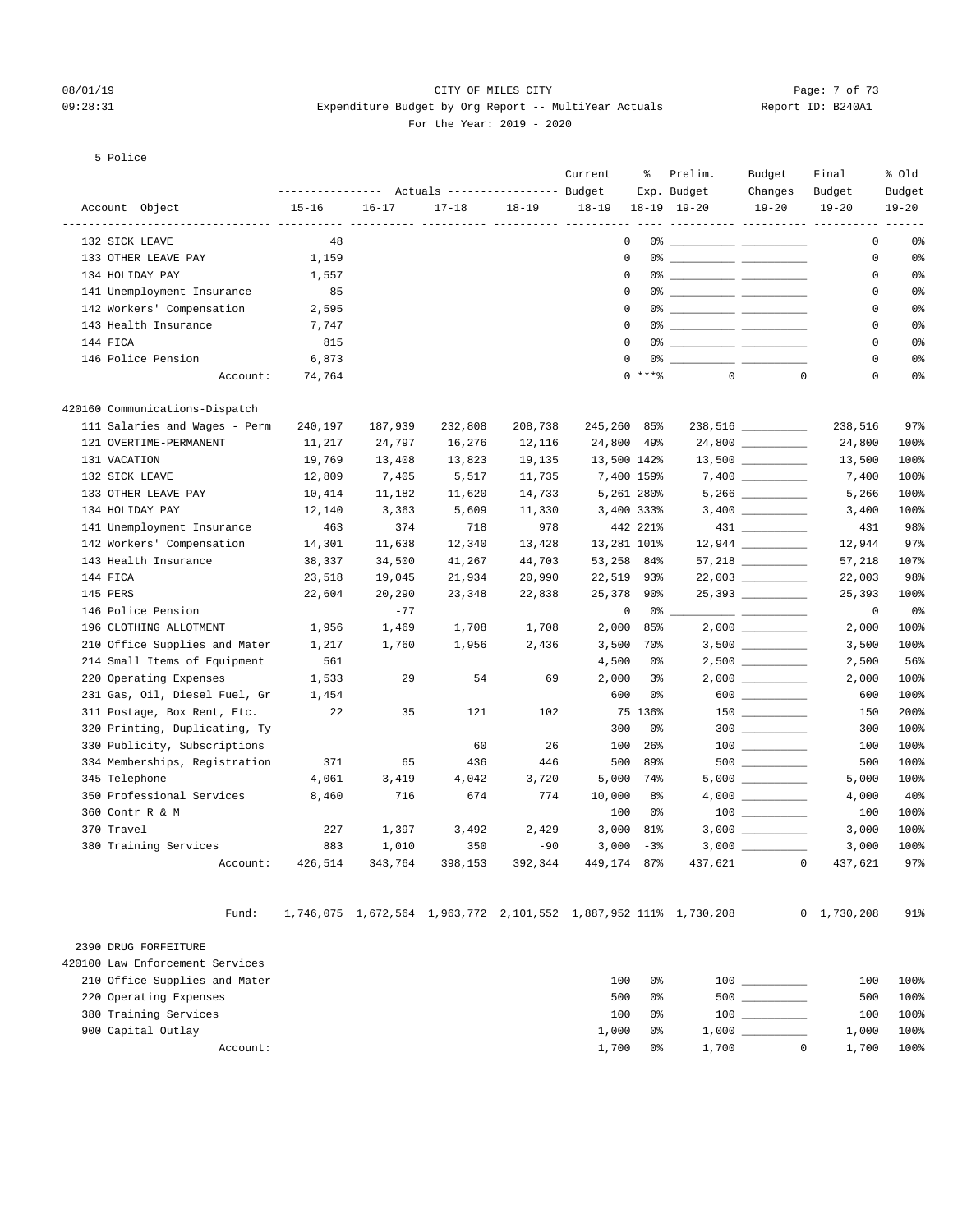| 08/01/19       |       |                                                       |           |                                                                  | Page: 8 of 73 |           |    |                     |             |                |           |
|----------------|-------|-------------------------------------------------------|-----------|------------------------------------------------------------------|---------------|-----------|----|---------------------|-------------|----------------|-----------|
| 09:28:31       |       | Expenditure Budget by Org Report -- MultiYear Actuals |           | Report ID: B240A1                                                |               |           |    |                     |             |                |           |
|                |       |                                                       |           | For the Year: $2019 - 2020$                                      |               |           |    |                     |             |                |           |
| 5 Police       |       |                                                       |           |                                                                  |               |           |    |                     |             |                |           |
|                |       |                                                       |           |                                                                  |               | Current   |    | % Prelim.           | Budget      | Final          | % old     |
|                |       | ------------                                          |           | Actuals ------------------                                       |               | Budget    |    | Exp. Budget         | Changes     | Budget         | Budget    |
| Account Object |       | $15 - 16$                                             | $16 - 17$ | $17 - 18$                                                        | $18 - 19$     | $18 - 19$ |    | $18 - 19$ $19 - 20$ | $19 - 20$   | $19 - 20$      | $19 - 20$ |
|                |       |                                                       |           |                                                                  |               |           |    |                     |             |                |           |
|                | Fund: |                                                       |           |                                                                  |               | 1,700     | 0% | 1,700               | $\mathbf 0$ | 1,700          | 100%      |
|                | Orqn: |                                                       |           | 1,746,075 1,672,564 1,963,772 2,101,552 1,889,652 111% 1,731,908 |               |           |    |                     |             | 0, 1, 731, 908 | 91%       |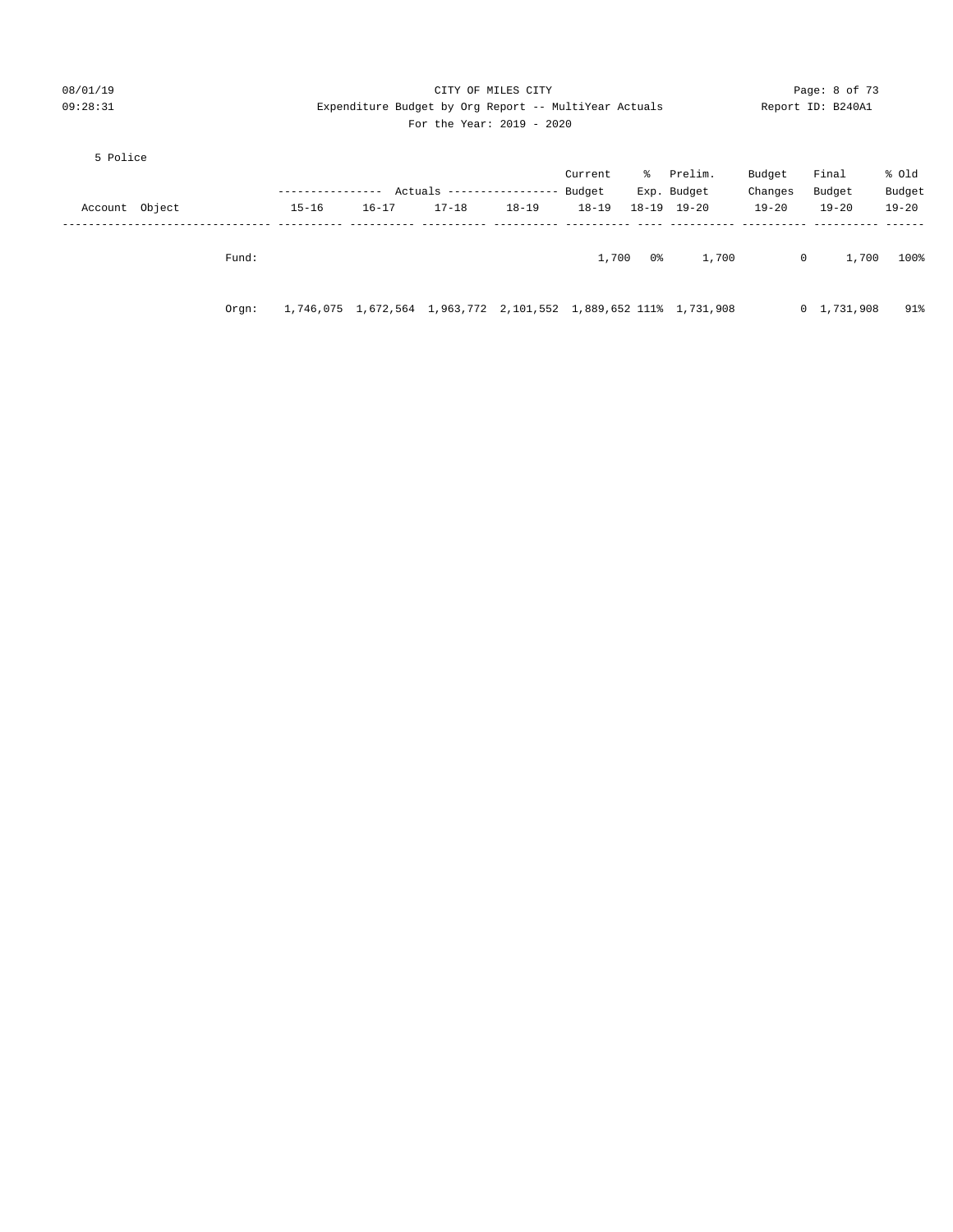#### 08/01/19 Page: 9 of 73 09:28:31 Expenditure Budget by Org Report -- MultiYear Actuals Report ID: B240A1 For the Year: 2019 - 2020

|  | 6 Police Judge |
|--|----------------|
|--|----------------|

|           |                               |                                                                    |           |           |         | Current      | ႜ        | Prelim.                    | Budget                                 | Final                   | % Old               |
|-----------|-------------------------------|--------------------------------------------------------------------|-----------|-----------|---------|--------------|----------|----------------------------|----------------------------------------|-------------------------|---------------------|
|           | Account Object                | ---------------    Actuals ----------------    Budget<br>$15 - 16$ | $16 - 17$ | $17 - 18$ | 18-19   | $18 - 19$    |          | Exp. Budget<br>18-19 19-20 | Changes<br>$19 - 20$                   | Budget<br>$19 - 20$     | Budget<br>$19 - 20$ |
|           | 1000 GENERAL                  |                                                                    |           |           |         |              |          |                            |                                        |                         |                     |
|           | 410300 Judicial Services(06)  |                                                                    |           |           |         |              |          |                            |                                        |                         |                     |
|           | 111 Salaries and Wages - Perm | 80,777                                                             | 80,842    | 83,039    | 86,550  | 69,060 125%  |          |                            | $81,492$ _________                     | 81,492                  | 118%                |
|           | 121 OVERTIME-PERMANENT        |                                                                    | 45        |           |         | 0            |          |                            |                                        | 0                       | 0 <sub>8</sub>      |
|           | 131 VACATION                  | 5,096                                                              | 7,920     | 3,948     | 3,930   | 4,000        | 98%      |                            |                                        | 4,000                   | 100%                |
|           | 132 SICK LEAVE                | 5,081                                                              | 6,779     | 3,451     | 3,459   | 3,500 99%    |          |                            | $3,500$ __________                     | 3,500                   | 100%                |
|           | 141 Unemployment Insurance    | 105                                                                | 111       | 199       | 272     |              | 115 237% |                            |                                        | 101                     | 88%                 |
|           | 142 Workers' Compensation     | 936                                                                | 1,026     | 884       | 1,011   |              | 780 130% |                            |                                        | 936                     | 120%                |
|           | 143 Health Insurance          | 15,535                                                             | 16,594    | 17,194    | 17,854  | 8,876 201%   |          |                            |                                        | 12,779                  | 144%                |
| 144 FICA  |                               | 6,924                                                              | 7,292     | 6,941     | 7,209   | 5,857 123%   |          |                            | $6,808$                                | 6,808                   | 116%                |
| 145 PERS  |                               | 5,538                                                              | 6,159     | 5,797     | 7,501   | 6,485 116%   |          |                            |                                        | 7,716                   | 119%                |
|           | 196 CLOTHING ALLOTMENT        | 325                                                                | 338       | 300       | 300     |              | 300 100% |                            |                                        | 300                     | 100%                |
|           | 210 Office Supplies and Mater | 865                                                                | 1,141     | 545       | 779     |              | 500 156% |                            | $800$                                  | 800                     | 160%                |
|           | 214 Small Items of Equipment  | 653                                                                | 349       | 1,220     | 304     | 1,100 28%    |          |                            |                                        | 600                     | 55%                 |
|           | 220 Operating Expenses        | 16                                                                 | 10,222    | 150       | 226     |              | 500 45%  |                            |                                        | 300                     | 60%                 |
|           | 230 Repair and Maintenance Su | 76                                                                 |           |           |         | 100          | 0%       |                            | $\begin{tabular}{c} 100 \end{tabular}$ | 100                     | 100%                |
|           | 311 Postage, Box Rent, Etc.   | 1,117                                                              | 1,022     | 1,153     | 1,204   | 1,100 109%   |          |                            |                                        | 1,100                   | 100%                |
|           | 330 Publicity, Subscriptions  |                                                                    | 99        |           |         | 0            | 0 %      |                            |                                        | 0                       | 0%                  |
|           | 334 Memberships, Registration | 1,210                                                              | 1,391     | 770       | 1,440   |              | 700 206% |                            |                                        | 1,100                   | 157%                |
|           | 345 Telephone                 | 1,332                                                              | 1,347     | 1,510     | 1,402   | 1,500        | 93%      |                            | $1,300$ _________                      | 1,300                   | 87%                 |
|           | 347 Internet                  | 1,181                                                              | 1,007     | 778       | 658     | 800          | 82%      |                            | $700$ _________                        | 700                     | 88%                 |
|           | 350 Professional Services     | 500                                                                | 500       | 7         |         | 750          | 0 %      |                            | $700$ _________                        | 700                     | 93%                 |
|           | 360 Contr R & M               | 354                                                                | 1,922     | 1,851     | 1,257   | 2,000        | 63%      |                            | $1,100$ ________                       | 1,100                   | 55%                 |
|           | 370 Travel                    | 2,120                                                              | 1,544     | 2,683     | 1,975   | 3,000        | 66%      |                            | $2,000$ __________                     | 2,000                   | 67%                 |
|           | 380 Training Services         |                                                                    | 1,268     | 1,464     |         | 1,500        | 0%       |                            |                                        | 500                     | 33%                 |
| 382 Books |                               | 543                                                                |           | 585       |         | 600          | 0%       |                            | $600$                                  | 600                     | 100%                |
|           | 394 Jury and Witness Fees     | $-182$                                                             | 478       | 387       | 636     |              | 500 127% |                            |                                        | 500                     | 100%                |
|           | 533 Machinery and Equipment R |                                                                    |           | 1,683     |         | 1,500        | 0%       |                            |                                        | 1,500                   | 100%                |
|           | Account:                      | 130,102                                                            | 149,396   | 136,539   | 137,967 | 115,123 120% |          | 130,532                    |                                        | $\mathbf{0}$<br>130,532 | 113%                |
|           | Fund:                         | 130,102                                                            | 149,396   | 136,539   | 137,967 | 115,123 120% |          | 130,532                    |                                        | $\mathbf{0}$<br>130,532 | 113%                |
|           | Orgn:                         | 130,102                                                            | 149,396   | 136,539   | 137,967 | 115,123 120% |          | 130,532                    |                                        | 0<br>130,532            | 113%                |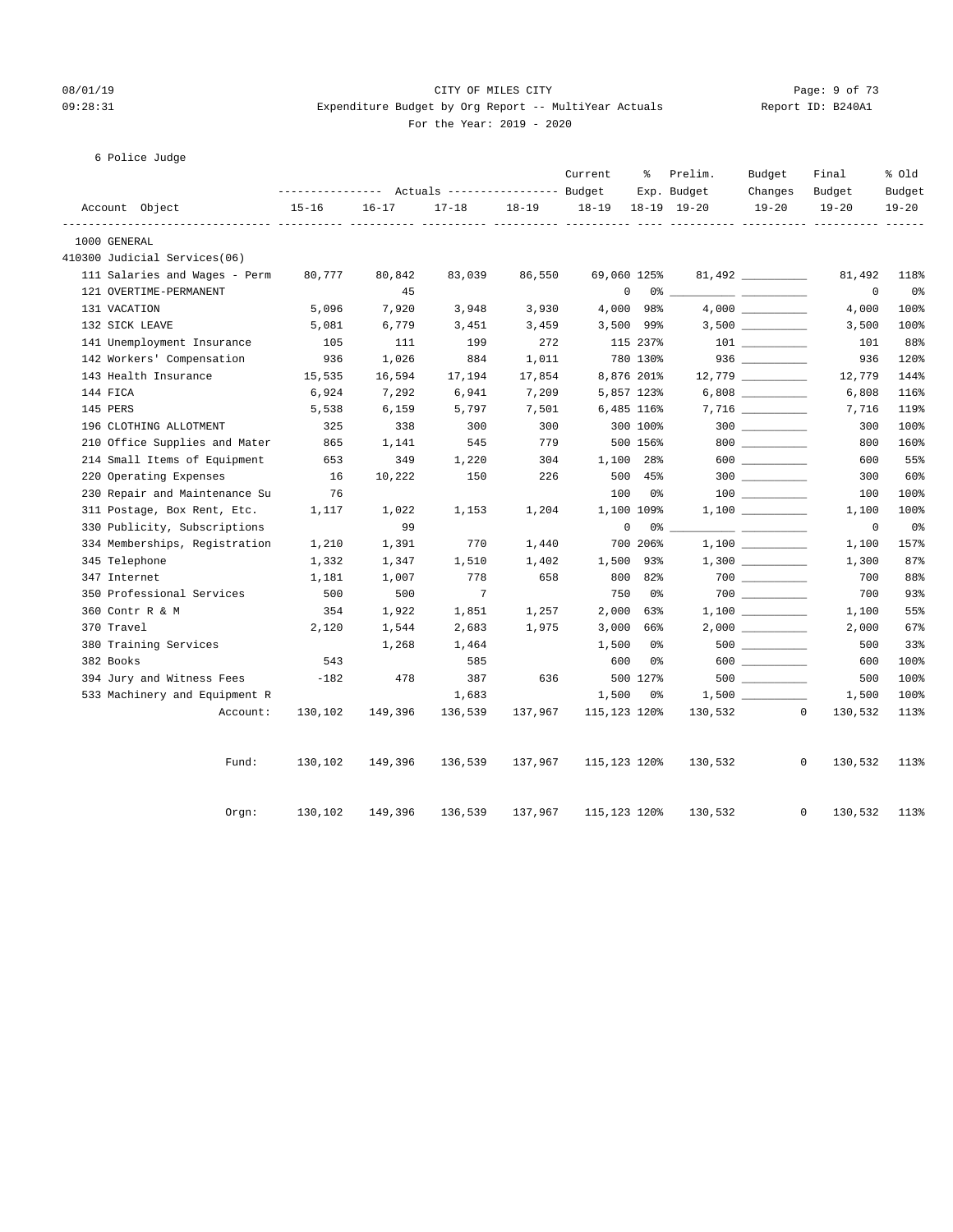#### 08/01/19 Page: 10 of 73  $09:28:31$  Expenditure Budget by Org Report -- MultiYear Actuals For the Year: 2019 - 2020

| Report ID: B240A1 |  |
|-------------------|--|
|                   |  |

7 Fire

|                                                      |                |                 | --------------- Actuals ---------------- Budget |           | Current      | ႜ                        | Prelim.<br>Exp. Budget                                    | Budget<br>Changes                  | Final<br>Budget     | % old<br>Budget |
|------------------------------------------------------|----------------|-----------------|-------------------------------------------------|-----------|--------------|--------------------------|-----------------------------------------------------------|------------------------------------|---------------------|-----------------|
| Account Object                                       | $15 - 16$      | $16 - 17$       | $17 - 18$                                       | $18 - 19$ | $18 - 19$    |                          | $18-19$ $19-20$                                           | $19 - 20$                          | $19 - 20$           | $19 - 20$       |
| ----------------- --------- --------<br>1000 GENERAL |                |                 |                                                 |           |              |                          |                                                           |                                    |                     |                 |
| 420460 Fire Suppression(07)                          |                |                 |                                                 |           |              |                          |                                                           |                                    |                     |                 |
| 111 Salaries and Wages - Perm                        | 429,220        | 456,691         | 536,521                                         | 507,208   | 467,064 109% |                          |                                                           | 443,680                            | 443,680             | 95%             |
| 112 SALARIES AND WAGES - PART                        | 25,450         | 3,979           | 4,794                                           | 3,753     | 6,480        | 58%                      |                                                           |                                    | 6,480               | 100%            |
| 121 OVERTIME-PERMANENT                               | 54,406         | 49,265          | 60,228                                          | 50,381    | 51,800       | 97%                      |                                                           |                                    | 51,800              | 100%            |
| 131 VACATION                                         | 39,382         | 26,527          | 36,011                                          | 41,491    |              | 26,600 156%              |                                                           |                                    | 26,600              | 100%            |
| 132 SICK LEAVE                                       | 20,658         | 10,596          | 20,655                                          | 23,120    |              | 10,600 218%              |                                                           | $10,600$ __________                | 10,600              | 100%            |
| 133 OTHER LEAVE PAY                                  | 5,636          | 6,651           | 8,946                                           | 5,453     |              | 11,735 46%               |                                                           |                                    | 9,723               | 83%             |
| 134 HOLIDAY PAY                                      | 8,973          | 11,979          | 8,988                                           | 11,560    |              | 12,000 96%               |                                                           | $12,000$ _________                 | 12,000              | 100%            |
| 141 Unemployment Insurance                           | 875            | 849             | 1,690                                           | 2,249     |              | 876 257%                 |                                                           | $792$ _________                    | 792                 | $90\%$          |
| 142 Workers' Compensation                            | 21,259         | 21,276          | 23,251                                          | 24,884    |              | 19,672 126%              |                                                           | 29,350 _________                   | 29,350              | 149%            |
| 143 Health Insurance                                 | 74,450         | 77,569          | 88,946                                          | 85,935    |              | 89,204 96%               |                                                           |                                    | 83,058              | 93%             |
| 144 FICA                                             | 8,688          | 8,427           | 10,077                                          | 9,513     |              | 9,024 105%               |                                                           |                                    | 8,212               | 91%             |
| 147 Firemen's Pension                                | 63,246         | 64,830          | 73,735                                          | 74,627    |              | 88,364 84%               |                                                           |                                    | 80,321              | 91%             |
| 190 On Behalf Retirement Paym                        |                |                 | 147,221                                         | 242,123   |              | $0***8$                  |                                                           |                                    | 0                   | 0%              |
| 210 Office Supplies and Mater                        | 1,608          | 22,822          | 6,961                                           | 1,412     | 7,000        | $20\%$                   |                                                           |                                    | 13,000              | 186%            |
| 211 Clothing Allotment                               | 7,918          | 7,522           | 7,380                                           | 8,790     | 9,600        | 92%                      |                                                           | $9,600$ __________                 | 9,600               | 100%            |
| 214 Small Items of Equipment                         | 8,681          | 6,050           | 7,484                                           | 3,178     | 7,000        | 45%                      |                                                           | $15,000$ _________                 | 15,000              | 214%            |
| 217 Small Item Equ/Inspector                         |                | 86              | 40                                              | 6         | 500          | 1%                       |                                                           |                                    | 500                 | 100%            |
| 220 Operating Expenses                               | 710            | 7,606           | 4,343                                           | 5,073     | 7,000        | 72%                      |                                                           | $10,000$ __________                | 10,000              | 143%            |
| 222 Chemicals, Lab & Med Suppl                       | 36             |                 | 36                                              | 224       |              | $0***$ $*$               |                                                           |                                    | 0                   | 0%              |
| 223 Operating Exp/Inspector                          |                | 205             | 629                                             |           | 1,000        | 0%                       |                                                           |                                    | 2,000               | 200%            |
| 226 Clothing and Uniforms                            | 5,645          | 7,284           | 9,795                                           | 8,193     | 15,000       | 55%                      |                                                           |                                    | 16,500              | 110%            |
| 230 Repair and Maintenance Su                        | 5,789          | 2,495           | 534                                             | 173       | 3,500        | 5%                       |                                                           |                                    | 3,500               | 100%            |
| 231 Gas, Oil, Diesel Fuel, Gr                        | 6,174          | 8,847           | 9,855                                           | 10,614    |              | 9,000 118%               |                                                           | $11,000$ _________                 | 11,000              | 122%            |
| 241 Consumable Tools                                 | 528            | 164             | 1,494                                           | 1,021     | 2,000        | 51%                      |                                                           |                                    | 3,000               | 150%            |
| 311 Postage, Box Rent, Etc.                          | 5              | 17              | 6                                               | 48        | 75           | 64%                      |                                                           | $150$ ________                     | 150                 | 200%            |
| 320 Printing, Duplicating, Ty                        | 21             |                 | 365                                             | 106       | 500          | 21%                      |                                                           |                                    | 500                 | 100%            |
| 330 Publicity, Subscriptions                         | 285            | 403             | 296                                             | 667       |              | 150 445%                 |                                                           | $300$                              | 300                 | 200%            |
| 334 Memberships, Registration                        | 1,385          | 1,854           | 2,056                                           | 605       | 2,000        | $30\%$                   |                                                           |                                    | 2,000               | 100%            |
| 341 Electric Utility Services                        | 3,086          | 3,840           | 4,105                                           | 4,224     | 4,500        | 94%                      |                                                           | $5,130$ _________                  | 5,130               | 114%            |
| 342 Water Utility Services                           | 386            | 381             | 401                                             | 414       | 450          | 92%                      |                                                           | $500$ ________                     | 500                 | 111%            |
| 343 Sewer Utility Services                           | 276            | 433             | 454                                             | 468       |              | 450 104%                 |                                                           | $500$ __________                   | 500                 | 111%            |
| 344 Gas Utility Service                              | 1,276          | 1,964           | 1,911                                           | 2,457     | 2,500        | 98%                      |                                                           |                                    | 2,850               | 114%            |
| 345 Telephone                                        | 3,225          | 2,467           | 3,006                                           | 2,466     | 2,750        | 90%                      |                                                           | $3,225$                            | 3,225               | 117%            |
| 346 Garbage Service                                  | 815            | 926             | 910                                             | 863       | 1,500        | 58%                      |                                                           | $1,500$ _________                  | 1,500               | 100%            |
| 347 Internet                                         | 1,676          | 1,534           | 1,763                                           | 1,764     |              | 1,750 101%               |                                                           | $1,850$ __________                 | 1,850               | 106%            |
| 350 Professional Services                            | 3,938          | 12,432          | 10,133                                          | 32,487    |              | 57,000 57%               | 54,000                                                    |                                    | 54,000              | 95%             |
| 360 Contr R & M                                      | $-19,319$      | 7,048           | 7,340                                           | 9,898     |              | 16,500 60%               |                                                           | 16,500 _________                   | 16,500              | 100%            |
| 364 R&M Vehicles - Fire/Amb                          | 29,510         | 42,842          | 19,135                                          | 13,109    |              | 30,000 44%               |                                                           |                                    | 33,000              | 110%            |
| 370 Travel                                           | 4,080          | 1,636           | 7,065                                           | 2,551     |              | $6,500$ 39%              |                                                           |                                    | 7,000               | 108%            |
| 375 Travel/Inspector                                 |                |                 | 863                                             |           | 1,000        | 0 <sup>8</sup>           |                                                           |                                    | 1,000               | 100%            |
|                                                      |                |                 |                                                 | $-74$     |              |                          |                                                           |                                    |                     |                 |
| 380 Training Services<br>382 Books                   | 18,798         | 13,714<br>1,968 | 12,592<br>1,468                                 | 647       |              | $9,148 - 1$<br>1,500 43% |                                                           |                                    | 12,000              | 131%<br>167%    |
| 400 BUILDING MATERIALS                               | 2,111<br>1,912 | 1,458           | 329                                             | 6,399     |              | 7,000 91%                |                                                           | $2,500 \ \underline{\hspace{1cm}}$ | 2,500<br>2,500      | $36\%$          |
| 511 Insurance on Buildings                           | 1,526          | 1,526           | 1,494                                           | 843       |              | 843 100%                 |                                                           |                                    | 1,382               | 164%            |
| 512 Insurance on Vehicles & E                        | 4,599          | 4,878           | 5,042                                           | 5,102     |              | 5,103 100%               |                                                           |                                    | 4,621               | 91%             |
| 940 Machinery & Equipment                            |                | 12,911          |                                                 | 75,843    |              | 91,468 83%               |                                                           |                                    | 50,000              | 55%             |
| Account:                                             | 848,923        |                 |                                                 |           |              |                          | 915,952  1,150,348  1,281,868  1,097,706  117%  1,049,724 |                                    | $0 \quad 1,049,724$ | 95%             |
|                                                      |                |                 |                                                 |           |              |                          |                                                           |                                    |                     |                 |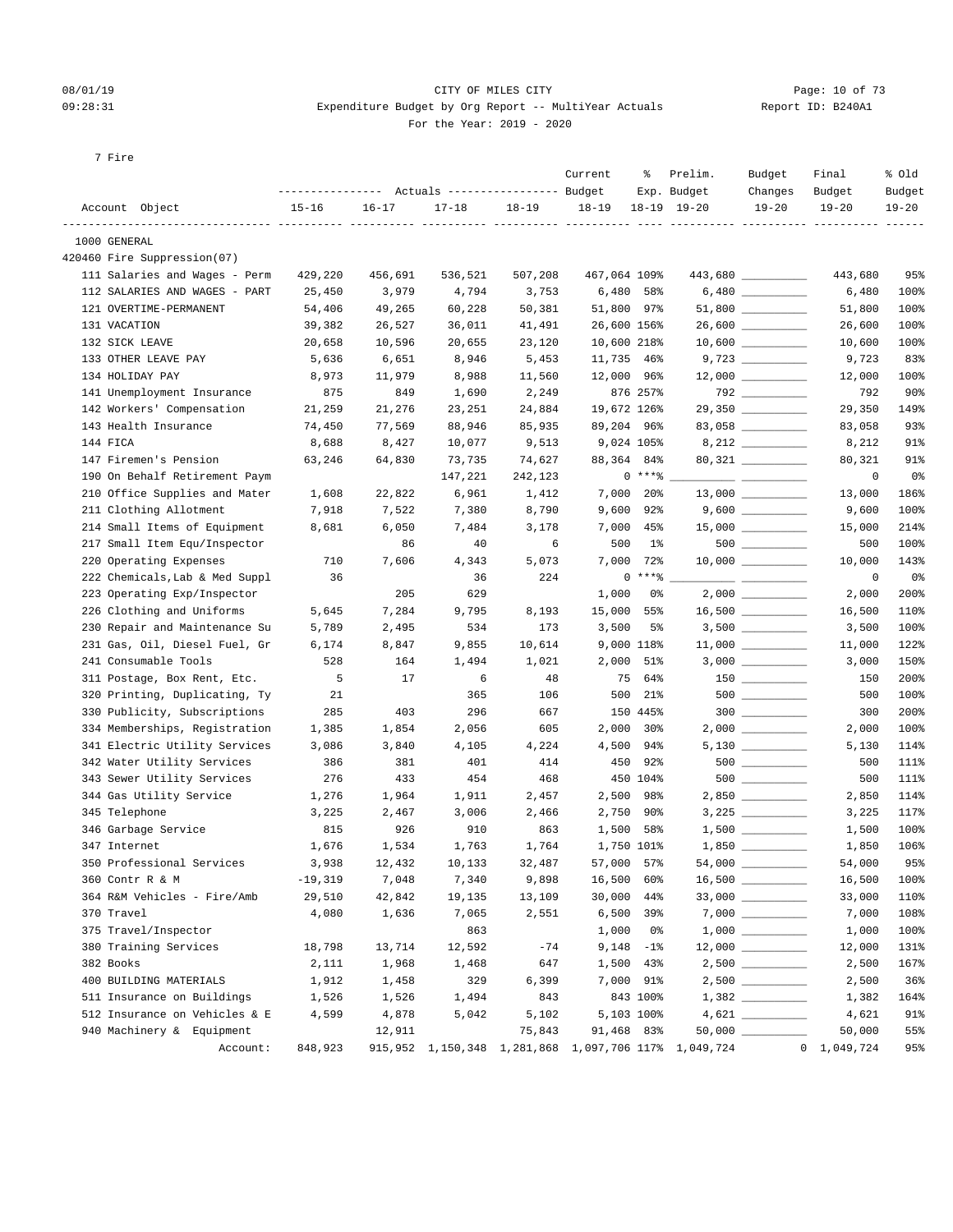#### 08/01/19 Page: 11 of 73 09:28:31 Expenditure Budget by Org Report -- MultiYear Actuals Report ID: B240A1 For the Year: 2019 - 2020

#### 7 Fire

|                                               |          |         |           |       |                                   | Current    | % Prelim.                                                            | Budget    | Final             | % old     |
|-----------------------------------------------|----------|---------|-----------|-------|-----------------------------------|------------|----------------------------------------------------------------------|-----------|-------------------|-----------|
|                                               |          |         |           |       |                                   |            | Exp. Budget                                                          | Changes   | Budget            | Budget    |
| Account Object 15-16                          |          |         | $16 - 17$ |       | 17-18  18-19  18-19  18-19  19-20 |            |                                                                      | $19 - 20$ | $19 - 20$         | $19 - 20$ |
| 490500 Other Debt Service Payments            |          |         |           |       |                                   |            |                                                                      |           |                   |           |
| 654 Training Center- Principa                 |          |         |           |       | 978                               |            |                                                                      |           | 6,707             | 198%      |
| 655 Training Center- Interest                 |          |         |           |       | 1,873                             |            |                                                                      |           | 7,252             | 83%       |
|                                               | Account: |         |           |       | 2,851                             | 12,106 24% |                                                                      | 13,959 0  | 13,959            | 115%      |
|                                               | Fund:    | 848,923 |           |       |                                   |            | 915,952 1,150,348 1,284,719 1,109,812 116% 1,063,683 0 1,063,683     |           |                   | 95%       |
| 2701 Fire Grants                              |          |         |           |       |                                   |            |                                                                      |           |                   |           |
| 420464 Fire-Turnouts/Accountability Sys Grant |          |         |           |       |                                   |            |                                                                      |           |                   |           |
| 226 Clothing and Uniforms                     |          |         |           | 1,232 |                                   | 359,573 0% |                                                                      |           | 723,232 723,232   | 201%      |
|                                               | Account: |         |           | 1,232 |                                   | 359,573 0% |                                                                      |           | 723,232 0 723,232 | 201%      |
|                                               |          |         |           |       |                                   |            |                                                                      |           |                   |           |
|                                               | Fund:    |         |           | 1,232 |                                   |            | 359,573 0% 723,232                                                   |           | $0\quad 723,232$  | 201%      |
|                                               | Orem:    | 848,923 |           |       |                                   |            | 915,952 1,151,580 1,284,719 1,469,385 87% 1,786,915 0 1,786,915 121% |           |                   |           |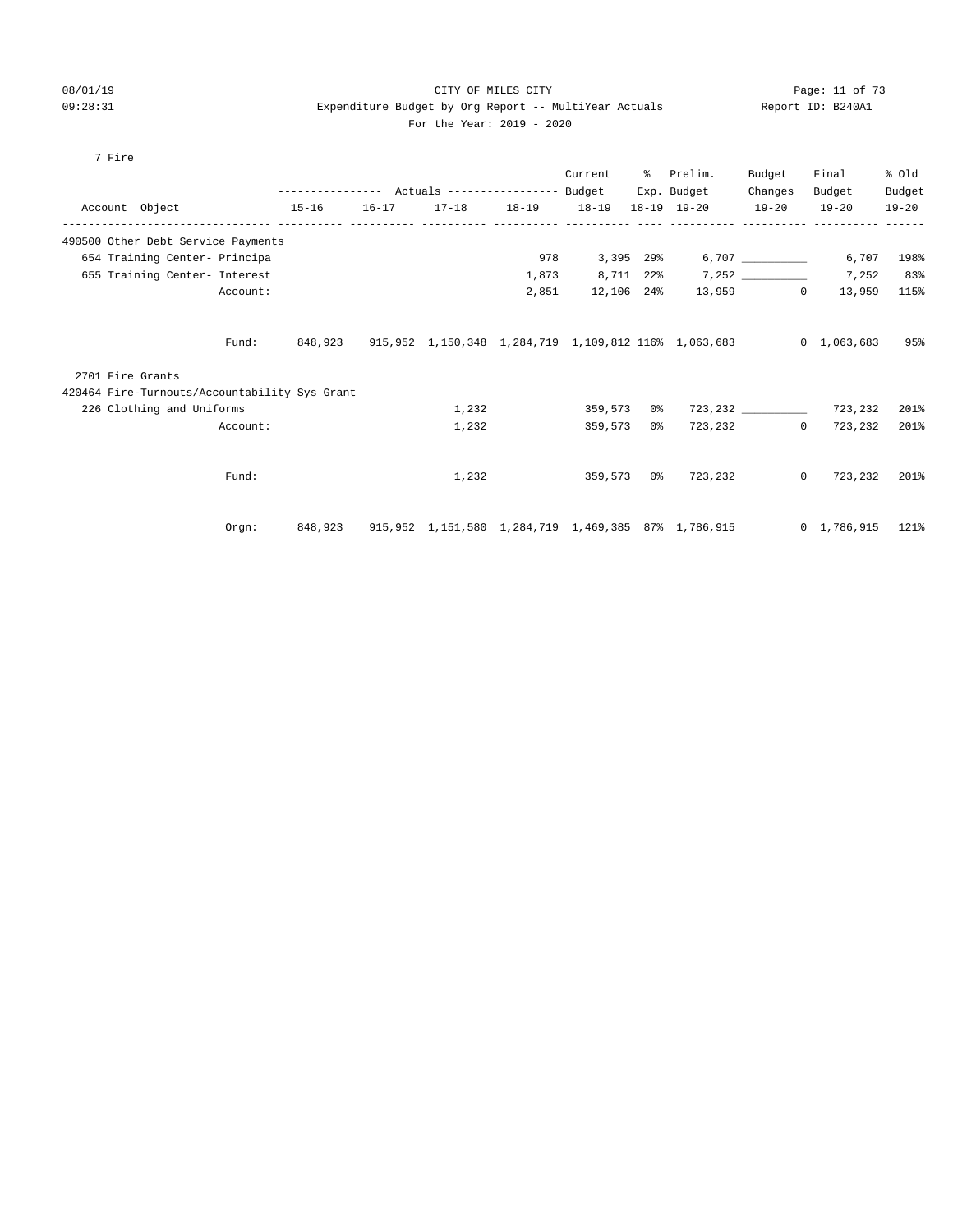#### 08/01/19 Page: 12 of 73 09:28:31 Expenditure Budget by Org Report -- MultiYear Actuals Report ID: B240A1 For the Year: 2019 - 2020

#### 8 City Hall Maintenance

|                  |                                |                                                                 |        |        |        | Current           | ႜႜ          | Prelim.                                                                                                                                                                                                                                                                                                                                                            | Budget  | Final                    | % old       |
|------------------|--------------------------------|-----------------------------------------------------------------|--------|--------|--------|-------------------|-------------|--------------------------------------------------------------------------------------------------------------------------------------------------------------------------------------------------------------------------------------------------------------------------------------------------------------------------------------------------------------------|---------|--------------------------|-------------|
|                  |                                |                                                                 |        |        |        |                   |             | Exp. Budget                                                                                                                                                                                                                                                                                                                                                        | Changes | Budget                   | Budget      |
|                  | Account Object<br>$15 - 16$    |                                                                 |        |        |        |                   |             | 16-17 17-18 18-19 18-19 18-19 19-20 19-20 19-20                                                                                                                                                                                                                                                                                                                    |         |                          | $19 - 20$   |
| 1000 GENERAL     |                                |                                                                 |        |        |        |                   |             |                                                                                                                                                                                                                                                                                                                                                                    |         |                          |             |
| 411230 City Hall |                                |                                                                 |        |        |        |                   |             |                                                                                                                                                                                                                                                                                                                                                                    |         |                          |             |
|                  | 214 Small Items of Equipment   |                                                                 |        |        |        |                   | $400$ $0\%$ |                                                                                                                                                                                                                                                                                                                                                                    | 400 000 | 400                      | 100%        |
|                  | 220 Operating Expenses 2,713   |                                                                 | 2,784  | 2,953  | 2,683  |                   | 3,000 89%   |                                                                                                                                                                                                                                                                                                                                                                    | 2,000   | 2,000                    | 67%         |
|                  | 230 Repair and Maintenance Su  | 191                                                             | 1,581  | 1,716  | 1,546  |                   | 2,000 77%   |                                                                                                                                                                                                                                                                                                                                                                    | 2,000   | 2,000                    | 100%        |
|                  | 341 Electric Utility Services  | 4,872                                                           | 5,189  | 6,059  | 5,701  |                   | 6,000 95%   |                                                                                                                                                                                                                                                                                                                                                                    | 7,000   | 7,000                    | 117%        |
|                  | 342 Water Utility Services 643 |                                                                 | 655    | 668    | 681    | 750 91%           |             |                                                                                                                                                                                                                                                                                                                                                                    | 750 300 | 750                      | 100%        |
|                  | 343 Sewer Utility Services     | 453                                                             | 781    | 797    | 813    |                   |             | 370 220% 600                                                                                                                                                                                                                                                                                                                                                       |         | 600                      | 162%        |
|                  | 344 Gas Utility Service 2,373  |                                                                 | 2,348  | 2,724  | 2,027  | 3,750 54%         |             |                                                                                                                                                                                                                                                                                                                                                                    | 3,500   | 3,500                    | 93%         |
|                  | 346 Garbage Service            | 142                                                             | 190    | 237    | 190    |                   | 250 76%     |                                                                                                                                                                                                                                                                                                                                                                    |         | 250                      | 100%        |
|                  | 360 Contr R & M 11,461         |                                                                 | 10,114 | 14,302 | 11,149 |                   |             | $15,900$ 70% $15,900$ _________                                                                                                                                                                                                                                                                                                                                    |         | 15,900                   | 100%        |
|                  | 400 BUILDING MATERIALS         | 2,222                                                           |        |        |        |                   |             | $\begin{picture}(150,10) \put(0,0){\vector(1,0){100}} \put(15,0){\vector(1,0){100}} \put(15,0){\vector(1,0){100}} \put(15,0){\vector(1,0){100}} \put(15,0){\vector(1,0){100}} \put(15,0){\vector(1,0){100}} \put(15,0){\vector(1,0){100}} \put(15,0){\vector(1,0){100}} \put(15,0){\vector(1,0){100}} \put(15,0){\vector(1,0){100}} \put(15,0){\vector(1,0){100}}$ |         | $^{\circ}$               | 0%          |
|                  | 511 Insurance on Buildings     | $2,273$ $2,216$ $2,216$ $1,565$ $1,565$ $100\%$ $2,940$ $1,565$ |        |        |        |                   |             |                                                                                                                                                                                                                                                                                                                                                                    |         | 2,940                    | 188%        |
|                  |                                | Account: 27,343                                                 | 25,858 | 31,672 | 26,355 |                   |             | 33,985 78% 35,340 0                                                                                                                                                                                                                                                                                                                                                |         | 35,340                   | 103%        |
|                  | Fund:                          | 27,343                                                          | 25,858 | 31,672 |        | 26,355 33,985 78% |             |                                                                                                                                                                                                                                                                                                                                                                    | 35,340  | $\overline{0}$<br>35,340 | 103%        |
|                  | Orgn:                          | 27,343 25,858                                                   |        | 31,672 |        |                   |             | 26,355 33,985 78% 35,340                                                                                                                                                                                                                                                                                                                                           |         | $0 \qquad \qquad$        | 35,340 103% |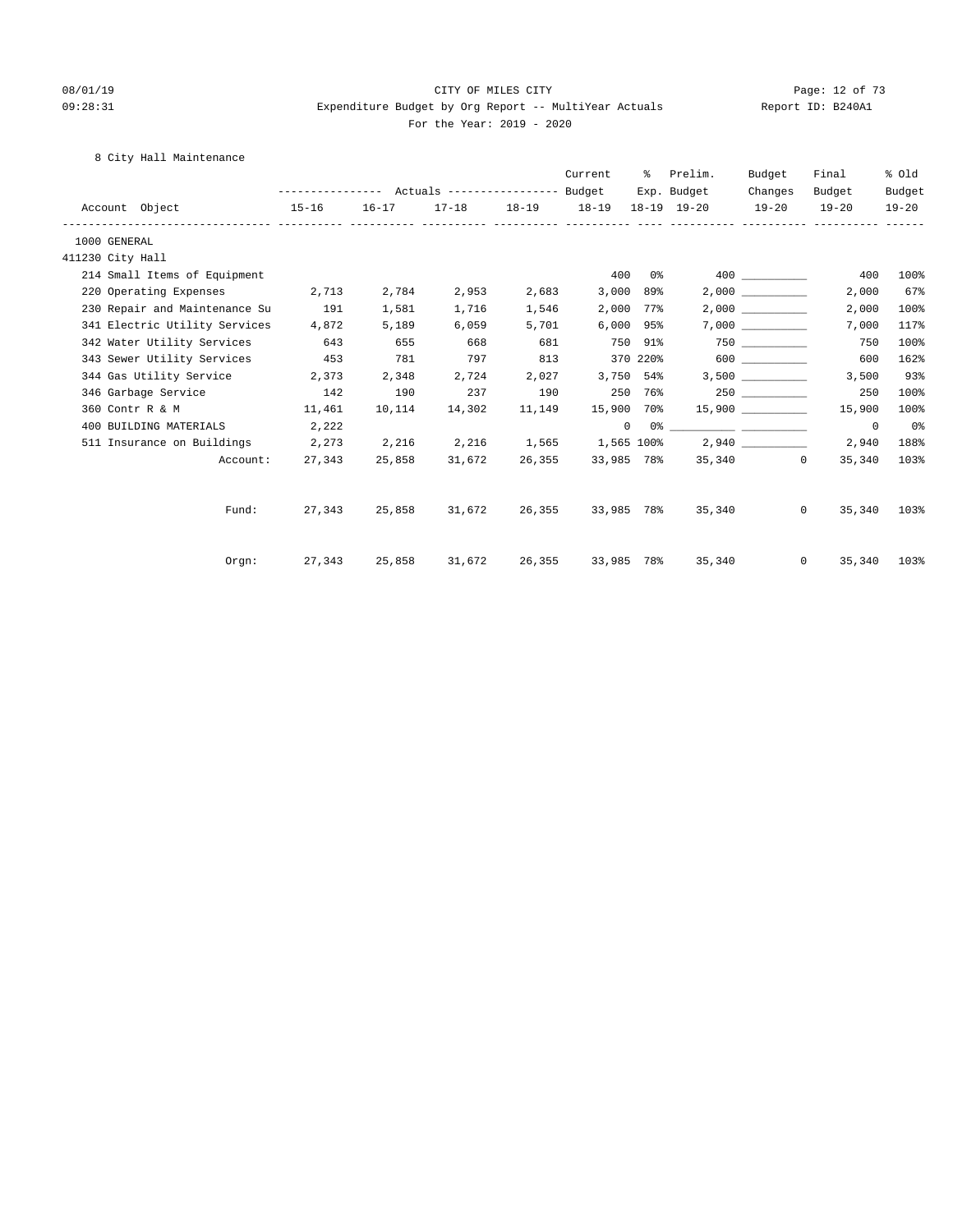#### 08/01/19 Page: 13 of 73 09:28:31 Expenditure Budget by Org Report -- MultiYear Actuals Report ID: B240A1 For the Year: 2019 - 2020

#### 9 Treasurer

|                                      |                                                 |               |                         |        | Current          |               | % Prelim.                              | Budget             | Final                                    | % old          |
|--------------------------------------|-------------------------------------------------|---------------|-------------------------|--------|------------------|---------------|----------------------------------------|--------------------|------------------------------------------|----------------|
|                                      | --------------- Actuals ---------------- Budget |               |                         |        |                  |               | Exp. Budget                            | Changes            | Budget                                   | Budget         |
| Account Object 15-16                 |                                                 |               | 16-17 17-18 18-19 18-19 |        |                  |               | 18-19 19-20 19-20 19-20                |                    |                                          | $19 - 20$      |
| 1000 GENERAL                         |                                                 |               |                         |        |                  |               |                                        |                    |                                          |                |
| 410540 City Treasurer(09)            |                                                 |               |                         |        |                  |               |                                        |                    |                                          |                |
| 111 Salaries and Wages - Perm 21,000 |                                                 | 22,000        | 22,000                  | 22,000 | 22,001 100%      |               |                                        | 21,996 ___________ | 21,996                                   | 100%           |
| 142 Workers' Compensation 86         |                                                 | 91            | 84                      | 94     |                  |               | 94 100%                                | 94                 | 94                                       | 100%           |
| 144 FICA                             | 1,606                                           | 1,683         | 1,683                   |        | 1,683 1,683 100% |               |                                        | 1,683              | 1,683                                    | 100%           |
| 145 PERS                             | 1,737                                           | 1,842         | 1,863                   | 1,885  | 1,864 101%       |               |                                        | 1,907              | 1,907                                    | 102%           |
| 214 Small Items of Equipment         |                                                 |               |                         |        |                  | $0\qquad 0$ % |                                        |                    |                                          | $1,200$ *****% |
| 220 Operating Expenses               |                                                 |               | 30                      | 80     |                  |               | $0***$ $\frac{20}{10}$                 |                    | $^{\circ}$                               | 0 %            |
| 345 Telephone                        | 92                                              | 48            | 57                      | 41     |                  | 50 82%        | 50                                     |                    | 50                                       | 100%           |
| 350 Professional Services 83         |                                                 | 90            | 84                      | 83     |                  | 550 15%       |                                        | 550                | 550                                      | 100%           |
| 2,287 932<br>360 Contr R & M         |                                                 |               | 861                     | 955    |                  |               |                                        |                    | 1,000                                    | 100%           |
| Account:                             |                                                 | 26,891 26,686 | 26,662                  | 26,821 | 27,242 98%       |               |                                        | 28,480 0           | 28,480                                   | 104%           |
|                                      |                                                 |               |                         |        |                  |               |                                        |                    |                                          |                |
|                                      |                                                 |               |                         |        |                  |               |                                        |                    |                                          | 104%           |
|                                      |                                                 |               |                         |        |                  |               |                                        |                    |                                          | 104%           |
| Fund:<br>Orgn:                       | 26,891 26,686 26,662 26,821                     |               |                         |        |                  |               | 27,242 98% 28,480<br>27,242 98% 28,480 |                    | $\Omega$<br>28,480<br>$\Omega$<br>28,480 |                |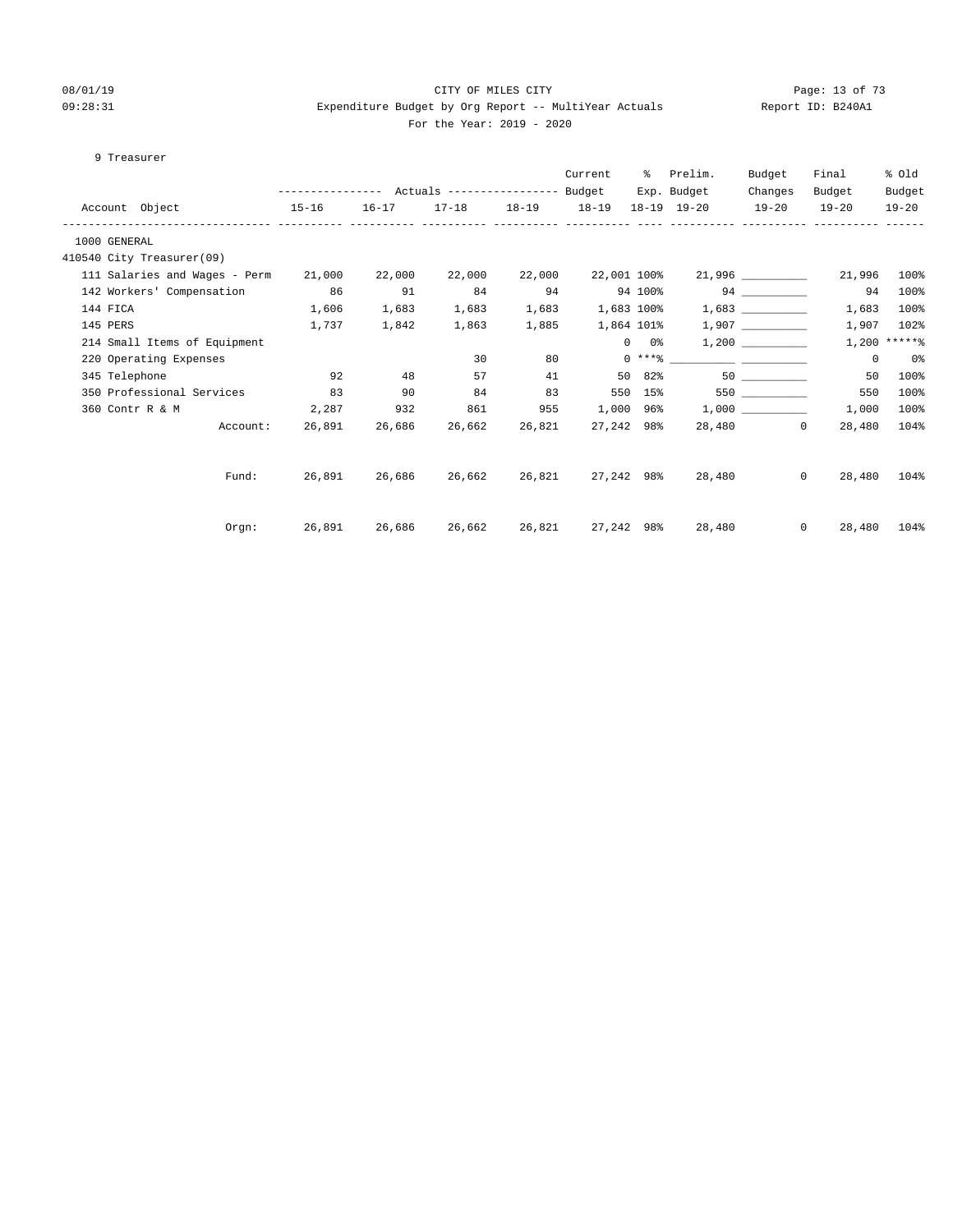#### 08/01/19 Page: 14 of 73  $09:28:31$  Expenditure Budget by Org Report -- MultiYear Actuals For the Year: 2019 - 2020

|  |  | Report ID: B240A1 |
|--|--|-------------------|
|--|--|-------------------|

#### 10 Ambulance

|                                             |           |           | Actuals ----------------- Budget |           | Current      | ႜ              | Prelim.<br>Exp. Budget | Budget<br>Changes   | Final<br>Budget               | % old<br>Budget |
|---------------------------------------------|-----------|-----------|----------------------------------|-----------|--------------|----------------|------------------------|---------------------|-------------------------------|-----------------|
| Account Object                              | $15 - 16$ | $16 - 17$ | $17 - 18$                        | $18 - 19$ | $18 - 19$    |                | $18-19$ $19-20$        | $19 - 20$           | $19 - 20$                     | $19 - 20$       |
| 4050 Ambulance Capital Improvement Fund     |           |           |                                  |           |              |                |                        |                     | ---------- --------- -------- |                 |
| 420730 Emergency Medical Services-Ambulance |           |           |                                  |           |              |                |                        |                     |                               |                 |
| 940 Machinery & Equipment                   |           |           |                                  |           | 13,779       | 0%             |                        |                     | 13,779                        | 100%            |
| Account:                                    |           |           |                                  |           | 13,779       | 0%             | 13,779                 | $\mathbf{0}$        | 13,779                        | 100%            |
|                                             |           |           |                                  |           |              |                |                        |                     |                               |                 |
| Fund:                                       |           |           |                                  |           | 13,779       | 0%             | 13,779                 | 0                   | 13,779                        | 100%            |
| 5510 AMBULANCE FUND                         |           |           |                                  |           |              |                |                        |                     |                               |                 |
| 420730 Emergency Medical Services-Ambulance |           |           |                                  |           |              |                |                        |                     |                               |                 |
| 111 Salaries and Wages - Perm               | 166,808   | 177,603   | 208,620                          | 249,724   | 233,296 107% |                |                        |                     | 199,668                       | 86%             |
| 112 SALARIES AND WAGES - PART               | 14,642    | 4,537     | 6,368                            | 14,568    | 20,000 73%   |                |                        | $20,000$ __________ | 20,000                        | 100%            |
| 121 OVERTIME-PERMANENT                      | 25,164    | 19,181    | 23,422                           | 24,816    | 19,200 129%  |                |                        | $51,800$ __________ | 51,800                        | 270%            |
| 131 VACATION                                | 13,796    | 10,316    | 14,004                           | 20,436    | 10,400 197%  |                |                        | 26,600 _________    | 26,600                        | 256%            |
| 132 SICK LEAVE                              | 8,034     | 4,121     | 8,033                            | 11,387    |              | 4,200 271%     |                        | $10,600$ _________  | 10,600                        | 252%            |
| 133 OTHER LEAVE PAY                         | 2,192     | 2,586     | 3,479                            | 2,686     |              | 2,480 108%     |                        |                     | 8,189                         | 330%            |
| 134 HOLIDAY PAY                             | 3,490     | 4,658     | 3,496                            | 5,694     |              | 4,700 121%     |                        | $12,000$ _________  | 12,000                        | 255%            |
| 141 Unemployment Insurance                  | 351       | 334       | 669                              | 1,154     |              | 416 277%       |                        |                     | 442                           | 106%            |
| 142 Workers' Compensation                   | 8,290     | 8,129     | 9,021                            | 12,437    |              | 9,665 129%     |                        | 14,457 _________    | 14,457                        | 150%            |
| 143 Health Insurance                        | 28,209    | 30,166    | 35,903                           | 42,035    | 43,938 96%   |                |                        |                     | 40,907                        | 93%             |
| 144 FICA                                    | 3,776     | 3,506     | 4,262                            | 5,701     |              | 4,211 135%     |                        |                     | 4,829                         | 115%            |
| 147 Firemen's Pension                       | 41,036    | 57,553    | 75,164                           | 35,503    | 39,386 90%   |                |                        | 47,291 _________    | 47,291                        | 120%            |
| 210 Office Supplies and Mater               | 996       | 290       | 1,196                            | 3,017     |              | 3,000 101%     |                        |                     | 3,000                         | 100%            |
| 214 Small Items of Equipment                | 757       | 3,116     | 12,819                           | 1,133     |              | 7,600 15%      |                        | $6,600$ __________  | 6,600                         | 87%             |
| 217 Small Item Equ/Inspector                |           | $-36$     |                                  |           | 0            | $0\degree$ $-$ |                        |                     | 0                             | 0%              |
| 220 Operating Expenses                      | 2,491     | 4,923     | 1,504                            | 1,510     | 35,000       | $4\%$          |                        | 33,409 _________    | 33,409                        | 95%             |
| 222 Chemicals, Lab & Med Suppl              | 19,933    | 24,896    | 22,197                           | 20,585    | 30,000       | 69%            |                        | $30,000$ _________  | 30,000                        | 100%            |
| 223 Operating Exp/Inspector                 |           | 2,051     |                                  |           | $\mathbf 0$  | 0%             |                        |                     | 0                             | 0%              |
| 226 Clothing and Uniforms                   |           | 33        |                                  |           | 0            | 0%             |                        |                     | 0                             | 0 <sup>o</sup>  |
| 230 Repair and Maintenance Su               | 2,639     | 974       | 585                              | 9         | 3,000        | 0%             |                        |                     | 3,000                         | 100%            |
| 231 Gas, Oil, Diesel Fuel, Gr               | 8,175     | 8,645     | 10,836                           | 13,496    | 15,000       | 90%            |                        | $16,000$ _________  | 16,000                        | 107%            |
| 241 Consumable Tools                        | 578       | 64        | 314                              | 4,000     | 5,000        | 80%            |                        | $5,000$ _________   | 5,000                         | 100%            |
| 300 PURCHASED SERVICES                      |           | 190       | 2,000                            |           | 2,000        | 0%             |                        |                     | 2,000                         | 100%            |
| 311 Postage, Box Rent, Etc.                 | $-13$     | 6         | 9                                | 9         | 100          | 9%             |                        |                     | 100                           | 100%            |
| 320 Printing, Duplicating, Ty               | 8         |           | 246                              | 113       | 350          | 32%            |                        | $350$ _________     | 350                           | 100%            |
| 330 Publicity, Subscriptions                |           |           | 140                              | 24        |              | $0***$ $*$     |                        |                     | $\circ$                       | 0%              |
| 334 Memberships, Registration               |           | 595       | 44                               | 60        |              | $0***$ $*$     |                        |                     | 0                             | 0 <sup>8</sup>  |
| 341 Electric Utility Services               | 1,525     | 1,476     | 1,596                            | 2,049     |              | 2,000 102%     |                        |                     | 2,000                         | 100%            |
| 342 Water Utility Services                  | 291       | 299       | 302                              | 311       |              | 400 78%        |                        |                     | 400                           | 100%            |
| 343 Sewer Utility Services                  | 208       | 336       | 343                              | 353       |              | 325 109%       |                        |                     | 400                           | 123%            |
| 344 Gas Utility Service                     | 956       | 782       | 744                              | 1,045     |              | 1,200 87%      |                        |                     | 1,200                         | 100%            |
| 345 Telephone                               | 1,874     | 1,458     | 1,739                            | 1,535     | 1,750        | 88%            |                        | $1,750$ __________  | 1,750                         | 100%            |
| 346 Garbage Service                         | 404       | 451       | 499                              | 451       |              | 1,064 42%      |                        |                     | 1,065                         | 100%            |
| 347 Internet                                | 426       | 327       | 367                              | 424       |              | 500 85%        |                        |                     | 550                           | 110%            |
| 350 Professional Services                   | 30,974    | 37,076    | 43,271                           | 40,651    | 47,000 86%   |                |                        |                     | 47,000                        | 100%            |
| 360 Contr R & M                             | 1,787     | 1,258     | 490                              | 615       |              | 5,000 12%      |                        |                     | 5,000                         | 100%            |
| 364 R&M Vehicles - Fire/Amb                 | 7,461     | 10,828    | 8,692                            | 4,707     | 15,000 31%   |                |                        | $15,000$ __________ | 15,000                        | 100%            |
| 370 Travel                                  | 2,682     | 2,411     | 491                              | 88        |              | $2,500$ 4%     |                        | $2,500$ ________    | 2,500                         | 100%            |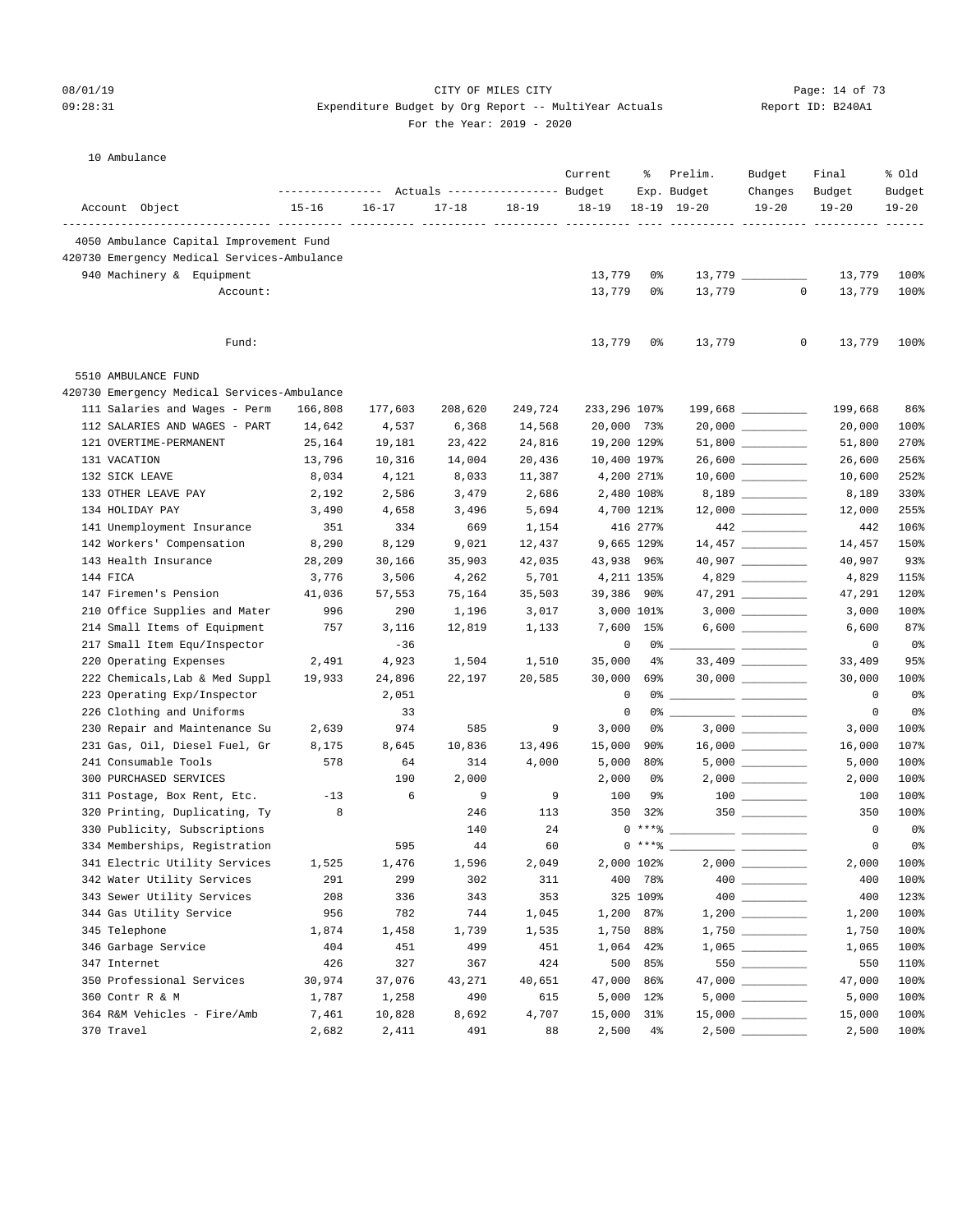#### 08/01/19 Page: 15 of 73 09:28:31 Expenditure Budget by Org Report -- MultiYear Actuals Report ID: B240A1 For the Year: 2019 - 2020

#### 10 Ambulance

|                                          |                 |                                                 |         |                                         | Current          | ိ        | Prelim.                                    | Budget             | Final                   | % old          |
|------------------------------------------|-----------------|-------------------------------------------------|---------|-----------------------------------------|------------------|----------|--------------------------------------------|--------------------|-------------------------|----------------|
|                                          |                 |                                                 |         |                                         |                  |          | Exp. Budget                                | Changes            | Budget                  | Budget         |
| Account Object                           | $15 - 16$       | $16 - 17$                                       |         | 17-18 18-19 18-19 18-19 19-20           |                  |          |                                            | $19 - 20$          | $19 - 20$               | $19 - 20$      |
| 380 Training Services                    | 2,945           |                                                 |         | 4,135 9,851 316                         | 10,000 3%        |          |                                            |                    | 7,982                   | 80%            |
| 382 Books                                | 990             |                                                 |         | $1,033$ $1,000$ $614$ $2,000$ $31\%$    |                  |          |                                            |                    | 2,000                   | 100%           |
| 400 BUILDING MATERIALS                   | 669             | 2,620                                           |         | 557 2,929 3,000 98%                     |                  |          |                                            | 2,000              | 2,000                   | 67%            |
| 511 Insurance on Buildings               |                 |                                                 |         | 328                                     |                  |          | 328 100% 681                               |                    | 681                     | 208%           |
| 512 Insurance on Vehicles & E            |                 | $1,193$ $1,194$ $1,159$ $1,230$ $1,230$ $100\%$ |         |                                         |                  |          |                                            |                    | 2,532                   | 206%           |
| 810 Losses (Bad debt expense             | 84,206          | 106,001                                         | 138,328 | 70,704                                  | 115,000 61%      |          |                                            |                    | 100,000                 | 87%            |
| 811 Contractual Allowances (A            | 202,309         | 225,810                                         | 198,300 | 293,444                                 | 180,000 163%     |          |                                            |                    | 250,000                 | 139%           |
| 940 Machinery & Equipment                |                 |                                                 |         | 282,000                                 | 294,000 96%      |          |                                            | 6,221              | 6,221                   | 2 <sup>8</sup> |
| Account:                                 | 692,252         | 765,932                                         |         | 852,060 1,173,891 1,175,239 100%        |                  |          |                                            | 984,523<br>$\circ$ | 984,523                 | 83%            |
| 490500 Other Debt Service Payments       |                 |                                                 |         |                                         |                  |          |                                            |                    |                         |                |
| 629 Interest-Ambulance                   | 411             | 102                                             |         |                                         |                  | $\Omega$ |                                            |                    | $^{\circ}$              | 0 <sup>°</sup> |
|                                          | Account: 411    | 102                                             |         |                                         |                  |          | $0 \star \star \star$ $\uparrow$ 0         | $\Omega$           | $\Omega$                | 0 <sup>8</sup> |
| 510330 Comprehensive Liability Insurance |                 |                                                 |         |                                         |                  |          |                                            |                    |                         |                |
| 513 Liability                            | 3,030           |                                                 |         | $1,536$ $2,209$ $3,434$ $3,434$ $100\%$ |                  |          |                                            |                    | 4,931                   | 144%           |
| Account:                                 | 3,030           | 1,536                                           | 2,209   |                                         | 3,434 3,434 100% |          |                                            | 4,931              | $\overline{0}$<br>4,931 | 143%           |
| 521000 Interfund Operating Transfers Out |                 |                                                 |         |                                         |                  |          |                                            |                    |                         |                |
| 820 Transfers to Other Funds 34,531      |                 | 35,812 43,717                                   |         | 35,724                                  |                  |          |                                            |                    | 35,991                  | 101%           |
|                                          | Account: 34,531 | 35,812                                          |         | 43,717 35,724                           |                  |          | 35,724 100% 35,991 0                       |                    | 35,991                  | 100%           |
|                                          |                 |                                                 |         |                                         |                  |          |                                            |                    |                         |                |
| Fund:                                    | 730,224         | 803,382                                         |         |                                         |                  |          | 897,986 1,213,049 1,214,397 100% 1,025,445 |                    | $0 \quad 1,025,445$     | 84%            |
| Orgn:                                    | 730,224 803,382 |                                                 |         |                                         |                  |          | 897,986 1,213,049 1,228,176 99% 1,039,224  |                    | $0\quad 1,039,224$      | 84%            |
|                                          |                 |                                                 |         |                                         |                  |          |                                            |                    |                         |                |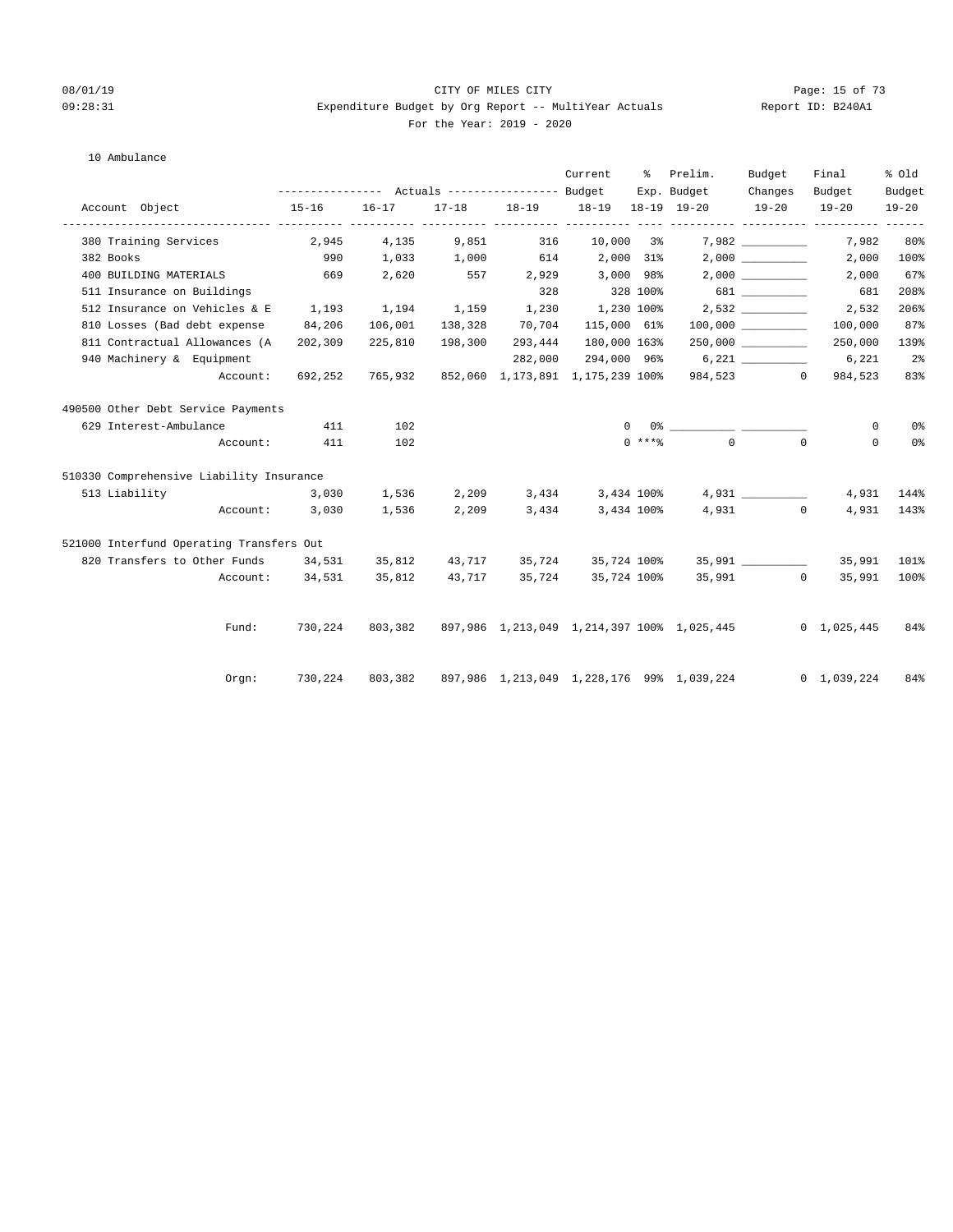#### 11 Historic Preservation

| Account Object<br>$15 - 16$<br>$16 - 17$<br>$17 - 18$<br>$18 - 19$<br>$18 - 19$<br>$18-19$ $19-20$<br>$19 - 20$<br>$19 - 20$<br>$19 - 20$<br>1000 GENERAL<br>411840 Program Assistant<br>111 Salaries and Wages - Perm<br>30,609<br>26,755<br>5,016<br>0<br>0<br>0%<br>131 VACATION<br>2,864<br>$\Omega$<br>0<br>0 <sup>°</sup><br>835<br>313<br>132 SICK LEAVE<br>$\mathbf 0$<br>0 <sup>°</sup><br>94<br>1,670<br>461<br>0<br>133 OTHER LEAVE PAY<br>400<br>440<br>15<br>$\mathbf 0$<br>0 <sup>°</sup><br>0<br>141 Unemployment Insurance<br>48<br>48<br>15<br>$\mathbf 0$<br>0<br>0 <sup>°</sup><br>142 Workers' Compensation<br>$\mathbf 0$<br>0%<br>386<br>390<br>67<br>0<br>143 Health Insurance<br>7,767<br>8,300<br>1,429<br>$\Omega$<br>0% _____________ _____________<br>0<br>0 <sup>°</sup><br>144 FICA<br>$\mathbf 0$<br>0 <sup>°</sup><br>2,443<br>2,430<br>453<br>0<br>145 PERS<br>2,596<br>2,647<br>503<br>$\mathbf 0$<br>0<br>0 <sup>°</sup><br>196 CLOTHING ALLOTMENT<br>$\mathbf 0$<br>0<br>0 <sup>°</sup><br>140<br>140<br>210 Office Supplies and Mater<br>17<br>0<br>0<br>0%<br>220 Operating Expenses<br>2,001<br>170<br>$\Omega$<br>0<br>0 <sup>°</sup><br>211<br>350 Professional Services<br>$\Omega$<br>0 <sup>°</sup><br>877<br>1,403<br>0<br>0 <sup>°</sup><br>360 Contr R & M<br>496<br>457<br>$\mathbf 0$<br>0<br>1,018<br>$0$ ****<br>$\Omega$<br>$\mathbf 0$<br>0<br>0 <sup>°</sup><br>47,301<br>49,584<br>9,039<br>Account:<br>521000 Interfund Operating Transfers Out<br>820 Transfers to Other Funds<br>2,200<br>2,200<br>2,200<br>2,200 100%<br>100%<br>3,858<br>2,200<br>Account:<br>2,200<br>2,200<br>2,200<br>2,200 100%<br>2,200<br>0<br>100%<br>3,858<br>2,200<br>51,159<br>2,200<br>2,200 100%<br>2,200<br>0<br>2,200<br>100%<br>Fund:<br>51,784<br>11,239<br>2310 TIFD-Downtown<br>460462 Urban Renewal District<br>14,740 __________<br>111 Salaries and Wages - Perm<br>7,976<br>9,356<br>14,740 63%<br>14,740<br>100%<br>131 VACATION<br>1,077<br>1,600<br>100%<br>0%<br>1,600<br>132 SICK LEAVE<br>528<br>108<br>400<br>27%<br>100%<br>400<br>$0***$ $*$<br>133 OTHER LEAVE PAY<br>389<br>120<br>0%<br>0<br>141 Unemployment Insurance<br>25<br>34<br>25 136%<br>100%<br>25<br>$210$ ________<br>142 Workers' Compensation<br>100%<br>113<br>121<br>210 58%<br>210<br>$1,281$ __________<br>144 FICA<br>765<br>739<br>1,281 58%<br>100%<br>1,281<br>145 PERS<br>833<br>801<br>1,418 56%<br>102%<br>1,451<br>$70****$<br>$0***8$<br>196 CLOTHING ALLOTMENT<br>70<br>75<br>210 Office Supplies and Mater<br>20<br>250<br>8 <sup>°</sup><br>75<br>30%<br>42<br>1,000 100%<br>220 Operating Expenses<br>40<br>58<br>1,000 6%<br>$\begin{array}{c} 100 \\ - \end{array}$<br>100 ******<br>$0***8$<br>311 Postage, Box Rent, Etc.<br>2<br>320 Printing, Duplicating, Ty<br>100<br>$200$<br>200%<br>0%<br>200<br>100%<br>330 Publicity, Subscriptions<br>100<br>0%<br>100<br>$300$<br>331 Publication of Formal & L<br>180<br>300<br>0%<br>100%<br>300<br>345 Telephone<br>100%<br>266<br>219 121%<br>219<br>347 Internet<br>189<br>100%<br>785<br>$24\%$<br>785<br>350 Professional Services<br>750<br>5,800<br>78<br>129%<br>1,167<br>7%<br>1,500<br>360 Contr R & M<br>893<br>$500$<br>89%<br>68<br>562 159%<br>500<br>370 Travel<br>751<br>1,000<br>100%<br>0%<br>1,000<br>$144$ ******<br>513 Liability<br>0<br>0% | ---------------    Actuals ----------------    Budget |  | Current | ႜ | Prelim.<br>Exp. Budget | Budget<br>Changes | Final<br>Budget | % old<br>Budget |
|-----------------------------------------------------------------------------------------------------------------------------------------------------------------------------------------------------------------------------------------------------------------------------------------------------------------------------------------------------------------------------------------------------------------------------------------------------------------------------------------------------------------------------------------------------------------------------------------------------------------------------------------------------------------------------------------------------------------------------------------------------------------------------------------------------------------------------------------------------------------------------------------------------------------------------------------------------------------------------------------------------------------------------------------------------------------------------------------------------------------------------------------------------------------------------------------------------------------------------------------------------------------------------------------------------------------------------------------------------------------------------------------------------------------------------------------------------------------------------------------------------------------------------------------------------------------------------------------------------------------------------------------------------------------------------------------------------------------------------------------------------------------------------------------------------------------------------------------------------------------------------------------------------------------------------------------------------------------------------------------------------------------------------------------------------------------------------------------------------------------------------------------------------------------------------------------------------------------------------------------------------------------------------------------------------------------------------------------------------------------------------------------------------------------------------------------------------------------------------------------------------------------------------------------------------------------------------------------------------------------------------------------------------------------------------------------------------------------------------------------------------------------------------------------------------------------------------------------------------------------------------------------------------------------------------------------------------------------------------------------------------------------------------------------------------------------------------------------------------------------------------------------------------------------------------------------------------------------------------------------------------------------------------------------------------------------------------------------------------------------|-------------------------------------------------------|--|---------|---|------------------------|-------------------|-----------------|-----------------|
|                                                                                                                                                                                                                                                                                                                                                                                                                                                                                                                                                                                                                                                                                                                                                                                                                                                                                                                                                                                                                                                                                                                                                                                                                                                                                                                                                                                                                                                                                                                                                                                                                                                                                                                                                                                                                                                                                                                                                                                                                                                                                                                                                                                                                                                                                                                                                                                                                                                                                                                                                                                                                                                                                                                                                                                                                                                                                                                                                                                                                                                                                                                                                                                                                                                                                                                                                                 |                                                       |  |         |   |                        |                   |                 |                 |
|                                                                                                                                                                                                                                                                                                                                                                                                                                                                                                                                                                                                                                                                                                                                                                                                                                                                                                                                                                                                                                                                                                                                                                                                                                                                                                                                                                                                                                                                                                                                                                                                                                                                                                                                                                                                                                                                                                                                                                                                                                                                                                                                                                                                                                                                                                                                                                                                                                                                                                                                                                                                                                                                                                                                                                                                                                                                                                                                                                                                                                                                                                                                                                                                                                                                                                                                                                 |                                                       |  |         |   |                        |                   |                 |                 |
|                                                                                                                                                                                                                                                                                                                                                                                                                                                                                                                                                                                                                                                                                                                                                                                                                                                                                                                                                                                                                                                                                                                                                                                                                                                                                                                                                                                                                                                                                                                                                                                                                                                                                                                                                                                                                                                                                                                                                                                                                                                                                                                                                                                                                                                                                                                                                                                                                                                                                                                                                                                                                                                                                                                                                                                                                                                                                                                                                                                                                                                                                                                                                                                                                                                                                                                                                                 |                                                       |  |         |   |                        |                   |                 |                 |
|                                                                                                                                                                                                                                                                                                                                                                                                                                                                                                                                                                                                                                                                                                                                                                                                                                                                                                                                                                                                                                                                                                                                                                                                                                                                                                                                                                                                                                                                                                                                                                                                                                                                                                                                                                                                                                                                                                                                                                                                                                                                                                                                                                                                                                                                                                                                                                                                                                                                                                                                                                                                                                                                                                                                                                                                                                                                                                                                                                                                                                                                                                                                                                                                                                                                                                                                                                 |                                                       |  |         |   |                        |                   |                 |                 |
|                                                                                                                                                                                                                                                                                                                                                                                                                                                                                                                                                                                                                                                                                                                                                                                                                                                                                                                                                                                                                                                                                                                                                                                                                                                                                                                                                                                                                                                                                                                                                                                                                                                                                                                                                                                                                                                                                                                                                                                                                                                                                                                                                                                                                                                                                                                                                                                                                                                                                                                                                                                                                                                                                                                                                                                                                                                                                                                                                                                                                                                                                                                                                                                                                                                                                                                                                                 |                                                       |  |         |   |                        |                   |                 |                 |
|                                                                                                                                                                                                                                                                                                                                                                                                                                                                                                                                                                                                                                                                                                                                                                                                                                                                                                                                                                                                                                                                                                                                                                                                                                                                                                                                                                                                                                                                                                                                                                                                                                                                                                                                                                                                                                                                                                                                                                                                                                                                                                                                                                                                                                                                                                                                                                                                                                                                                                                                                                                                                                                                                                                                                                                                                                                                                                                                                                                                                                                                                                                                                                                                                                                                                                                                                                 |                                                       |  |         |   |                        |                   |                 |                 |
|                                                                                                                                                                                                                                                                                                                                                                                                                                                                                                                                                                                                                                                                                                                                                                                                                                                                                                                                                                                                                                                                                                                                                                                                                                                                                                                                                                                                                                                                                                                                                                                                                                                                                                                                                                                                                                                                                                                                                                                                                                                                                                                                                                                                                                                                                                                                                                                                                                                                                                                                                                                                                                                                                                                                                                                                                                                                                                                                                                                                                                                                                                                                                                                                                                                                                                                                                                 |                                                       |  |         |   |                        |                   |                 |                 |
|                                                                                                                                                                                                                                                                                                                                                                                                                                                                                                                                                                                                                                                                                                                                                                                                                                                                                                                                                                                                                                                                                                                                                                                                                                                                                                                                                                                                                                                                                                                                                                                                                                                                                                                                                                                                                                                                                                                                                                                                                                                                                                                                                                                                                                                                                                                                                                                                                                                                                                                                                                                                                                                                                                                                                                                                                                                                                                                                                                                                                                                                                                                                                                                                                                                                                                                                                                 |                                                       |  |         |   |                        |                   |                 |                 |
|                                                                                                                                                                                                                                                                                                                                                                                                                                                                                                                                                                                                                                                                                                                                                                                                                                                                                                                                                                                                                                                                                                                                                                                                                                                                                                                                                                                                                                                                                                                                                                                                                                                                                                                                                                                                                                                                                                                                                                                                                                                                                                                                                                                                                                                                                                                                                                                                                                                                                                                                                                                                                                                                                                                                                                                                                                                                                                                                                                                                                                                                                                                                                                                                                                                                                                                                                                 |                                                       |  |         |   |                        |                   |                 |                 |
|                                                                                                                                                                                                                                                                                                                                                                                                                                                                                                                                                                                                                                                                                                                                                                                                                                                                                                                                                                                                                                                                                                                                                                                                                                                                                                                                                                                                                                                                                                                                                                                                                                                                                                                                                                                                                                                                                                                                                                                                                                                                                                                                                                                                                                                                                                                                                                                                                                                                                                                                                                                                                                                                                                                                                                                                                                                                                                                                                                                                                                                                                                                                                                                                                                                                                                                                                                 |                                                       |  |         |   |                        |                   |                 |                 |
|                                                                                                                                                                                                                                                                                                                                                                                                                                                                                                                                                                                                                                                                                                                                                                                                                                                                                                                                                                                                                                                                                                                                                                                                                                                                                                                                                                                                                                                                                                                                                                                                                                                                                                                                                                                                                                                                                                                                                                                                                                                                                                                                                                                                                                                                                                                                                                                                                                                                                                                                                                                                                                                                                                                                                                                                                                                                                                                                                                                                                                                                                                                                                                                                                                                                                                                                                                 |                                                       |  |         |   |                        |                   |                 |                 |
|                                                                                                                                                                                                                                                                                                                                                                                                                                                                                                                                                                                                                                                                                                                                                                                                                                                                                                                                                                                                                                                                                                                                                                                                                                                                                                                                                                                                                                                                                                                                                                                                                                                                                                                                                                                                                                                                                                                                                                                                                                                                                                                                                                                                                                                                                                                                                                                                                                                                                                                                                                                                                                                                                                                                                                                                                                                                                                                                                                                                                                                                                                                                                                                                                                                                                                                                                                 |                                                       |  |         |   |                        |                   |                 |                 |
|                                                                                                                                                                                                                                                                                                                                                                                                                                                                                                                                                                                                                                                                                                                                                                                                                                                                                                                                                                                                                                                                                                                                                                                                                                                                                                                                                                                                                                                                                                                                                                                                                                                                                                                                                                                                                                                                                                                                                                                                                                                                                                                                                                                                                                                                                                                                                                                                                                                                                                                                                                                                                                                                                                                                                                                                                                                                                                                                                                                                                                                                                                                                                                                                                                                                                                                                                                 |                                                       |  |         |   |                        |                   |                 |                 |
|                                                                                                                                                                                                                                                                                                                                                                                                                                                                                                                                                                                                                                                                                                                                                                                                                                                                                                                                                                                                                                                                                                                                                                                                                                                                                                                                                                                                                                                                                                                                                                                                                                                                                                                                                                                                                                                                                                                                                                                                                                                                                                                                                                                                                                                                                                                                                                                                                                                                                                                                                                                                                                                                                                                                                                                                                                                                                                                                                                                                                                                                                                                                                                                                                                                                                                                                                                 |                                                       |  |         |   |                        |                   |                 |                 |
|                                                                                                                                                                                                                                                                                                                                                                                                                                                                                                                                                                                                                                                                                                                                                                                                                                                                                                                                                                                                                                                                                                                                                                                                                                                                                                                                                                                                                                                                                                                                                                                                                                                                                                                                                                                                                                                                                                                                                                                                                                                                                                                                                                                                                                                                                                                                                                                                                                                                                                                                                                                                                                                                                                                                                                                                                                                                                                                                                                                                                                                                                                                                                                                                                                                                                                                                                                 |                                                       |  |         |   |                        |                   |                 |                 |
|                                                                                                                                                                                                                                                                                                                                                                                                                                                                                                                                                                                                                                                                                                                                                                                                                                                                                                                                                                                                                                                                                                                                                                                                                                                                                                                                                                                                                                                                                                                                                                                                                                                                                                                                                                                                                                                                                                                                                                                                                                                                                                                                                                                                                                                                                                                                                                                                                                                                                                                                                                                                                                                                                                                                                                                                                                                                                                                                                                                                                                                                                                                                                                                                                                                                                                                                                                 |                                                       |  |         |   |                        |                   |                 |                 |
|                                                                                                                                                                                                                                                                                                                                                                                                                                                                                                                                                                                                                                                                                                                                                                                                                                                                                                                                                                                                                                                                                                                                                                                                                                                                                                                                                                                                                                                                                                                                                                                                                                                                                                                                                                                                                                                                                                                                                                                                                                                                                                                                                                                                                                                                                                                                                                                                                                                                                                                                                                                                                                                                                                                                                                                                                                                                                                                                                                                                                                                                                                                                                                                                                                                                                                                                                                 |                                                       |  |         |   |                        |                   |                 |                 |
|                                                                                                                                                                                                                                                                                                                                                                                                                                                                                                                                                                                                                                                                                                                                                                                                                                                                                                                                                                                                                                                                                                                                                                                                                                                                                                                                                                                                                                                                                                                                                                                                                                                                                                                                                                                                                                                                                                                                                                                                                                                                                                                                                                                                                                                                                                                                                                                                                                                                                                                                                                                                                                                                                                                                                                                                                                                                                                                                                                                                                                                                                                                                                                                                                                                                                                                                                                 |                                                       |  |         |   |                        |                   |                 |                 |
|                                                                                                                                                                                                                                                                                                                                                                                                                                                                                                                                                                                                                                                                                                                                                                                                                                                                                                                                                                                                                                                                                                                                                                                                                                                                                                                                                                                                                                                                                                                                                                                                                                                                                                                                                                                                                                                                                                                                                                                                                                                                                                                                                                                                                                                                                                                                                                                                                                                                                                                                                                                                                                                                                                                                                                                                                                                                                                                                                                                                                                                                                                                                                                                                                                                                                                                                                                 |                                                       |  |         |   |                        |                   |                 |                 |
|                                                                                                                                                                                                                                                                                                                                                                                                                                                                                                                                                                                                                                                                                                                                                                                                                                                                                                                                                                                                                                                                                                                                                                                                                                                                                                                                                                                                                                                                                                                                                                                                                                                                                                                                                                                                                                                                                                                                                                                                                                                                                                                                                                                                                                                                                                                                                                                                                                                                                                                                                                                                                                                                                                                                                                                                                                                                                                                                                                                                                                                                                                                                                                                                                                                                                                                                                                 |                                                       |  |         |   |                        |                   |                 |                 |
|                                                                                                                                                                                                                                                                                                                                                                                                                                                                                                                                                                                                                                                                                                                                                                                                                                                                                                                                                                                                                                                                                                                                                                                                                                                                                                                                                                                                                                                                                                                                                                                                                                                                                                                                                                                                                                                                                                                                                                                                                                                                                                                                                                                                                                                                                                                                                                                                                                                                                                                                                                                                                                                                                                                                                                                                                                                                                                                                                                                                                                                                                                                                                                                                                                                                                                                                                                 |                                                       |  |         |   |                        |                   |                 |                 |
|                                                                                                                                                                                                                                                                                                                                                                                                                                                                                                                                                                                                                                                                                                                                                                                                                                                                                                                                                                                                                                                                                                                                                                                                                                                                                                                                                                                                                                                                                                                                                                                                                                                                                                                                                                                                                                                                                                                                                                                                                                                                                                                                                                                                                                                                                                                                                                                                                                                                                                                                                                                                                                                                                                                                                                                                                                                                                                                                                                                                                                                                                                                                                                                                                                                                                                                                                                 |                                                       |  |         |   |                        |                   |                 |                 |
|                                                                                                                                                                                                                                                                                                                                                                                                                                                                                                                                                                                                                                                                                                                                                                                                                                                                                                                                                                                                                                                                                                                                                                                                                                                                                                                                                                                                                                                                                                                                                                                                                                                                                                                                                                                                                                                                                                                                                                                                                                                                                                                                                                                                                                                                                                                                                                                                                                                                                                                                                                                                                                                                                                                                                                                                                                                                                                                                                                                                                                                                                                                                                                                                                                                                                                                                                                 |                                                       |  |         |   |                        |                   |                 |                 |
|                                                                                                                                                                                                                                                                                                                                                                                                                                                                                                                                                                                                                                                                                                                                                                                                                                                                                                                                                                                                                                                                                                                                                                                                                                                                                                                                                                                                                                                                                                                                                                                                                                                                                                                                                                                                                                                                                                                                                                                                                                                                                                                                                                                                                                                                                                                                                                                                                                                                                                                                                                                                                                                                                                                                                                                                                                                                                                                                                                                                                                                                                                                                                                                                                                                                                                                                                                 |                                                       |  |         |   |                        |                   |                 |                 |
|                                                                                                                                                                                                                                                                                                                                                                                                                                                                                                                                                                                                                                                                                                                                                                                                                                                                                                                                                                                                                                                                                                                                                                                                                                                                                                                                                                                                                                                                                                                                                                                                                                                                                                                                                                                                                                                                                                                                                                                                                                                                                                                                                                                                                                                                                                                                                                                                                                                                                                                                                                                                                                                                                                                                                                                                                                                                                                                                                                                                                                                                                                                                                                                                                                                                                                                                                                 |                                                       |  |         |   |                        |                   |                 |                 |
|                                                                                                                                                                                                                                                                                                                                                                                                                                                                                                                                                                                                                                                                                                                                                                                                                                                                                                                                                                                                                                                                                                                                                                                                                                                                                                                                                                                                                                                                                                                                                                                                                                                                                                                                                                                                                                                                                                                                                                                                                                                                                                                                                                                                                                                                                                                                                                                                                                                                                                                                                                                                                                                                                                                                                                                                                                                                                                                                                                                                                                                                                                                                                                                                                                                                                                                                                                 |                                                       |  |         |   |                        |                   |                 |                 |
|                                                                                                                                                                                                                                                                                                                                                                                                                                                                                                                                                                                                                                                                                                                                                                                                                                                                                                                                                                                                                                                                                                                                                                                                                                                                                                                                                                                                                                                                                                                                                                                                                                                                                                                                                                                                                                                                                                                                                                                                                                                                                                                                                                                                                                                                                                                                                                                                                                                                                                                                                                                                                                                                                                                                                                                                                                                                                                                                                                                                                                                                                                                                                                                                                                                                                                                                                                 |                                                       |  |         |   |                        |                   |                 |                 |
|                                                                                                                                                                                                                                                                                                                                                                                                                                                                                                                                                                                                                                                                                                                                                                                                                                                                                                                                                                                                                                                                                                                                                                                                                                                                                                                                                                                                                                                                                                                                                                                                                                                                                                                                                                                                                                                                                                                                                                                                                                                                                                                                                                                                                                                                                                                                                                                                                                                                                                                                                                                                                                                                                                                                                                                                                                                                                                                                                                                                                                                                                                                                                                                                                                                                                                                                                                 |                                                       |  |         |   |                        |                   |                 |                 |
|                                                                                                                                                                                                                                                                                                                                                                                                                                                                                                                                                                                                                                                                                                                                                                                                                                                                                                                                                                                                                                                                                                                                                                                                                                                                                                                                                                                                                                                                                                                                                                                                                                                                                                                                                                                                                                                                                                                                                                                                                                                                                                                                                                                                                                                                                                                                                                                                                                                                                                                                                                                                                                                                                                                                                                                                                                                                                                                                                                                                                                                                                                                                                                                                                                                                                                                                                                 |                                                       |  |         |   |                        |                   |                 |                 |
|                                                                                                                                                                                                                                                                                                                                                                                                                                                                                                                                                                                                                                                                                                                                                                                                                                                                                                                                                                                                                                                                                                                                                                                                                                                                                                                                                                                                                                                                                                                                                                                                                                                                                                                                                                                                                                                                                                                                                                                                                                                                                                                                                                                                                                                                                                                                                                                                                                                                                                                                                                                                                                                                                                                                                                                                                                                                                                                                                                                                                                                                                                                                                                                                                                                                                                                                                                 |                                                       |  |         |   |                        |                   |                 |                 |
|                                                                                                                                                                                                                                                                                                                                                                                                                                                                                                                                                                                                                                                                                                                                                                                                                                                                                                                                                                                                                                                                                                                                                                                                                                                                                                                                                                                                                                                                                                                                                                                                                                                                                                                                                                                                                                                                                                                                                                                                                                                                                                                                                                                                                                                                                                                                                                                                                                                                                                                                                                                                                                                                                                                                                                                                                                                                                                                                                                                                                                                                                                                                                                                                                                                                                                                                                                 |                                                       |  |         |   |                        |                   |                 |                 |
|                                                                                                                                                                                                                                                                                                                                                                                                                                                                                                                                                                                                                                                                                                                                                                                                                                                                                                                                                                                                                                                                                                                                                                                                                                                                                                                                                                                                                                                                                                                                                                                                                                                                                                                                                                                                                                                                                                                                                                                                                                                                                                                                                                                                                                                                                                                                                                                                                                                                                                                                                                                                                                                                                                                                                                                                                                                                                                                                                                                                                                                                                                                                                                                                                                                                                                                                                                 |                                                       |  |         |   |                        |                   |                 |                 |
|                                                                                                                                                                                                                                                                                                                                                                                                                                                                                                                                                                                                                                                                                                                                                                                                                                                                                                                                                                                                                                                                                                                                                                                                                                                                                                                                                                                                                                                                                                                                                                                                                                                                                                                                                                                                                                                                                                                                                                                                                                                                                                                                                                                                                                                                                                                                                                                                                                                                                                                                                                                                                                                                                                                                                                                                                                                                                                                                                                                                                                                                                                                                                                                                                                                                                                                                                                 |                                                       |  |         |   |                        |                   |                 |                 |
|                                                                                                                                                                                                                                                                                                                                                                                                                                                                                                                                                                                                                                                                                                                                                                                                                                                                                                                                                                                                                                                                                                                                                                                                                                                                                                                                                                                                                                                                                                                                                                                                                                                                                                                                                                                                                                                                                                                                                                                                                                                                                                                                                                                                                                                                                                                                                                                                                                                                                                                                                                                                                                                                                                                                                                                                                                                                                                                                                                                                                                                                                                                                                                                                                                                                                                                                                                 |                                                       |  |         |   |                        |                   |                 |                 |
|                                                                                                                                                                                                                                                                                                                                                                                                                                                                                                                                                                                                                                                                                                                                                                                                                                                                                                                                                                                                                                                                                                                                                                                                                                                                                                                                                                                                                                                                                                                                                                                                                                                                                                                                                                                                                                                                                                                                                                                                                                                                                                                                                                                                                                                                                                                                                                                                                                                                                                                                                                                                                                                                                                                                                                                                                                                                                                                                                                                                                                                                                                                                                                                                                                                                                                                                                                 |                                                       |  |         |   |                        |                   |                 |                 |
|                                                                                                                                                                                                                                                                                                                                                                                                                                                                                                                                                                                                                                                                                                                                                                                                                                                                                                                                                                                                                                                                                                                                                                                                                                                                                                                                                                                                                                                                                                                                                                                                                                                                                                                                                                                                                                                                                                                                                                                                                                                                                                                                                                                                                                                                                                                                                                                                                                                                                                                                                                                                                                                                                                                                                                                                                                                                                                                                                                                                                                                                                                                                                                                                                                                                                                                                                                 |                                                       |  |         |   |                        |                   |                 |                 |
|                                                                                                                                                                                                                                                                                                                                                                                                                                                                                                                                                                                                                                                                                                                                                                                                                                                                                                                                                                                                                                                                                                                                                                                                                                                                                                                                                                                                                                                                                                                                                                                                                                                                                                                                                                                                                                                                                                                                                                                                                                                                                                                                                                                                                                                                                                                                                                                                                                                                                                                                                                                                                                                                                                                                                                                                                                                                                                                                                                                                                                                                                                                                                                                                                                                                                                                                                                 |                                                       |  |         |   |                        |                   |                 |                 |
|                                                                                                                                                                                                                                                                                                                                                                                                                                                                                                                                                                                                                                                                                                                                                                                                                                                                                                                                                                                                                                                                                                                                                                                                                                                                                                                                                                                                                                                                                                                                                                                                                                                                                                                                                                                                                                                                                                                                                                                                                                                                                                                                                                                                                                                                                                                                                                                                                                                                                                                                                                                                                                                                                                                                                                                                                                                                                                                                                                                                                                                                                                                                                                                                                                                                                                                                                                 |                                                       |  |         |   |                        |                   |                 |                 |
|                                                                                                                                                                                                                                                                                                                                                                                                                                                                                                                                                                                                                                                                                                                                                                                                                                                                                                                                                                                                                                                                                                                                                                                                                                                                                                                                                                                                                                                                                                                                                                                                                                                                                                                                                                                                                                                                                                                                                                                                                                                                                                                                                                                                                                                                                                                                                                                                                                                                                                                                                                                                                                                                                                                                                                                                                                                                                                                                                                                                                                                                                                                                                                                                                                                                                                                                                                 |                                                       |  |         |   |                        |                   |                 |                 |
|                                                                                                                                                                                                                                                                                                                                                                                                                                                                                                                                                                                                                                                                                                                                                                                                                                                                                                                                                                                                                                                                                                                                                                                                                                                                                                                                                                                                                                                                                                                                                                                                                                                                                                                                                                                                                                                                                                                                                                                                                                                                                                                                                                                                                                                                                                                                                                                                                                                                                                                                                                                                                                                                                                                                                                                                                                                                                                                                                                                                                                                                                                                                                                                                                                                                                                                                                                 |                                                       |  |         |   |                        |                   |                 |                 |
|                                                                                                                                                                                                                                                                                                                                                                                                                                                                                                                                                                                                                                                                                                                                                                                                                                                                                                                                                                                                                                                                                                                                                                                                                                                                                                                                                                                                                                                                                                                                                                                                                                                                                                                                                                                                                                                                                                                                                                                                                                                                                                                                                                                                                                                                                                                                                                                                                                                                                                                                                                                                                                                                                                                                                                                                                                                                                                                                                                                                                                                                                                                                                                                                                                                                                                                                                                 |                                                       |  |         |   |                        |                   |                 |                 |
|                                                                                                                                                                                                                                                                                                                                                                                                                                                                                                                                                                                                                                                                                                                                                                                                                                                                                                                                                                                                                                                                                                                                                                                                                                                                                                                                                                                                                                                                                                                                                                                                                                                                                                                                                                                                                                                                                                                                                                                                                                                                                                                                                                                                                                                                                                                                                                                                                                                                                                                                                                                                                                                                                                                                                                                                                                                                                                                                                                                                                                                                                                                                                                                                                                                                                                                                                                 |                                                       |  |         |   |                        |                   |                 |                 |
|                                                                                                                                                                                                                                                                                                                                                                                                                                                                                                                                                                                                                                                                                                                                                                                                                                                                                                                                                                                                                                                                                                                                                                                                                                                                                                                                                                                                                                                                                                                                                                                                                                                                                                                                                                                                                                                                                                                                                                                                                                                                                                                                                                                                                                                                                                                                                                                                                                                                                                                                                                                                                                                                                                                                                                                                                                                                                                                                                                                                                                                                                                                                                                                                                                                                                                                                                                 |                                                       |  |         |   |                        |                   |                 |                 |
|                                                                                                                                                                                                                                                                                                                                                                                                                                                                                                                                                                                                                                                                                                                                                                                                                                                                                                                                                                                                                                                                                                                                                                                                                                                                                                                                                                                                                                                                                                                                                                                                                                                                                                                                                                                                                                                                                                                                                                                                                                                                                                                                                                                                                                                                                                                                                                                                                                                                                                                                                                                                                                                                                                                                                                                                                                                                                                                                                                                                                                                                                                                                                                                                                                                                                                                                                                 |                                                       |  |         |   |                        |                   |                 |                 |
|                                                                                                                                                                                                                                                                                                                                                                                                                                                                                                                                                                                                                                                                                                                                                                                                                                                                                                                                                                                                                                                                                                                                                                                                                                                                                                                                                                                                                                                                                                                                                                                                                                                                                                                                                                                                                                                                                                                                                                                                                                                                                                                                                                                                                                                                                                                                                                                                                                                                                                                                                                                                                                                                                                                                                                                                                                                                                                                                                                                                                                                                                                                                                                                                                                                                                                                                                                 |                                                       |  |         |   |                        |                   |                 |                 |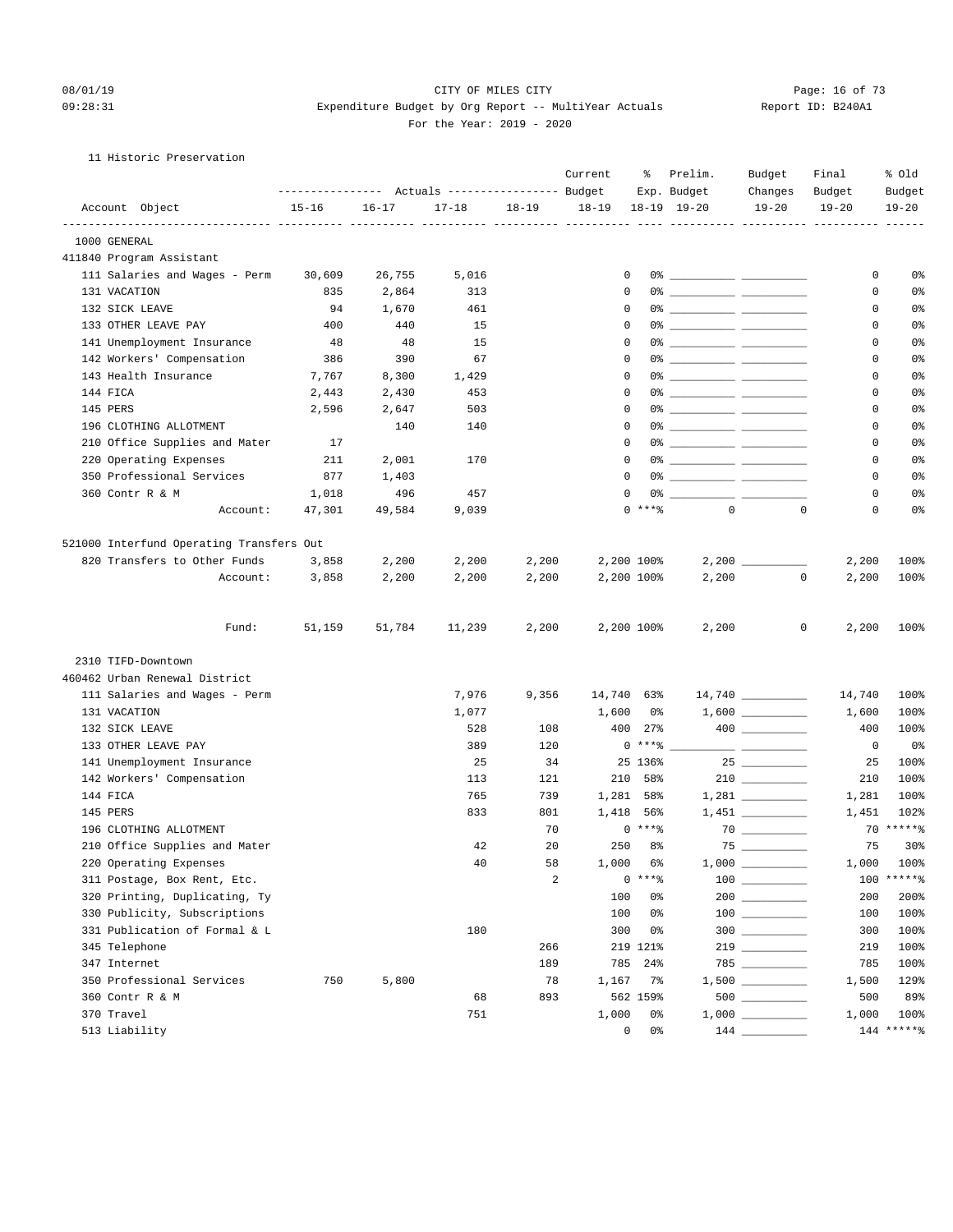#### 08/01/19 Page: 17 of 73 09:28:31 Expenditure Budget by Org Report -- MultiYear Actuals Report ID: B240A1 For the Year: 2019 - 2020

#### 11 Historic Preservation

|                                                               | ---------------- |           | Actuals ----------------- Budget |           | Current                     | ႜ                    | Prelim.<br>Exp. Budget     | Budget<br>Changes  | Final<br>Budget                            | % old<br>Budget             |
|---------------------------------------------------------------|------------------|-----------|----------------------------------|-----------|-----------------------------|----------------------|----------------------------|--------------------|--------------------------------------------|-----------------------------|
| Account Object                                                | $15 - 16$        | $16 - 17$ | $17 - 18$                        | $18 - 19$ | $18 - 19$                   |                      | $18-19$ $19-20$            | $19 - 20$          | $19 - 20$                                  | $19 - 20$                   |
| 721 Redevelopment                                             |                  |           |                                  |           | ------ ----------<br>11,067 | 0%                   |                            | $11,067$ _________ | ----------- ---------- ---------<br>11,067 | 100%                        |
| Account:                                                      | 750              | 5,800     | 12,787                           | 12,855    | 36,224 35%                  |                      | 36,767                     | $\circ$            | 36,767                                     | 101%                        |
| 460466 Historic Preservation- Montana Main St                 |                  |           |                                  |           |                             |                      |                            |                    |                                            |                             |
| 730 Grants & Donations to Oth                                 |                  | 12,000    |                                  |           |                             | 0<br>0%              |                            |                    | 0                                          | 0%                          |
| Account:                                                      |                  | 12,000    |                                  |           |                             | $0$ ****             | $\mathbf{0}$               | $\mathbf{0}$       | 0                                          | 0%                          |
| 521000 Interfund Operating Transfers Out                      |                  |           |                                  |           |                             |                      |                            |                    |                                            |                             |
| 820 Transfers to Other Funds                                  |                  |           | 20,800                           | 3,778     |                             |                      | 3,778 100% _______________ |                    | 0                                          | 0%                          |
| Account:                                                      |                  |           | 20,800                           | 3,778     |                             | 3,778 100%           | $\mathbf 0$                | $\mathbf 0$        | $\mathbf 0$                                | 0%                          |
| Fund:                                                         | 750              | 17,800    | 33,587                           | 16,633    |                             | 40,002 42%           | 36,767                     | 0                  | 36,767                                     | 91%                         |
| 2935 Historic Preservation                                    |                  |           |                                  |           |                             |                      |                            |                    |                                            |                             |
| 460461 Historic Preservation-Administration                   |                  |           |                                  |           |                             |                      |                            |                    |                                            |                             |
| 111 Salaries and Wages - Perm                                 | 2,116            | 1,859     | 903                              | 650       | 1,968                       | 33%                  |                            |                    | 1,968                                      | 100%                        |
| 131 VACATION                                                  | 58               | 64        | 97                               |           | 60                          | 0%                   |                            |                    | 60                                         | 100%                        |
| 132 SICK LEAVE                                                | 7                | 66        | 69                               | 8         | 60                          | $13\%$               |                            |                    | 60                                         | 100%                        |
| 133 OTHER LEAVE PAY                                           | 28               | 107       | 29                               | 8         | 100                         | 8%                   |                            |                    | 100                                        | 100%                        |
| 141 Unemployment Insurance                                    | 3                | 3         | 3                                | 2         | $\overline{\mathbf{3}}$     | 67%                  |                            |                    | 3                                          | 100%                        |
| 142 Workers' Compensation                                     | 27               | 27        | 12                               | 8         | 28                          | 29 <sub>8</sub>      |                            |                    | 28                                         | 100%                        |
| 143 Health Insurance                                          |                  | $-3$      |                                  |           |                             | 0<br>0%              |                            |                    | $\circ$                                    | 0%                          |
| 144 FICA                                                      | 169              | 169       | 85                               | 51        | 167                         | 31%                  |                            |                    | 167                                        | 100%                        |
| 145 PERS                                                      | 180              | 184       | 93                               | 56        | 185                         | 30 <sub>8</sub>      |                            | $190$              | 190                                        | 103%                        |
| 196 CLOTHING ALLOTMENT                                        |                  | 10        | 10                               | 5         | 87                          | 6%                   |                            |                    | 75                                         | 86%                         |
| 210 Office Supplies and Mater                                 | 473              | 383       | 138                              | 26        | 1,700                       | $2\frac{6}{9}$       |                            |                    | 1,000                                      | 59%                         |
| 220 Operating Expenses                                        | 256              | 1,083     | 2,599                            | 18        | 2,333                       | $1\%$                |                            |                    | 2,000                                      | 86%                         |
| 311 Postage, Box Rent, Etc.                                   | 51               | 21        | 8                                | 3         | 100                         | 3%                   |                            | $150$ ________     | 150                                        | 150%                        |
| 320 Printing, Duplicating, Ty                                 |                  | 60<br>166 |                                  |           | 300<br>200                  | 0%<br>0%             |                            | $300$              | 300                                        | 100%<br>100%                |
| 330 Publicity, Subscriptions<br>331 Publication of Formal & L |                  |           | 122                              |           | 150                         | 0%                   |                            |                    | 200<br>150                                 | 100%                        |
| 334 Memberships, Registration                                 |                  |           |                                  |           |                             | 0<br>0%              |                            |                    | 20                                         | $***$ * * * * $\frac{6}{5}$ |
| 345 Telephone                                                 |                  |           |                                  | 18        |                             | 15 120%              |                            |                    | 0                                          | 0%                          |
| 347 Internet                                                  |                  |           |                                  | 13        | 55                          | 24%                  |                            |                    | 60                                         | 109%                        |
| 350 Professional Services                                     | 310              | 3,000     |                                  | 5         | 1,800                       | 0%                   |                            |                    | 1,800                                      | 100%                        |
| 360 Contr R & M                                               |                  |           | 47                               | 62        |                             | 39 159%              |                            |                    | $\mathbf 0$                                | 0%                          |
| 370 Travel                                                    | 1,466            | 451       | 357                              | 206       |                             | 500 41%              | $500$ $\_\_$               |                    | 500                                        | 100%                        |
| 380 Training Services                                         |                  |           |                                  |           |                             | $300$ $0\frac{6}{3}$ |                            | $300$              | 300                                        | 100%                        |
| Account:                                                      | 5,144            | 7,650     | 4,572                            | 1,139     | $10,150$ $11\%$             |                      |                            | 9,131<br>$\circ$   | 9,131                                      | 89%                         |
| 460465 Historic Preservation- CDGB-ED Grant                   |                  |           |                                  |           |                             |                      |                            |                    |                                            |                             |
| 370 Travel                                                    |                  | 135       |                                  |           |                             |                      |                            |                    | 0                                          | 0%                          |
| Account:                                                      |                  | 135       |                                  |           |                             | $0***$ $*$           | $\mathbf{0}$               | $\mathbf 0$        | $\mathsf{O}$                               | 0%                          |
| 460467 Historic Preservation- Sandra Anderson                 |                  |           |                                  |           |                             |                      |                            |                    |                                            |                             |
| 370 Travel                                                    | 239              |           |                                  |           |                             |                      |                            |                    | 0                                          | 0%                          |
| Account:                                                      | 239              |           |                                  |           |                             | $0***8$              | $\mathsf{O}$               | $\mathbf 0$        | $\mathsf{O}$                               | 0%                          |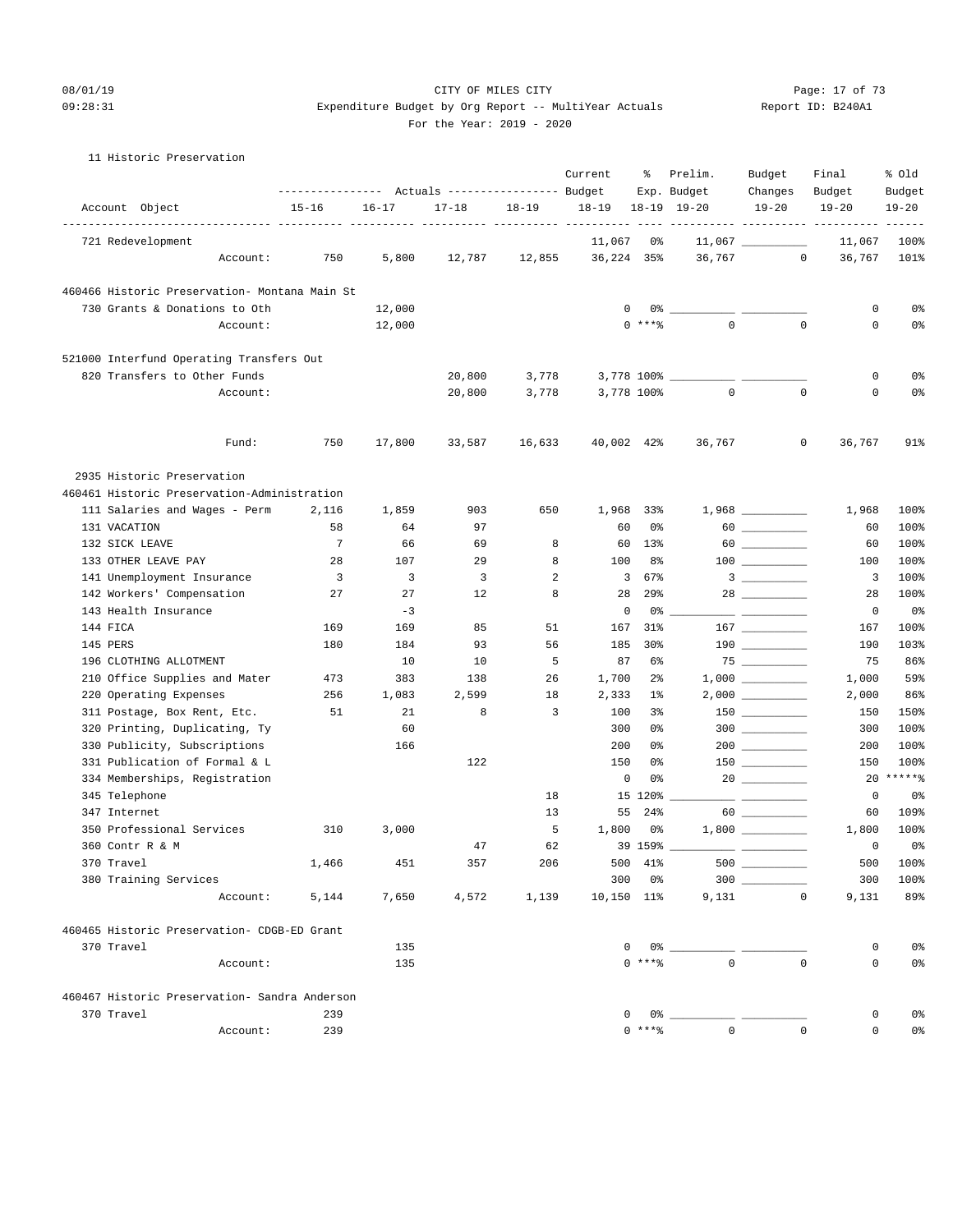#### 08/01/19 Page: 18 of 73 09:28:31 Expenditure Budget by Org Report -- MultiYear Actuals Report ID: B240A1 For the Year: 2019 - 2020

#### 11 Historic Preservation

|                                          |                                            |           |           |           | Current   | ႜႜ         | Prelim.     | Budget    | Final        |                     | % old          |
|------------------------------------------|--------------------------------------------|-----------|-----------|-----------|-----------|------------|-------------|-----------|--------------|---------------------|----------------|
|                                          | ---------------- Actuals ----------------- |           |           |           | Budget    |            | Exp. Budget | Changes   | Budget       |                     | Budget         |
| Account Object                           | $15 - 16$                                  | $16 - 17$ | $17 - 18$ | $18 - 19$ | $18 - 19$ |            | 18-19 19-20 | $19 - 20$ | $19 - 20$    |                     | $19 - 20$      |
| 460468 Historic Preservation- CCHS       |                                            |           |           |           |           |            |             |           |              |                     |                |
| 370 Travel                               | 535                                        | 286       |           |           |           | $\circ$    |             |           |              | $\mathsf{O}\xspace$ | 0%             |
| Account:                                 | 535                                        | 286       |           |           |           | $0$ ****   | $\mathbf 0$ |           | $\mathbf 0$  | $\mathbf 0$         | 0 <sup>°</sup> |
| 521000 Interfund Operating Transfers Out |                                            |           |           |           |           |            |             |           |              |                     |                |
| 820 Transfers to Other Funds             | 2,000                                      |           |           |           |           | $\Omega$   |             |           |              | $\mathbf 0$         | 0%             |
| Account:                                 | 2,000                                      |           |           |           |           | $0$ ****   | $\mathbf 0$ |           | $\mathbf 0$  | $\mathbf 0$         | 0 <sup>°</sup> |
| Fund:                                    | 7,918                                      | 8,071     | 4,572     | 1,139     |           | 10,150 11% | 9,131       |           | $\mathsf{O}$ | 9,131               | 89%            |
|                                          |                                            |           |           |           |           |            |             |           |              |                     |                |
| Orgn:                                    | 59,827                                     | 77,655    | 49,398    | 19,972    |           | 52,352 38% | 48,098      |           | 0            | 48,098              | 91%            |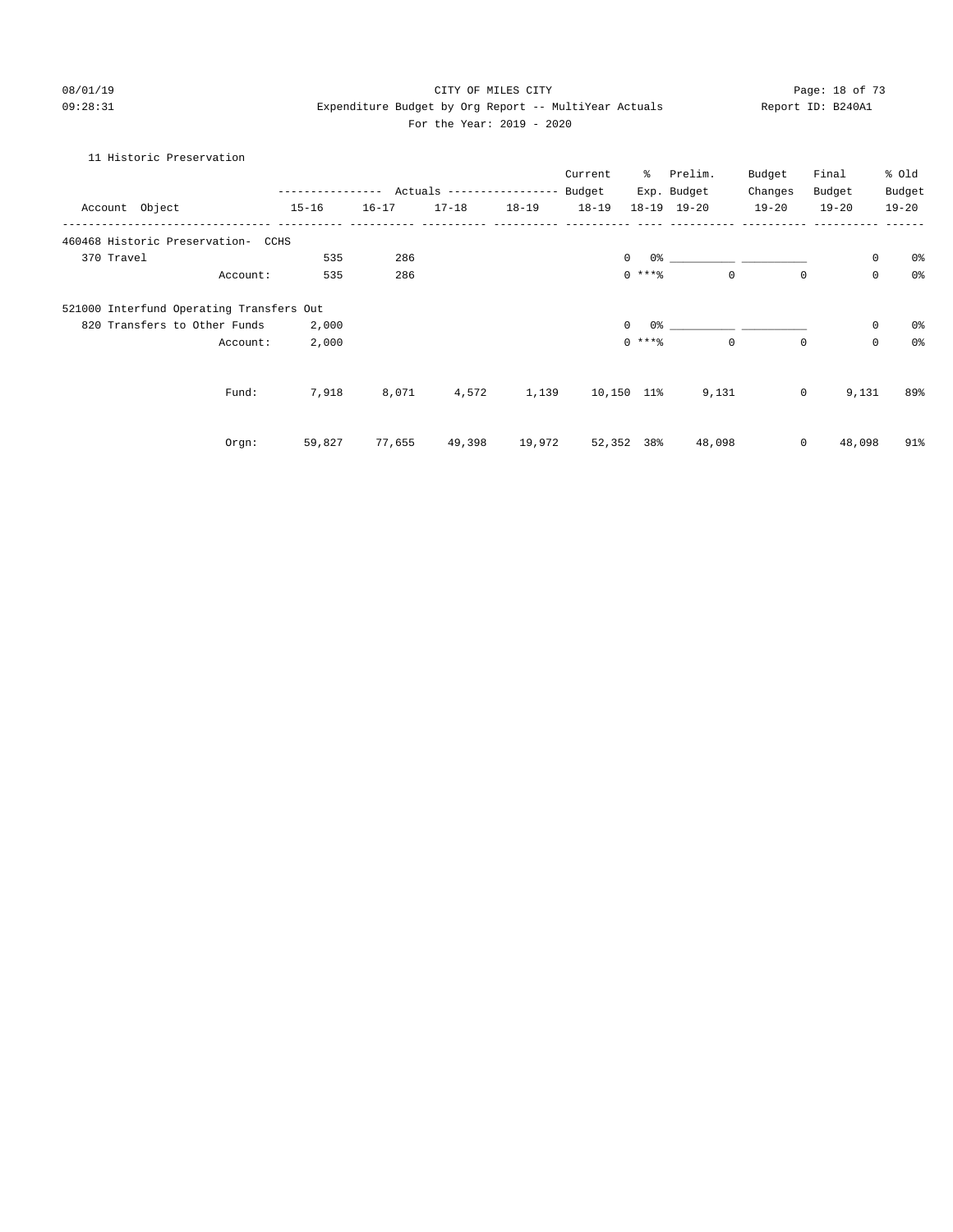## 08/01/19 Page: 19 of 73  $09:28:31$  Expenditure Budget by Org Report -- MultiYear Actuals

For the Year: 2019 - 2020

| Report ID: B240A1 |  |
|-------------------|--|
|                   |  |

13 Park

|                        |                                | ---------------- |           | Actuals ----------------- Budget |           | Current     | ႜ          | Prelim.<br>Exp. Budget                            | Budget<br>Changes     | Final<br>Budget | % old<br>Budget |
|------------------------|--------------------------------|------------------|-----------|----------------------------------|-----------|-------------|------------|---------------------------------------------------|-----------------------|-----------------|-----------------|
| Account Object         |                                | $15 - 16$        | $16 - 17$ | $17 - 18$                        | $18 - 19$ | $18 - 19$   |            | $18-19$ $19-20$                                   | $19 - 20$             | $19 - 20$       | $19 - 20$       |
| 1000 GENERAL           |                                |                  |           |                                  |           |             |            |                                                   |                       |                 |                 |
| 430263 STREET LIGHTING |                                |                  |           |                                  |           |             |            |                                                   |                       |                 |                 |
|                        | 341 Electric Utility Services  | 130,501          |           |                                  |           | 0           | 0%         |                                                   |                       | 0               | 0 <sup>8</sup>  |
|                        | Account:                       | 130,501          |           |                                  |           |             | $0$ ****   | $\mathbf 0$                                       | $\mathbf 0$           | 0               | 0 <sup>°</sup>  |
|                        |                                |                  |           |                                  |           |             |            |                                                   |                       |                 |                 |
| 460432 Lion Shelter    |                                |                  |           |                                  |           |             |            |                                                   |                       |                 |                 |
|                        | 230 Repair and Maintenance Su  | 1,944            |           |                                  |           | 500         | 0%         |                                                   |                       | 500             | 100%            |
|                        | Account:                       | 1,944            |           |                                  |           | 500         | 0%         | 500                                               | $\mathbf 0$           | 500             | 100%            |
|                        | 460433 Park Operations(13)     |                  |           |                                  |           |             |            |                                                   |                       |                 |                 |
|                        | 111 Salaries and Wages - Perm  | 141,829          | 139,657   | 160,725                          | 185,848   | 187,644 99% |            |                                                   | $160, 264$ __________ | 160,264         | 85%             |
|                        | 121 OVERTIME-PERMANENT         | 8,023            | 9,322     | 8,987                            | 9,064     |             | 9,300 97%  |                                                   |                       | 9,300           | 100%            |
| 131 VACATION           |                                | 8,816            | 13,046    | 12,243                           | 15,742    | 12,100 130% |            |                                                   | $12,100$ _________    | 12,100          | 100%            |
| 132 SICK LEAVE         |                                | 5,729            | 9,351     | 7,168                            | 6,711     |             | 9,400 71%  |                                                   |                       | 9,400           | 100%            |
|                        | 133 OTHER LEAVE PAY            | 751              | 883       | 833                              | 680       |             | 746 91%    |                                                   | $747$ _________       | 747             | 100%            |
| 134 HOLIDAY PAY        |                                | 4,572            | 5,521     | 4,910                            | 5,530     | 5,500 101%  |            |                                                   | $5,500$ __________    | 5,500           | 100%            |
|                        | 141 Unemployment Insurance     | 255              | 268       | 489                              | 786       |             | 339 232%   |                                                   |                       | 296             | 87%             |
|                        | 142 Workers' Compensation      | 9,077            | 9,610     | 9,749                            | 12,547    | 12,095 104% |            |                                                   | $10,468$ __________   | 10,468          | 87%             |
|                        | 143 Health Insurance           | 25,182           | 26,481    | 30,343                           | 37,423    | 37,192 101% |            |                                                   | 33,663                | 33,663          | 91%             |
| 144 FICA               |                                | 12,402           | 13,055    | 14,366                           | 16,535    | 17,265 96%  |            |                                                   | 15,094 ___________    | 15,094          | 87%             |
| 145 PERS               |                                | 13,141           | 13,792    | 15,742                           | 18,596    | 18,629 100% |            |                                                   |                       | 16,609          | 89%             |
|                        | 196 CLOTHING ALLOTMENT         | 486              | 479       | 779                              | 929       |             | 800 116%   |                                                   |                       | 950             | 119%            |
|                        | 210 Office Supplies and Mater  | 186              | 86        | 441                              | 165       |             | 350 47%    |                                                   |                       | 350             | 100%            |
|                        | 214 Small Items of Equipment   | 6,996            | 7,576     | 1,399                            | 1,841     | 3,000 61%   |            |                                                   |                       | 3,000           | 100%            |
|                        | 220 Operating Expenses         | 1,134            | 2,410     | 2,017                            | 1,429     | 2,500 57%   |            |                                                   | $2,500$ __________    | 2,500           | 100%            |
|                        | 222 Chemicals, Lab & Med Suppl | 7,584            | 2,834     | 2,725                            | 5,683     | 4,000 142%  |            |                                                   |                       | 4,000           | 100%            |
|                        | 226 Clothing and Uniforms      | 396              | 410       | 2,352                            | 853       |             | 500 171%   |                                                   |                       | 750             | 150%            |
|                        | 230 Repair and Maintenance Su  | 28,060           | 17,177    | 16,680                           | 16,816    | 15,000 112% |            |                                                   | $15,000$ _________    | 15,000          | 100%            |
|                        | 231 Gas, Oil, Diesel Fuel, Gr  | 5,651            | 4,692     | 8,274                            | 7,758     | 7,500 103%  |            |                                                   | $7,500$ _________     | 7,500           | 100%            |
|                        | 330 Publicity, Subscriptions   | 144              |           |                                  |           | 0           | 0%         | <u> The Communication of the Communication of</u> |                       | 0               | 0 <sup>°</sup>  |
|                        | 334 Memberships, Registration  | 145              | 235       | 255                              | 119       | 500         | $24\%$     |                                                   | $300$                 | 300             | 60%             |
|                        | 341 Electric Utility Services  | 10,896           | 9,005     | 9,423                            | 9,331     | 10,000 93%  |            |                                                   | $11,400$ _________    | 11,400          | 114%            |
|                        | 342 Water Utility Services     | 20,046           | 17,430    | 21,896                           | 20,426    | 24,000 85%  |            |                                                   |                       | 24,000          | 100%            |
|                        | 343 Sewer Utility Services     | 940              | 1,234     | 1,519                            | 1,962     | 1,500 131%  |            |                                                   |                       | 1,700           | 113%            |
|                        | 344 Gas Utility Service        | 987              | 3,114     | 3,144                            | 2,782     |             | 3,715 75%  |                                                   |                       | 4,235           | 114%            |
| 345 Telephone          |                                | 561              | 445       | 526                              | 474       | 500         | 95%        |                                                   | $500$ __________      | 500             | 100%            |
|                        | 346 Garbage Service            | 722              | 948       | 1,185                            | 948       |             | 900 105%   |                                                   | $800$                 | 800             | 89%             |
| 347 Internet           |                                | 489              | 414       | 489                              | 451       |             | 450 100%   | 450                                               |                       |                 | 450 100%        |
|                        | 350 Professional Services      | 19,155           | 17,208    | 12,951                           | 11,486    | 17,500 66%  |            |                                                   | $10,000$ __________   | 10,000          | 57%             |
| 360 Contr R & M        |                                | 9,250            | 10,553    | 7,080                            | 5,193     | 10,000 52%  |            |                                                   |                       | 7,000           | 70%             |
|                        | 363 R&M Vehicles/Equip/Labor-  | 11,353           | 3,949     | 20,032                           | 10,730    | 10,000 107% |            |                                                   |                       | 8,000           | 80%             |
| 370 Travel             |                                |                  |           | 149                              | 425       |             | 300 142%   |                                                   | $600$                 | 600             | 200%            |
|                        | 380 Training Services          |                  | 921       | 295                              | 1,480     |             | 600 247%   |                                                   |                       | 400             | 67%             |
|                        | 511 Insurance on Buildings     | 2,957            | 3,039     | 2,995                            | 1,892     |             | 1,893 100% |                                                   |                       | 3,198           | 169%            |
|                        | 512 Insurance on Vehicles & E  | 820              | 437       | 1,023                            | 926       | 1,028 90%   |            |                                                   | 597 ___________       | 597             | 58%             |
|                        | 533 Machinery and Equipment R  | 22               |           |                                  |           | 0           | 0 응        |                                                   |                       | 0               | 0 <sup>°</sup>  |
|                        | 940 Machinery & Equipment      |                  |           |                                  | 347       |             | $0***8$    |                                                   |                       | $\mathsf 0$     | 0%              |
|                        | Account:                       | 358,757          | 345,582   | 383,184                          | 413,908   | 426,746 97% |            | 380,671                                           | $\mathbb O$           | 380,671         | 89%             |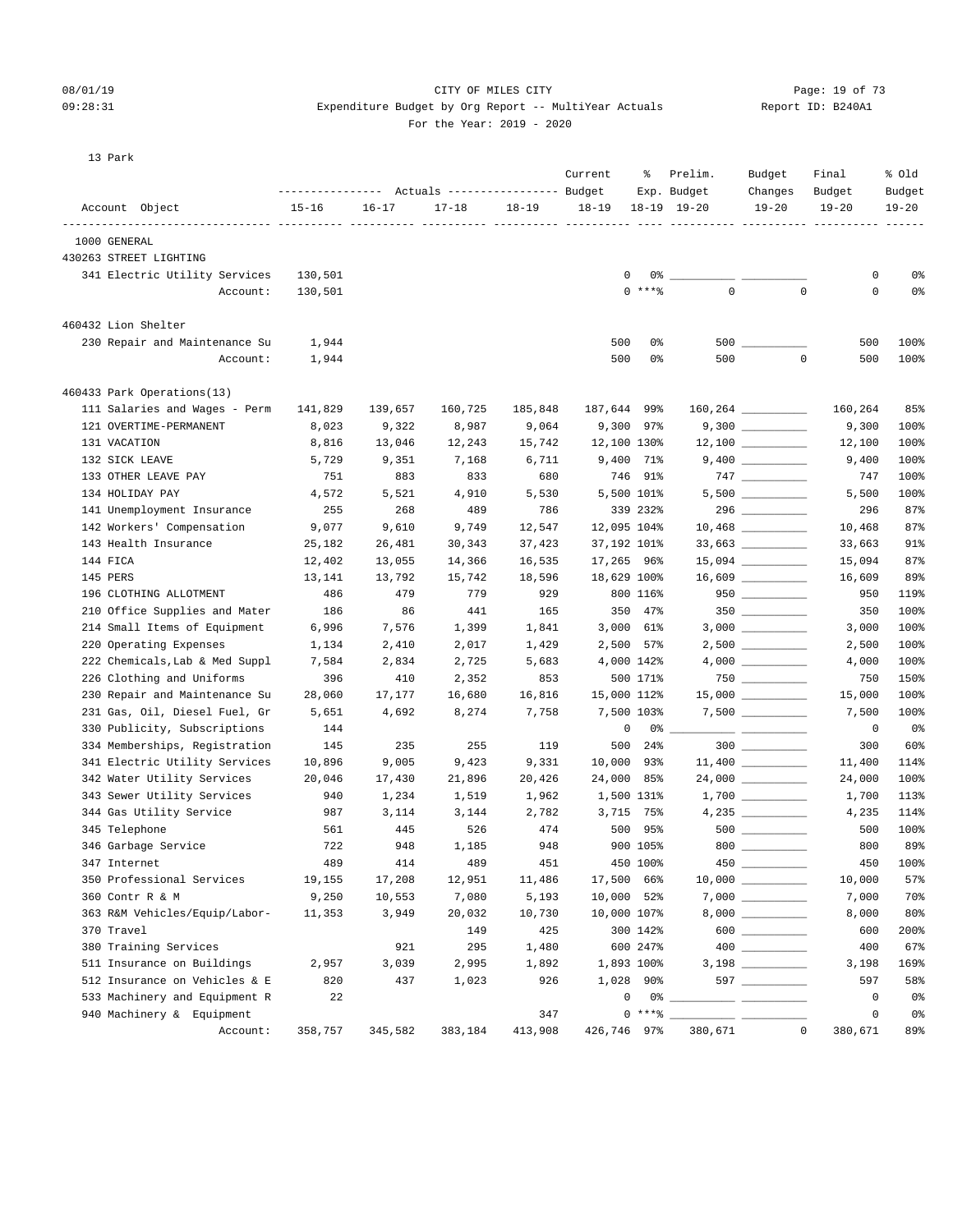#### 08/01/19 Page: 20 of 73  $09:28:31$  Expenditure Budget by Org Report -- MultiYear Actuals For the Year: 2019 - 2020

| Report ID: B240A1 |  |
|-------------------|--|
|                   |  |

#### 13 Park

|                                            |                                                 |           |                                     |           | Current   | ႜႜၟ            | Prelim.                                 | Budget    | Final                   | % old           |
|--------------------------------------------|-------------------------------------------------|-----------|-------------------------------------|-----------|-----------|----------------|-----------------------------------------|-----------|-------------------------|-----------------|
|                                            | --------------- Actuals ---------------- Budget |           |                                     |           |           |                | Exp. Budget                             | Changes   | Budget                  | Budget          |
| Account Object                             | $15 - 16$                                       | $16 - 17$ | $17 - 18$                           | $18 - 19$ | $18 - 19$ |                | $18-19$ $19-20$                         | $19 - 20$ | $19 - 20$               | $19 - 20$       |
| 460434 Fish, Wildlife Trailways            |                                                 |           |                                     |           |           |                |                                         |           |                         |                 |
| 210 Office Supplies and Mater              | $-650$                                          |           |                                     |           |           | $\circ$        |                                         |           | 0                       | 0 <sup>o</sup>  |
| 230 Repair and Maintenance Su              |                                                 | 102       |                                     |           |           | 0              |                                         |           | 0                       | 0 <sup>o</sup>  |
| 363 R&M Vehicles/Equip/Labor-              |                                                 | 144       |                                     |           |           | $\Omega$       |                                         |           | 0                       | 0 <sup>o</sup>  |
| Account:                                   | $-650$                                          | 246       |                                     |           |           | $0$ ****       | $\overline{0}$                          |           | 0<br>$\Omega$           | 0 <sup>°</sup>  |
| 460435 Florence Stacy Fountain             |                                                 |           |                                     |           |           |                |                                         |           |                         |                 |
| 210 Office Supplies and Mater              | 1,076                                           |           |                                     | 1,293     |           |                | $0***$ $1,000$                          |           |                         | $1,000$ *****%  |
| 350 Professional Services                  | 4,675                                           | 7,500     |                                     |           |           | $0\qquad 0\%$  |                                         | 25,000    |                         | $25,000$ *****% |
| Account:                                   | 5,751                                           | 7,500     |                                     | 1,293     |           | $0***8$        |                                         | 26,000 0  |                         | 26,000 ******   |
| 460436 Denton Complex Upgrades             |                                                 |           |                                     |           |           |                |                                         |           |                         |                 |
| 350 Professional Services                  |                                                 | 6,500     |                                     |           |           |                | $0 \t 0$ % 1,000                        |           |                         | $1,000$ *****%  |
| 940 Machinery & Equipment                  |                                                 |           |                                     | 6,020     |           |                | $0***$ $\qquad \qquad \qquad$           |           | 0                       | 0 %             |
| Account:                                   |                                                 | 6,500     |                                     | 6,020     |           | $0***8$        |                                         | 1,000     | $\Omega$                | $1,000$ *****%  |
| 460439 Riverside Park Tennis Court Project |                                                 |           |                                     |           |           |                |                                         |           |                         |                 |
| 230 Repair and Maintenance Su              |                                                 |           |                                     |           | 200       | 0 <sup>°</sup> |                                         | 200       | 200                     | 100%            |
| Account:                                   |                                                 |           |                                     |           | 200       | 0 <sup>o</sup> | 200                                     |           | $\mathbf 0$<br>200      | 100%            |
|                                            |                                                 |           |                                     |           |           |                |                                         |           |                         |                 |
| Fund:                                      | 496,303                                         |           | 359,828 383,184 421,221 427,446 99% |           |           |                | 408,371                                 |           | 408,371<br>$\mathbf{0}$ | 95%             |
| Orgn:                                      | 496,303                                         | 359,828   |                                     |           |           |                | 383, 184 421, 221 427, 446 99% 408, 371 |           | $\mathbf{0}$<br>408,371 | 95%             |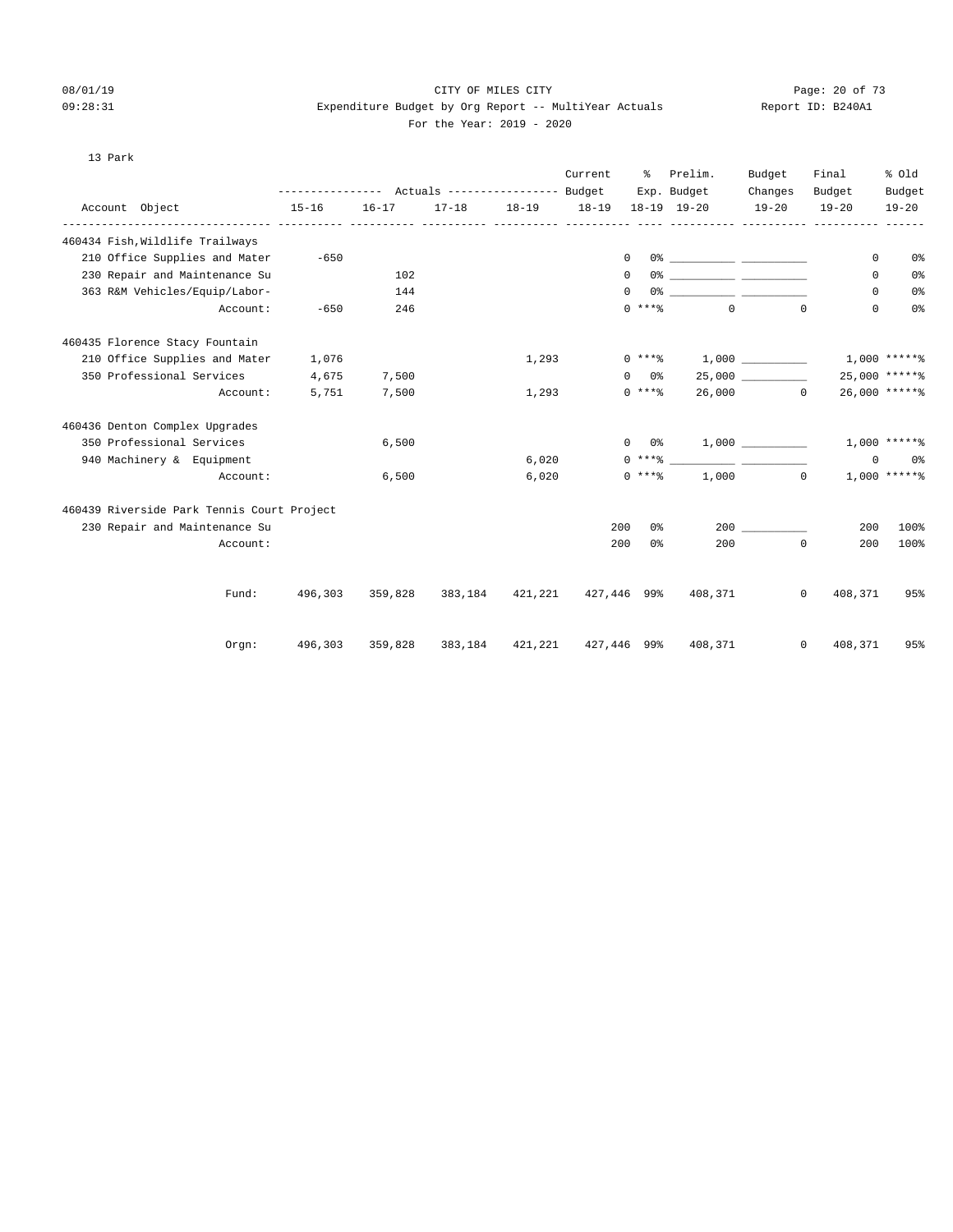#### 08/01/19 Page: 21 of 73 09:28:31 Expenditure Budget by Org Report -- MultiYear Actuals Report ID: B240A1 For the Year: 2019 - 2020

# 14 Swim Pool

|                                      |           |           | --------------- Actuals ---------------- Budget |           | Current    |             | % Prelim.<br>Exp. Budget | Budget               | Final                  | % Old               |
|--------------------------------------|-----------|-----------|-------------------------------------------------|-----------|------------|-------------|--------------------------|----------------------|------------------------|---------------------|
| Account Object                       | $15 - 16$ | $16 - 17$ | $17 - 18$                                       | $18 - 19$ | $18 - 19$  |             | $18 - 19$ $19 - 20$      | Changes<br>$19 - 20$ | Budget<br>$19 - 20$    | Budget<br>$19 - 20$ |
| 1000 GENERAL                         |           |           |                                                 |           |            |             |                          |                      |                        |                     |
| 460445 Swimming Pool                 |           |           |                                                 |           |            |             |                          |                      |                        |                     |
| 111 Salaries and Wages - Perm 42,528 |           | 50,216    | 53,647                                          | 48,470    | 54,174 89% |             |                          | 54,315 ___________   | 54,315                 | 100%                |
| 141 Unemployment Insurance           | 64        | 75        | 134                                             | 170       |            | 81 210%     |                          | 82 and $\sim$        | 82                     | 101%                |
| 142 Workers' Compensation 2,353      |           | 2,826     | 2,749                                           | 2,778     |            | $3,105$ 89% |                          |                      | 3,114                  | 100%                |
| 144 FICA                             | 3,253     | 3,842     | 4,104                                           | 3,708     |            | 4,146 89%   |                          | 4,156                | 4,156                  | 100%                |
| 145 PERS                             | 626       | 788       | 1,249                                           | 1,101     |            | 1,055 104%  |                          | 1,082                | 1,082                  | 103%                |
| 214 Small Items of Equipment         |           |           |                                                 | 198       |            | 300 66%     |                          |                      | 300                    | 100%                |
| 220 Operating Expenses               | 480       |           | 530                                             | 305       |            | 1,000 31%   |                          | 1,000                | 1,000                  | 100%                |
| 222 Chemicals, Lab & Med Suppl       | 3,133     | 3,051     | 2,593                                           | 3,922     |            | 3,500 112%  |                          | 3,500                | 3,500                  | 100%                |
| 226 Clothing and Uniforms            | 401       | 471       |                                                 | 978       |            | 500 196%    |                          | 550                  | 550                    | 110%                |
| 230 Repair and Maintenance Su        | 1,030     | 530       | 64                                              | 12        |            | 400 3%      |                          |                      | 500                    | 125%                |
| 341 Electric Utility Services        | 1,773     | 1,899     | 1,788                                           | 1,937     |            | 1,375 141%  |                          |                      | 1,568                  | 114%                |
| 342 Water Utility Services           | 279       | 242       | 172                                             | 300       |            | 300 100%    |                          | $300$                | 300                    | 100%                |
| 343 Sewer Utility Services           | 85        | 128       | 129                                             | 177       |            | 150 118%    |                          |                      | 200                    | 133%                |
| 345 Telephone                        | 410       | 66        | 301                                             | 245       |            | 200 123%    |                          | 150 30               | 150                    | 75%                 |
| 350 Professional Services            |           |           | 192                                             |           |            | 250 0%      |                          | 250                  | 250                    | 100%                |
| 360 Contr R & M                      | 18,550    |           |                                                 |           |            | $200$ $0\%$ |                          |                      | 200                    | 100%                |
| 363 R&M Vehicles/Equip/Labor-        | 5,715     | 1,845     | 675                                             | 360       |            | 700 51%     |                          | 300                  | 300                    | 43%                 |
| 380 Training Services                | 940       | 940       | 436                                             | 1,116     |            | 500 223%    |                          | 700 000              | 700                    | 140%                |
| 540 Special Assessments              | 563       | 563       | 563                                             | 563       |            | 700 80%     |                          | 700 000              | 700                    | 100%                |
| Account:                             | 82,183    | 67,482    | 69,326                                          | 66,340    | 72,636 91% |             |                          | 72,967               | $\mathbf{0}$<br>72,967 | 100%                |
| Fund:                                | 82,183    | 67,482    | 69,326                                          | 66,340    | 72,636 91% |             | 72,967                   |                      | 72,967<br>$\mathbf{0}$ | 100%                |
| Orem:                                | 82,183    | 67,482    | 69,326                                          | 66,340    |            |             | 72,636 91% 72,967        |                      | 72,967<br>$^{\circ}$   | 100%                |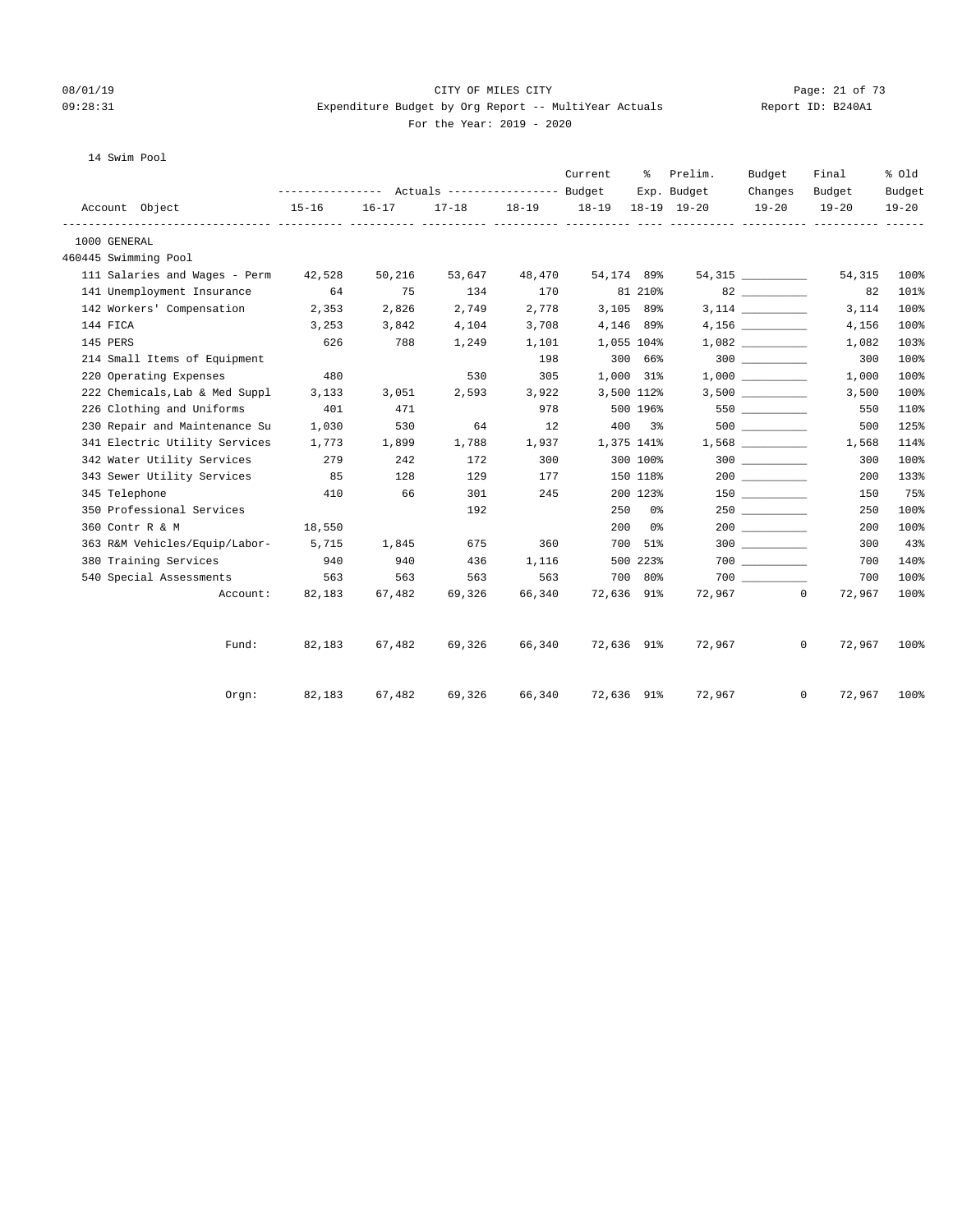#### 08/01/19 Page: 22 of 73 09:28:31 Expenditure Budget by Org Report -- MultiYear Actuals Report ID: B240A1 For the Year: 2019 - 2020

#### 15 Retired Senior Volunteer Program

|                                                                           |           |           |           |                | Current     | န့         | Prelim.                      | Budget          | Final       | % old          |
|---------------------------------------------------------------------------|-----------|-----------|-----------|----------------|-------------|------------|------------------------------|-----------------|-------------|----------------|
|                                                                           |           |           |           |                |             |            | Exp. Budget                  | Changes         | Budget      | Budget         |
| Account Object                                                            | $15 - 16$ | $16 - 17$ | $17 - 18$ | $18 - 19$      | $18 - 19$   |            | $18-19$ $19-20$              | $19 - 20$       | $19 - 20$   | $19 - 20$      |
| -------------------------- ----                                           |           |           |           |                |             |            |                              |                 |             |                |
| 2985 RETIRED SENIOR VOLUNTEER PROG (RSVP)                                 |           |           |           |                |             |            |                              |                 |             |                |
| 450300 RSVP-FEDERAL GRANT- CUSTER                                         |           |           |           |                |             |            |                              |                 |             |                |
| 111 Salaries and Wages - Perm                                             | 9,097     |           |           |                | 0           |            |                              |                 | 0           | 0%             |
| 131 VACATION                                                              | 1,051     |           |           |                | $\mathbf 0$ |            |                              |                 | 0           | 0%             |
| 132 SICK LEAVE                                                            | 80        |           |           |                | 0           |            |                              |                 | 0           | 0%             |
| 133 OTHER LEAVE PAY                                                       | 92        |           |           |                | 0           |            |                              |                 | 0           | 0%             |
| 141 Unemployment Insurance                                                | 15        |           |           |                | $\Omega$    |            |                              |                 | $\mathbf 0$ | 0%             |
| 142 Workers' Compensation                                                 | 127       |           |           |                | 0           |            |                              |                 | 0           | 0%             |
| 143 Health Insurance                                                      | 1,677     |           |           |                | $\mathbf 0$ |            |                              |                 | 0           | 0 <sup>°</sup> |
| 144 FICA                                                                  | 806       |           |           |                | 0           |            |                              |                 | 0           | 0 <sup>°</sup> |
| 145 PERS                                                                  | 853       |           |           |                | 0           |            | 0% ____________ ____________ |                 | 0           | 0%             |
| 210 Office Supplies and Mater                                             | 256       |           |           |                | $\Omega$    |            |                              |                 | 0           | 0%             |
| 311 Postage, Box Rent, Etc.                                               | 4         |           |           |                | $\Omega$    |            |                              |                 | 0           | 0%             |
| 330 Publicity, Subscriptions                                              | 147       |           |           |                | $\mathbf 0$ |            |                              |                 | 0           | 0 <sup>°</sup> |
| 334 Memberships, Registration                                             | 50        |           |           |                | 0           |            |                              |                 | 0           | 0 <sup>°</sup> |
| 345 Telephone                                                             | 288       |           |           |                | 0           |            | 0% ____________ ___________  |                 | 0           | 0%             |
| 370 Travel                                                                | 2,106     |           |           |                | $\Omega$    |            |                              |                 | 0           | 0%             |
| 530 Rent                                                                  | 788       |           |           |                | 0           |            |                              |                 | 0           | 0%             |
| Account:                                                                  | 17,437    |           |           |                |             | $0$ ****   | $\mathbf{0}$                 | $\mathbf 0$     | 0           | 0%             |
| 450330 RSVP Non-Federal                                                   |           |           |           |                |             |            |                              |                 |             |                |
| 111 Salaries and Wages - Perm                                             |           |           | 956       | 831            |             | 2,000 42%  |                              |                 | 2,000       | 100%           |
| 131 VACATION                                                              |           |           | 76        | 71             |             | $0***8$    |                              | $200$ _________ |             | 200 ******     |
| 132 SICK LEAVE                                                            |           |           | 40        | 72             |             | $0***8$    |                              |                 |             | 200 ******     |
| 133 OTHER LEAVE PAY                                                       |           |           | 30        | 27             |             | $0***8$    |                              |                 |             | 100 ******     |
| 141 Unemployment Insurance                                                |           |           | 3         | $\overline{4}$ | 9           | 44%        |                              |                 | 12          | 133%           |
| 142 Workers' Compensation                                                 |           |           | 12        | $12 \,$        | 25          | 48%        |                              |                 | 31          | 124%           |
| 143 Health Insurance                                                      |           |           |           |                | 372         | 0%         |                              |                 | 400         | 108%           |
| 144 FICA                                                                  |           |           | 84        | 76             | 153         | 50%        |                              |                 | 192         | 125%           |
| 145 PERS                                                                  |           |           | 95        | 86             | 138         | 62%        |                              |                 | 173         | 125%           |
| 210 Office Supplies and Mater                                             | 123       |           | 196       |                | 2,681       | 0%         |                              |                 | 1,098       | 41%            |
| 220 Operating Expenses                                                    | 6,588     | 4,201     | 6,487     | 6,917          |             | 5,045 137% |                              |                 | 7,345       | 146%           |
| 230 Repair and Maintenance Su                                             |           | 136       |           |                | 0           | 0%         |                              |                 | 0           | 0%             |
| 311 Postage, Box Rent, Etc.                                               | 657       | 925       | 245       | 592            | 1,000       | 59%        |                              | 750             | 750         | 75%            |
| 330 Publicity, Subscriptions                                              |           | $-136$    |           | 160            |             | 160 100%   |                              |                 | 160         | 100%           |
| 334 Memberships, Registration                                             |           |           |           | 150            |             | $0***$ $*$ |                              |                 |             | 150 ******     |
| 345 Telephone                                                             | 1,355     |           | 292       | 1,419          |             | 1,440 99%  |                              |                 | 1,440       | 100%           |
| 370 Travel                                                                | 48        | 198       | 1,801     | 1,374          |             | 1,150 119% |                              |                 | 1,750       | 152%           |
| 379 Other Travel                                                          | 521       | 276       |           | 232            |             | 100 232%   |                              |                 |             | 1,500 1500%    |
| 512 Insurance on Vehicles & E                                             | 647       | 982       | 678       | 251            |             | 600 42%    |                              |                 | 500         | 83%            |
| 513 Liability                                                             | 500       | 222       | 434       | 843            |             | 593 142%   |                              | 599             | 599         | 101%           |
| Account:                                                                  | 10,439    | 6,804     | 11,429    | 13,117         | 15,466 85%  |            | 18,600                       | $\mathbf 0$     | 18,600      | 120%           |
|                                                                           |           |           |           |                |             |            |                              |                 |             |                |
| 450340 RSVP FEDERAL GRANT- FALLON/CUSTER<br>111 Salaries and Wages - Perm | 31,957    | 39,596    | 41,851    | 40,150         | 41,500 97%  |            |                              | 44,890          | 44,890      | 108%           |
| 131 VACATION                                                              | 2,875     | 3,724     | 3,150     | 3,463          |             | 4,000 87%  |                              |                 | 4,300       | 108%           |
| 132 SICK LEAVE                                                            | 1,582     | 2,475     | 1,755     | 3,504          |             | 2,500 140% |                              |                 | 3,900       | 156%           |
|                                                                           | 504       | 297       |           | 1,302          |             | $0***8$    |                              |                 |             | $1,900$ *****% |
| 133 OTHER LEAVE PAY                                                       |           |           | 1,343     |                |             |            |                              |                 |             |                |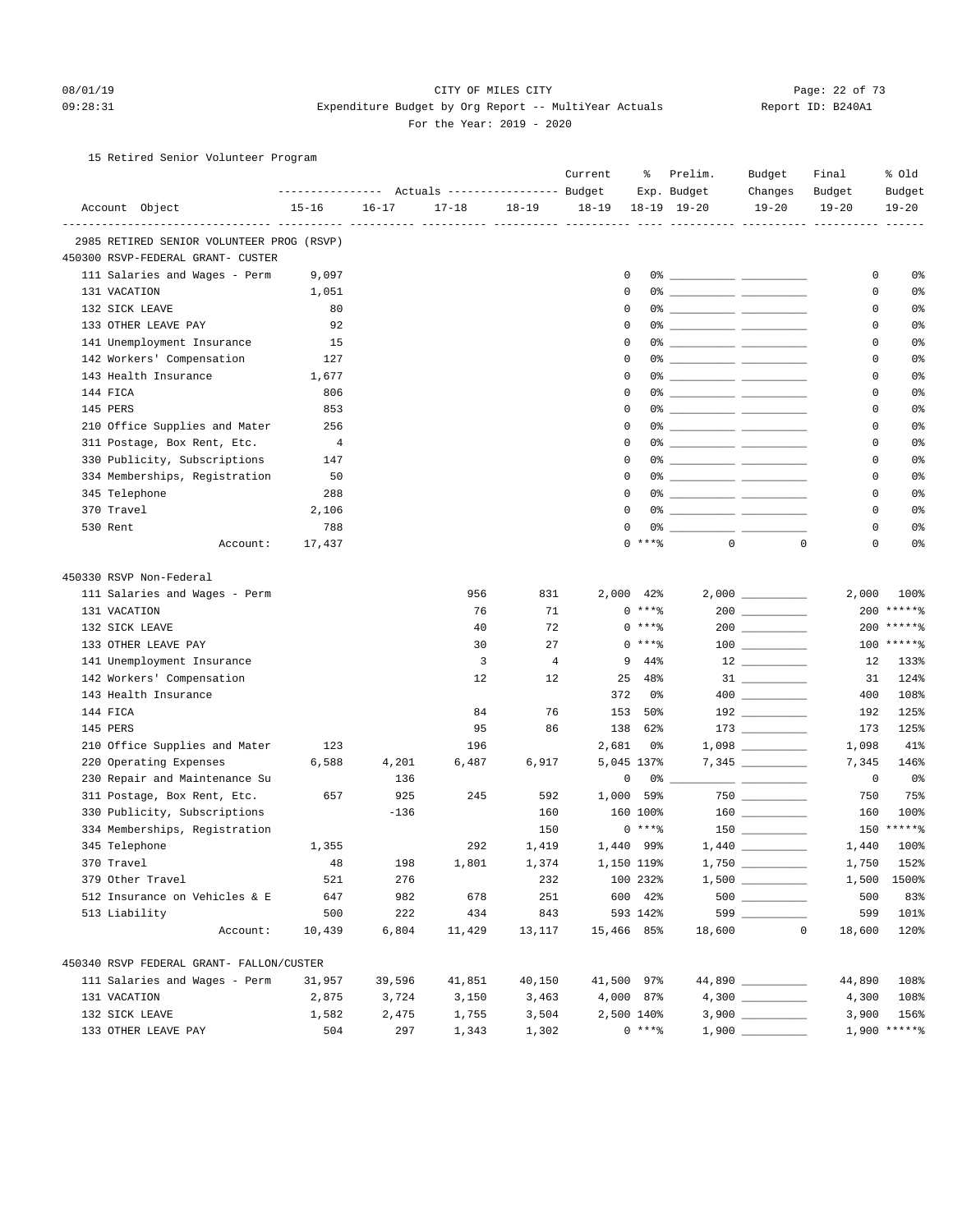#### 08/01/19 Page: 23 of 73 09:28:31 Expenditure Budget by Org Report -- MultiYear Actuals Report ID: B240A1 For the Year: 2019 - 2020

#### 15 Retired Senior Volunteer Program

|                               |                                                 |           |           |           | Current           | ႜ               | Prelim.                                                                                                                                                                                                                                                                                                                                                            | Budget    | Final              | % old          |
|-------------------------------|-------------------------------------------------|-----------|-----------|-----------|-------------------|-----------------|--------------------------------------------------------------------------------------------------------------------------------------------------------------------------------------------------------------------------------------------------------------------------------------------------------------------------------------------------------------------|-----------|--------------------|----------------|
|                               | --------------- Actuals ---------------- Budget |           |           |           |                   |                 | Exp. Budget                                                                                                                                                                                                                                                                                                                                                        | Changes   | Budget             | Budget         |
| Account Object                | $15 - 16$                                       | $16 - 17$ | $17 - 18$ | $18 - 19$ | 18-19 18-19 19-20 |                 |                                                                                                                                                                                                                                                                                                                                                                    | $19 - 20$ | $19 - 20$          | $19 - 20$      |
| 141 Unemployment Insurance    | 59                                              | 69        | 120       | 169       |                   | 216 78%         |                                                                                                                                                                                                                                                                                                                                                                    |           | 247                | 114%           |
| 142 Workers' Compensation     | 471                                             | 566       | 541       | 608       |                   | 596 102%        |                                                                                                                                                                                                                                                                                                                                                                    | 683       | 683                | 115%           |
| 143 Health Insurance          | 6,013                                           | 8,085     | 8,597     | 8,815     | 8,496 104%        |                 |                                                                                                                                                                                                                                                                                                                                                                    |           | 8,600              | 101%           |
| 144 FICA                      | 2,975                                           | 3,543     | 3,680     | 3,700     | 3,672 101%        |                 |                                                                                                                                                                                                                                                                                                                                                                    |           | 4,207              | 115%           |
| 145 PERS                      | 3,116                                           | 3,859     | 4,072     | 4,145     | 3,312 125%        |                 |                                                                                                                                                                                                                                                                                                                                                                    |           | 3,794              | 115%           |
| 210 Office Supplies and Mater |                                                 | 4,497     | 578       | 619       | 3,187 19%         |                 |                                                                                                                                                                                                                                                                                                                                                                    |           | 1,525              | 48%            |
| 220 Operating Expenses        | 1,243                                           | 1,653     | 1,157     | 1,171     |                   |                 | $0***$ $\frac{20}{10}$                                                                                                                                                                                                                                                                                                                                             |           | $^{\circ}$         | 0 <sub>8</sub> |
| 311 Postage, Box Rent, Etc.   | $\overline{2}$                                  | 562       | 392       | 452       |                   |                 | $0***$ $\frac{20}{10}$                                                                                                                                                                                                                                                                                                                                             |           | $^{\circ}$         | 0 <sup>°</sup> |
| 330 Publicity, Subscriptions  | 83                                              | 148       | 160       |           |                   |                 | $\begin{picture}(150,10) \put(0,0){\vector(1,0){100}} \put(15,0){\vector(1,0){100}} \put(15,0){\vector(1,0){100}} \put(15,0){\vector(1,0){100}} \put(15,0){\vector(1,0){100}} \put(15,0){\vector(1,0){100}} \put(15,0){\vector(1,0){100}} \put(15,0){\vector(1,0){100}} \put(15,0){\vector(1,0){100}} \put(15,0){\vector(1,0){100}} \put(15,0){\vector(1,0){100}}$ |           | $\circ$            | 0%             |
| 334 Memberships, Registration | 200                                             | 275       | 200       | 300       |                   | 275 109%        |                                                                                                                                                                                                                                                                                                                                                                    |           | 275                | 100%           |
| 345 Telephone                 | 626                                             | 1,193     | 1,216     |           |                   |                 | $\begin{picture}(150,10) \put(0,0){\vector(1,0){100}} \put(15,0){\vector(1,0){100}} \put(15,0){\vector(1,0){100}} \put(15,0){\vector(1,0){100}} \put(15,0){\vector(1,0){100}} \put(15,0){\vector(1,0){100}} \put(15,0){\vector(1,0){100}} \put(15,0){\vector(1,0){100}} \put(15,0){\vector(1,0){100}} \put(15,0){\vector(1,0){100}} \put(15,0){\vector(1,0){100}}$ |           | $\mathbf 0$        | 0%             |
| 370 Travel                    | 1,690                                           | 4,651     | 5,091     | 6,003     | 6,148 98%         |                 |                                                                                                                                                                                                                                                                                                                                                                    |           | 7,081              | 115%           |
| 530 Rent                      | 3,413                                           | 5,010     | 5,010     | 5,010     |                   |                 | $5,010$ $100$ <sup>2</sup> $5,010$ $\qquad \qquad$                                                                                                                                                                                                                                                                                                                 |           | 5,010              | 100%           |
| Account:                      | 56,809                                          | 80,203    | 78,913    | 79,411    | 78,912 101%       |                 |                                                                                                                                                                                                                                                                                                                                                                    | 86,412 0  | 86,412             | 109%           |
| 450351 RSVP-Excess            |                                                 |           |           |           |                   |                 |                                                                                                                                                                                                                                                                                                                                                                    |           |                    |                |
| 111 Salaries and Wages - Perm | 2,067                                           | 2,167     |           | 580       |                   | 2,000 29%       |                                                                                                                                                                                                                                                                                                                                                                    |           | 2,000              | 100%           |
| 131 VACATION                  |                                                 | 37        |           |           | $\Omega$          |                 |                                                                                                                                                                                                                                                                                                                                                                    |           | $^{\circ}$         | 0%             |
| 132 SICK LEAVE                | 119                                             | 257       |           |           | $\Omega$          |                 |                                                                                                                                                                                                                                                                                                                                                                    |           | $\Omega$           | 0%             |
| 133 OTHER LEAVE PAY           |                                                 | 715       |           |           | $\Omega$          |                 |                                                                                                                                                                                                                                                                                                                                                                    |           | $\Omega$           | 0%             |
| 141 Unemployment Insurance    |                                                 | 5         |           | 2         | 9                 | 22 <sup>8</sup> |                                                                                                                                                                                                                                                                                                                                                                    |           | 10                 | 111%           |
| 142 Workers' Compensation     |                                                 | 39        |           | 8         | 25                | 32%             |                                                                                                                                                                                                                                                                                                                                                                    |           | 26                 | 104%           |
| 143 Health Insurance          | 77                                              | 213       |           | 112       |                   |                 | $0***$ $\frac{20}{10}$                                                                                                                                                                                                                                                                                                                                             |           | $\circ$            | $0\,$ s        |
| 144 FICA                      |                                                 | 226       |           | 48        |                   | 151 32%         |                                                                                                                                                                                                                                                                                                                                                                    |           | 155                | 103%           |
| 145 PERS                      |                                                 | 205       |           | 54        |                   | 138 39%         |                                                                                                                                                                                                                                                                                                                                                                    |           | 140                | 101%           |
| 220 Operating Expenses        |                                                 | 6,501     | 1,963     | 1,520     | 2,200 69%         |                 |                                                                                                                                                                                                                                                                                                                                                                    |           | 2,000              | 91%            |
| Account:                      | 2,263                                           | 10,365    | 1,963     | 2,324     | 4,523 51%         |                 |                                                                                                                                                                                                                                                                                                                                                                    | 4,331     | $\circ$<br>4,331   | 95%            |
| Fund:                         | 86,948                                          | 97,372    | 92,305    | 94,852    | 98,901 96%        |                 | 109,343                                                                                                                                                                                                                                                                                                                                                            |           | $\circ$<br>109,343 | 110%           |
| Orgn:                         | 86,948                                          | 97,372    | 92,305    | 94,852    | 98,901 96%        |                 | 109,343                                                                                                                                                                                                                                                                                                                                                            |           | $\circ$<br>109,343 | 110%           |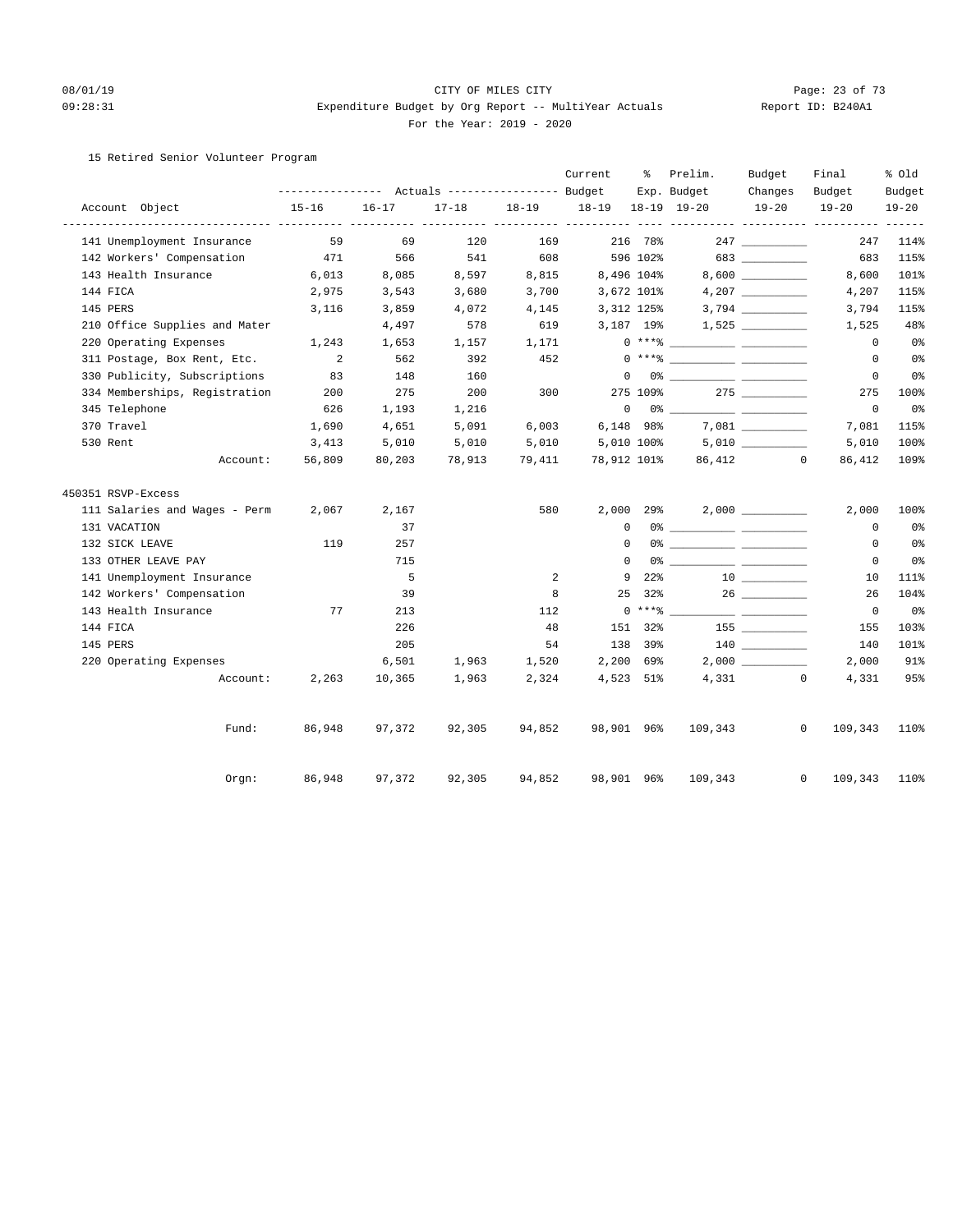#### 08/01/19 Page: 24 of 73

## 09:28:31 Expenditure Budget by Org Report -- MultiYear Actuals Report ID: B240A1 For the Year: 2019 - 2020

| 16 Library                               |                  |           |                                  |           |              |            |                 |                     |                         |           |
|------------------------------------------|------------------|-----------|----------------------------------|-----------|--------------|------------|-----------------|---------------------|-------------------------|-----------|
|                                          |                  |           |                                  |           | Current      | ႜ          | Prelim.         | Budget              | Final                   | % Old     |
|                                          | ---------------- |           | Actuals ----------------- Budget |           |              |            | Exp. Budget     | Changes             | Budget                  | Budget    |
| Account Object                           | $15 - 16$        | $16 - 17$ | $17 - 18$                        | $18 - 19$ | $18 - 19$    |            | $18-19$ $19-20$ | $19 - 20$           | $19 - 20$               | $19 - 20$ |
| 1000 GENERAL                             |                  |           |                                  |           |              |            |                 |                     |                         |           |
| 521000 Interfund Operating Transfers Out |                  |           |                                  |           |              |            |                 |                     |                         |           |
| 820 Transfers to Other Funds             | 289,572          | 293,796   | 297,919                          | 301,395   | 301,395 100% |            |                 |                     | 305,344                 | 101%      |
| Account:                                 | 289,572          | 293,796   | 297,919                          | 301,395   | 301,395 100% |            | 305,344         |                     | $\mathbf{0}$<br>305,344 | 101%      |
| Fund:                                    | 289,572          | 293,796   | 297,919                          | 301,395   | 301,395 100% |            | 305,344         | 0                   | 305,344                 | 101%      |
| 2220 LIBRARY                             |                  |           |                                  |           |              |            |                 |                     |                         |           |
| 460100 Library Services(16)              |                  |           |                                  |           |              |            |                 |                     |                         |           |
| 111 Salaries and Wages - Perm            | 172,046          | 169,343   | 171,710                          | 169,179   | 180,436 94%  |            |                 |                     | 180,964                 | 100%      |
| 121 OVERTIME-PERMANENT                   |                  |           |                                  |           | 600          | 0%         |                 | 600                 | 600                     | 100%      |
| 131 VACATION                             | 16,641           | 16,072    | 14,392                           | 13,370    | 16,000       | 84%        |                 | $16,000$ _________  | 16,000                  | 100%      |
| 132 SICK LEAVE                           | 3,352            | 7,284     | 6,777                            | 13,235    |              | 7,300 181% |                 |                     | 7,300                   | 100%      |
| 133 OTHER LEAVE PAY                      | 976              | 256       | 581                              |           | 4,063        | 0%         |                 |                     | 4,071                   | 100%      |
| 141 Unemployment Insurance               | 291              | 291       | 486                              | 688       |              | 313 220%   |                 |                     | 731                     | 234%      |
| 142 Workers' Compensation                | 794              | 806       | 740                              | 837       | 887          | 94%        |                 | 887 $\qquad$        | 887                     | 100%      |
| 143 Health Insurance                     | 38,851           | 41,499    | 42,999                           | 43,115    | 44,382       | 97%        |                 | 47,682              | 47,682                  | 107%      |
| 144 FICA                                 | 14,683           | 14,676    | 14,715                           | 14,858    | 15,943 93%   |            |                 | $15,983$ __________ | 15,983                  | 100%      |
| 145 PERS                                 | 15,962           | 16,150    | 16,386                           | 16,779    | 17,651 95%   |            |                 |                     | 18,115                  | 103%      |
| 196 CLOTHING ALLOTMENT                   | 750              | 750       | 750                              | 750       |              | 750 100%   |                 |                     | 750                     | 100%      |
| 210 Office Supplies and Mater            | 733              | 710       | 795                              | 726       |              | 1,000 73%  |                 |                     | 500                     | 50%       |
| 214 Small Items of Equipment             | 70               | 1,887     | 1,529                            | 1,109     | 5,000        | $22\%$     |                 |                     | 3,000                   | 60%       |
| 220 Operating Expenses                   | 119              |           | 134                              |           | 1,000        | 0%         |                 |                     | 500                     | 50%       |
| 224 Janitorial Supplies                  | 440              | 399       | 608                              | 532       | 1,200        | 44%        |                 |                     | 1,200                   | 100%      |
| 311 Postage, Box Rent, Etc.              | 1,107            | 1,235     | 1,057                            | 1,263     | 1,500        | 84%        |                 |                     | 1,500                   | 100%      |
| 320 Printing, Duplicating, Ty            | 981              | 1,113     | 659                              | 345       |              | 2,000 17%  |                 |                     | 1,500                   | 75%       |
| 330 Publicity, Subscriptions             |                  |           |                                  | 275       |              | $0***8$    |                 |                     | 0                       | 0%        |
| 334 Memberships, Registration            |                  |           |                                  |           | 250          | 0%         |                 | $250$ _________     | 250                     | 100%      |
| 341 Electric Utility Services            | 5,990            | 6,291     | 7,332                            | 6,898     | 9,000        | 77%        |                 |                     | 9,000                   | 100%      |
| 342 Water Utility Services               | 515              | 585       | 514                              | 529       |              | 700 76%    |                 | 750                 | 750                     | 107%      |
| 343 Sewer Utility Services               | 234              | 549       | 660                              | 454       | 800          | 57%        |                 | $800$               | 800                     | 100%      |
| 344 Gas Utility Service                  | 1,091            | 1,639     | 2,081                            | 2,091     | 5,000        | 42%        |                 | $5,000$ __________  | 5,000                   | 100%      |
| 345 Telephone                            | 1,075            | 1,188     | 1,082                            | 1,584     |              | 1,500 106% |                 |                     | 1,750                   | 117%      |
| 346 Garbage Service                      | 240              |           | 440                              |           | 500          | 0%         |                 |                     | 400                     | 80%       |
| 347 Internet                             | 1,361            | 1,353     | 1,720                            | 2,252     |              | 2,500 90%  |                 | 2,500               | 2,500                   | 100%      |
| 350 Professional Services                | 7,007            | 7,308     | 5,211                            | 9,371     |              | 9,500 99%  | $9,500$ $\_\_$  |                     | 9,500                   | 100%      |
| 360 Contr R & M                          | 5,329            | 7,266     | 6,569                            | 7,479     | 10,000 75%   |            |                 |                     | 10,000                  | 100%      |
| 370 Travel                               | 726              | 793       | 292                              | 396       |              | 2,000 20%  |                 |                     | 1,500                   | 75%       |
| 380 Training Services                    | 832              |           | 846                              | 476       | 1,000 48%    |            |                 |                     | 1,000                   | 100%      |
| 382 Books                                | 8,225            | 6,514     | 7,689                            | 7,688     | 15,000 51%   |            |                 | $15,000$ _________  | 15,000                  | 100%      |
| 511 Insurance on Buildings               | 2,881            | 2,881     | 2,821                            | 2,730     |              | 2,730 100% |                 |                     | 2,995                   | 110%      |
| 513 Liability                            | 2,167            | 1,266     | 1,924                            | 2,484     | 2,485 100%   |            |                 |                     | 2,932                   | 118%      |
| 920 Buildings                            |                  |           |                                  |           | 30,000       | 0% _       |                 |                     | 0                       | 0%        |
| Account:                                 | 305,469          | 310,104   | 313,499                          | 321,493   | 392,990 82%  |            | 364,660         |                     | 0<br>364,660            | 92%       |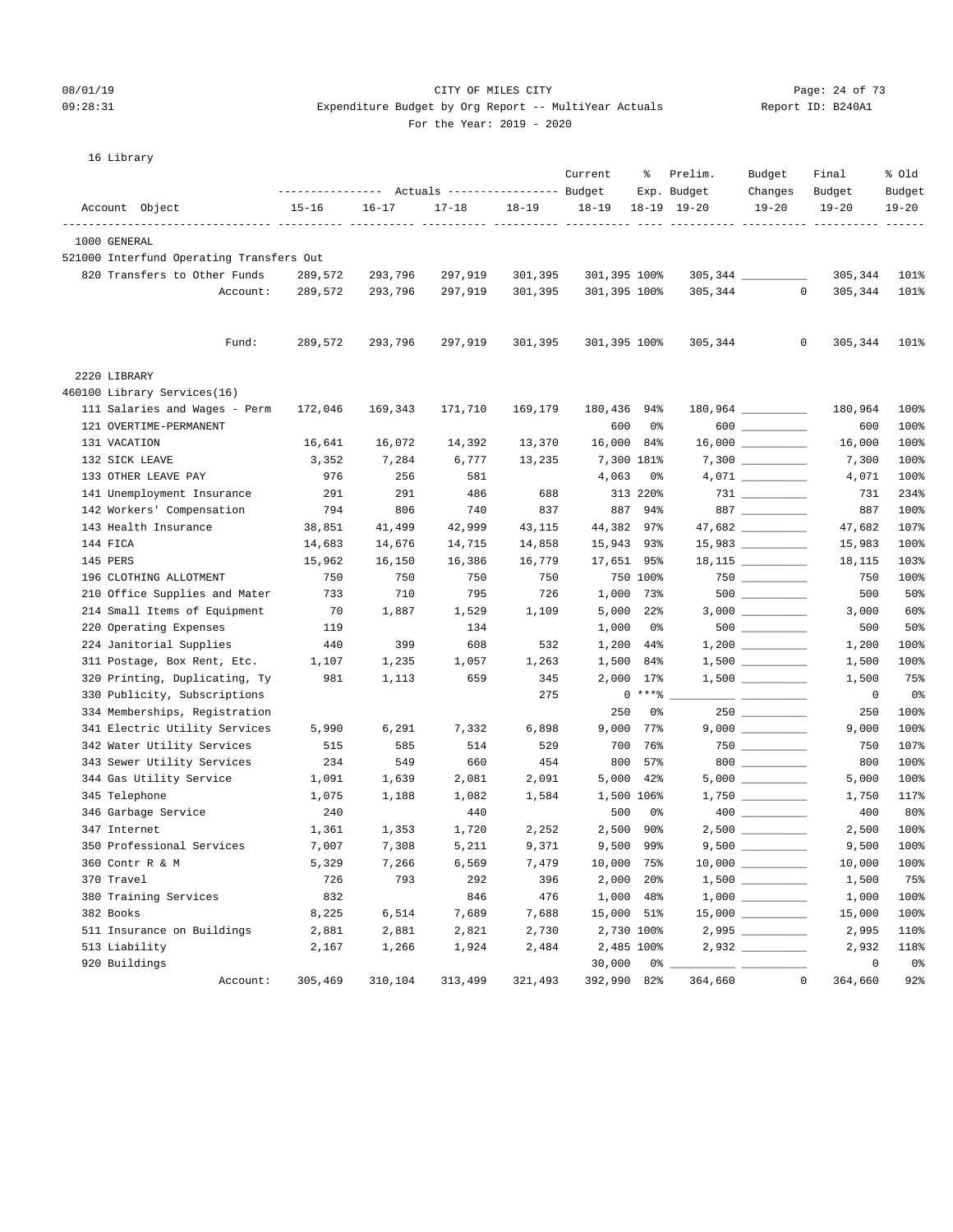#### 08/01/19 Page: 25 of 73 09:28:31 Expenditure Budget by Org Report -- MultiYear Actuals Report ID: B240A1 For the Year: 2019 - 2020

#### 16 Library

|                |                                          |                  |           |                            |           | Current     | ွေ          | Prelim.             | Budget       | Final     | % old     |
|----------------|------------------------------------------|------------------|-----------|----------------------------|-----------|-------------|-------------|---------------------|--------------|-----------|-----------|
|                |                                          | ---------------- |           | Actuals ------------------ |           | Budget      |             | Exp. Budget         | Changes      | Budget    | Budget    |
| Account Object |                                          | $15 - 16$        | $16 - 17$ | $17 - 18$                  | $18 - 19$ | $18 - 19$   |             | $18 - 19$ $19 - 20$ | $19 - 20$    | $19 - 20$ | $19 - 20$ |
|                | 521000 Interfund Operating Transfers Out |                  |           |                            |           |             |             |                     |              |           |           |
|                | 820 Transfers to Other Funds             | 21,599           | 22,944    | 21,347                     | 21,222    |             | 21,222 100% |                     | 20,972       | 20,972    | 99%       |
|                | Account:                                 | 21,599           | 22,944    | 21,347                     | 21,222    |             | 21,222 100% | 20,972              | $\mathbf{0}$ | 20,972    | 98%       |
|                | Fund:                                    | 327,068          | 333,048   | 334,846                    | 342,715   | 414,212 83% |             | 385,632             | $\mathbf{0}$ | 385,632   | 93%       |
|                | Orgn:                                    | 616,640          | 626,844   | 632,765                    | 644,110   | 715,607 90% |             | 690,976             | $\mathbf{0}$ | 690,976   | 96%       |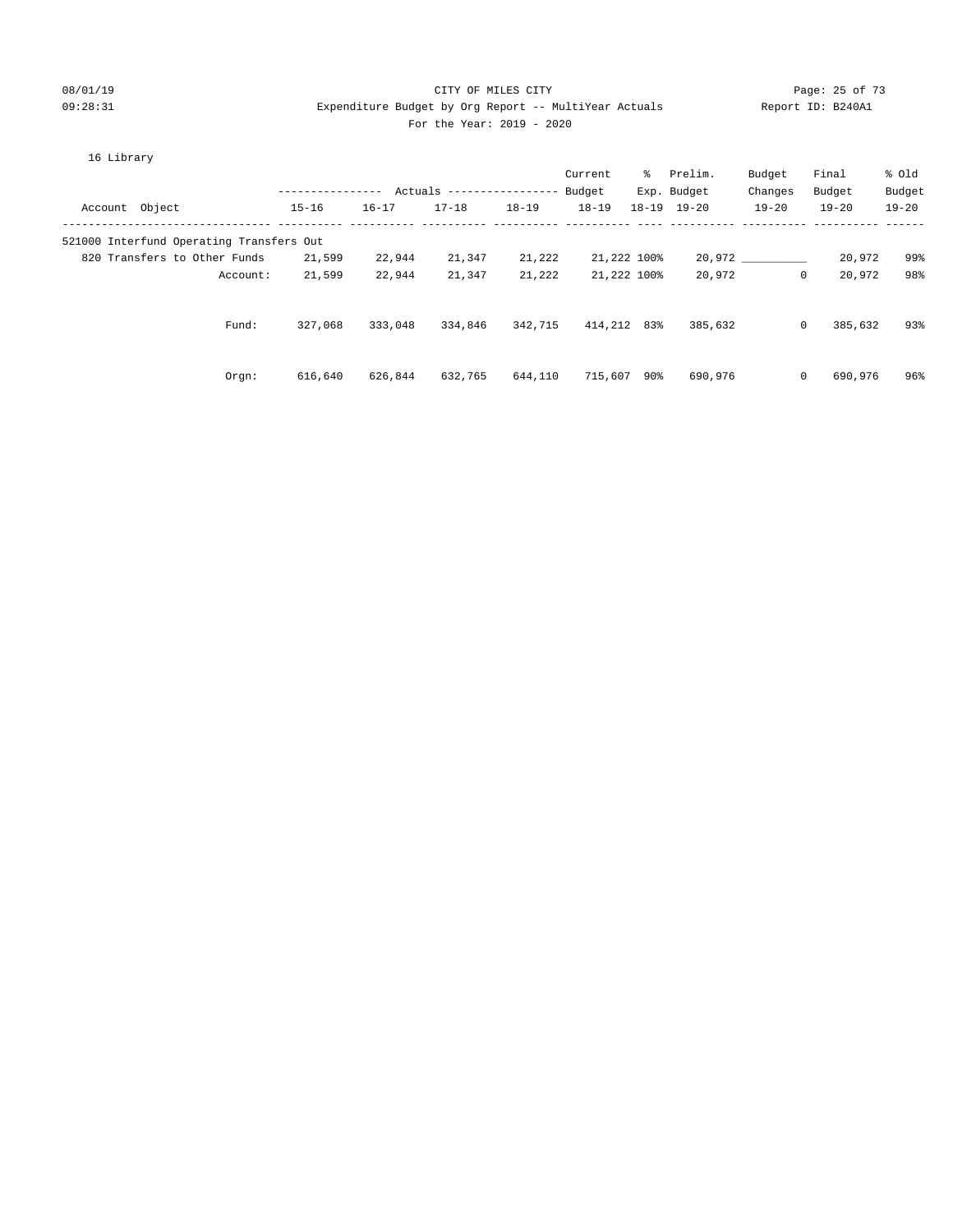#### 08/01/19 Page: 26 of 73 09:28:31 Expenditure Budget by Org Report -- MultiYear Actuals Report ID: B240A1 For the Year: 2019 - 2020

18 BUILDING INSPECTION

|                                          | ---------------- |           | Actuals ----------------- Budget    |           | Current     | ៖          | Prelim.<br>Exp. Budget   | Budget<br>Changes                                                                           | Final<br>Budget        | % old<br>Budget |
|------------------------------------------|------------------|-----------|-------------------------------------|-----------|-------------|------------|--------------------------|---------------------------------------------------------------------------------------------|------------------------|-----------------|
| Account Object                           | $15 - 16$        | $16 - 17$ | $17 - 18$                           | $18 - 19$ | $18 - 19$   |            | $18 - 19$ $19 - 20$      | $19 - 20$                                                                                   | $19 - 20$              | $19 - 20$       |
| 2394 BUILDING CODE ENFORCEMENT           |                  |           |                                     |           |             |            | ----------- ----------   |                                                                                             |                        |                 |
| 420531 Building Inspection               |                  |           |                                     |           |             |            |                          |                                                                                             |                        |                 |
| 111 Salaries and Wages - Perm            | 6,668            | 10,741    | 10,920                              | 11,398    | 11,588      | 98%        |                          |                                                                                             | 11,612                 | 100%            |
| 121 OVERTIME-PERMANENT                   | 131              | 240       | 126                                 | 151       | 240         | 63%        |                          |                                                                                             | 240                    | 100%            |
| 131 VACATION                             | 589              | 996       | 976                                 | 1,042     |             | 1,000 104% |                          | $1\, , \, 0\, 0\, 0 \quad \underline{\hspace{1cm}} \rule{2.5cm}{0.4cm} \rule{2.5cm}{0.4cm}$ | 1,000                  | 100%            |
| 132 SICK LEAVE                           | 497              | 573       | 780                                 | 632       |             | 600 105%   |                          | $600$                                                                                       | 600                    | 100%            |
| 133 OTHER LEAVE PAY                      |                  | 193       | 89                                  | 221       |             | 254 87%    |                          |                                                                                             | 254                    | 100%            |
| 141 Unemployment Insurance               | 12               | 19        | 32                                  | 47        |             | 21 224%    |                          |                                                                                             | 21                     | 100%            |
| 142 Workers' Compensation                | 264              | 335       | 308                                 | 374       |             | 363 103%   |                          |                                                                                             | 363                    | 100%            |
| 143 Health Insurance                     | 1,554            | 2,421     | 2,573                               | 2,679     |             | 2,663 101% |                          |                                                                                             | 2,861                  | 107%            |
| 144 FICA                                 | 605              | 973       | 985                                 | 1,027     |             | 1,047 98%  |                          |                                                                                             | 1,049                  | 100%            |
| 145 PERS                                 | 652              | 1,054     | 1,084                               | 1,138     | 1,159       | 98%        |                          |                                                                                             | 1,188                  | 103%            |
| 196 CLOTHING ALLOTMENT                   | 30               | 30        | 45                                  | 45        |             | 45 100%    |                          | $45$ ___________                                                                            | 45                     | 100%            |
| 210 Office Supplies and Mater            | 451              | 233       | 334                                 | 583       | 2,000       | 29%        |                          |                                                                                             | 2,000                  | 100%            |
| 214 Small Items of Equipment             | 1,871            | 9,436     | 2,333                               | 4,473     | 15,000      | 30%        |                          |                                                                                             | 1,500                  | 10 <sub>8</sub> |
| 220 Operating Expenses                   | 584              | 491       |                                     |           | 1,000       | 0%         |                          |                                                                                             | 5,000                  | 500%            |
| 311 Postage, Box Rent, Etc.              | 261              | 197       | 487                                 | 212       | 500         | 42%        |                          |                                                                                             | 500                    | 100%            |
| 320 Printing, Duplicating, Ty            | 202              | 268       | 71                                  | 375       | 400         | 94%        |                          |                                                                                             | 500                    | 125%            |
| 330 Publicity, Subscriptions             | 24               |           |                                     | 113       | 500         | 23%        |                          |                                                                                             | 500                    | 100%            |
| 331 Publication of Formal & L            | 1,060            |           | 213                                 | 659       | 1,000       | 66%        |                          |                                                                                             | 1,000                  | 100%            |
| 334 Memberships, Registration            | 185              | 75        | 290                                 | 330       | 400         | 83%        |                          |                                                                                             | 400                    | 100%            |
| 345 Telephone                            | 343              | 290       | 343                                 | 316       | 400         | 79%        |                          |                                                                                             | 500                    | 125%            |
| 347 Internet                             |                  |           |                                     |           | 200         | 0%         |                          |                                                                                             | 200                    | 100%            |
| 350 Professional Services                | 86,078           | 65,129    | 78,141                              | 102,332   | 115,000     | 89%        |                          |                                                                                             | 120,000                | 104%            |
| 360 Contr R & M                          | 1,478            | 20,306    | 3,143                               | 3,079     |             | 3,000 103% |                          |                                                                                             | 3,000                  | 100%            |
| 380 Training Services                    | 654              | 2,449     | 4,040                               | 2,720     | 5,000       | 54%        |                          |                                                                                             | 6,000                  | 120%            |
| 382 Books                                | 873              |           | 1,809                               | 838       | 8,000       | $10\%$     |                          |                                                                                             | 8,000                  | 100%            |
| 531 Building & Office Rental             |                  |           |                                     | 2,400     |             | 2,400 100% |                          |                                                                                             | 2,400                  | 100%            |
| 540 Special Assessments                  | 326              | 614       | 637                                 | 546       | 800         | 68%        |                          | 800                                                                                         | 800                    | 100%            |
| 930 Improvements Other than B            | 10,588           |           |                                     |           | 0           | 0%         | $\overline{\phantom{a}}$ |                                                                                             | 0                      | 0%              |
| Account:                                 | 115,980          | 117,063   | 109,759                             | 137,730   | 174,580     | 79%        | 171,533                  |                                                                                             | 0<br>171,533           | 98%             |
| 510330 Comprehensive Liability Insurance |                  |           |                                     |           |             |            |                          |                                                                                             |                        |                 |
| 513 Liability                            | 88               | 52        | 213                                 | 166       |             | 166 100%   | $202$ $-$                |                                                                                             | 202                    | 122%            |
| Account:                                 | 88               | 52        | 213                                 | 166       |             | 166 100%   | 202                      |                                                                                             | 0<br>202               | 121%            |
| 521000 Interfund Operating Transfers Out |                  |           |                                     |           |             |            |                          |                                                                                             |                        |                 |
| 820 Transfers to Other Funds             | 6,709            | 7,404     | 6,770                               | 6,840     |             | 6,840 100% | 6,522                    |                                                                                             | 6,522                  | 95%             |
| Account:                                 | 6,709            | 7,404     | 6,770                               | 6,840     | 6,840 100%  |            | 6,522                    |                                                                                             | 6,522<br>$\mathsf{O}$  | 95%             |
| Fund:                                    | 122,777          | 124,519   | 116,742                             | 144,736   | 181,586 80% |            | 178,257                  |                                                                                             | $\circ$<br>178,257     | 98%             |
|                                          |                  |           |                                     |           |             |            |                          |                                                                                             |                        |                 |
| Orgn:                                    | 122,777          |           | 124,519 116,742 144,736 181,586 80% |           |             |            | 178,257                  |                                                                                             | 178,257<br>$\mathbf 0$ | 98%             |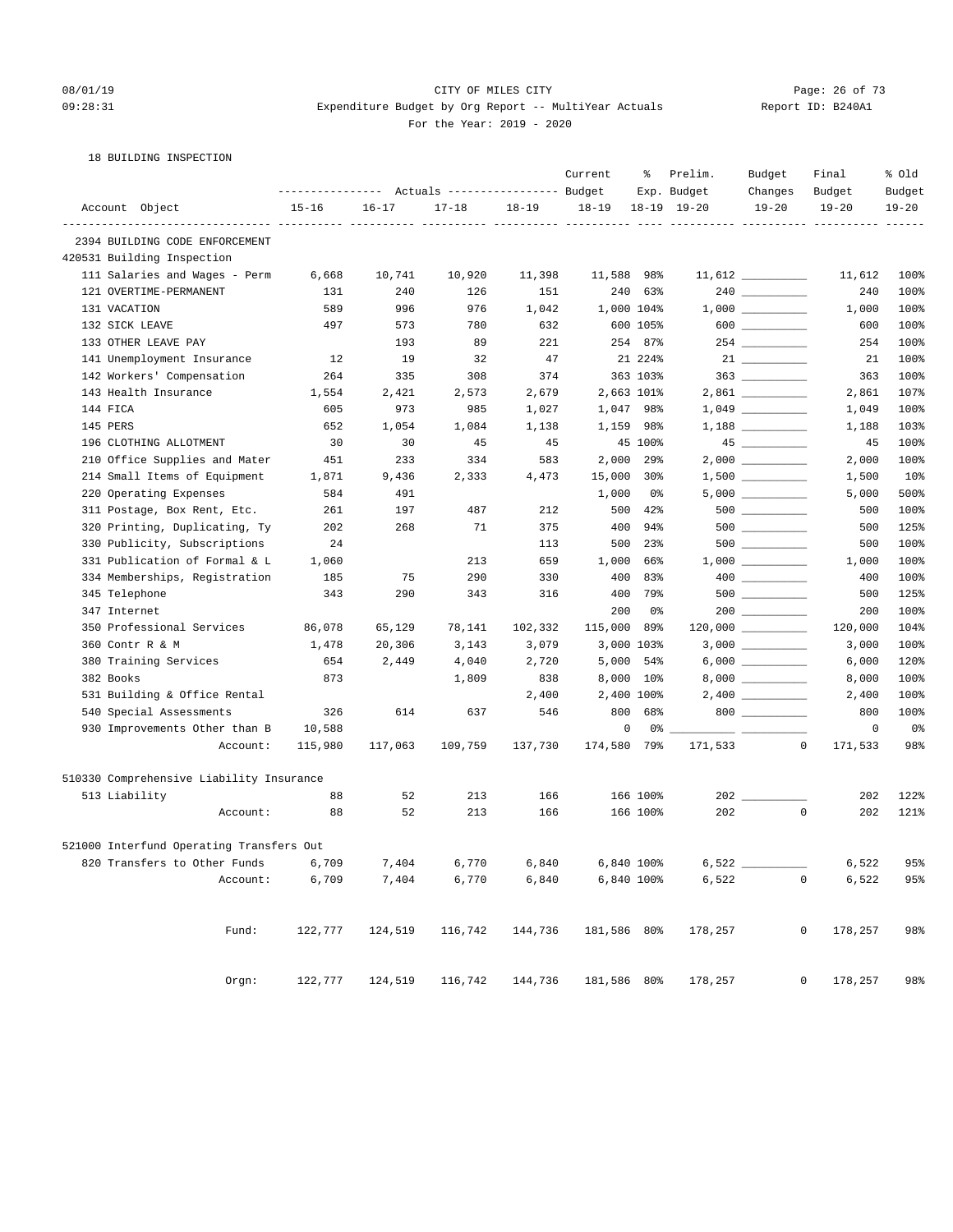#### 08/01/19 Page: 27 of 73 09:28:31 Expenditure Budget by Org Report -- MultiYear Actuals Report ID: B240A1 For the Year: 2019 - 2020

#### 20 Permissive Medical Levy

|                                          |           |           |                            |           | Current     | ႜႜၟ | Prelim.             | Budget       | Final     | % old     |
|------------------------------------------|-----------|-----------|----------------------------|-----------|-------------|-----|---------------------|--------------|-----------|-----------|
|                                          |           |           | Actuals ------------------ |           | Budget      |     | Exp. Budget         | Changes      | Budget    | Budget    |
| Account Object                           | $15 - 16$ | $16 - 17$ | $17 - 18$                  | $18 - 19$ | $18 - 19$   |     | $18 - 19$ $19 - 20$ | $19 - 20$    | $19 - 20$ | $19 - 20$ |
| 2372 Permissive Medical Levy             |           |           |                            |           |             |     |                     |              |           |           |
| 521000 Interfund Operating Transfers Out |           |           |                            |           |             |     |                     |              |           |           |
| 820 Transfers to Other Funds             | 166,390   | 190,613   | 201,241                    | 221,186   | 224,741 98% |     | 258,184             |              | 258,184   | 115%      |
| Account:                                 | 166,390   | 190,613   | 201,241                    | 221,186   | 224,741 98% |     | 258,184             | $\mathbf{0}$ | 258,184   | 114%      |
|                                          |           |           |                            |           |             |     |                     |              |           |           |
| Fund:                                    | 166,390   | 190,613   | 201,241                    | 221,186   | 224,741 98% |     | 258,184             | $\mathbf{0}$ | 258,184   | 114%      |
|                                          |           |           |                            |           |             |     |                     |              |           |           |
| Orgn:                                    | 166,390   | 190,613   | 201,241                    | 221,186   | 224,741 98% |     | 258,184             | $\mathbf{0}$ | 258,184   | 114%      |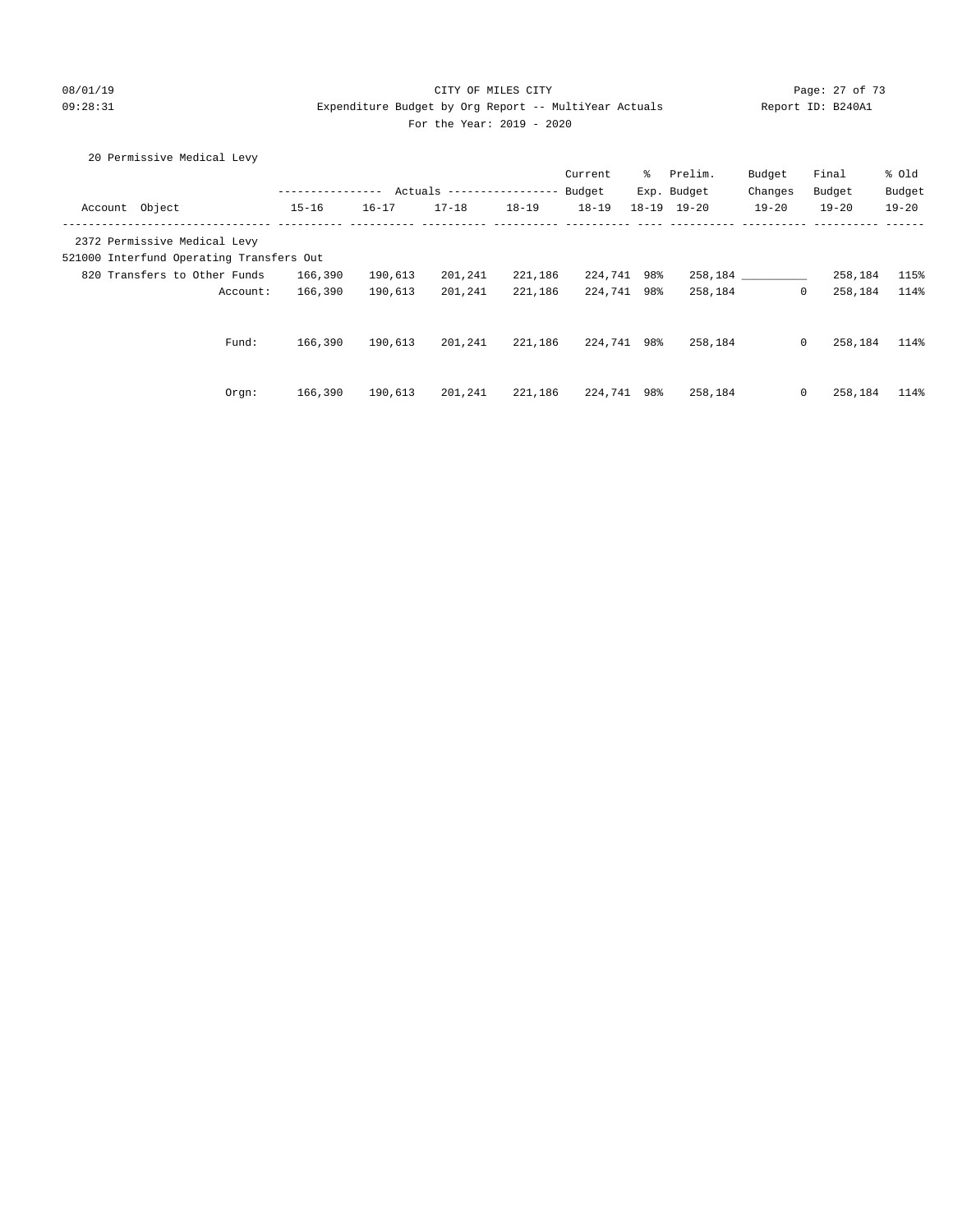#### 08/01/19 Page: 28 of 73 09:28:31 Expenditure Budget by Org Report -- MultiYear Actuals Report ID: B240A1 For the Year: 2019 - 2020

#### 21 Animal Control

|          |                                     |                |           | Actuals ----------------- Budget |           | Current     | ៖              | Prelim.<br>Exp. Budget | Budget<br>Changes | Final<br>Budget | % old<br>Budget |
|----------|-------------------------------------|----------------|-----------|----------------------------------|-----------|-------------|----------------|------------------------|-------------------|-----------------|-----------------|
|          | Account Object                      | $15 - 16$      | $16 - 17$ | $17 - 18$                        | $18 - 19$ | $18 - 19$   |                | $18-19$ $19-20$        | $19 - 20$         | $19 - 20$       | $19 - 20$       |
|          |                                     |                |           |                                  |           |             |                |                        |                   |                 |                 |
|          | 1000 GENERAL                        |                |           |                                  |           |             |                |                        |                   |                 |                 |
|          | 440600 Animal Control Services (21) |                |           |                                  |           |             |                |                        |                   |                 |                 |
|          | 111 Salaries and Wages - Perm       | 40,532         | 29,788    | 32,693                           | 40,056    | 42,430 94%  |                |                        |                   | 42,860          | 101%            |
|          | 121 OVERTIME-PERMANENT              |                | 247       | 147                              | 1,125     |             | 500 225%       |                        |                   | 500             | 100%            |
|          | 131 VACATION                        | 5,077          | 8,246     | 84                               | 20        | 1,500       | $1\%$          |                        |                   | 1,500           | 100%            |
|          | 132 SICK LEAVE                      | 732            | 13,664    |                                  |           | 700         | 0%             |                        |                   | 700             | 100%            |
|          | 133 OTHER LEAVE PAY                 | 1,014          | 1,037     | 843                              | 4,554     |             | 500 911%       |                        | $500$             | 500             | 100%            |
|          | 134 HOLIDAY PAY                     | 322            |           | 126                              | 536       |             | 300 179%       |                        | $300$             | 300             | 100%            |
|          | 141 Unemployment Insurance          | 72             | 79        | 87                               | 163       |             | 69 236%        |                        |                   | 70              | 101%            |
|          | 142 Workers' Compensation           | 2,610          | 2,927     | 1,548                            | 2,307     |             | 2,633 88%      |                        |                   | 2,583           | 98%             |
|          | 143 Health Insurance                | 7,484          | 6,232     | 7,857                            | 8,931     |             | 8,877 101%     |                        |                   | 9,536           | 107%            |
| 144 FICA |                                     | 3,647          | 4,053     | 2,434                            | 3,569     |             | 3,514 102%     |                        |                   | 3,547           | 101%            |
| 145 PERS |                                     | 3,657          | 4,114     | 2,671                            | 3,582     |             | 3,422 105%     |                        |                   | 3,456           | 101%            |
|          | 196 CLOTHING ALLOTMENT              | 360            | 430       | 720                              | 446       | 720         | 62%            |                        |                   | 807             | 112%            |
|          | 210 Office Supplies and Mater       | 181            | 30        | 54                               |           | 150         | 0%             |                        |                   | 150             | 100%            |
|          | 214 Small Items of Equipment        |                |           | 370                              |           | 400         | 0%             |                        |                   | 400             | 100%            |
|          | 220 Operating Expenses              | 604            | 789       | 1,108                            | 1,593     |             | 1,200 133%     |                        |                   | 1,200           | 100%            |
|          | 230 Repair and Maintenance Su       | $\overline{4}$ | 26        |                                  | 36        | 250         | $14\%$         |                        | 250 000           | 250             | 100%            |
|          | 231 Gas, Oil, Diesel Fuel, Gr       | 881            | 466       | 1,083                            | 1,312     | 1,400       | 94%            |                        |                   | 1,400           | 100%            |
|          | 311 Postage, Box Rent, Etc.         |                | 24        | 17                               | 32        |             | 20 160%        |                        |                   | 20              | 100%            |
|          | 320 Printing, Duplicating, Ty       |                |           | 2                                |           | 25          | 0%             |                        |                   | 25              | 100%            |
|          | 330 Publicity, Subscriptions        |                |           |                                  |           | 25          | 0%             |                        | $25 \ \_$         | 25              | 100%            |
|          | 341 Electric Utility Services       | 529            | 401       | 588                              | 720       |             | 529 136%       |                        | 529               | 529             | 100%            |
|          | 342 Water Utility Services          | 262            | 267       | 272                              | 277       | 350         | 79%            |                        |                   | 350             | 100%            |
|          | 343 Sewer Utility Services          | 181            | 311       | 317                              | 324       |             | 150 216%       |                        |                   | 150             | 100%            |
|          | 344 Gas Utility Service             | 470            | 473       | 459                              | 395       | 635         | 62%            |                        | 635               | 635             | 100%            |
|          | 345 Telephone                       | 520            | 440       | 521                              | 481       | 500         | 96%            |                        |                   | 500             | 100%            |
|          | 347 Internet                        |                |           |                                  |           | 560         | 0 <sup>o</sup> |                        | 560               | 560             | 100%            |
|          | 350 Professional Services           | 3,405          | 2,986     | 5,810                            | 4,340     |             | 3,000 145%     |                        |                   | 3,000           | 100%            |
|          | 366 R&M Vehicles - Police/Ani       |                |           |                                  |           | 100         | 0%             |                        |                   | 100             | 100%            |
|          | 370 Travel                          |                |           |                                  |           | 200         | 0%             |                        |                   | 200             | 100%            |
|          | 380 Training Services               |                |           |                                  |           | 100         | 0%             |                        |                   | 100             | 100%            |
|          | 511 Insurance on Buildings          | 70             | 70        | 69                               | 64        |             | 64 100%        |                        |                   | 86              | 134%            |
|          | Account:                            | 72,614         | 77,100    | 59,880                           | 74,863    | 74,823 100% |                | 76,039                 | $\circ$           | 76,039          | 101%            |
|          | Fund:                               | 72,614         | 77,100    | 59,880                           | 74,863    | 74,823 100% |                | 76,039                 | $\mathbf 0$       | 76,039          | 101%            |
|          | Orgn:                               | 72,614         | 77,100    | 59,880                           | 74,863    | 74,823 100% |                | 76,039                 | 0                 | 76,039          | 101%            |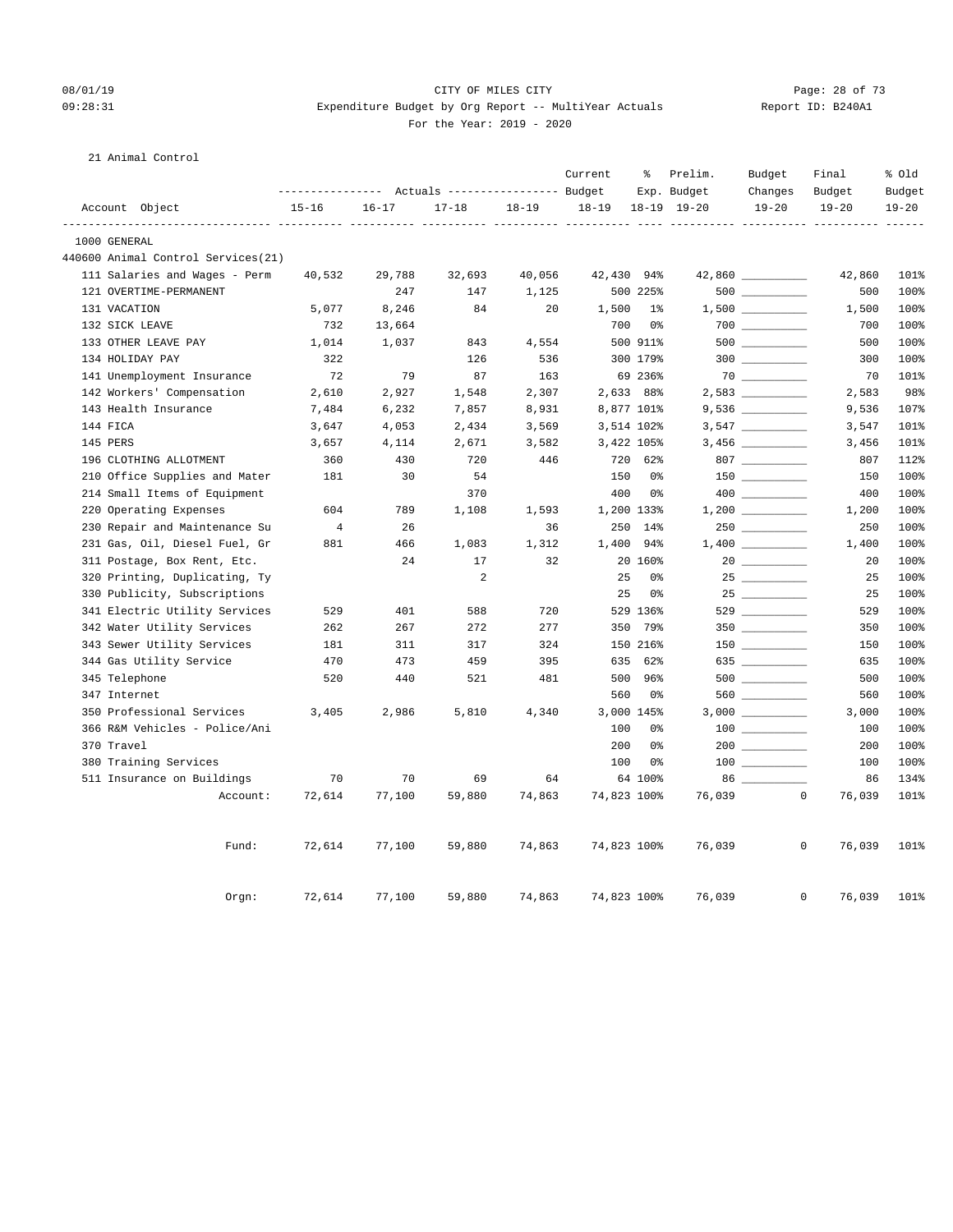#### 08/01/19 Page: 29 of 73 09:28:31 Expenditure Budget by Org Report -- MultiYear Actuals Report ID: B240A1 For the Year: 2019 - 2020

22 Water Plant

|                                               | ---------------- |           | Actuals ----------------- Budget |           | Current               | ႜ              | Prelim.<br>Exp. Budget | Budget<br>Changes    | Final<br>Budget             | % Old<br>Budget |
|-----------------------------------------------|------------------|-----------|----------------------------------|-----------|-----------------------|----------------|------------------------|----------------------|-----------------------------|-----------------|
| Account Object                                | $15 - 16$        | $16 - 17$ | $17 - 18$                        | $18 - 19$ | $18 - 19$             |                | $18-19$ $19-20$        | $19 - 20$            | $19 - 20$                   | $19 - 20$       |
| 5210 WATER UTILITY                            |                  |           |                                  |           | ----- ---------- ---- |                |                        |                      |                             |                 |
| 430530 Water Source of Supply and Pumping(22) |                  |           |                                  |           |                       |                |                        |                      |                             |                 |
| 111 Salaries and Wages - Perm                 | 225,345          | 236,347   | 243,869                          | 237,547   | 250,316 95%           |                |                        |                      | 250,484                     | 100%            |
| 121 OVERTIME-PERMANENT                        | 9,823            | 10,258    | 10,317                           | 9,970     | 10,300 97%            |                |                        | $10,300$ ___________ | 10,300                      | 100%            |
| 131 VACATION                                  | 17,575           | 19,531    | 21,439                           | 18,601    | 19,500 95%            |                |                        | 19,500 _________     | 19,500                      | 100%            |
| 132 SICK LEAVE                                | 8,819            | 5,435     | 12,228                           | 7,514     |                       | 5,500 137%     |                        | $5,500$ __________   | 5,500                       | 100%            |
| 133 OTHER LEAVE PAY                           | 3,227            | 3,201     | 5,458                            | 5,462     |                       | 2,729 200%     |                        |                      | 2,733                       | 100%            |
| 134 HOLIDAY PAY                               | 4,447            | 5,358     | 5,310                            | 5,752     |                       | 5,400 107%     |                        | $5,400$ _________    | 5,400                       | 100%            |
| 141 Unemployment Insurance                    | 405              | 422       | 750                              | 1,001     |                       | 441 227%       |                        |                      | 441                         | 100%            |
| 142 Workers' Compensation                     | 16,437           | 17,359    | 17,062                           | 18,241    | 16,838 108%           |                |                        | 16,848 _________     | 16,848                      | 100%            |
| 143 Health Insurance                          | 43,523           | 48,419    | 58,717                           | 47,316    | 49,708 95%            |                |                        |                      | 53,404                      | 107%            |
| 144 FICA                                      | 19,680           | 20,177    | 21,775                           | 20,876    | 22,472 93%            |                |                        | 22,485               | 22,485                      | 100%            |
| 145 PERS                                      | 13,429           | 32,005    | 74,534                           | 23,662    | 24,880 95%            |                |                        | $25,482$ __________  | 25,482                      | 102%            |
| 196 CLOTHING ALLOTMENT                        | 840              | 840       | 975                              | 930       |                       | 480 194%       |                        |                      | 950                         | 198%            |
| 210 Office Supplies and Mater                 | 220              | 421       | 98                               | 119       |                       | 250 48%        |                        | $250$ _________      | 250                         | 100%            |
| 214 Small Items of Equipment                  | 1,539            | 3,686     | 2,566                            | 107       | 3,000                 | $4\%$          |                        |                      | 8,000                       | 267%            |
| 220 Operating Expenses                        | 879              | 1,647     | 1,618                            | 1,883     |                       | 2,000 94%      |                        | $2,500$ _________    | 2,500                       | 125%            |
| 222 Chemicals, Lab & Med Suppl                | 47               | 109       | 91                               | 48        | 150                   | 32%            |                        | $250$ ________       | 250                         | 167%            |
| 226 Clothing and Uniforms                     | 639              | 199       | 389                              | 391       | 600                   | 65%            |                        |                      | 600                         | 100%            |
| 230 Repair and Maintenance Su                 | 5,738            | 4,557     | 6,308                            | 9,413     | 10,000                | 94%            |                        | $10,000$ __________  | 10,000                      | 100%            |
| 231 Gas, Oil, Diesel Fuel, Gr                 | 856              | 830       | 1,181                            | 1,530     |                       | 1,500 102%     |                        | $2,000$ __________   | 2,000                       | 133%            |
| 241 Consumable Tools                          | 118              | 91        | 3                                | 26        |                       | 200 13%        |                        | $200$ ________       | 200                         | 100%            |
| 311 Postage, Box Rent, Etc.                   | 24               | 2         | 6                                | 29        | 50                    | 58%            |                        |                      | 50                          | 100%            |
| 330 Publicity, Subscriptions                  |                  | 30        |                                  | 70        | 200                   | 35%            |                        |                      | 750                         | 375%            |
| 334 Memberships, Registration                 | 278              | 143       | 373                              | 260       | 400                   | 65%            |                        |                      | 200                         | 50%             |
| 341 Electric Utility Services                 | 42,641           | 59,593    | 60,793                           | 59,402    | 66,500                | 89%            |                        | $75,800$ ___________ | 75,800                      | 114%            |
| 344 Gas Utility Service                       | 1,961            | 9,010     | 10,831                           | 7,764     | 15,000                | 52%            |                        | $10,000$ _________   | 10,000                      | 67%             |
| 345 Telephone                                 | 985              | 835       | 988                              | 901       | 1,000                 | 90%            |                        |                      | 1,000                       | 100%            |
| 346 Garbage Service                           | 3,624            | 504       | 576                              | 504       | 700                   | 72%            |                        |                      | 500                         | 71%             |
| 347 Internet                                  | 1,043            | 883       | 1,043                            | 962       | 1,100                 | 87%            |                        |                      | 1,000                       | 91%             |
| 350 Professional Services                     | 312              | 344       | 319                              | 278       | 500                   | 56%            |                        | $500$                | 500                         | 100%            |
| 352 Wtr/Swr Lab Testing                       |                  |           |                                  | 477       | 1,000                 | 48%            |                        |                      | 1,000                       | 100%            |
| 357 Architectual, Engineering                 |                  |           | 1,009                            |           | 10,000                | 0%             |                        |                      | 10,000                      | 100%            |
| 360 Contr R & M                               | 1,220            | 6,302     | 11,903                           | 2,519     | 130,000               | $2\frac{6}{9}$ |                        |                      | 143,000                     | 110%            |
| 363 R&M Vehicles/Equip/Labor-                 | 941              | 1,909     | 886                              | 2,760     |                       | 2,000 138%     |                        | $3,500$              | 3,500                       | 175%            |
| 369 Other Repair and Maintena                 | 2,675            |           |                                  |           | 2,000                 | 0%             |                        |                      | 2,000                       | 100%            |
| 370 Travel                                    | 631              | 490       | 289                              | 684       |                       | 1,000 68%      |                        | $1,000$ _________    | 1,000                       | 100%            |
| 380 Training Services                         | 1,267            | 889       | 85                               | 857       |                       | 2,000 43%      |                        |                      | 2,000                       | 100%            |
| 382 Books                                     |                  |           | 164                              |           | 200                   | 0%             |                        |                      | 200                         | 100%            |
| 400 BUILDING MATERIALS                        |                  |           | 594                              |           | 500                   | 0%             |                        | $500$ _________      | 500                         | 100%            |
| 511 Insurance on Buildings                    | 9,143            | 11,210    | 9,026                            | 8,372     |                       | 8,750 96%      |                        |                      | 9,522                       | 109%            |
| 512 Insurance on Vehicles & E                 | 188              | 292       | 268                              | 283       |                       | 284 100%       |                        |                      | 272                         | 96%             |
| 940 Machinery & Equipment                     |                  |           |                                  | 96,922    | 97,100 100%           |                |                        |                      | 85,000                      | 88%             |
| Account:                                      | 440,519          | 503,328   | 583,841                          | 593,433   | 766,548 77%           |                | 785,121                | $\mathbf 0$          | 785,121                     | 102%            |
|                                               |                  |           |                                  |           |                       |                |                        |                      |                             |                 |
| Fund:                                         | 440,519          | 503,328   | 583,841                          | 593,433   | 766,548 77%           |                | 785,121                |                      | 0<br>785,121                | 102%            |
| Orgn:                                         | 440,519          | 503,328   | 583,841                          | 593,433   | 766,548 77%           |                | 785,121                |                      | $\mathbf 0$<br>785,121 102% |                 |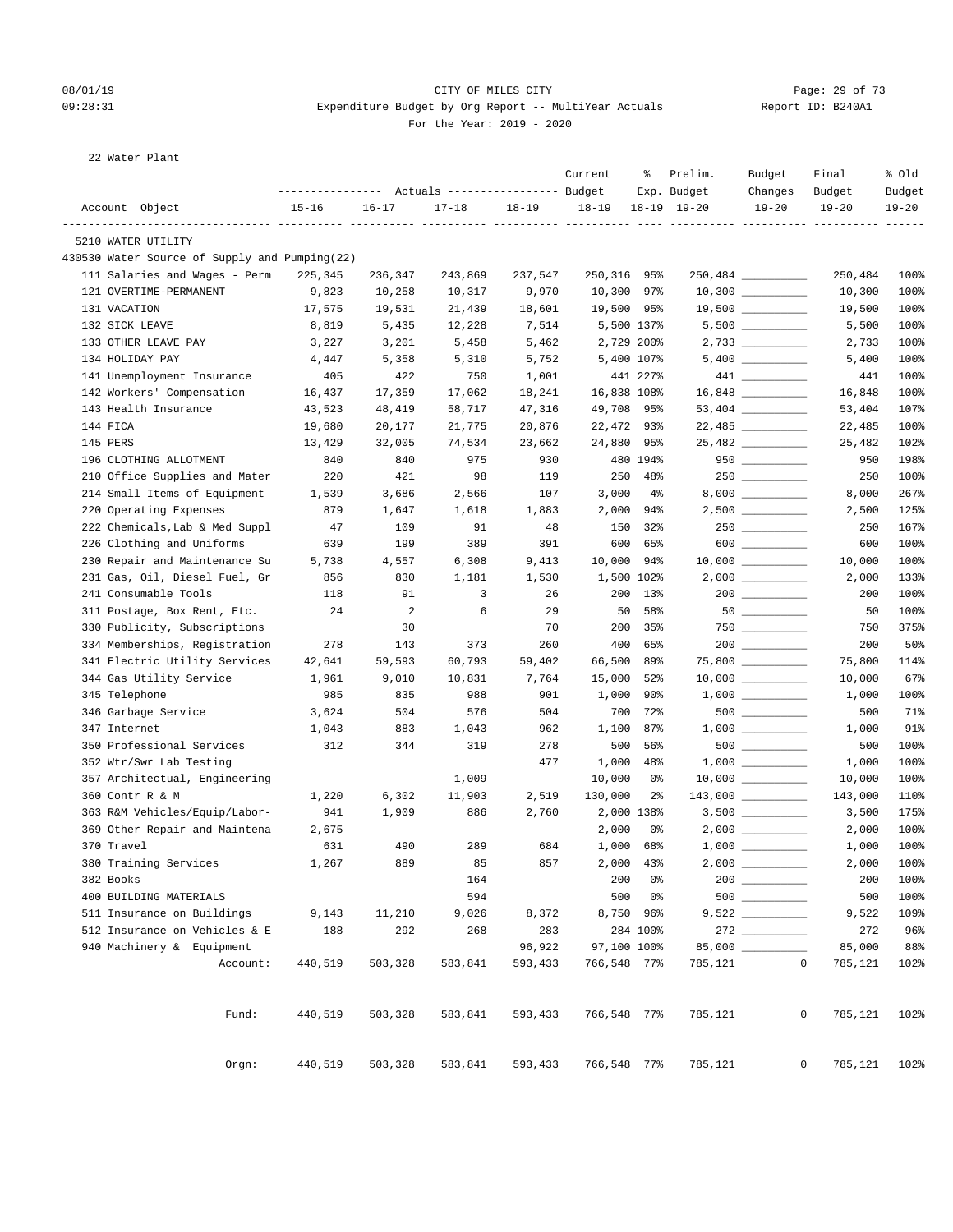23 Water Lines

# 08/01/19 Page: 30 of 73

#### 09:28:31 Expenditure Budget by Org Report -- MultiYear Actuals Report ID: B240A1 For the Year: 2019 - 2020

|                                          | --------------- Actuals ---------------- Budget |                      |                         |           | Current                      | ႜ                 | Prelim.<br>Exp. Budget | Budget<br>Changes   | Final<br>Budget | % old<br>Budget |
|------------------------------------------|-------------------------------------------------|----------------------|-------------------------|-----------|------------------------------|-------------------|------------------------|---------------------|-----------------|-----------------|
| Account Object<br>------------ ---       | $15 - 16$                                       | $16 - 17$<br>--- --- | $17 - 18$<br>2222 (222) | $18 - 19$ | $18 - 19$<br>____ __________ |                   | $18 - 19$ $19 - 20$    | $19 - 20$           | $19 - 20$       | $19 - 20$       |
| 2510 STR MAINT DIST #204                 |                                                 |                      |                         |           |                              |                   |                        |                     |                 |                 |
| 430550 Transmission and Distribution(23) |                                                 |                      |                         |           |                              |                   |                        |                     |                 |                 |
| 363 R&M Vehicles/Equip/Labor-            |                                                 | 206                  |                         |           |                              | 0<br>0%           |                        |                     | 0               | 0%              |
| Account:                                 |                                                 | 206                  |                         |           |                              | $0$ ****          | $\Omega$               | $\Omega$            | $\Omega$        | 0%              |
| Fund:                                    |                                                 | 206                  |                         |           |                              | $\mathbf 0$<br>0% | $\mathbf 0$            | $\mathbf 0$         | 0               | 0%              |
| 5210 WATER UTILITY                       |                                                 |                      |                         |           |                              |                   |                        |                     |                 |                 |
| 430220 Operations                        |                                                 |                      |                         |           |                              |                   |                        |                     |                 |                 |
| 350 Professional Services                | 23                                              |                      |                         |           |                              | 0                 | 0% -                   |                     | 0               | 0%              |
| Account:                                 | 23                                              |                      |                         |           |                              | $0$ ****          | $\mathbf 0$            | $\mathbf 0$         | $\mathbf 0$     | 0%              |
| 430550 Transmission and Distribution(23) |                                                 |                      |                         |           |                              |                   |                        |                     |                 |                 |
| 111 Salaries and Wages - Perm            | 142,453                                         | 140,924              | 130,875                 | 131,300   | 139,920                      | 94%               |                        | $151,428$ _________ | 151,428         | 108%            |
| 121 OVERTIME-PERMANENT                   | 7,629                                           | 10,195               | 10,625                  | 8,699     | 10,200                       | 85%               |                        |                     | 10,200          | 100%            |
| 131 VACATION                             | 9,481                                           | 7,619                | 11,711                  | 8,076     |                              | 7,600 106%        |                        |                     | 7,600           | 100%            |
| 132 SICK LEAVE                           | 3,239                                           | 4,957                | 8,595                   | 5,284     |                              | 5,000 106%        |                        |                     | 5,000           | 100%            |
| 133 OTHER LEAVE PAY                      | 702                                             | 798                  | 465                     | 320       |                              | 3,172 10%         |                        |                     | 1,430           | 45%             |
| 134 HOLIDAY PAY                          | 1,859                                           | 2,127                | 2,930                   | 2,226     |                              | 2,100 106%        |                        |                     | 2,100           | 100%            |
| 141 Unemployment Insurance               | 249                                             | 251                  | 422                     | 548       |                              | 252 217%          |                        |                     | 267             | 106%            |
| 142 Workers' Compensation                | 8,769                                           | 9,077                | 8,397                   | 8,749     |                              | 8,618 102%        |                        | 8,523 __________    | 8,523           | 99%             |
| 143 Health Insurance                     | 28,952                                          | 29,705               | 29,219                  | 31,411    |                              | 31,778 99%        |                        |                     | 34,140          | 107%            |
| 144 FICA                                 | 12,616                                          | 12,711               | 12,744                  | 11,652    |                              | 12,851 91%        |                        |                     | 13,599          | 106%            |
| 145 PERS                                 | 13,617                                          | 13,883               | 14,251                  | 13,347    | 14,229                       | 94%               |                        | $15,412$ _________  | 15,412          | 108%            |
| 196 CLOTHING ALLOTMENT                   | 503                                             | 578                  | 506                     | 593       | 800                          | 74%               |                        | 800                 | 800             | 100%            |
| 210 Office Supplies and Mater            | 380                                             | 284                  | 605                     | 117       | 700                          | 17%               |                        |                     | 350             | 50%             |
| 214 Small Items of Equipment             | 9,478                                           | 3,802                | 7,179                   | 9,993     | 75,000                       | $13\%$            |                        | $35,000$ __________ | 35,000          | 47%             |
| 220 Operating Expenses                   | 22,437                                          | 10,982               | 13,982                  | 12,573    | 35,000                       | $36\%$            |                        |                     | 35,000          | 100%            |
| 222 Chemicals, Lab & Med Suppl           |                                                 |                      | 20                      | 2         | 200                          | $1\%$             |                        | $200$ _________     | 200             | 100%            |
| 226 Clothing and Uniforms                | 715                                             | 629                  | 760                     | 798       |                              | 700 114%          |                        |                     | 700             | 100%            |
| 230 Repair and Maintenance Su            | 32,432                                          | 34,989               | 25,999                  | 31,992    | 40,000                       | 80%               |                        |                     | 40,000          | 100%            |
| 231 Gas, Oil, Diesel Fuel, Gr            | 7,819                                           | 10,670               | 10,424                  | 10,631    |                              | 10,000 106%       |                        |                     | 15,000          | 150%            |
| 233 Water/Sewer Main Replacem            |                                                 | 2,318                |                         | 958       | 10,000                       | $10\%$            |                        |                     | 10,000          | 100%            |
| 234 Hydrant/Manhole Replaceme            | 44,043                                          | 54,548               | 14,856                  | 15,564    | 40,000                       | 39%               |                        | $20,000$ __________ | 20,000          | 50%             |
| 235 Curb Stop Replacement                | 17,304                                          | 18,588               | 15,233                  | 14,694    | 18,000                       | 82%               |                        |                     | 18,000          | 100%            |
| 241 Consumable Tools                     |                                                 | 32                   | 557                     | 358       |                              | 1,000 36%         |                        |                     | 1,000           | 100%            |
| 311 Postage, Box Rent, Etc.              | 5                                               | 3                    | 37                      |           | 100                          | 0%                |                        | 100 ____________    | 100             | 100%            |
| 320 Printing, Duplicating, Ty            |                                                 | 145                  |                         |           | 100                          | 0%                |                        |                     | 100             | 100%            |
| 330 Publicity, Subscriptions             |                                                 |                      |                         | 1,338     |                              | 250 535%          |                        |                     | 1,500           | 600%            |
| 331 Publication of Formal & L            |                                                 |                      |                         | 241       |                              | $0***8$           |                        |                     | 150             | ******          |
| 334 Memberships, Registration            | 337                                             | 467                  | 47                      | 442       |                              | 350 126%          |                        |                     | 500             | 143%            |
| 341 Electric Utility Services            | 403                                             | 370                  | 318                     | 1,204     |                              | 500 241%          |                        |                     | 1,500           | 300%            |
| 344 Gas Utility Service                  | 536                                             | 349                  | 523                     | 336       | 500                          | 67%               |                        | 500                 | 500             | 100%            |
| 345 Telephone                            | 601                                             | 528                  | 646                     | 692       | 700                          | 99%               |                        |                     | 700             | 100%            |
| 347 Internet                             | 148                                             | 125                  | 148                     | 137       | 200                          | 69%               |                        |                     | 200             | 100%            |
| 350 Professional Services                | 25,533                                          | 1,579                | 7,512                   | 3,692     | 8,000                        | 46%               |                        |                     | 45,000          | 563%            |
| 357 Architectual, Engineering            | 9,735                                           | 766                  |                         |           | 30,000                       | 0%                |                        |                     | 15,000          | 50%             |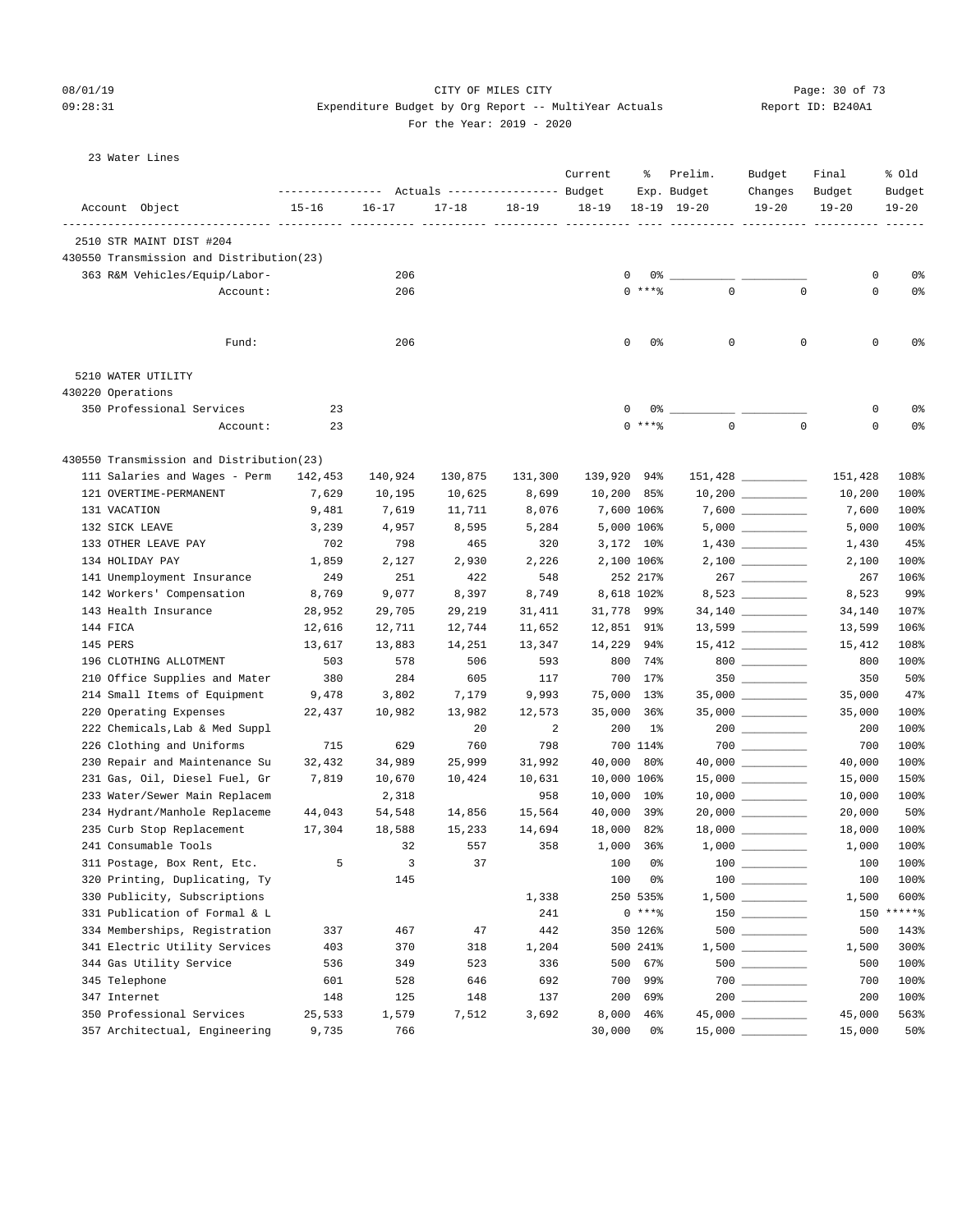#### 08/01/19 Page: 31 of 73 09:28:31 Expenditure Budget by Org Report -- MultiYear Actuals Report ID: B240A1 For the Year: 2019 - 2020

| For the Year: 2019 |  |
|--------------------|--|
|--------------------|--|

| 23 Water Lines |
|----------------|
|----------------|

|                                          |           |           |           |         | Current      | ႜ         | Prelim.                                               | Budget                         | Final          | % Old                      |
|------------------------------------------|-----------|-----------|-----------|---------|--------------|-----------|-------------------------------------------------------|--------------------------------|----------------|----------------------------|
|                                          |           |           |           |         |              |           | Exp. Budget                                           | Changes                        | Budget         | Budget                     |
| Account Object                           | $15 - 16$ | $16 - 17$ | $17 - 18$ | 18-19   | $18 - 19$    |           | 18-19 19-20                                           | $19 - 20$                      | $19 - 20$      | $19 - 20$<br>$- - - - - -$ |
| 360 Contr R & M                          | 3,422     | 8,298     | 19,879    | 42,527  | 200,000 21%  |           |                                                       |                                | 80,000         | 40%                        |
| 363 R&M Vehicles/Equip/Labor-            | 40,899    | 45,844    | 31,862    | 45,738  | 35,000 131%  |           |                                                       |                                | 40,000         | 114%                       |
| 369 Other Repair and Maintena            | 139       |           | 1,725     | 143     | $2,000$ 7%   |           |                                                       |                                | 1,000          | 50%                        |
| 370 Travel                               | 318       | 242       | 850       | 170     | 1,200 14%    |           |                                                       | $1,200$ $\qquad \qquad \qquad$ | 1,200          | 100%                       |
| 380 Training Services                    | 400       | 564       | 4,270     | 235     | 1,500 16%    |           |                                                       |                                | 750            | 50%                        |
| 382 Books                                | 23        |           |           | 136     |              | 200 68%   |                                                       |                                | 150            | 75%                        |
| 400 BUILDING MATERIALS                   | 207       | 110       | 25        | 348     |              | 500 70%   |                                                       | $750$                          | 750            | 150%                       |
| 511 Insurance on Buildings               | 2,961     | 2,998     | 2,700     | 2,753   | 2,753 100%   |           |                                                       | $2,998$                        | 2,998          | 109%                       |
| 512 Insurance on Vehicles & E            | 890       | 717       | 751       | 634     | 635 100%     |           |                                                       |                                | 732            | 115%                       |
| 532 Land Rental                          | 917       | 968       | 1,173     | 1,318   |              | 1,500 88% |                                                       |                                | 1,500          | 100%                       |
| 533 Machinery and Equipment R            | 60        |           |           |         | 1,000        |           |                                                       |                                | $\mathbf{0}$   | 0 <sub>8</sub>             |
| 940 Machinery & Equipment                |           |           |           |         |              |           | 883,292 1,790,500 49% 1,850,000 ________              |                                | 1,850,000      | 103%                       |
| Account:                                 | 452,211   | 433,740   |           |         |              |           | 392,821 1,305,261 2,544,608 51% 2,470,079 0 2,470,079 |                                |                | 97%                        |
| 490200 Revenue Bonds                     |           |           |           |         |              |           |                                                       |                                |                |                            |
| 611 Principal-NE Wtr Line Pha            |           |           |           | 17,000  | 17,000 100%  |           |                                                       | $17,000$ _________             | 17,000         | 100%                       |
| 615 Principal-Northeast Water            |           |           |           | 65,000  | 65,000 100%  |           |                                                       |                                | 67,000         | 103%                       |
| 616 Principal-Carbon Hill Wat            |           |           |           | 64,000  | 64,000 100%  |           |                                                       |                                | 66,000         | 103%                       |
| 617 Principal - NE Wtr Line \$           |           |           |           | 15,000  | 15,000 100%  |           |                                                       |                                | 15,000         | 100%                       |
| 618 Principal-Carbon Hill \$50           |           |           |           | 15,000  | 15,000 100%  |           |                                                       |                                | 15,000         | 100%                       |
| 622 Interest-NE Wtr Line Phas            | 1,808     | 1,688     | 1,564     | 1,436   | 1,437 100%   |           |                                                       |                                | 1,309          | 91%                        |
| 631 Interest - NE Wtr Line \$5           | 11,591    | 11,206    | 10,821    | 10,409  | 10,409 100%  |           |                                                       | 9,997                          | 9,997          | 96%                        |
| 632 Interest - Carbon Hill Wt            | 11,591    | 11,206    | 10,821    | 10,409  | 10,409 100%  |           |                                                       |                                | 9,997          | 96%                        |
| 634 Interest-Northeast Wtr Ln            | 56,280    | 54,465    | 52,590    | 50,670  | 50,670 100%  |           |                                                       | 48,705 _________               | 48,705         | 96%                        |
| 638 Interest-Carbon Hill Tank            | 54,795    | 53,040    | 51,225    | 49,350  | 49,350 100%  |           |                                                       | 47,415 _________               | 47,415         | 96%                        |
| Account:                                 | 136,065   | 131,605   | 127,021   | 298,274 | 298,275 100% |           |                                                       | 297,423 0                      | 297,423        | 99%                        |
| 521000 Interfund Operating Transfers Out |           |           |           |         |              |           |                                                       |                                |                |                            |
| 820 Transfers to Other Funds             |           |           |           | 12,000  | 12,000 100%  |           |                                                       |                                | 12,000         | 100%                       |
| Account:                                 |           |           |           | 12,000  | 12,000 100%  |           | 12,000                                                | $\mathbf{0}$                   | 12,000         | 100%                       |
| Fund:                                    | 588,299   | 565,345   |           |         |              |           | 519,842 1,615,535 2,854,883 57% 2,779,502             |                                | 0, 2, 779, 502 | 97%                        |
|                                          |           |           |           |         |              |           |                                                       |                                |                |                            |
| Orgn:                                    | 588,299   | 565,551   |           |         |              |           | 519,842 1,615,535 2,854,883 57% 2,779,502             |                                | 0, 2, 779, 502 | 97%                        |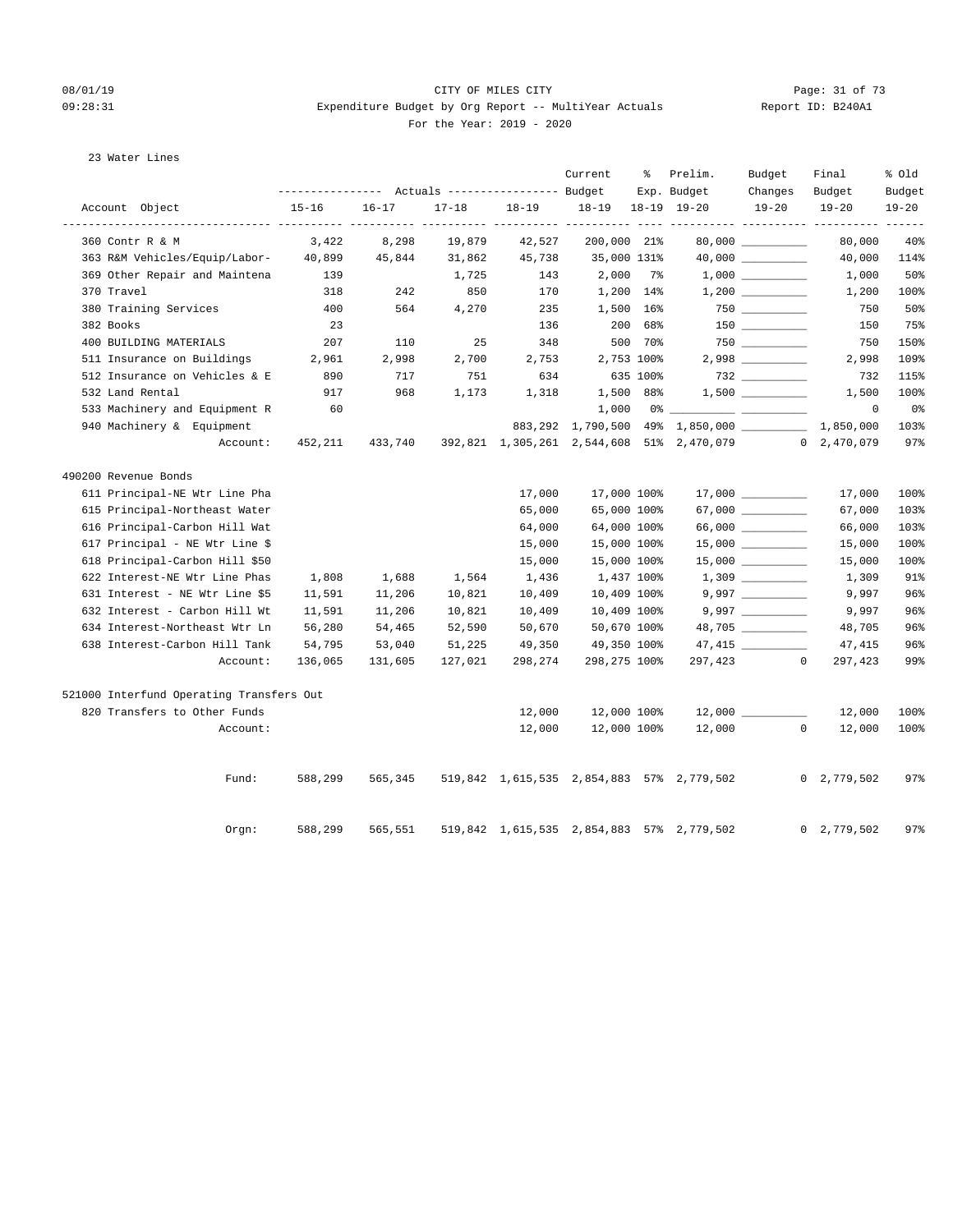#### 08/01/19 Page: 32 of 73 09:28:31 Expenditure Budget by Org Report -- MultiYear Actuals Report ID: B240A1 For the Year: 2019 - 2020

## 25 Water Administration

|                                                  | --------------- Actuals ---------------- Budget |                |           |           | Current      | ႜ               | Prelim.<br>Exp. Budget | Budget<br>Changes                      | Final<br>Budget  | % Old<br>Budget |
|--------------------------------------------------|-------------------------------------------------|----------------|-----------|-----------|--------------|-----------------|------------------------|----------------------------------------|------------------|-----------------|
| Account Object                                   | $15 - 16$                                       | $16 - 17$      | $17 - 18$ | $18 - 19$ | $18 - 19$    |                 | $18-19$ $19-20$        | $19 - 20$                              | $19 - 20$        | $19 - 20$       |
| -------------- -----------<br>5210 WATER UTILITY |                                                 |                |           |           |              |                 |                        |                                        |                  |                 |
| 430510 Water Administration(25)                  |                                                 |                |           |           |              |                 |                        |                                        |                  |                 |
| 110 Salaries and Wages-Comp A                    | 8,936                                           | 14,637         | $-14.403$ |           |              | 0               |                        |                                        | 0                | 0%              |
| 111 Salaries and Wages - Perm                    | 23,107                                          | 23,829         | 28,090    | 24,576    | 24,560 100%  |                 |                        | 24,656 __________                      | 24,656           | 100%            |
| 121 OVERTIME-PERMANENT                           | 6                                               | 121            |           |           | 120          | 0%              |                        |                                        | 120              | 100%            |
| 131 VACATION                                     | 1,588                                           | 1,705          | 1,131     | 540       | 1,700        | 32%             |                        |                                        | 1,700            | 100%            |
| 132 SICK LEAVE                                   | 1,015                                           | 1,091          | 2,766     | 910       | 1,100        | 83%             |                        |                                        | 1,100            | 100%            |
| 133 OTHER LEAVE PAY                              |                                                 | $\overline{4}$ | 23        | 18        | 155          | 12%             |                        | $\begin{tabular}{c} 104 \end{tabular}$ | 104              | 67%             |
| 141 Unemployment Insurance                       | 39                                              | 40             | 80        | 91        |              | 42 217%         |                        |                                        | 42               | 100%            |
| 142 Workers' Compensation                        | 313                                             | 329            | 362       | 329       | 348          | 95%             |                        |                                        | 347              | 100%            |
| 143 Health Insurance                             | 3,886                                           | 4,341          | 3,636     | 4,774     | 4,882        | 98%             |                        |                                        | 5,245            | 107%            |
| 144 FICA                                         | 1,979                                           | 2,037          | 2,447     | 2,001     |              | 2,110 95%       |                        |                                        | 2,118            | 100%            |
| 145 PERS                                         | 1,369                                           | 15,206         | 2,279     | 2,232     | 2,336        | 96%             |                        |                                        | 2,400            | 103%            |
| 196 CLOTHING ALLOTMENT                           | 150                                             | 113            | 116       | 119       | 125          | 95%             |                        |                                        | 125              | 100%            |
| 210 Office Supplies and Mater                    | 1,631                                           | 2,165          | 2,674     | 916       | 3,200        | 29%             |                        |                                        | 3,200            | 100%            |
| 214 Small Items of Equipment                     | 459                                             | 591            | 326       | 882       | 2,000        | 44%             |                        |                                        | 2,700            | 135%            |
| 220 Operating Expenses                           | 5,162                                           | 2,667          | 3,204     | 1,996     | 5,900        | 34%             |                        |                                        | 3,000            | 51%             |
| 230 Repair and Maintenance Su                    |                                                 |                | 1,439     |           | 1,000        | 0%              |                        |                                        | 1,000            | 100%            |
| 311 Postage, Box Rent, Etc.                      | 7,744                                           | 6,968          | 7,107     | 7,455     |              | 7,000 107%      |                        |                                        | 7,000            | 100%            |
| 320 Printing, Duplicating, Ty                    | 1,080                                           | 897            |           | 317       | 1,500        | 21%             |                        |                                        | 1,100            | 73%             |
| 330 Publicity, Subscriptions                     | 1,894                                           | 1,263          | 433       | 954       | 1,300        | 73%             |                        |                                        | 1,300            | 100%            |
| 345 Telephone                                    | 644                                             | 514            | 609       | 551       | 600          | 92%             |                        |                                        | 600              | 100%            |
| 347 Internet                                     | 199                                             | 140            | 166       | 143       | 250          | 57%             |                        |                                        | 250              | 100%            |
| 350 Professional Services                        | 3,743                                           | 3,299          | 4,089     | 17,284    |              | 5,000 346%      |                        |                                        | 6,000            | 120%            |
| 360 Contr R & M                                  | 7,921                                           | 8,438          | 7,716     | 7,017     |              | 8,100 87%       |                        |                                        | 8,100            | 100%            |
| 370 Travel                                       | 168                                             |                | 50        |           | 250          | 0%              |                        | $250$ _________                        | 250              | 100%            |
| 380 Training Services                            |                                                 |                | 50        |           | 250          | 0%              |                        |                                        | 250              | 100%            |
| 382 Books                                        |                                                 |                | 117       |           | 125          | 0%              |                        | $125$                                  | 125              | 100%            |
| 513 Liability                                    | 11,994                                          | 12,290         | 12,526    | 14,226    |              | 6,528 218%      |                        | $15,000$ _________                     | 15,000           | 230%            |
| 531 Building & Office Rental                     | 6,000                                           | 6,000          | 6,000     | 6,000     |              | $6,000$ $100\%$ |                        |                                        | 8,366            | 139%            |
| 810 Losses (Bad debt expense                     | 39                                              |                | 131       |           | 500          | 0%              |                        | $500$ _________                        | 500              | 100%            |
| 920 Buildings                                    |                                                 |                |           | 1,669     |              | 2,000 83%       |                        |                                        | 2,000            | 100%            |
| Account:                                         | 91,066                                          | 108,685        | 73,164    | 95,000    | 88,981 107%  |                 | 98,698                 | $\sim$ 0                               | 98,698           | 110%            |
| 510400 Depreciation                              |                                                 |                |           |           |              |                 |                        |                                        |                  |                 |
| 830 Depreciation - Closed to                     | 380,996                                         | 389,619        | 396,585   |           |              | 0%<br>0         |                        |                                        | 0                | 0%              |
| Account:                                         | 380,996                                         | 389,619        | 396,585   |           |              | $0$ ****        | $\mathbf{0}$           |                                        | $\mathbf 0$<br>0 | 0%              |
| 521000 Interfund Operating Transfers Out         |                                                 |                |           |           |              |                 |                        |                                        |                  |                 |
| 820 Transfers to Other Funds                     | 72,493                                          | 76,634         | 57,316    | 56,718    |              | 56,718 100%     | $55,271$ $\_$          |                                        | 55,271           | 97%             |
| Account:                                         | 72,493                                          | 76,634         | 57,316    | 56,718    | 56,718 100%  |                 | 55,271                 |                                        | 0<br>55,271      | $97$ $%$        |
| Fund:                                            | 544,555                                         | 574,938        | 527,065   | 151,718   | 145,699 104% |                 | 153,969                |                                        | 0<br>153,969     | 105%            |
|                                                  |                                                 |                |           |           |              |                 |                        |                                        |                  |                 |
| Orgn:                                            | 544,555                                         | 574,938        | 527,065   | 151,718   | 145,699 104% |                 | 153,969                |                                        | 0<br>153,969     | 105%            |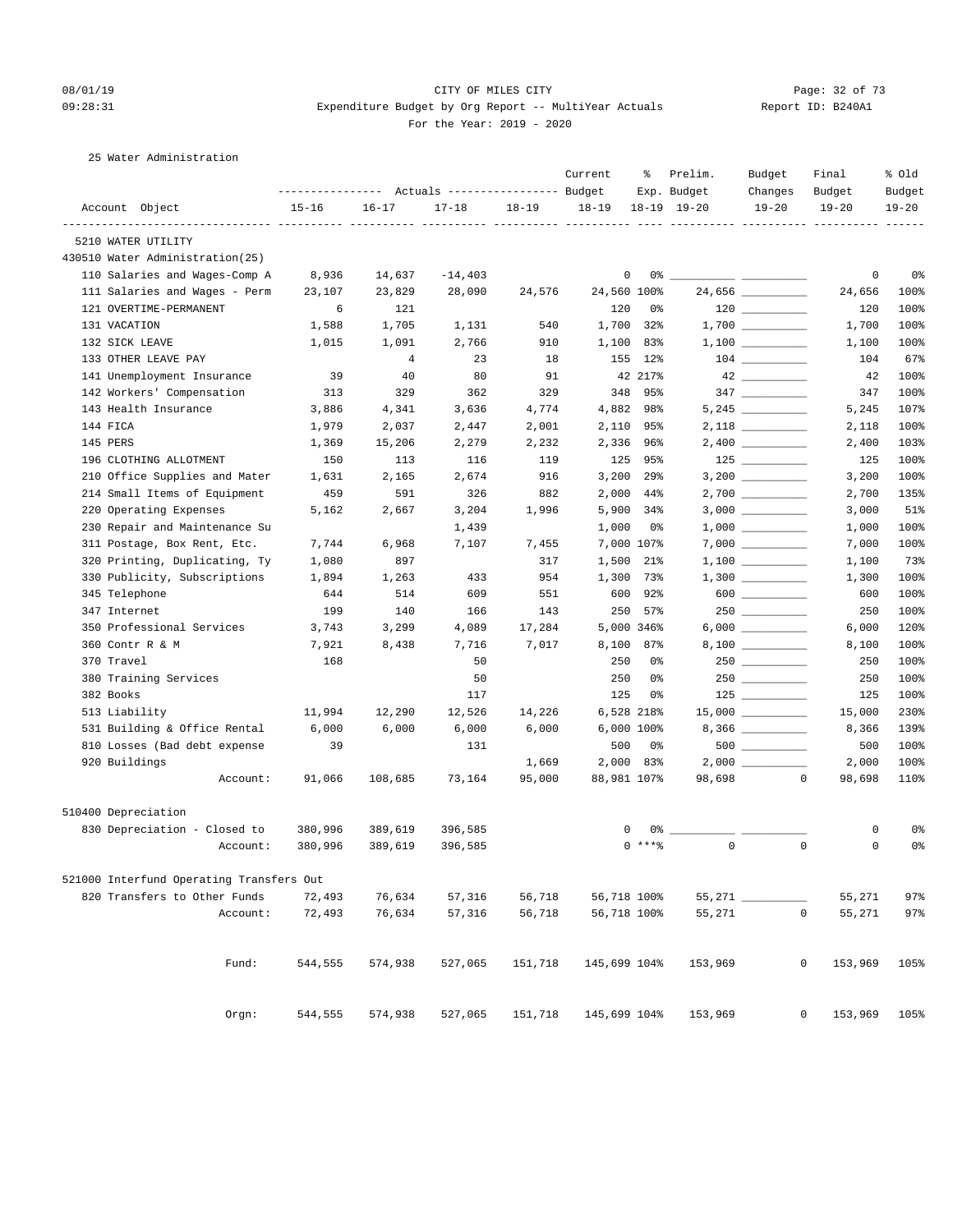#### 08/01/19 Page: 33 of 73 09:28:31 Expenditure Budget by Org Report -- MultiYear Actuals Report ID: B240A1 For the Year: 2019 - 2020

## 29 Sewer Administration

|                                          |                                                              |                |           |         | Current      | ႜ           | Prelim.                         | Budget                                                                                      | Final                  | % old               |
|------------------------------------------|--------------------------------------------------------------|----------------|-----------|---------|--------------|-------------|---------------------------------|---------------------------------------------------------------------------------------------|------------------------|---------------------|
| Account Object                           | --------------- Actuals ---------------- Budget<br>$15 - 16$ | $16 - 17$      | $17 - 18$ | 18-19   | $18 - 19$    |             | Exp. Budget<br>18-19 19-20      | Changes<br>$19 - 20$                                                                        | Budget<br>$19 - 20$    | Budget<br>$19 - 20$ |
|                                          |                                                              |                |           |         |              |             |                                 |                                                                                             |                        |                     |
| 5310 SEWER UTILITY                       |                                                              |                |           |         |              |             |                                 |                                                                                             |                        |                     |
| 430610 Sewer Administration(29)          |                                                              |                |           |         |              |             |                                 |                                                                                             |                        |                     |
| 110 Salaries and Wages-Comp A            | 8,123                                                        | 11,097         | $-14,327$ |         |              | 0<br>0%     | <u> Alexandria (Alexandria)</u> |                                                                                             | 0                      | 0%                  |
| 111 Salaries and Wages - Perm            | 23,105                                                       | 23,826         | 28,087    | 24,574  | 24,557 100%  |             |                                 |                                                                                             | 24,668                 | 100%                |
| 121 OVERTIME-PERMANENT                   | 6                                                            | 121            |           |         | 120          | 0%          |                                 |                                                                                             | 120                    | 100%                |
| 131 VACATION                             | 1,588                                                        | 1,704          | 1,130     | 539     | 1,700        | 32%         |                                 |                                                                                             | 1,700                  | 100%                |
| 132 SICK LEAVE                           | 1,015                                                        | 1,090          | 2,765     | 910     | 1,100        | 83%         |                                 |                                                                                             | 1,100                  | 100%                |
| 133 OTHER LEAVE PAY                      |                                                              | $\overline{4}$ | 23        | 18      | 155          | $12\%$      |                                 | $\begin{tabular}{c} 105 \end{tabular}$                                                      | 105                    | 68%                 |
| 141 Unemployment Insurance               | 39                                                           | 40             | 80        | 92      |              | 42 219%     |                                 |                                                                                             | 42                     | 100%                |
| 142 Workers' Compensation                | 313                                                          | 329            | 362       | 329     | 348          | 95%         |                                 |                                                                                             | 347                    | 100%                |
| 143 Health Insurance                     | 3,886                                                        | 4,340          | 8,623     | 4,773   | 4,882        | 98%         |                                 |                                                                                             | 5,245                  | 107%                |
| 144 FICA                                 | 1,979                                                        | 2,037          | 2,447     | 2,001   |              | 2,114 95%   |                                 |                                                                                             | 2,119                  | 100%                |
| 145 PERS                                 | 20,689                                                       | 22,489         | 43,003    | 2,232   | 2,341        | 95%         |                                 | $2,401$ __________                                                                          | 2,401                  | 103%                |
| 196 CLOTHING ALLOTMENT                   | 150                                                          | 113            | 116       | 119     | 125          | 95%         |                                 |                                                                                             | 125                    | 100%                |
| 210 Office Supplies and Mater            | 1,631                                                        | 1,832          | 2,674     | 855     | 3,200        | 27%         |                                 |                                                                                             | 3,200                  | 100%                |
| 214 Small Items of Equipment             | 459                                                          | 591            | 326       | 882     | 2,000        | 44%         |                                 |                                                                                             | 2,700                  | 135%                |
| 220 Operating Expenses                   | 5,335                                                        | 2,971          | 3,229     | 1,990   | 5,900        | 34%         |                                 |                                                                                             | 3,500                  | 59%                 |
| 230 Repair and Maintenance Su            |                                                              |                | 1,318     |         | 1,000        | 0%          |                                 | $1\, , \, 0\, 0\, 0 \quad \underline{\hspace{1cm}} \rule{2.5cm}{0.4cm} \rule{2.5cm}{0.4cm}$ | 1,000                  | 100%                |
| 311 Postage, Box Rent, Etc.              | 6,676                                                        | 6,968          | 7,107     | 7,453   |              | 7,000 106%  |                                 |                                                                                             | 7,000                  | 100%                |
| 320 Printing, Duplicating, Ty            | 914                                                          | 897            |           | 317     | 1,500        | 21%         |                                 |                                                                                             | 1,100                  | 73%                 |
| 330 Publicity, Subscriptions             | 1,827                                                        | 1,214          | 433       | 954     | 1,300        | 73%         |                                 | 1,300                                                                                       | 1,300                  | 100%                |
| 345 Telephone                            | 644                                                          | 514            | 609       | 551     | 600          | 92%         |                                 | $600$                                                                                       | 600                    | 100%                |
| 347 Internet                             | 254                                                          | 215            | 254       | 234     | 250          | 94%         |                                 |                                                                                             | 250                    | 100%                |
| 350 Professional Services                | 3,743                                                        | 3,299          | 4,089     | 17,284  |              | 5,000 346%  |                                 |                                                                                             | 6,000                  | 120%                |
| 360 Contr R & M                          | 7,921                                                        | 8,374          | 7,326     | 7,017   | 8,100        | 87%         |                                 |                                                                                             | 8,100                  | 100%                |
| 370 Travel                               | 168                                                          |                | 50        |         | 250          | 0%          |                                 |                                                                                             | 250                    | 100%                |
| 380 Training Services                    |                                                              |                | 50        |         | 250          | 0%          |                                 |                                                                                             | 250                    | 100%                |
| 382 Books                                |                                                              |                | 117       |         | 125          | 0%          |                                 | $125$                                                                                       | 125                    | 100%                |
| 531 Building & Office Rental             | 4,000                                                        | 4,000          | 4,000     | 4,000   | 6,000        | 67%         |                                 |                                                                                             | 6,000                  | 100%                |
| 540 Special Assessments                  | 3,750                                                        | 3,750          |           |         | $\mathbf 0$  | 0%          |                                 |                                                                                             | $\mathbf 0$            | 0%                  |
| 810 Losses (Bad debt expense             | 39                                                           |                | 131       |         | 500          | 0%          |                                 |                                                                                             | 0                      | 0 <sup>°</sup>      |
| 920 Buildings                            |                                                              |                |           | 1,669   | 2,000        | 83%         |                                 |                                                                                             | 2,000                  | 100%                |
| Account:                                 | 98,254                                                       | 101,815        | 104,022   | 78,793  | 82,459       | 96%         | 81,347                          | 0                                                                                           | 81,347                 | 98%                 |
|                                          |                                                              |                |           |         |              |             |                                 |                                                                                             |                        |                     |
| 490200 Revenue Bonds                     |                                                              |                |           |         |              |             |                                 |                                                                                             |                        |                     |
| 608 Prpl-Wastewater Project P            |                                                              |                |           | 67,000  | 67,000 100%  |             |                                 |                                                                                             | 69,000                 | 103%                |
| 619 Principal-WWTP Phase II              |                                                              |                |           | 386,000 | 259,000 149% |             |                                 |                                                                                             | 259,000                | 100%                |
| 626 Interest-Wastewater Proje            | 39,630                                                       | 37,785         | 35,880    | 33,915  | 33,915 100%  |             |                                 |                                                                                             | 31,890                 | 94%                 |
| 639 Interest-WWTP Phase II               |                                                              | 829            |           | 187,513 | 143,338 131% |             | 143,338                         |                                                                                             | 143,338                | 100%                |
| Account:                                 | 39,630                                                       | 38,614         | 35,880    | 674,428 | 503,253 134% |             | 503,228                         |                                                                                             | $\mathbf 0$<br>503,228 | 99%                 |
| 510330 Comprehensive Liability Insurance |                                                              |                |           |         |              |             |                                 |                                                                                             |                        |                     |
| 513 Liability                            | 48,557                                                       | 20,710         | 5,792     | 8,431   |              | 8,431 100%  |                                 |                                                                                             | 10,097                 | 120%                |
| Account:                                 | 48,557                                                       | 20,710         | 5,792     | 8,431   |              | 8,431 100%  | 10,097                          | $\mathbf 0$                                                                                 | 10,097                 | 119%                |
| 510400 Depreciation                      |                                                              |                |           |         |              |             |                                 |                                                                                             |                        |                     |
| 830 Depreciation - Closed to             | 202,827                                                      | 203,819        | 258,552   |         |              |             | $0\%$ __                        |                                                                                             | 0                      | 0%                  |
| Account:                                 | 202,827                                                      | 203,819        | 258,552   |         |              | $0$ *** $8$ | $\mathbf{0}$                    |                                                                                             | $\mathbf 0$<br>0       | 0%                  |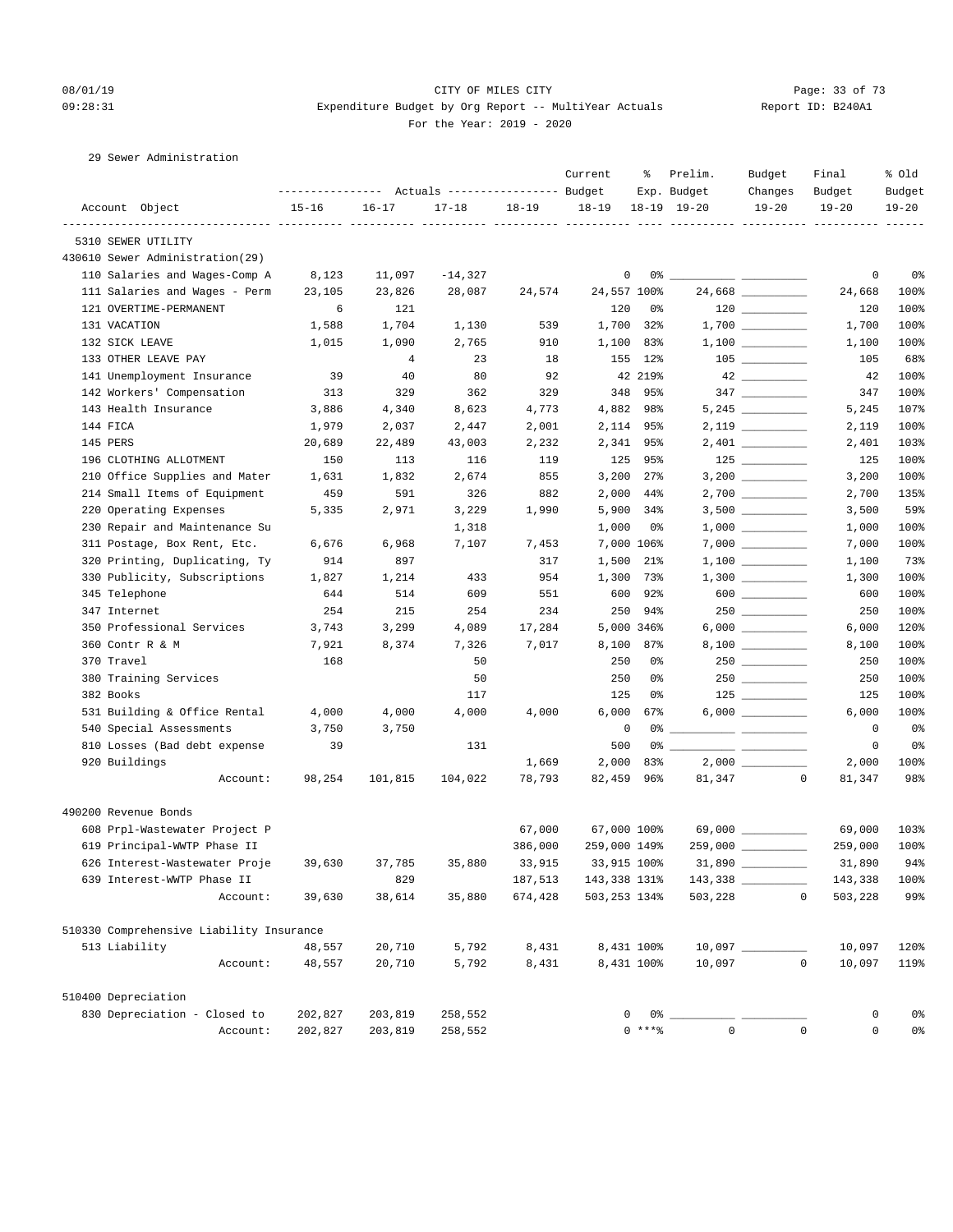# 08/01/19 Page: 34 of 73 For the Year: 2019 - 2020

# 09:28:31 Expenditure Budget by Org Report -- MultiYear Actuals Report ID: B240A1

| 29 Sewer Administration                  |                  |           |                           |           |           |              |                     |              |           |           |
|------------------------------------------|------------------|-----------|---------------------------|-----------|-----------|--------------|---------------------|--------------|-----------|-----------|
|                                          |                  |           |                           |           | Current   | ႜႜၟ          | Prelim.             | Budget       | Final     | % Old     |
|                                          | ---------------- |           | Actuals ----------------- |           | Budget    |              | Exp. Budget         | Changes      | Budget    | Budget    |
| Account Object                           | $15 - 16$        | $16 - 17$ | $17 - 18$                 | $18 - 19$ | $18 - 19$ |              | $18 - 19$ $19 - 20$ | $19 - 20$    | $19 - 20$ | $19 - 20$ |
| 521000 Interfund Operating Transfers Out |                  |           |                           |           |           |              |                     |              |           |           |
| 820 Transfers to Other Funds             | 56,861           | 60,746    | 43,653                    | 44,295    |           | 44,295 100%  |                     | 42,805       | 42,805    | 97%       |
| Account:                                 | 56,861           | 60,746    | 43,653                    | 44,295    |           | 44,295 100%  | 42,805              | $\mathbf{0}$ | 42,805    | 96%       |
| Fund:                                    | 446,129          | 425,704   | 447,899                   | 805,947   |           | 638,438 126% | 637,477             | $\circ$      | 637,477   | 99%       |
| Orgn:                                    | 446,129          | 425,704   | 447,899                   | 805,947   |           | 638,438 126% | 637,477             | $\circ$      | 637,477   | 99%       |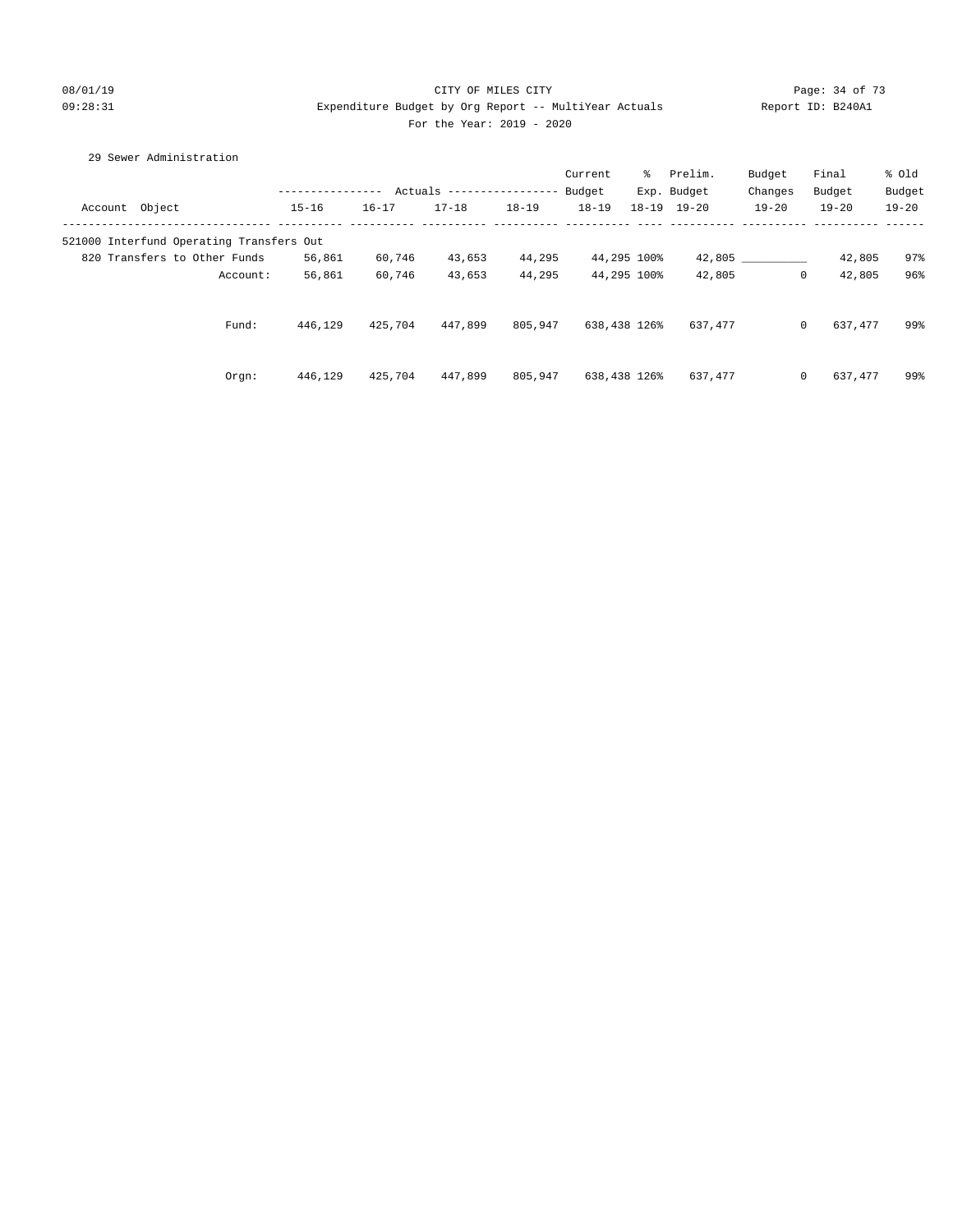## 08/01/19 Page: 35 of 73

## 09:28:31 Expenditure Budget by Org Report -- MultiYear Actuals Report ID: B240A1 For the Year: 2019 - 2020

| 31 Sewer Lines |  |
|----------------|--|
|                |  |

|          |                                              |           |            | Actuals ----------------- Budget |           | Current        | ႜ              | Prelim.<br>Exp. Budget | Budget<br>Changes                      | Final<br>Budget | % old<br>Budget |
|----------|----------------------------------------------|-----------|------------|----------------------------------|-----------|----------------|----------------|------------------------|----------------------------------------|-----------------|-----------------|
|          | Account Object                               | $15 - 16$ | $16 - 17$  | $17 - 18$                        | $18 - 19$ | $18 - 19$      |                | $18 - 19$ $19 - 20$    | $19 - 20$                              | $19 - 20$       |                 |
|          | 5210 WATER UTILITY                           |           |            |                                  |           |                |                |                        |                                        |                 |                 |
|          | 430630 Sewer Collection and Transmission(31) |           |            |                                  |           |                |                |                        |                                        |                 |                 |
|          | 230 Repair and Maintenance Su                |           |            |                                  | 699       |                | $0***8$        |                        |                                        | 0               | 0%              |
|          | Account:                                     |           |            |                                  | 699       |                | $0$ ****       | $\mathbf 0$            | $\mathbf 0$                            | $\mathbf 0$     | 0%              |
|          | Fund:                                        |           |            |                                  | 699       |                | 0 ****         | 0                      | 0                                      | 0               | 0%              |
|          | 5310 SEWER UTILITY                           |           |            |                                  |           |                |                |                        |                                        |                 |                 |
|          | 430630 Sewer Collection and Transmission(31) |           |            |                                  |           |                |                |                        |                                        |                 |                 |
|          | 111 Salaries and Wages - Perm                | 139,267   | 137,480    | 127,266                          | 127,773   | 139,064 92%    |                |                        | 139,268 _________                      | 139,268         | 100%            |
|          | 121 OVERTIME-PERMANENT                       | 7,625     | 10,183     | 10,619                           | 8,691     | 10,200 85%     |                |                        | $10,200$ _________                     | 10,200          | 100%            |
|          | 131 VACATION                                 | 9,191     | 7,291      | 10,567                           | 7,810     |                | 7,300 107%     |                        |                                        | 7,300           | 100%            |
|          | 132 SICK LEAVE                               | 3,212     | 4,742      | 7,710                            | 5,262     |                | 4,800 110%     |                        |                                        | 4,800           | 100%            |
|          | 133 OTHER LEAVE PAY                          | 585       | 697        | 402                              | 304       | 3,226          | _ 9%           |                        | $1,234 \ \ \underline{\hspace{1.5cm}}$ | 1,234           | 38%             |
|          | 134 HOLIDAY PAY                              | 1,859     | 2,127      | 2,930                            | 2,226     |                | 2,100 106%     |                        | $2,100$ _________                      | 2,100           | 100%            |
|          | 141 Unemployment Insurance                   | 244       | 245        | 408                              | 535       |                | 250 214%       |                        |                                        | 247             | 99%             |
|          | 142 Workers' Compensation                    | 8,570     | 8,866      | 8,122                            | 8,549     |                | 8,540 100%     |                        |                                        | 7,785           | 91%             |
|          | 143 Health Insurance                         | 28,563    | 28,546     | 27,884                           | 29,740    | 26,807 111%    |                |                        | 28,800 __________                      | 28,800          | 107%            |
| 144 FICA |                                              | 12,342    | 12,400     | 12,320                           | 11,375    | 12,752 89%     |                |                        | $12,615$ _________                     | 12,615          | 99%             |
| 145 PERS |                                              | 13,328    | 13,548     | 13,760                           | 13,018    | 14,119 92%     |                |                        |                                        | 14,297          | 101%            |
|          | 196 CLOTHING ALLOTMENT                       | 495       | 570        | 497                              | 584       |                | 410 142%       |                        | $600$                                  | 600             | 146%            |
|          | 210 Office Supplies and Mater                | 741       | 230        | 682                              | 126       |                | 700 18%        |                        |                                        | 400             | 57%             |
|          | 214 Small Items of Equipment                 | 5,185     | 4,864      | 1,028                            | 1,049     | 20,000         | 5%             |                        |                                        | 20,000          | 100%            |
|          | 220 Operating Expenses                       | 2,077     | 2,358      | 1,309                            | 3,405     | 6,600          | 52%            |                        | $15,000$ __________                    | 15,000          | 227%            |
|          | 222 Chemicals, Lab & Med Suppl               |           | 1,490      | 212                              |           | 2,000          | 0%             |                        |                                        | 1,000           | 50%             |
|          | 226 Clothing and Uniforms                    | 673       | 497        | 547                              | 729       |                | 500 146%       |                        |                                        | 1,000           | 200%            |
|          | 230 Repair and Maintenance Su                | 4,961     | 4,199      | 8,905                            | 10,365    | 10,000 104%    |                |                        | $10,000$ _________                     | 10,000          | 100%            |
|          | 231 Gas, Oil, Diesel Fuel, Gr                | 7,741     | 10,656     | 10,388                           | 11,590    | 10,000 116%    |                |                        |                                        | 15,000          | 150%            |
|          | 233 Water/Sewer Main Replacem                | 513       | 883        | 1,314                            | 503       |                | 5,000 10%      |                        |                                        | 5,000           | 100%            |
|          | 234 Hydrant/Manhole Replaceme                |           | 170        | 7,374                            | 3,529     | 8,000          | 44%            |                        |                                        | 8,000           | 100%            |
|          | 241 Consumable Tools                         |           | 32         | 252                              |           | 500            | 0%             |                        | $500$ _________                        | 500             | 100%            |
|          | 311 Postage, Box Rent, Etc.                  | 92        | 42         | 80                               |           | 100            | 0%             |                        | $\begin{tabular}{c} 100 \end{tabular}$ | 100             | 100%            |
|          | 320 Printing, Duplicating, Ty                |           | 79         |                                  |           | 100            | 0%             |                        |                                        | 100             | 100%            |
|          | 330 Publicity, Subscriptions                 |           |            |                                  | 222       |                | 125 178%       |                        | $300$                                  | 300             | 240%            |
|          | 331 Publication of Formal & L                |           |            |                                  | 123       |                | $0***$         |                        | $250$                                  |                 | 250 ******      |
|          | 334 Memberships, Registration                | 341       | 440        | 3,223                            |           | 1,500          | 0%             |                        |                                        | 750             | 50%             |
|          | 341 Electric Utility Services                | 141       | 1,948      | 318                              | 235       |                | 2,000 12%      | $1,000$ $\_\_$         |                                        | 1,000           | 50%             |
|          | 344 Gas Utility Service                      | 1,080     | 185        | 523                              | 336       | 800            | 42%            |                        |                                        | 500             | 63%             |
|          | 345 Telephone                                | 600       | 528        | 646                              | 692       |                | 650 106%       |                        |                                        | 1,000           | 154%            |
|          | 347 Internet                                 | 148       | 125        | 148                              | 137       | 170            | 81%            |                        | $\begin{tabular}{c} 170 \end{tabular}$ | 170             | 100%            |
|          | 350 Professional Services                    | 24,687    | 1,685      | 1,450                            | 1,998     | 20,000 10%     |                |                        |                                        | 20,000          | 100%            |
|          | 357 Architectual, Engineering                |           |            |                                  |           | 10,000         | 0 <sup>o</sup> |                        |                                        | 10,000          | 100%            |
|          | 360 Contr R & M                              | 11,788    | 7,853      | 3,312                            | 1,598     | 8,000          | 20%            |                        |                                        | 5,000           | 63%             |
|          | 363 R&M Vehicles/Equip/Labor-                | 39,142    | 43,116     | 32,011                           | 45,472    | 30,000 152%    |                |                        |                                        | 40,000          | 133%            |
|          | 369 Other Repair and Maintena                | 6<br>457  |            | 562<br>897                       | 170       | 1,500          | 0%<br>5%       |                        |                                        | 1,000           | 67%<br>34%      |
|          | 370 Travel<br>380 Training Services          | 510       | 179<br>564 | 670                              | 235       | 3,500<br>1,000 | 24%            | 750                    |                                        | 1,200<br>750    | 75%             |
|          |                                              |           |            |                                  |           |                |                |                        |                                        |                 |                 |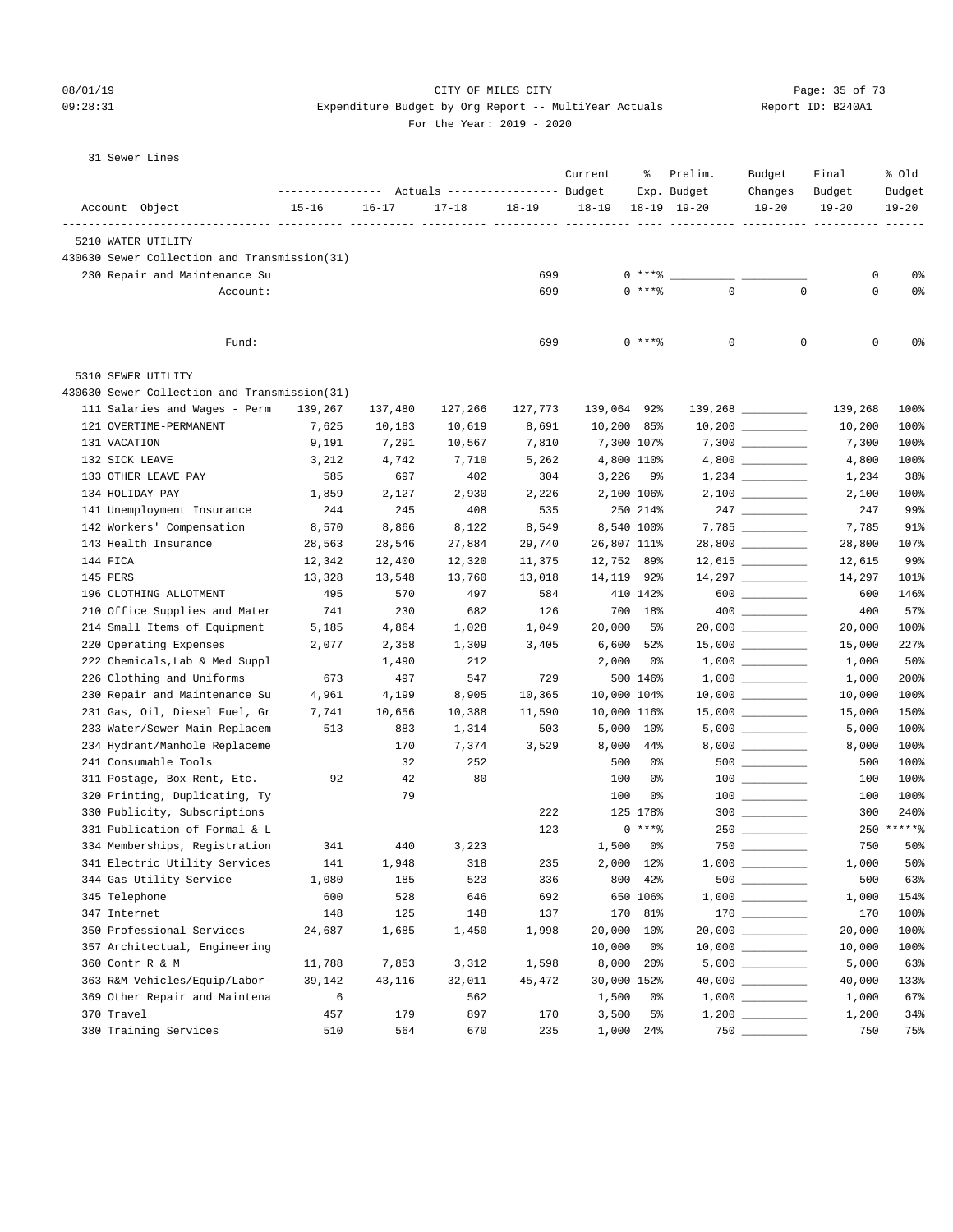#### 08/01/19 Page: 36 of 73 09:28:31 Expenditure Budget by Org Report -- MultiYear Actuals Report ID: B240A1 For the Year: 2019 - 2020

#### 31 Sewer Lines

|                              |                                           |                                                 |         |                         |         | Current     |               | % Prelim.                                           | Budget            | Final          | % old     |
|------------------------------|-------------------------------------------|-------------------------------------------------|---------|-------------------------|---------|-------------|---------------|-----------------------------------------------------|-------------------|----------------|-----------|
|                              |                                           | --------------- Actuals ---------------- Budget |         |                         |         |             | Exp. Budget   | Changes                                             | Budget            | Budget         |           |
|                              | Account Object 15-16                      |                                                 |         | 16-17 17-18 18-19 18-19 |         |             |               | 18-19 19-20 19-20 19-20                             |                   |                | $19 - 20$ |
|                              |                                           |                                                 |         |                         |         |             |               |                                                     | ----------------- |                |           |
| 382 Books                    |                                           | 23                                              |         |                         |         |             | 150 0%        |                                                     |                   | 150            | 100%      |
| 400 BUILDING MATERIALS       |                                           | 202                                             | 93      |                         |         |             |               | 7 327 400 82% 750 200 750                           |                   |                | 188%      |
|                              | 512 Insurance on Vehicles & E 1,322 1,528 |                                                 |         | 1,340 1,617             |         |             |               |                                                     |                   | 1,625          | 100%      |
| 513 Liability                | 2,132                                     |                                                 | 69      |                         |         |             | $5,000$ $0\%$ |                                                     | 5,000             | 5,000          | 100%      |
| 532 Land Rental              |                                           | 707                                             | 740     | 924                     | 811     | 1,200 68%   |               | 1,200                                               |                   | 1,200          | 100%      |
| 940 Machinery & Equipment    |                                           |                                                 |         |                         | 68,575  | 355,500 19% |               |                                                     | 485,000           | 485,000        | 136%      |
|                              | Account:                                  | 330,550                                         | 311,248 | 300,607                 | 369,711 | 736,180 50% |               |                                                     | 880,991 0         | 880,991        | 119%      |
|                              | 521000 Interfund Operating Transfers Out  |                                                 |         |                         |         |             |               |                                                     |                   |                |           |
| 820 Transfers to Other Funds |                                           |                                                 |         |                         | 12,000  | 12,000 100% |               |                                                     |                   | 12,000         | $100\%$   |
|                              | Account:                                  |                                                 |         |                         | 12,000  | 12,000 100% |               |                                                     | 12,000 0          | 12,000         | 100%      |
|                              |                                           |                                                 |         |                         |         |             |               |                                                     |                   |                |           |
|                              | Fund:                                     |                                                 |         |                         |         |             |               | 330,550 311,248 300,607 381,711 748,180 51% 892,991 | $\Omega$          | 892,991        | 119%      |
|                              |                                           |                                                 |         |                         |         |             |               |                                                     |                   |                |           |
|                              | Orgn:                                     | 330,550                                         |         |                         |         |             |               | 311,248  300,607  382,410  748,180  51%  892,991    |                   | 0 892,991 119% |           |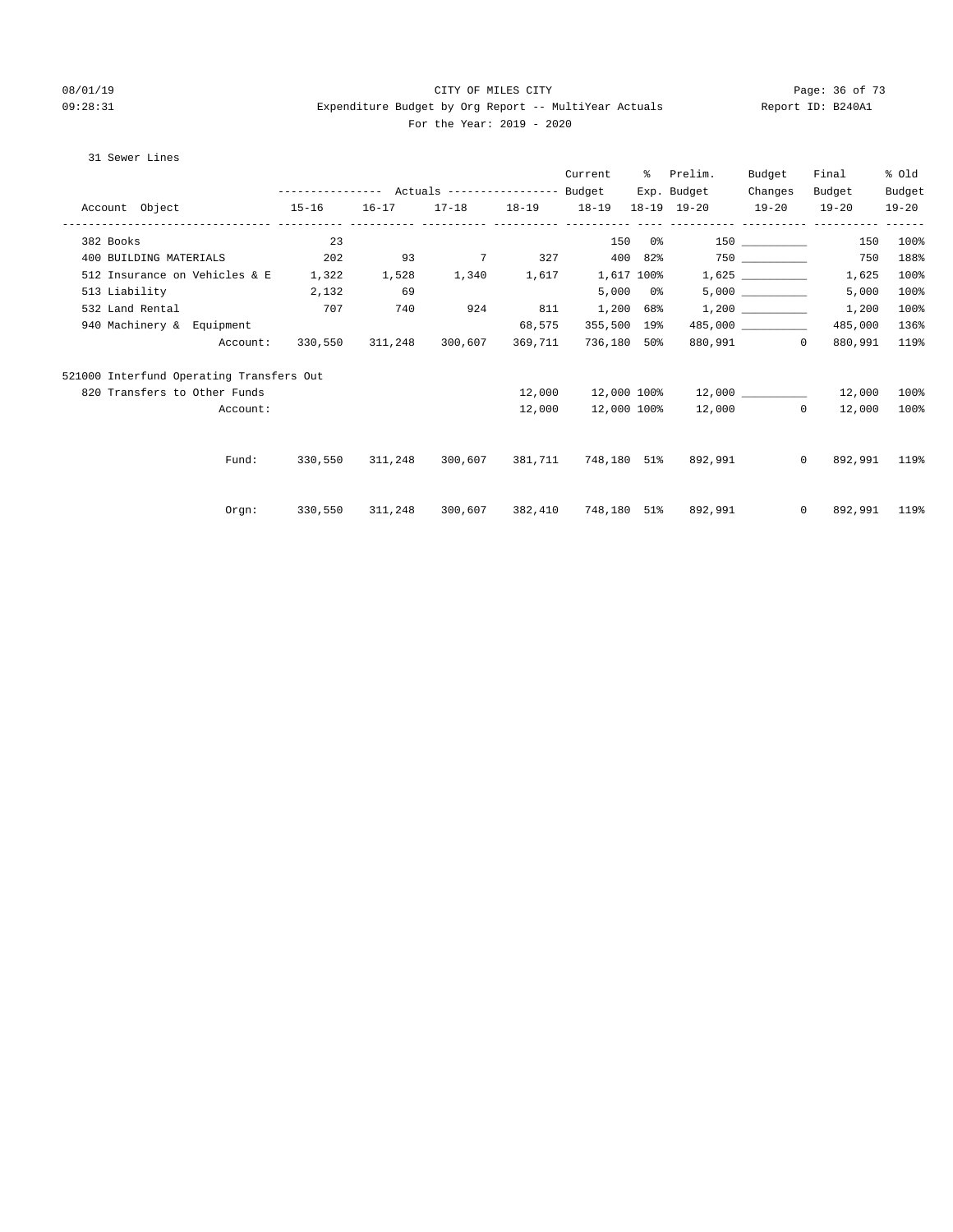#### 08/01/19 Page: 37 of 73 09:28:31 Expenditure Budget by Org Report -- MultiYear Actuals Report ID: B240A1 For the Year: 2019 - 2020

| Report I |  |
|----------|--|
|          |  |

32 Sewer Lifts

|                                |           | --------------- Actuals ---------------- Budget |           |           | Current     | ႜ                     | Prelim.<br>Exp. Budget       | Budget<br>Changes                          | Final<br>Budget     | % old<br>Budget |
|--------------------------------|-----------|-------------------------------------------------|-----------|-----------|-------------|-----------------------|------------------------------|--------------------------------------------|---------------------|-----------------|
| Account Object                 | $15 - 16$ | $16 - 17$                                       | $17 - 18$ | $18 - 19$ | $18 - 19$   |                       | $18 - 19$ $19 - 20$          | $19 - 20$                                  | $19 - 20$           | $19 - 20$       |
| 5210 WATER UTILITY             |           |                                                 |           |           |             |                       | -----------                  |                                            |                     |                 |
| 430690 Sewer Lift Stations(32) |           |                                                 |           |           |             |                       |                              |                                            |                     |                 |
| 360 Contr R & M                | 1,704     |                                                 |           |           |             | 0                     | $0\%$ __                     |                                            | 0                   | 0%              |
| Account:                       | 1,704     |                                                 |           |           |             | $\Omega$<br>$***$ $%$ | $\mathbf 0$                  | $\Omega$                                   | 0                   | 0%              |
| Fund:                          | 1,704     |                                                 |           |           |             | 0<br>0%               | 0                            | $\mathbf 0$                                | 0                   | 0%              |
| 5310 SEWER UTILITY             |           |                                                 |           |           |             |                       |                              |                                            |                     |                 |
| 430690 Sewer Lift Stations(32) |           |                                                 |           |           |             |                       |                              |                                            |                     |                 |
| 111 Salaries and Wages - Perm  | 61,146    | 64,076                                          | 66,111    | 64,285    | 66,376 97%  |                       |                              |                                            | 66,424              | 100%            |
| 121 OVERTIME-PERMANENT         | 2,620     | 2,733                                           | 2,750     | 2,657     | 2,700       | 98%                   |                              | $2,700$ __________                         | 2,700               | 100%            |
| 131 VACATION                   | 4,790     | 5,306                                           | 6,085     | 5,036     |             | 5,300 95%             |                              | $5,300$ __________                         | 5,300               | 100%            |
| 132 SICK LEAVE                 | 2,355     | 1,513                                           | 3,548     | 2,004     |             | 1,500 134%            |                              |                                            | 1,500               | 100%            |
| 133 OTHER LEAVE PAY            | 900       | 887                                             | 1,476     | 1,462     |             | 793 184%              |                              |                                            | 794                 | 100%            |
| 134 HOLIDAY PAY                | 1,186     | 1,429                                           | 1,416     | 1,534     |             | 1,400 110%            |                              |                                            | 1,400               | 100%            |
| 141 Unemployment Insurance     | 110       | 114                                             | 204       | 270       |             | 117 231%              |                              | 117 7                                      | 117                 | 100%            |
| 142 Workers' Compensation      | 4,450     | 4,690                                           | 4,636     | 4,923     |             | 4,475 110%            |                              |                                            | 4,478               | 100%            |
| 143 Health Insurance           | 11,735    | 12,863                                          | 13,138    | 12,766    | 13,403      | 95%                   |                              |                                            | 14,400              | 107%            |
| 144 FICA                       | 5,341     | 5,474                                           | 5,936     | 5,641     |             | 5,973 94%             |                              |                                            | 5,976               | 100%            |
| 145 PERS                       | 5,944     | 6,248                                           | 6,736     | 6,406     | 6,612       | 97%                   |                              |                                            | 6,773               | 102%            |
| 196 CLOTHING ALLOTMENT         | 227       | 227                                             | 263       | 251       | 480         | 52%                   |                              | $600$                                      | 600                 | 125%            |
| 210 Office Supplies and Mater  | 13        | 80                                              | 97        | 121       | 150         | 81%                   |                              |                                            | 400                 | 267%            |
| 214 Small Items of Equipment   | 19,653    |                                                 | 2,317     | 350       | 10,000      | $4\%$                 |                              | $12,000$ _________                         | 12,000              | 120%            |
| 220 Operating Expenses         | 552       | 369                                             | 272       | 652       | 1,000       | 65%                   |                              |                                            | 2,000               | 200%            |
| 222 Chemicals, Lab & Med Suppl | 980       | 212                                             | 1,203     | 429       | 1,500       | 29%                   |                              |                                            | 1,000               | 67%             |
| 226 Clothing and Uniforms      | 181       | 67                                              | 146       | 189       | 480         | 39%                   |                              | $500$ ___________                          | 500                 | 104%            |
| 230 Repair and Maintenance Su  | 4,752     | 1,502                                           | 2,043     | 6,588     | 15,000      | 44%                   |                              |                                            | 18,000              | 120%            |
| 231 Gas, Oil, Diesel Fuel, Gr  | 1,438     | 1,358                                           | 1,627     | 1,704     | 2,500       | 68%                   |                              | $2,500$ ___________                        | 2,500               | 100%            |
| 241 Consumable Tools           |           | 49                                              |           |           | 100         | 0%                    |                              |                                            | 100                 | 100%            |
| 311 Postage, Box Rent, Etc.    |           |                                                 |           |           | 50          | 0%                    |                              |                                            | 50                  | 100%            |
| 341 Electric Utility Services  | 14,197    | 11,515                                          | 16,015    | 17,437    | 16,000 109% |                       |                              | $20,000$ __________                        | 20,000              | 125%            |
| 344 Gas Utility Service        | 1,596     | 814                                             | 904       | 1,483     | 1,500       | 99%                   |                              |                                            | 2,000               | 133%            |
| 346 Garbage Service            | 414       | 306                                             |           |           | 300         | 0%                    |                              |                                            | 0                   | $0\,$           |
| 352 Wtr/Swr Lab Testing        |           |                                                 |           |           | 250         | 0%                    |                              |                                            | 250                 | 100%            |
| 360 Contr R & M                | 664       | 1,880                                           | 2,184     | 871       | 2,500       | 35%                   |                              |                                            | 2,000               | 80%             |
| 369 Other Repair and Maintena  |           |                                                 |           |           | 1,000       | 0%                    |                              |                                            | 1,000               | 100%            |
| 370 Travel                     | 509       | 298                                             | 315       | 446       | 600         | 74%                   | 600                          |                                            | 600                 | 100%            |
| 380 Training Services          | 397       | 242                                             | 250       | 280       | 650         | 43%                   |                              | 600                                        | 600                 | 92%             |
| 382 Books                      |           |                                                 |           |           | 50          |                       | 0%                           | <u> 1999 - Johann Barnett, mars et al.</u> | $\mathsf{O}\xspace$ | 0 <sup>°</sup>  |
| 400 BUILDING MATERIALS         | 100       |                                                 |           |           | 100         | 0%                    |                              |                                            | 200                 | 200%            |
| 511 Insurance on Buildings     | 835       | 3,156                                           | 1,566     | 1,549     |             | 1,550 100%            |                              |                                            | 1,687               | 109%            |
| 513 Liability                  |           |                                                 |           |           | 3,750       |                       | 0% _____________ ___________ |                                            | $\mathbf 0$         | 0 <sup>°</sup>  |
| 532 Land Rental                |           |                                                 |           |           | 700         | 0%                    |                              |                                            | 0                   | 0%              |
| 533 Machinery and Equipment R  |           |                                                 |           |           | 150         | 0%                    |                              |                                            | 200                 | 133%            |
| Account:                       | 147,085   | 127,408                                         | 141,238   | 139,334   | 169,009     | 82%                   | 175,549                      | $\mathbf{0}$                               | 175,549             | 103%            |
| Fund:                          | 147,085   | 127,408                                         | 141,238   | 139,334   | 169,009 82% |                       | 175,549                      | $\overline{0}$                             | 175,549 103%        |                 |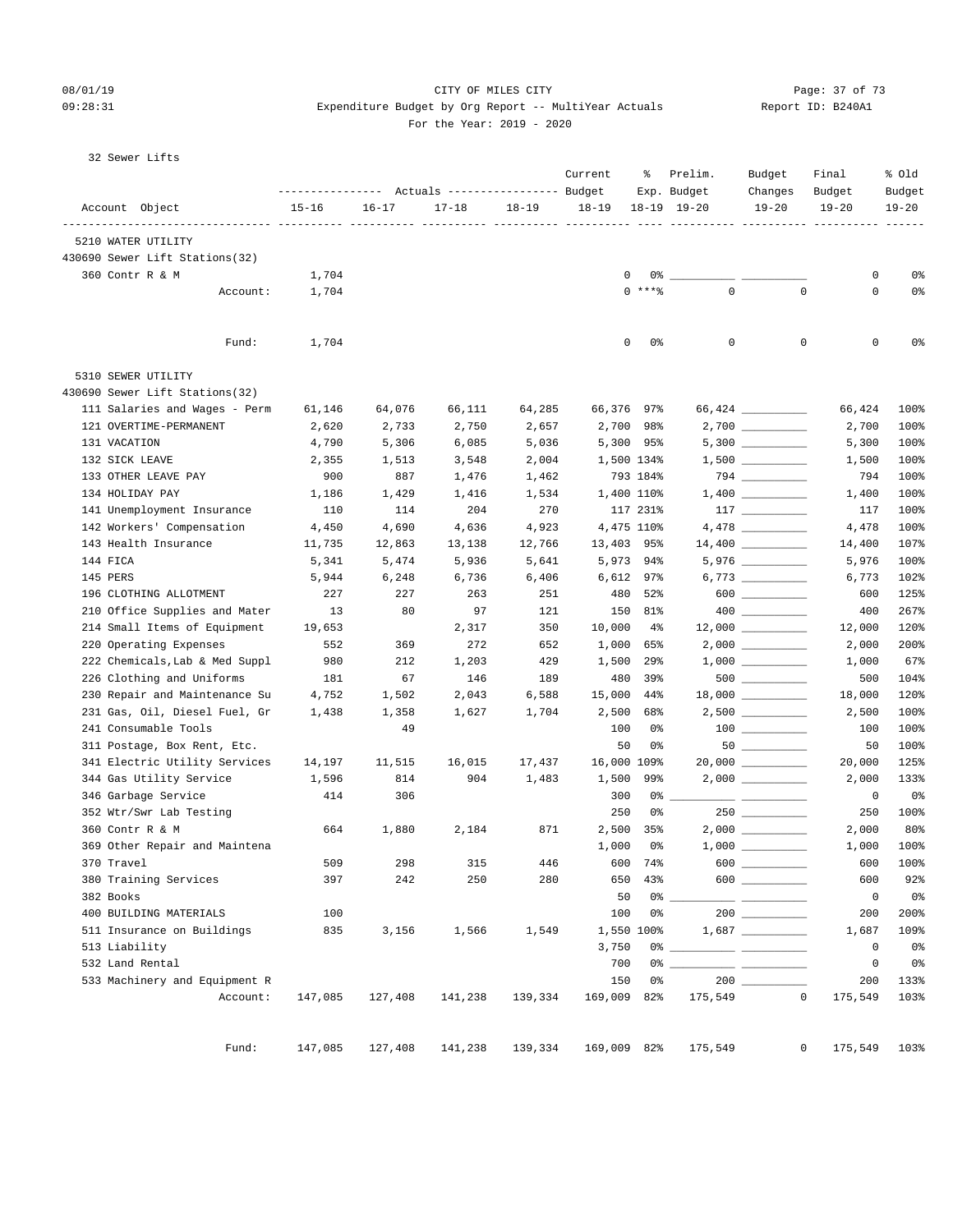| 08/01/19 |                                                      |  | CITY OF MILES CITY |  |  |
|----------|------------------------------------------------------|--|--------------------|--|--|
| 09:28:31 | Expenditure Budget by Org Report -- MultiYear Actual |  |                    |  |  |

Page: 38 of 73 ls Report ID: B240A1

# For the Year: 2019 - 2020

32 Sewer Lifts

|                |          |                  |           |                            |           | Current   | - 옹 | Prelim.     | Budget    | Final     | % old     |
|----------------|----------|------------------|-----------|----------------------------|-----------|-----------|-----|-------------|-----------|-----------|-----------|
|                |          | ---------------- |           | Actuals ------------------ |           | Budget    |     | Exp. Budget | Changes   | Budget    | Budget    |
| Account Object |          | $15 - 16$        | $16 - 17$ | $17 - 18$                  | $18 - 19$ | $18 - 19$ |     | 18-19 19-20 | $19 - 20$ | $19 - 20$ | $19 - 20$ |
|                |          |                  |           |                            |           |           |     |             |           |           |           |
|                | $0$ rqn: | 148,789          | 127,408   | 141,238                    | 139,334   | 169,009   | 82% | 175,549     |           | 175,549   | 103%      |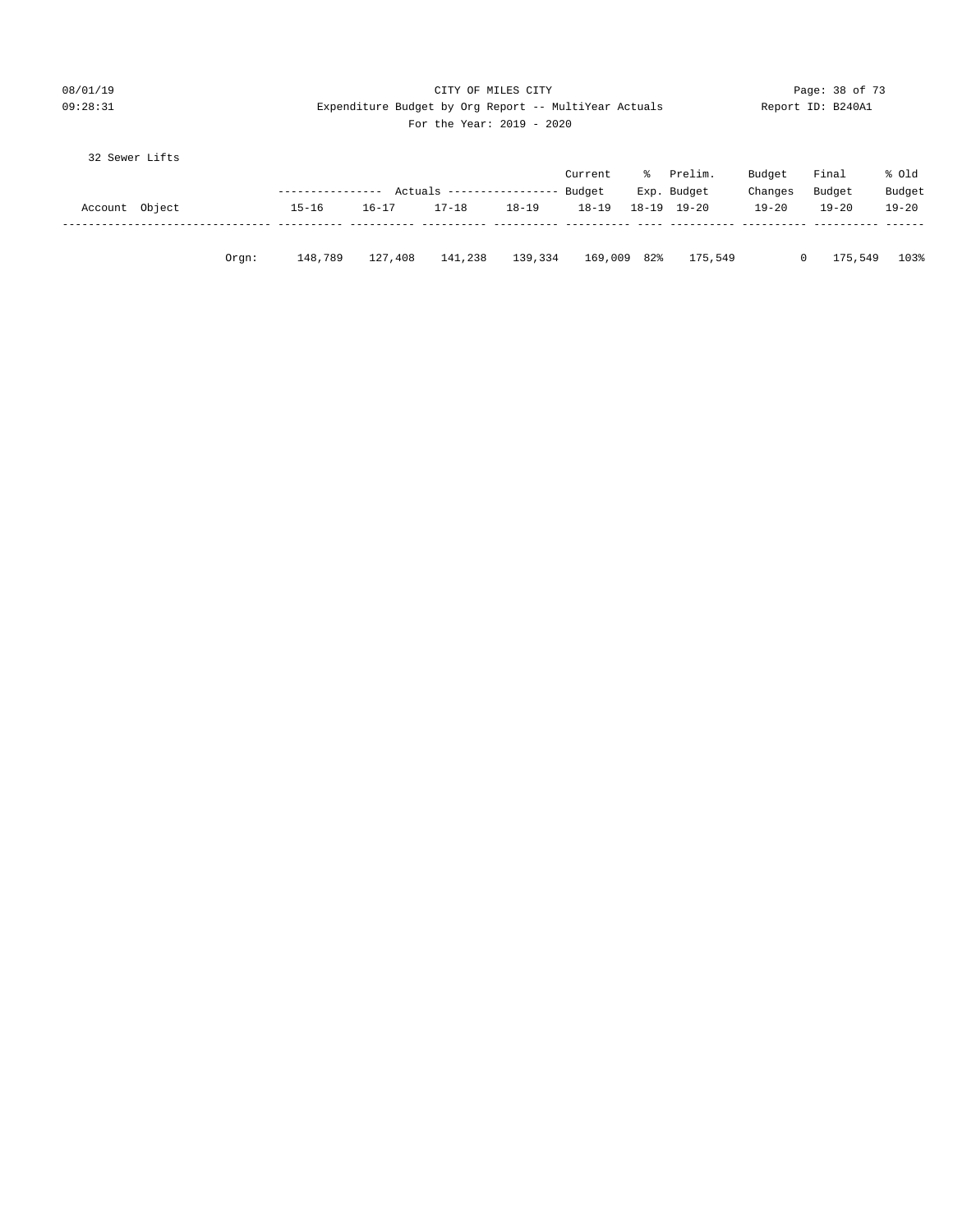# 08/01/19 Page: 39 of 73 09:28:31 Expenditure Budget by Org Report -- MultiYear Actuals Report ID: B240A1

For the Year: 2019 - 2020

| KEDOLL ID. E |  |
|--------------|--|
|              |  |

33 Sewer Plant

| Actuals ----------------- Budget<br>Account Object<br>$15 - 16$<br>$16 - 17$<br>$17 - 18$<br>$18 - 19$<br>$18 - 19$<br>18-19 19-20<br>$19 - 20$<br>$19 - 20$<br>$19 - 20$<br>5210 WATER UTILITY<br>430640 Sewer Treatment and Disposal(33)<br>360 Contr R & M<br>$-141$<br>0<br>0 %<br>0<br>0%<br>$\mathbf 0$<br>$0$ ****<br>$\mathbf 0$<br>$\mathbf 0$<br>0%<br>Account:<br>$-141$<br>0<br>0%<br>0<br>0<br>0<br>Fund:<br>$-141$<br>5310 SEWER UTILITY<br>430640 Sewer Treatment and Disposal(33)<br>111 Salaries and Wages - Perm<br>$105,796$ _________<br>96,499<br>100,760<br>104,021<br>101,569<br>105,748 96%<br>105,796<br>121 OVERTIME-PERMANENT<br>3,939<br>4,099<br>4,126<br>3,991<br>4,100<br>97%<br>4,100<br>7,893<br>131 VACATION<br>7,609<br>8,398<br>10,783<br>8,400 94%<br>8,400<br>$2,600$ _________<br>132 SICK LEAVE<br>3,573<br>2,562<br>6,612<br>3,006<br>2,600 116%<br>2,600<br>$1,527 \ \ \underline{\hspace{1.5cm}}$<br>133 OTHER LEAVE PAY<br>1,525<br>1,482<br>2,308<br>2,218<br>1,483 150%<br>1,527<br>134 HOLIDAY PAY<br>1,779<br>2,143<br>2,124<br>2,301<br>2,100 110%<br>2,100<br>141 Unemployment Insurance<br>173<br>179<br>326<br>425<br>186 228%<br>187<br>142 Workers' Compensation<br>100%<br>6,973<br>7,344<br>7,359<br>7,701<br>7,195 107%<br>7,200<br>143 Health Insurance<br>21,481 92%<br>107%<br>18,185<br>19,918<br>20,301<br>19,820<br>23,078<br>144 FICA<br>8,421<br>8,631<br>9,488<br>8,845<br>9,519<br>93%<br>100%<br>9,526<br>102%<br>145 PERS<br>9,351<br>9,850<br>10,772<br>10,046<br>10,539<br>95%<br>10,796<br>$500$ ________<br>104%<br>196 CLOTHING ALLOTMENT<br>351<br>351<br>405<br>387<br>480<br>81%<br>500<br>$250$ __________<br>100%<br>210 Office Supplies and Mater<br>140<br>247<br>95<br>121<br>250<br>48%<br>250<br>214 Small Items of Equipment<br>640%<br>445<br>2,317<br>596<br>2,500<br>24%<br>16,000<br>220 Operating Expenses<br>1,128<br>1,859<br>6,416<br>5,490<br>10,000<br>55%<br>200%<br>20,000<br>$30,000$ __________<br>100%<br>222 Chemicals, Lab & Med Suppl<br>8,206<br>7,303<br>6,338<br>14,121<br>30,000<br>$47\%$<br>30,000<br>226 Clothing and Uniforms<br>665<br>243<br>250<br>600<br>100%<br>463<br>42%<br>600<br>$20,000$ ___________<br>230 Repair and Maintenance Su<br>167%<br>19,732<br>6,423<br>10,330<br>11,296<br>12,000<br>94%<br>20,000<br>$6,000$ __________<br>231 Gas, Oil, Diesel Fuel, Gr<br>120%<br>1,425<br>1,132<br>4,967<br>2,950<br>5,000<br>59%<br>6,000<br>100%<br>241 Consumable Tools<br>71<br>41<br>68<br>200<br>34%<br>$200$ _________<br>200<br>57<br>22<br>100%<br>311 Postage, Box Rent, Etc.<br>66<br>123<br>100<br>$22$ $%$<br>100<br>320 Printing, Duplicating, Ty<br>100%<br>100<br>0%<br>100<br>$\begin{tabular}{c} 100 \end{tabular}$<br>330 Publicity, Subscriptions<br>100%<br>399<br>100<br>0%<br>100<br>334 Memberships, Registration<br>67%<br>504<br>329<br>715<br>592<br>600<br>99%<br>400<br>341 Electric Utility Services<br>55,727<br>54,973<br>94,835<br>83,726<br>120,000<br>70%<br>$130,000$ _________<br>130,000<br>108%<br>1,269<br>1,400<br>$1,500$ _________<br>107%<br>342 Water Utility Services<br>860<br>888<br>1,318<br>91%<br>1,500<br>343 Sewer Utility Services<br>967<br>745<br>$0\%$ __<br>$\mathbf 0$<br>0%<br>615<br>0<br>800<br>100%<br>345 Telephone<br>486<br>381<br>451<br>$51\%$<br>$800$ $-$<br>800<br>406<br>346 Garbage Service<br>742<br>757<br>1,056<br>883<br>1,400 63%<br>1,400<br>100%<br>$\begin{picture}(150,10) \put(0,0){\line(1,0){10}} \put(15,0){\line(1,0){10}} \put(15,0){\line(1,0){10}} \put(15,0){\line(1,0){10}} \put(15,0){\line(1,0){10}} \put(15,0){\line(1,0){10}} \put(15,0){\line(1,0){10}} \put(15,0){\line(1,0){10}} \put(15,0){\line(1,0){10}} \put(15,0){\line(1,0){10}} \put(15,0){\line(1,0){10}} \put(15,0){\line($<br>347 Internet<br>593<br>502<br>593<br>547<br>650<br>650<br>100%<br>84%<br>350 Professional Services<br>5,212<br>544<br>319<br>360<br>5,500<br>5,000<br>91%<br>7%<br>352 Wtr/Swr Lab Testing<br>7,762<br>5,977<br>6,934<br>7,334<br>8,000<br>9,000<br>113%<br>92%<br>357 Architectual, Engineering<br>5,000<br>0%<br>100%<br>5,000<br>360 Contr R & M<br>2,815<br>7,000<br>3,334<br>3,963<br>3,528<br>40%<br>8,000<br>363 R&M Vehicles/Equip/Labor-<br>713<br>3,397<br>1,358<br>425<br>5,000<br>68%<br>5,000<br>370 Travel<br>680<br>623<br>780<br>570<br>1,000<br>57%<br>1,000<br>380 Training Services<br>714<br>370<br>555<br>1,000<br>45<br>56%<br>1,000 |  | ---------------- |  | Current | ႜ | Prelim.<br>Exp. Budget | Budget<br>Changes | Final<br>Budget | % old<br>Budget |
|---------------------------------------------------------------------------------------------------------------------------------------------------------------------------------------------------------------------------------------------------------------------------------------------------------------------------------------------------------------------------------------------------------------------------------------------------------------------------------------------------------------------------------------------------------------------------------------------------------------------------------------------------------------------------------------------------------------------------------------------------------------------------------------------------------------------------------------------------------------------------------------------------------------------------------------------------------------------------------------------------------------------------------------------------------------------------------------------------------------------------------------------------------------------------------------------------------------------------------------------------------------------------------------------------------------------------------------------------------------------------------------------------------------------------------------------------------------------------------------------------------------------------------------------------------------------------------------------------------------------------------------------------------------------------------------------------------------------------------------------------------------------------------------------------------------------------------------------------------------------------------------------------------------------------------------------------------------------------------------------------------------------------------------------------------------------------------------------------------------------------------------------------------------------------------------------------------------------------------------------------------------------------------------------------------------------------------------------------------------------------------------------------------------------------------------------------------------------------------------------------------------------------------------------------------------------------------------------------------------------------------------------------------------------------------------------------------------------------------------------------------------------------------------------------------------------------------------------------------------------------------------------------------------------------------------------------------------------------------------------------------------------------------------------------------------------------------------------------------------------------------------------------------------------------------------------------------------------------------------------------------------------------------------------------------------------------------------------------------------------------------------------------------------------------------------------------------------------------------------------------------------------------------------------------------------------------------------------------------------------------------------------------------------------------------------------------------------------------------------------------------------------------------------------------------------------------------------------------------------------------------------------------------------------------------------------------------------------------------------------------------------------------------------------------------------------------------------------------------------------------------------------------------------------------------------------------------------------------------------------------------------------------------------------------------------------------------------------------------------------------------------------------------------------------------------------------------------------------------|--|------------------|--|---------|---|------------------------|-------------------|-----------------|-----------------|
|                                                                                                                                                                                                                                                                                                                                                                                                                                                                                                                                                                                                                                                                                                                                                                                                                                                                                                                                                                                                                                                                                                                                                                                                                                                                                                                                                                                                                                                                                                                                                                                                                                                                                                                                                                                                                                                                                                                                                                                                                                                                                                                                                                                                                                                                                                                                                                                                                                                                                                                                                                                                                                                                                                                                                                                                                                                                                                                                                                                                                                                                                                                                                                                                                                                                                                                                                                                                                                                                                                                                                                                                                                                                                                                                                                                                                                                                                                                                                                                                                                                                                                                                                                                                                                                                                                                                                                                                                                                                                 |  |                  |  |         |   |                        |                   |                 |                 |
|                                                                                                                                                                                                                                                                                                                                                                                                                                                                                                                                                                                                                                                                                                                                                                                                                                                                                                                                                                                                                                                                                                                                                                                                                                                                                                                                                                                                                                                                                                                                                                                                                                                                                                                                                                                                                                                                                                                                                                                                                                                                                                                                                                                                                                                                                                                                                                                                                                                                                                                                                                                                                                                                                                                                                                                                                                                                                                                                                                                                                                                                                                                                                                                                                                                                                                                                                                                                                                                                                                                                                                                                                                                                                                                                                                                                                                                                                                                                                                                                                                                                                                                                                                                                                                                                                                                                                                                                                                                                                 |  |                  |  |         |   |                        |                   |                 |                 |
|                                                                                                                                                                                                                                                                                                                                                                                                                                                                                                                                                                                                                                                                                                                                                                                                                                                                                                                                                                                                                                                                                                                                                                                                                                                                                                                                                                                                                                                                                                                                                                                                                                                                                                                                                                                                                                                                                                                                                                                                                                                                                                                                                                                                                                                                                                                                                                                                                                                                                                                                                                                                                                                                                                                                                                                                                                                                                                                                                                                                                                                                                                                                                                                                                                                                                                                                                                                                                                                                                                                                                                                                                                                                                                                                                                                                                                                                                                                                                                                                                                                                                                                                                                                                                                                                                                                                                                                                                                                                                 |  |                  |  |         |   |                        |                   |                 |                 |
|                                                                                                                                                                                                                                                                                                                                                                                                                                                                                                                                                                                                                                                                                                                                                                                                                                                                                                                                                                                                                                                                                                                                                                                                                                                                                                                                                                                                                                                                                                                                                                                                                                                                                                                                                                                                                                                                                                                                                                                                                                                                                                                                                                                                                                                                                                                                                                                                                                                                                                                                                                                                                                                                                                                                                                                                                                                                                                                                                                                                                                                                                                                                                                                                                                                                                                                                                                                                                                                                                                                                                                                                                                                                                                                                                                                                                                                                                                                                                                                                                                                                                                                                                                                                                                                                                                                                                                                                                                                                                 |  |                  |  |         |   |                        |                   |                 |                 |
|                                                                                                                                                                                                                                                                                                                                                                                                                                                                                                                                                                                                                                                                                                                                                                                                                                                                                                                                                                                                                                                                                                                                                                                                                                                                                                                                                                                                                                                                                                                                                                                                                                                                                                                                                                                                                                                                                                                                                                                                                                                                                                                                                                                                                                                                                                                                                                                                                                                                                                                                                                                                                                                                                                                                                                                                                                                                                                                                                                                                                                                                                                                                                                                                                                                                                                                                                                                                                                                                                                                                                                                                                                                                                                                                                                                                                                                                                                                                                                                                                                                                                                                                                                                                                                                                                                                                                                                                                                                                                 |  |                  |  |         |   |                        |                   |                 |                 |
|                                                                                                                                                                                                                                                                                                                                                                                                                                                                                                                                                                                                                                                                                                                                                                                                                                                                                                                                                                                                                                                                                                                                                                                                                                                                                                                                                                                                                                                                                                                                                                                                                                                                                                                                                                                                                                                                                                                                                                                                                                                                                                                                                                                                                                                                                                                                                                                                                                                                                                                                                                                                                                                                                                                                                                                                                                                                                                                                                                                                                                                                                                                                                                                                                                                                                                                                                                                                                                                                                                                                                                                                                                                                                                                                                                                                                                                                                                                                                                                                                                                                                                                                                                                                                                                                                                                                                                                                                                                                                 |  |                  |  |         |   |                        |                   |                 |                 |
|                                                                                                                                                                                                                                                                                                                                                                                                                                                                                                                                                                                                                                                                                                                                                                                                                                                                                                                                                                                                                                                                                                                                                                                                                                                                                                                                                                                                                                                                                                                                                                                                                                                                                                                                                                                                                                                                                                                                                                                                                                                                                                                                                                                                                                                                                                                                                                                                                                                                                                                                                                                                                                                                                                                                                                                                                                                                                                                                                                                                                                                                                                                                                                                                                                                                                                                                                                                                                                                                                                                                                                                                                                                                                                                                                                                                                                                                                                                                                                                                                                                                                                                                                                                                                                                                                                                                                                                                                                                                                 |  |                  |  |         |   |                        |                   |                 | 0%              |
|                                                                                                                                                                                                                                                                                                                                                                                                                                                                                                                                                                                                                                                                                                                                                                                                                                                                                                                                                                                                                                                                                                                                                                                                                                                                                                                                                                                                                                                                                                                                                                                                                                                                                                                                                                                                                                                                                                                                                                                                                                                                                                                                                                                                                                                                                                                                                                                                                                                                                                                                                                                                                                                                                                                                                                                                                                                                                                                                                                                                                                                                                                                                                                                                                                                                                                                                                                                                                                                                                                                                                                                                                                                                                                                                                                                                                                                                                                                                                                                                                                                                                                                                                                                                                                                                                                                                                                                                                                                                                 |  |                  |  |         |   |                        |                   |                 |                 |
|                                                                                                                                                                                                                                                                                                                                                                                                                                                                                                                                                                                                                                                                                                                                                                                                                                                                                                                                                                                                                                                                                                                                                                                                                                                                                                                                                                                                                                                                                                                                                                                                                                                                                                                                                                                                                                                                                                                                                                                                                                                                                                                                                                                                                                                                                                                                                                                                                                                                                                                                                                                                                                                                                                                                                                                                                                                                                                                                                                                                                                                                                                                                                                                                                                                                                                                                                                                                                                                                                                                                                                                                                                                                                                                                                                                                                                                                                                                                                                                                                                                                                                                                                                                                                                                                                                                                                                                                                                                                                 |  |                  |  |         |   |                        |                   |                 |                 |
|                                                                                                                                                                                                                                                                                                                                                                                                                                                                                                                                                                                                                                                                                                                                                                                                                                                                                                                                                                                                                                                                                                                                                                                                                                                                                                                                                                                                                                                                                                                                                                                                                                                                                                                                                                                                                                                                                                                                                                                                                                                                                                                                                                                                                                                                                                                                                                                                                                                                                                                                                                                                                                                                                                                                                                                                                                                                                                                                                                                                                                                                                                                                                                                                                                                                                                                                                                                                                                                                                                                                                                                                                                                                                                                                                                                                                                                                                                                                                                                                                                                                                                                                                                                                                                                                                                                                                                                                                                                                                 |  |                  |  |         |   |                        |                   |                 | 100%            |
|                                                                                                                                                                                                                                                                                                                                                                                                                                                                                                                                                                                                                                                                                                                                                                                                                                                                                                                                                                                                                                                                                                                                                                                                                                                                                                                                                                                                                                                                                                                                                                                                                                                                                                                                                                                                                                                                                                                                                                                                                                                                                                                                                                                                                                                                                                                                                                                                                                                                                                                                                                                                                                                                                                                                                                                                                                                                                                                                                                                                                                                                                                                                                                                                                                                                                                                                                                                                                                                                                                                                                                                                                                                                                                                                                                                                                                                                                                                                                                                                                                                                                                                                                                                                                                                                                                                                                                                                                                                                                 |  |                  |  |         |   |                        |                   |                 | 100%            |
|                                                                                                                                                                                                                                                                                                                                                                                                                                                                                                                                                                                                                                                                                                                                                                                                                                                                                                                                                                                                                                                                                                                                                                                                                                                                                                                                                                                                                                                                                                                                                                                                                                                                                                                                                                                                                                                                                                                                                                                                                                                                                                                                                                                                                                                                                                                                                                                                                                                                                                                                                                                                                                                                                                                                                                                                                                                                                                                                                                                                                                                                                                                                                                                                                                                                                                                                                                                                                                                                                                                                                                                                                                                                                                                                                                                                                                                                                                                                                                                                                                                                                                                                                                                                                                                                                                                                                                                                                                                                                 |  |                  |  |         |   |                        |                   |                 | 100%            |
|                                                                                                                                                                                                                                                                                                                                                                                                                                                                                                                                                                                                                                                                                                                                                                                                                                                                                                                                                                                                                                                                                                                                                                                                                                                                                                                                                                                                                                                                                                                                                                                                                                                                                                                                                                                                                                                                                                                                                                                                                                                                                                                                                                                                                                                                                                                                                                                                                                                                                                                                                                                                                                                                                                                                                                                                                                                                                                                                                                                                                                                                                                                                                                                                                                                                                                                                                                                                                                                                                                                                                                                                                                                                                                                                                                                                                                                                                                                                                                                                                                                                                                                                                                                                                                                                                                                                                                                                                                                                                 |  |                  |  |         |   |                        |                   |                 | 100%            |
|                                                                                                                                                                                                                                                                                                                                                                                                                                                                                                                                                                                                                                                                                                                                                                                                                                                                                                                                                                                                                                                                                                                                                                                                                                                                                                                                                                                                                                                                                                                                                                                                                                                                                                                                                                                                                                                                                                                                                                                                                                                                                                                                                                                                                                                                                                                                                                                                                                                                                                                                                                                                                                                                                                                                                                                                                                                                                                                                                                                                                                                                                                                                                                                                                                                                                                                                                                                                                                                                                                                                                                                                                                                                                                                                                                                                                                                                                                                                                                                                                                                                                                                                                                                                                                                                                                                                                                                                                                                                                 |  |                  |  |         |   |                        |                   |                 | 103%            |
|                                                                                                                                                                                                                                                                                                                                                                                                                                                                                                                                                                                                                                                                                                                                                                                                                                                                                                                                                                                                                                                                                                                                                                                                                                                                                                                                                                                                                                                                                                                                                                                                                                                                                                                                                                                                                                                                                                                                                                                                                                                                                                                                                                                                                                                                                                                                                                                                                                                                                                                                                                                                                                                                                                                                                                                                                                                                                                                                                                                                                                                                                                                                                                                                                                                                                                                                                                                                                                                                                                                                                                                                                                                                                                                                                                                                                                                                                                                                                                                                                                                                                                                                                                                                                                                                                                                                                                                                                                                                                 |  |                  |  |         |   |                        |                   |                 | 100%            |
|                                                                                                                                                                                                                                                                                                                                                                                                                                                                                                                                                                                                                                                                                                                                                                                                                                                                                                                                                                                                                                                                                                                                                                                                                                                                                                                                                                                                                                                                                                                                                                                                                                                                                                                                                                                                                                                                                                                                                                                                                                                                                                                                                                                                                                                                                                                                                                                                                                                                                                                                                                                                                                                                                                                                                                                                                                                                                                                                                                                                                                                                                                                                                                                                                                                                                                                                                                                                                                                                                                                                                                                                                                                                                                                                                                                                                                                                                                                                                                                                                                                                                                                                                                                                                                                                                                                                                                                                                                                                                 |  |                  |  |         |   |                        |                   |                 | 101%            |
|                                                                                                                                                                                                                                                                                                                                                                                                                                                                                                                                                                                                                                                                                                                                                                                                                                                                                                                                                                                                                                                                                                                                                                                                                                                                                                                                                                                                                                                                                                                                                                                                                                                                                                                                                                                                                                                                                                                                                                                                                                                                                                                                                                                                                                                                                                                                                                                                                                                                                                                                                                                                                                                                                                                                                                                                                                                                                                                                                                                                                                                                                                                                                                                                                                                                                                                                                                                                                                                                                                                                                                                                                                                                                                                                                                                                                                                                                                                                                                                                                                                                                                                                                                                                                                                                                                                                                                                                                                                                                 |  |                  |  |         |   |                        |                   |                 |                 |
|                                                                                                                                                                                                                                                                                                                                                                                                                                                                                                                                                                                                                                                                                                                                                                                                                                                                                                                                                                                                                                                                                                                                                                                                                                                                                                                                                                                                                                                                                                                                                                                                                                                                                                                                                                                                                                                                                                                                                                                                                                                                                                                                                                                                                                                                                                                                                                                                                                                                                                                                                                                                                                                                                                                                                                                                                                                                                                                                                                                                                                                                                                                                                                                                                                                                                                                                                                                                                                                                                                                                                                                                                                                                                                                                                                                                                                                                                                                                                                                                                                                                                                                                                                                                                                                                                                                                                                                                                                                                                 |  |                  |  |         |   |                        |                   |                 |                 |
|                                                                                                                                                                                                                                                                                                                                                                                                                                                                                                                                                                                                                                                                                                                                                                                                                                                                                                                                                                                                                                                                                                                                                                                                                                                                                                                                                                                                                                                                                                                                                                                                                                                                                                                                                                                                                                                                                                                                                                                                                                                                                                                                                                                                                                                                                                                                                                                                                                                                                                                                                                                                                                                                                                                                                                                                                                                                                                                                                                                                                                                                                                                                                                                                                                                                                                                                                                                                                                                                                                                                                                                                                                                                                                                                                                                                                                                                                                                                                                                                                                                                                                                                                                                                                                                                                                                                                                                                                                                                                 |  |                  |  |         |   |                        |                   |                 |                 |
|                                                                                                                                                                                                                                                                                                                                                                                                                                                                                                                                                                                                                                                                                                                                                                                                                                                                                                                                                                                                                                                                                                                                                                                                                                                                                                                                                                                                                                                                                                                                                                                                                                                                                                                                                                                                                                                                                                                                                                                                                                                                                                                                                                                                                                                                                                                                                                                                                                                                                                                                                                                                                                                                                                                                                                                                                                                                                                                                                                                                                                                                                                                                                                                                                                                                                                                                                                                                                                                                                                                                                                                                                                                                                                                                                                                                                                                                                                                                                                                                                                                                                                                                                                                                                                                                                                                                                                                                                                                                                 |  |                  |  |         |   |                        |                   |                 |                 |
|                                                                                                                                                                                                                                                                                                                                                                                                                                                                                                                                                                                                                                                                                                                                                                                                                                                                                                                                                                                                                                                                                                                                                                                                                                                                                                                                                                                                                                                                                                                                                                                                                                                                                                                                                                                                                                                                                                                                                                                                                                                                                                                                                                                                                                                                                                                                                                                                                                                                                                                                                                                                                                                                                                                                                                                                                                                                                                                                                                                                                                                                                                                                                                                                                                                                                                                                                                                                                                                                                                                                                                                                                                                                                                                                                                                                                                                                                                                                                                                                                                                                                                                                                                                                                                                                                                                                                                                                                                                                                 |  |                  |  |         |   |                        |                   |                 |                 |
|                                                                                                                                                                                                                                                                                                                                                                                                                                                                                                                                                                                                                                                                                                                                                                                                                                                                                                                                                                                                                                                                                                                                                                                                                                                                                                                                                                                                                                                                                                                                                                                                                                                                                                                                                                                                                                                                                                                                                                                                                                                                                                                                                                                                                                                                                                                                                                                                                                                                                                                                                                                                                                                                                                                                                                                                                                                                                                                                                                                                                                                                                                                                                                                                                                                                                                                                                                                                                                                                                                                                                                                                                                                                                                                                                                                                                                                                                                                                                                                                                                                                                                                                                                                                                                                                                                                                                                                                                                                                                 |  |                  |  |         |   |                        |                   |                 |                 |
|                                                                                                                                                                                                                                                                                                                                                                                                                                                                                                                                                                                                                                                                                                                                                                                                                                                                                                                                                                                                                                                                                                                                                                                                                                                                                                                                                                                                                                                                                                                                                                                                                                                                                                                                                                                                                                                                                                                                                                                                                                                                                                                                                                                                                                                                                                                                                                                                                                                                                                                                                                                                                                                                                                                                                                                                                                                                                                                                                                                                                                                                                                                                                                                                                                                                                                                                                                                                                                                                                                                                                                                                                                                                                                                                                                                                                                                                                                                                                                                                                                                                                                                                                                                                                                                                                                                                                                                                                                                                                 |  |                  |  |         |   |                        |                   |                 |                 |
|                                                                                                                                                                                                                                                                                                                                                                                                                                                                                                                                                                                                                                                                                                                                                                                                                                                                                                                                                                                                                                                                                                                                                                                                                                                                                                                                                                                                                                                                                                                                                                                                                                                                                                                                                                                                                                                                                                                                                                                                                                                                                                                                                                                                                                                                                                                                                                                                                                                                                                                                                                                                                                                                                                                                                                                                                                                                                                                                                                                                                                                                                                                                                                                                                                                                                                                                                                                                                                                                                                                                                                                                                                                                                                                                                                                                                                                                                                                                                                                                                                                                                                                                                                                                                                                                                                                                                                                                                                                                                 |  |                  |  |         |   |                        |                   |                 |                 |
|                                                                                                                                                                                                                                                                                                                                                                                                                                                                                                                                                                                                                                                                                                                                                                                                                                                                                                                                                                                                                                                                                                                                                                                                                                                                                                                                                                                                                                                                                                                                                                                                                                                                                                                                                                                                                                                                                                                                                                                                                                                                                                                                                                                                                                                                                                                                                                                                                                                                                                                                                                                                                                                                                                                                                                                                                                                                                                                                                                                                                                                                                                                                                                                                                                                                                                                                                                                                                                                                                                                                                                                                                                                                                                                                                                                                                                                                                                                                                                                                                                                                                                                                                                                                                                                                                                                                                                                                                                                                                 |  |                  |  |         |   |                        |                   |                 |                 |
|                                                                                                                                                                                                                                                                                                                                                                                                                                                                                                                                                                                                                                                                                                                                                                                                                                                                                                                                                                                                                                                                                                                                                                                                                                                                                                                                                                                                                                                                                                                                                                                                                                                                                                                                                                                                                                                                                                                                                                                                                                                                                                                                                                                                                                                                                                                                                                                                                                                                                                                                                                                                                                                                                                                                                                                                                                                                                                                                                                                                                                                                                                                                                                                                                                                                                                                                                                                                                                                                                                                                                                                                                                                                                                                                                                                                                                                                                                                                                                                                                                                                                                                                                                                                                                                                                                                                                                                                                                                                                 |  |                  |  |         |   |                        |                   |                 |                 |
|                                                                                                                                                                                                                                                                                                                                                                                                                                                                                                                                                                                                                                                                                                                                                                                                                                                                                                                                                                                                                                                                                                                                                                                                                                                                                                                                                                                                                                                                                                                                                                                                                                                                                                                                                                                                                                                                                                                                                                                                                                                                                                                                                                                                                                                                                                                                                                                                                                                                                                                                                                                                                                                                                                                                                                                                                                                                                                                                                                                                                                                                                                                                                                                                                                                                                                                                                                                                                                                                                                                                                                                                                                                                                                                                                                                                                                                                                                                                                                                                                                                                                                                                                                                                                                                                                                                                                                                                                                                                                 |  |                  |  |         |   |                        |                   |                 |                 |
|                                                                                                                                                                                                                                                                                                                                                                                                                                                                                                                                                                                                                                                                                                                                                                                                                                                                                                                                                                                                                                                                                                                                                                                                                                                                                                                                                                                                                                                                                                                                                                                                                                                                                                                                                                                                                                                                                                                                                                                                                                                                                                                                                                                                                                                                                                                                                                                                                                                                                                                                                                                                                                                                                                                                                                                                                                                                                                                                                                                                                                                                                                                                                                                                                                                                                                                                                                                                                                                                                                                                                                                                                                                                                                                                                                                                                                                                                                                                                                                                                                                                                                                                                                                                                                                                                                                                                                                                                                                                                 |  |                  |  |         |   |                        |                   |                 |                 |
|                                                                                                                                                                                                                                                                                                                                                                                                                                                                                                                                                                                                                                                                                                                                                                                                                                                                                                                                                                                                                                                                                                                                                                                                                                                                                                                                                                                                                                                                                                                                                                                                                                                                                                                                                                                                                                                                                                                                                                                                                                                                                                                                                                                                                                                                                                                                                                                                                                                                                                                                                                                                                                                                                                                                                                                                                                                                                                                                                                                                                                                                                                                                                                                                                                                                                                                                                                                                                                                                                                                                                                                                                                                                                                                                                                                                                                                                                                                                                                                                                                                                                                                                                                                                                                                                                                                                                                                                                                                                                 |  |                  |  |         |   |                        |                   |                 |                 |
|                                                                                                                                                                                                                                                                                                                                                                                                                                                                                                                                                                                                                                                                                                                                                                                                                                                                                                                                                                                                                                                                                                                                                                                                                                                                                                                                                                                                                                                                                                                                                                                                                                                                                                                                                                                                                                                                                                                                                                                                                                                                                                                                                                                                                                                                                                                                                                                                                                                                                                                                                                                                                                                                                                                                                                                                                                                                                                                                                                                                                                                                                                                                                                                                                                                                                                                                                                                                                                                                                                                                                                                                                                                                                                                                                                                                                                                                                                                                                                                                                                                                                                                                                                                                                                                                                                                                                                                                                                                                                 |  |                  |  |         |   |                        |                   |                 |                 |
|                                                                                                                                                                                                                                                                                                                                                                                                                                                                                                                                                                                                                                                                                                                                                                                                                                                                                                                                                                                                                                                                                                                                                                                                                                                                                                                                                                                                                                                                                                                                                                                                                                                                                                                                                                                                                                                                                                                                                                                                                                                                                                                                                                                                                                                                                                                                                                                                                                                                                                                                                                                                                                                                                                                                                                                                                                                                                                                                                                                                                                                                                                                                                                                                                                                                                                                                                                                                                                                                                                                                                                                                                                                                                                                                                                                                                                                                                                                                                                                                                                                                                                                                                                                                                                                                                                                                                                                                                                                                                 |  |                  |  |         |   |                        |                   |                 |                 |
|                                                                                                                                                                                                                                                                                                                                                                                                                                                                                                                                                                                                                                                                                                                                                                                                                                                                                                                                                                                                                                                                                                                                                                                                                                                                                                                                                                                                                                                                                                                                                                                                                                                                                                                                                                                                                                                                                                                                                                                                                                                                                                                                                                                                                                                                                                                                                                                                                                                                                                                                                                                                                                                                                                                                                                                                                                                                                                                                                                                                                                                                                                                                                                                                                                                                                                                                                                                                                                                                                                                                                                                                                                                                                                                                                                                                                                                                                                                                                                                                                                                                                                                                                                                                                                                                                                                                                                                                                                                                                 |  |                  |  |         |   |                        |                   |                 |                 |
|                                                                                                                                                                                                                                                                                                                                                                                                                                                                                                                                                                                                                                                                                                                                                                                                                                                                                                                                                                                                                                                                                                                                                                                                                                                                                                                                                                                                                                                                                                                                                                                                                                                                                                                                                                                                                                                                                                                                                                                                                                                                                                                                                                                                                                                                                                                                                                                                                                                                                                                                                                                                                                                                                                                                                                                                                                                                                                                                                                                                                                                                                                                                                                                                                                                                                                                                                                                                                                                                                                                                                                                                                                                                                                                                                                                                                                                                                                                                                                                                                                                                                                                                                                                                                                                                                                                                                                                                                                                                                 |  |                  |  |         |   |                        |                   |                 |                 |
|                                                                                                                                                                                                                                                                                                                                                                                                                                                                                                                                                                                                                                                                                                                                                                                                                                                                                                                                                                                                                                                                                                                                                                                                                                                                                                                                                                                                                                                                                                                                                                                                                                                                                                                                                                                                                                                                                                                                                                                                                                                                                                                                                                                                                                                                                                                                                                                                                                                                                                                                                                                                                                                                                                                                                                                                                                                                                                                                                                                                                                                                                                                                                                                                                                                                                                                                                                                                                                                                                                                                                                                                                                                                                                                                                                                                                                                                                                                                                                                                                                                                                                                                                                                                                                                                                                                                                                                                                                                                                 |  |                  |  |         |   |                        |                   |                 |                 |
|                                                                                                                                                                                                                                                                                                                                                                                                                                                                                                                                                                                                                                                                                                                                                                                                                                                                                                                                                                                                                                                                                                                                                                                                                                                                                                                                                                                                                                                                                                                                                                                                                                                                                                                                                                                                                                                                                                                                                                                                                                                                                                                                                                                                                                                                                                                                                                                                                                                                                                                                                                                                                                                                                                                                                                                                                                                                                                                                                                                                                                                                                                                                                                                                                                                                                                                                                                                                                                                                                                                                                                                                                                                                                                                                                                                                                                                                                                                                                                                                                                                                                                                                                                                                                                                                                                                                                                                                                                                                                 |  |                  |  |         |   |                        |                   |                 |                 |
|                                                                                                                                                                                                                                                                                                                                                                                                                                                                                                                                                                                                                                                                                                                                                                                                                                                                                                                                                                                                                                                                                                                                                                                                                                                                                                                                                                                                                                                                                                                                                                                                                                                                                                                                                                                                                                                                                                                                                                                                                                                                                                                                                                                                                                                                                                                                                                                                                                                                                                                                                                                                                                                                                                                                                                                                                                                                                                                                                                                                                                                                                                                                                                                                                                                                                                                                                                                                                                                                                                                                                                                                                                                                                                                                                                                                                                                                                                                                                                                                                                                                                                                                                                                                                                                                                                                                                                                                                                                                                 |  |                  |  |         |   |                        |                   |                 |                 |
|                                                                                                                                                                                                                                                                                                                                                                                                                                                                                                                                                                                                                                                                                                                                                                                                                                                                                                                                                                                                                                                                                                                                                                                                                                                                                                                                                                                                                                                                                                                                                                                                                                                                                                                                                                                                                                                                                                                                                                                                                                                                                                                                                                                                                                                                                                                                                                                                                                                                                                                                                                                                                                                                                                                                                                                                                                                                                                                                                                                                                                                                                                                                                                                                                                                                                                                                                                                                                                                                                                                                                                                                                                                                                                                                                                                                                                                                                                                                                                                                                                                                                                                                                                                                                                                                                                                                                                                                                                                                                 |  |                  |  |         |   |                        |                   |                 |                 |
|                                                                                                                                                                                                                                                                                                                                                                                                                                                                                                                                                                                                                                                                                                                                                                                                                                                                                                                                                                                                                                                                                                                                                                                                                                                                                                                                                                                                                                                                                                                                                                                                                                                                                                                                                                                                                                                                                                                                                                                                                                                                                                                                                                                                                                                                                                                                                                                                                                                                                                                                                                                                                                                                                                                                                                                                                                                                                                                                                                                                                                                                                                                                                                                                                                                                                                                                                                                                                                                                                                                                                                                                                                                                                                                                                                                                                                                                                                                                                                                                                                                                                                                                                                                                                                                                                                                                                                                                                                                                                 |  |                  |  |         |   |                        |                   |                 |                 |
|                                                                                                                                                                                                                                                                                                                                                                                                                                                                                                                                                                                                                                                                                                                                                                                                                                                                                                                                                                                                                                                                                                                                                                                                                                                                                                                                                                                                                                                                                                                                                                                                                                                                                                                                                                                                                                                                                                                                                                                                                                                                                                                                                                                                                                                                                                                                                                                                                                                                                                                                                                                                                                                                                                                                                                                                                                                                                                                                                                                                                                                                                                                                                                                                                                                                                                                                                                                                                                                                                                                                                                                                                                                                                                                                                                                                                                                                                                                                                                                                                                                                                                                                                                                                                                                                                                                                                                                                                                                                                 |  |                  |  |         |   |                        |                   |                 |                 |
|                                                                                                                                                                                                                                                                                                                                                                                                                                                                                                                                                                                                                                                                                                                                                                                                                                                                                                                                                                                                                                                                                                                                                                                                                                                                                                                                                                                                                                                                                                                                                                                                                                                                                                                                                                                                                                                                                                                                                                                                                                                                                                                                                                                                                                                                                                                                                                                                                                                                                                                                                                                                                                                                                                                                                                                                                                                                                                                                                                                                                                                                                                                                                                                                                                                                                                                                                                                                                                                                                                                                                                                                                                                                                                                                                                                                                                                                                                                                                                                                                                                                                                                                                                                                                                                                                                                                                                                                                                                                                 |  |                  |  |         |   |                        |                   |                 |                 |
|                                                                                                                                                                                                                                                                                                                                                                                                                                                                                                                                                                                                                                                                                                                                                                                                                                                                                                                                                                                                                                                                                                                                                                                                                                                                                                                                                                                                                                                                                                                                                                                                                                                                                                                                                                                                                                                                                                                                                                                                                                                                                                                                                                                                                                                                                                                                                                                                                                                                                                                                                                                                                                                                                                                                                                                                                                                                                                                                                                                                                                                                                                                                                                                                                                                                                                                                                                                                                                                                                                                                                                                                                                                                                                                                                                                                                                                                                                                                                                                                                                                                                                                                                                                                                                                                                                                                                                                                                                                                                 |  |                  |  |         |   |                        |                   |                 |                 |
|                                                                                                                                                                                                                                                                                                                                                                                                                                                                                                                                                                                                                                                                                                                                                                                                                                                                                                                                                                                                                                                                                                                                                                                                                                                                                                                                                                                                                                                                                                                                                                                                                                                                                                                                                                                                                                                                                                                                                                                                                                                                                                                                                                                                                                                                                                                                                                                                                                                                                                                                                                                                                                                                                                                                                                                                                                                                                                                                                                                                                                                                                                                                                                                                                                                                                                                                                                                                                                                                                                                                                                                                                                                                                                                                                                                                                                                                                                                                                                                                                                                                                                                                                                                                                                                                                                                                                                                                                                                                                 |  |                  |  |         |   |                        |                   |                 | 114%            |
|                                                                                                                                                                                                                                                                                                                                                                                                                                                                                                                                                                                                                                                                                                                                                                                                                                                                                                                                                                                                                                                                                                                                                                                                                                                                                                                                                                                                                                                                                                                                                                                                                                                                                                                                                                                                                                                                                                                                                                                                                                                                                                                                                                                                                                                                                                                                                                                                                                                                                                                                                                                                                                                                                                                                                                                                                                                                                                                                                                                                                                                                                                                                                                                                                                                                                                                                                                                                                                                                                                                                                                                                                                                                                                                                                                                                                                                                                                                                                                                                                                                                                                                                                                                                                                                                                                                                                                                                                                                                                 |  |                  |  |         |   |                        |                   |                 | 100%            |
|                                                                                                                                                                                                                                                                                                                                                                                                                                                                                                                                                                                                                                                                                                                                                                                                                                                                                                                                                                                                                                                                                                                                                                                                                                                                                                                                                                                                                                                                                                                                                                                                                                                                                                                                                                                                                                                                                                                                                                                                                                                                                                                                                                                                                                                                                                                                                                                                                                                                                                                                                                                                                                                                                                                                                                                                                                                                                                                                                                                                                                                                                                                                                                                                                                                                                                                                                                                                                                                                                                                                                                                                                                                                                                                                                                                                                                                                                                                                                                                                                                                                                                                                                                                                                                                                                                                                                                                                                                                                                 |  |                  |  |         |   |                        |                   |                 | 100%            |
|                                                                                                                                                                                                                                                                                                                                                                                                                                                                                                                                                                                                                                                                                                                                                                                                                                                                                                                                                                                                                                                                                                                                                                                                                                                                                                                                                                                                                                                                                                                                                                                                                                                                                                                                                                                                                                                                                                                                                                                                                                                                                                                                                                                                                                                                                                                                                                                                                                                                                                                                                                                                                                                                                                                                                                                                                                                                                                                                                                                                                                                                                                                                                                                                                                                                                                                                                                                                                                                                                                                                                                                                                                                                                                                                                                                                                                                                                                                                                                                                                                                                                                                                                                                                                                                                                                                                                                                                                                                                                 |  |                  |  |         |   |                        |                   |                 | 100%            |
| 382 Books<br>200 71%<br>200<br>164<br>141                                                                                                                                                                                                                                                                                                                                                                                                                                                                                                                                                                                                                                                                                                                                                                                                                                                                                                                                                                                                                                                                                                                                                                                                                                                                                                                                                                                                                                                                                                                                                                                                                                                                                                                                                                                                                                                                                                                                                                                                                                                                                                                                                                                                                                                                                                                                                                                                                                                                                                                                                                                                                                                                                                                                                                                                                                                                                                                                                                                                                                                                                                                                                                                                                                                                                                                                                                                                                                                                                                                                                                                                                                                                                                                                                                                                                                                                                                                                                                                                                                                                                                                                                                                                                                                                                                                                                                                                                                       |  |                  |  |         |   |                        |                   |                 | 100%            |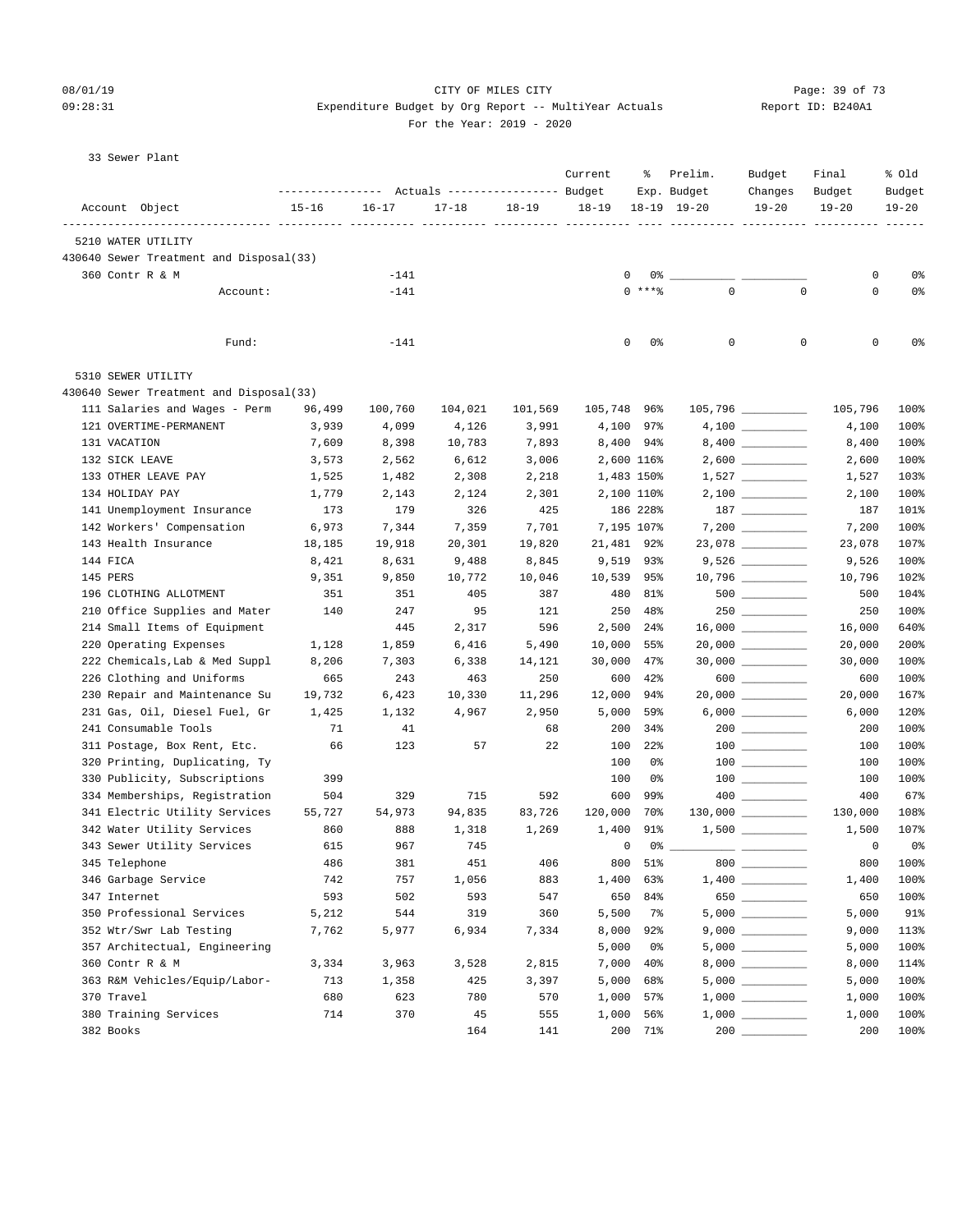#### 08/01/19 Page: 40 of 73 09:28:31 Expenditure Budget by Org Report -- MultiYear Actuals Report ID: B240A1 For the Year: 2019 - 2020

#### 33 Sewer Plant

|                                  |         |           |                   |    | Current | % Prelim.                                                           | Budget    | Final               | % old     |
|----------------------------------|---------|-----------|-------------------|----|---------|---------------------------------------------------------------------|-----------|---------------------|-----------|
|                                  |         |           |                   |    |         | Exp. Budget                                                         | Changes   | Budget              | Budget    |
| Account Object<br>$15-16$        |         | $16 - 17$ | 17-18 18-19 18-19 |    |         | $18 - 19$ $19 - 20$                                                 | $19 - 20$ | $19 - 20$           | $19 - 20$ |
| 400 BUILDING MATERIALS           | 321     | 15        |                   |    |         | $500$ 0% 500 __________                                             |           | 500                 | 100%      |
| 511 Insurance on Buildings 7,179 |         |           |                   |    |         | 2,322 6,752 10,013 10,013 100% 10,903 _________                     |           | 10,903              | 109%      |
| 512 Insurance on Vehicles & E    | 211     | 128       | 77                | 79 |         | 79 100% 77                                                          |           | 77                  | 97%       |
| 513 Liability                    |         |           |                   |    |         |                                                                     |           | $\mathbf 0$         | 0%        |
| 533 Machinery and Equipment R    |         |           |                   |    | 2,000   | $0\%$ 2,000                                                         |           | 2,000               | 100%      |
| 940 Machinery & Equipment        |         |           |                   |    |         | 280,929 1,000,355 28% 610,000 ________                              |           | 610,000             | 61%       |
| Account:                         |         |           |                   |    |         | 275,863 257,630 328,345 596,732 1,407,178 42% 1,061,590 0 1,061,590 |           |                     | 75%       |
| Fund:                            | 275,863 |           |                   |    |         | 257,630 328,345 596,732 1,407,178 42% 1,061,590                     |           | $0 \quad 1,061,590$ | 75%       |
| Orem:                            | 275,863 |           |                   |    |         | 257,489 328,345 596,732 1,407,178 42% 1,061,590                     |           | $0 \quad 1,061,590$ | 75%       |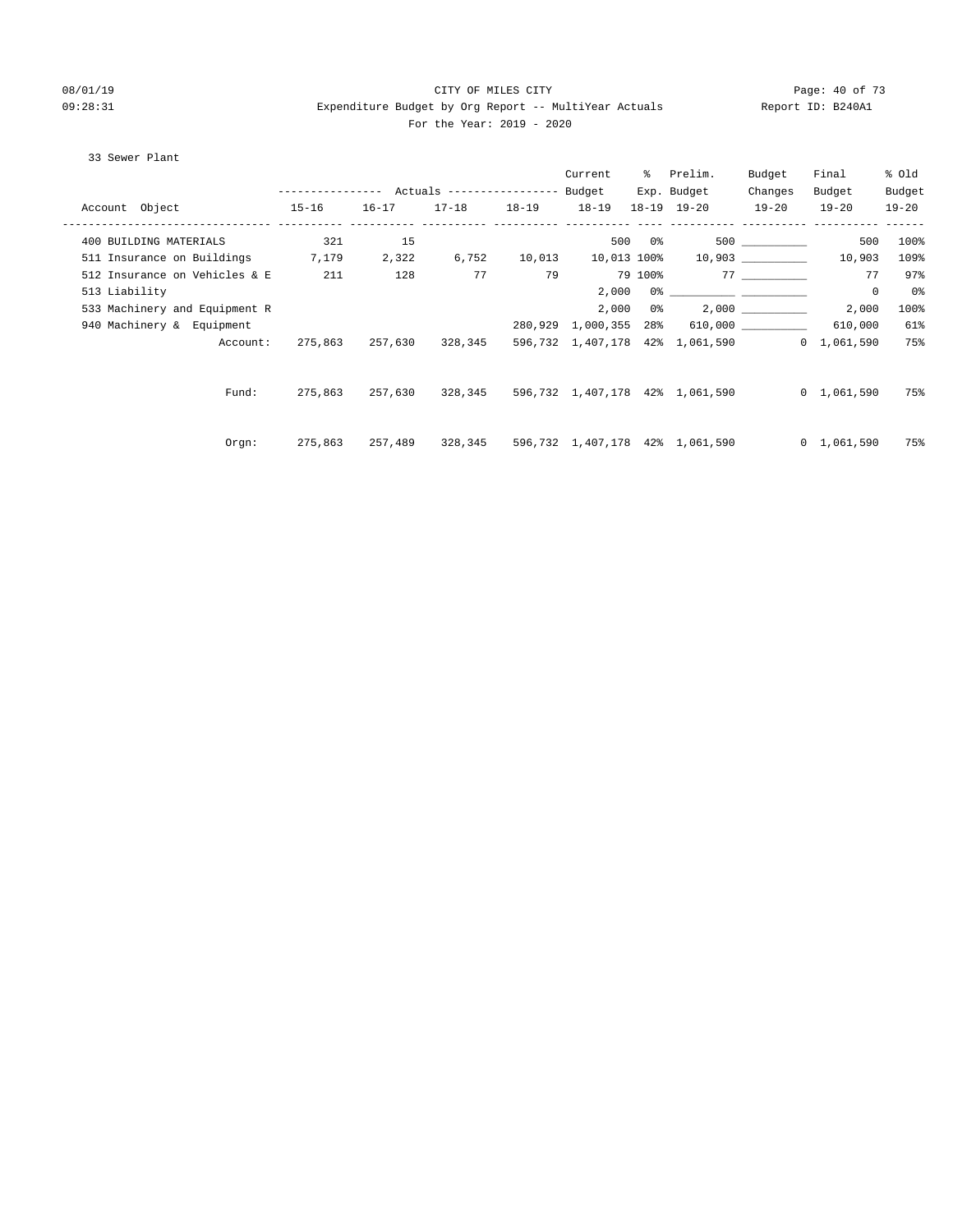# 08/01/19 Page: 41 of 73 09:28:31 Expenditure Budget by Org Report -- MultiYear Actuals Report ID: B240A1

#### For the Year: 2019 - 2020

|  | FUL LHE IEAL: 2012 |  |
|--|--------------------|--|
|  |                    |  |
|  |                    |  |
|  |                    |  |

| 34 Gas Tax                               |                |        |                                  |        |                          |                                                     |          |                   |           |
|------------------------------------------|----------------|--------|----------------------------------|--------|--------------------------|-----------------------------------------------------|----------|-------------------|-----------|
|                                          |                |        |                                  |        | Current                  | % Prelim.                                           | Budget   | Final             | % Old     |
|                                          |                |        |                                  |        |                          | Exp. Budget                                         | Changes  | Budget            | Budget    |
| Account Object                           | $15 - 16$      |        |                                  |        |                          | 16-17 17-18 18-19 18-19 18-19 19-20 19-20           |          | $19 - 20$         | $19 - 20$ |
| 2820 GAS TAX                             |                |        |                                  |        |                          |                                                     |          |                   |           |
| 521000 Interfund Operating Transfers Out |                |        |                                  |        |                          |                                                     |          |                   |           |
| 820 Transfers to Other Funds 6,387       |                | 6,684  |                                  |        |                          | $4,038$ $3,850$ $3,850$ $100$ $3,850$               |          | 3,850             | 100%      |
|                                          | Account: 6,387 | 6,684  | 4,038                            |        | 3,850 3,850 100%         |                                                     | 3,850    | $\circ$<br>3,850  | 100%      |
| 521204 TRANSFER: SID 204                 |                |        |                                  |        |                          |                                                     |          |                   |           |
| 820 Transfers to Other Funds 87,133      |                |        | 86,220 112,344 85,394 87,318 98% |        |                          |                                                     | 84,332   | 84,332            | 97%       |
| Account:                                 | 87,133         |        | 86,220 112,344                   | 85,394 | 87,318 98%               |                                                     | 84,332   | $\circ$<br>84,332 | 96%       |
| 521205 TRANSFER: SID 205                 |                |        |                                  |        |                          |                                                     |          |                   |           |
| 820 Transfers to Other Funds             | 87,133         | 86,221 |                                  |        | 60,495 85,394 87,317 98% |                                                     | 84,332   | 84,332            | 97%       |
| Account:                                 | 87,133         | 86,221 | 60,495                           | 85,394 | 87,317 98%               |                                                     | 84,332 0 | 84,332            | 96%       |
|                                          |                |        |                                  |        |                          |                                                     |          |                   |           |
| Fund:                                    |                |        |                                  |        |                          | 180,653 179,125 176,877 174,638 178,485 98% 172,514 |          | $0 \t 172,514$    | 96%       |
|                                          |                |        |                                  |        |                          |                                                     |          |                   |           |
| Orqn:                                    | 180,653        |        |                                  |        |                          | 179,125 176,877 174,638 178,485 98% 172,514         |          | $0 \t 172,514$    | 96%       |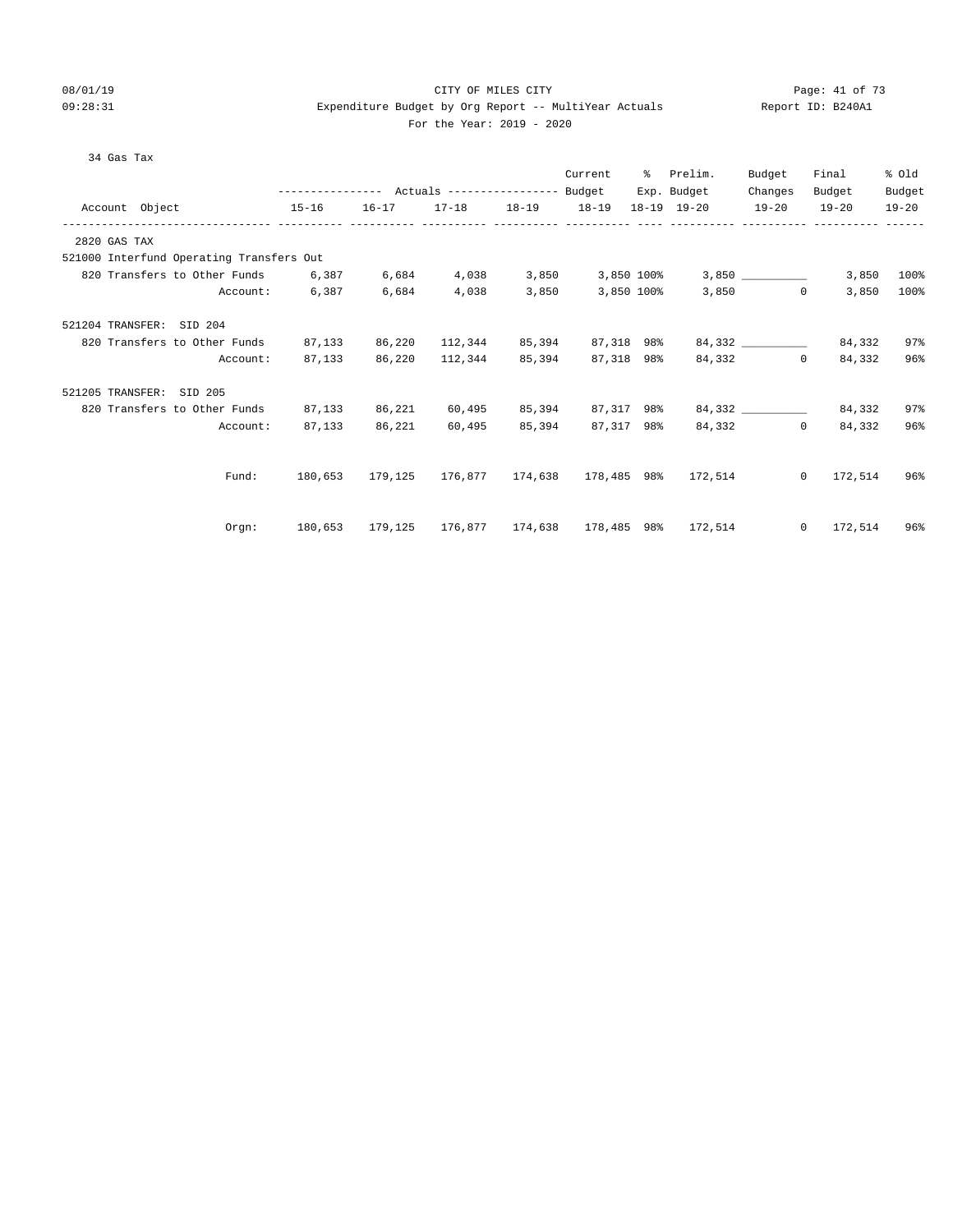# 08/01/19 Page: 42 of 73 09:28:31 Expenditure Budget by Org Report -- MultiYear Actuals Report ID: B240A1

For the Year: 2019 - 2020

36 Planning & Community Services

|                                      |           |           | Actuals ----------------- Budget |           | Current     | ႜ        | Prelim.<br>Exp. Budget                                             | Budget<br>Changes | Final<br>Budget | % Old<br>Budget |
|--------------------------------------|-----------|-----------|----------------------------------|-----------|-------------|----------|--------------------------------------------------------------------|-------------------|-----------------|-----------------|
| Account Object                       | $15 - 16$ | $16 - 17$ | $17 - 18$                        | $18 - 19$ | $18 - 19$   |          | 18-19 19-20                                                        | $19 - 20$         | $19 - 20$       | $19 - 20$       |
| 1000 GENERAL                         |           |           |                                  |           |             |          |                                                                    |                   |                 |                 |
| 411020 Community Services & Planning |           |           |                                  |           |             |          |                                                                    |                   |                 |                 |
| 111 Salaries and Wages - Perm        | 35,522    | 38,851    | 40,274                           | 32,461    | 40,816 80%  |          |                                                                    |                   | 36,472          | 89%             |
| 121 OVERTIME-PERMANENT               | 210       | 116       | 57                               | 68        |             | 200 34%  |                                                                    |                   | 200             | 100%            |
| 131 VACATION                         | 2,942     | 2,764     | 2,680                            | 3,383     | 2,800 121%  |          |                                                                    | $2,800$ _________ | 2,800           | 100%            |
| 132 SICK LEAVE                       | 1,024     | 1,203     | 1,498                            | 3,122     | 1,300 240%  |          |                                                                    |                   | 1,300           | 100%            |
| 133 OTHER LEAVE PAY                  | 1,272     | 2,154     | 884                              | 2,050     | 2,363 87%   |          |                                                                    |                   | 2,112           | 89%             |
| 141 Unemployment Insurance           | 62        | 68        | 114                              | 144       |             | 71 203%  |                                                                    | 64                | 64              | 90 <sup>°</sup> |
| 142 Workers' Compensation            | 196       | 220       | 203                              | 399       |             | 234 171% |                                                                    | $215$             | 215             | 92%             |
| 143 Health Insurance                 | 8,467     | 9,045     | 9,394                            | 7,923     | 9,675 82%   |          |                                                                    |                   | 10,395          | 107%            |
| 144 FICA                             | 3,146     | 3,462     | 3,485                            | 3,155     | $3,632$ 87% |          |                                                                    |                   | 3,281           | 90%             |
| 145 PERS                             | 3,317     | 3,725     | 3,793                            | 3,521     | 4,021 88%   |          |                                                                    |                   | 3,718           | 92%             |
| 196 CLOTHING ALLOTMENT               | 164       | 164       | 164                              | 164       |             | 314 52%  |                                                                    |                   | 164             | 52%             |
| 210 Office Supplies and Mater        | 1,066     | 246       | 693                              | 200       |             | 800 25%  |                                                                    | $500$ ________    | 500             | 63%             |
| 214 Small Items of Equipment         | 349       | 119       | 398                              | 70        |             | 400 18%  |                                                                    | $800$             | 800             | 200%            |
| 220 Operating Expenses               | 211       | 95        |                                  | 141       |             | 100 141% |                                                                    |                   | 300             | 300%            |
| 311 Postage, Box Rent, Etc.          | 156       | 186       | 71                               | 232       |             | 100 232% |                                                                    |                   | 4,000           | 4000%           |
| 320 Printing, Duplicating, Ty        | 218       | 12        | 69                               |           | 200         | 0 %      |                                                                    |                   | 2,000           | 1000%           |
| 327 Map Printing                     |           |           |                                  | 61        |             | 50 122%  |                                                                    | 200               | 200             | 400%            |
| 330 Publicity, Subscriptions         | 460       | 402       | 30                               |           | 300         | 0%       |                                                                    |                   | 500             | 167%            |
| 331 Publication of Formal & L        | 162       | 193       |                                  | 270       |             | 750 36%  |                                                                    |                   | 2,000           | 267%            |
| 334 Memberships, Registration        | 70        | 65        | 144                              | 130       |             | 100 130% |                                                                    |                   | 2,200           | 2200%           |
| 345 Telephone                        | 1,002     | 849       | 1,005                            | 916       |             | 900 102% |                                                                    | $900$             | 900             | 100%            |
| 347 Internet                         |           |           |                                  |           | 150         | 0 %      |                                                                    |                   | 170             | 113%            |
| 350 Professional Services            |           | 34,848    | 31,042                           | 39,172    | 24,800 158% |          |                                                                    | 36,000 __________ | 36,000          | 145%            |
| 360 Contr R & M                      | 1,018     | 1,450     | 1,879                            | 5,001     | 12,100 41%  |          |                                                                    |                   | 10,000          | 83%             |
| 370 Travel                           | 1,276     | 799       | 1,793                            | 429       | 2,000 21%   |          |                                                                    |                   | 1,500           | 75%             |
| 380 Training Services                | 575       | 74        | 914                              | 1,059     | 1,000 106%  |          |                                                                    |                   | 2,000           | 200%            |
| 382 Books                            | 23        | 120       | 132                              |           | 150         | 0%       |                                                                    |                   | 200             | 133%            |
| 532 Land Rental                      |           |           | 150                              |           | $\mathbf 0$ |          | 0 왕                                                                |                   | $\overline{0}$  | 0 <sub>8</sub>  |
| 940 Machinery & Equipment            |           | 5,000     |                                  |           | $\mathbf 0$ |          | $0$ $\frac{2}{\sqrt{2}}$ $\frac{2}{\sqrt{2}}$ $\frac{2}{\sqrt{2}}$ |                   | $\mathbf 0$     | 0%              |
| Account:                             | 62,908    | 106,230   | 100,866                          | 104,071   | 109,326 95% |          | 123,991                                                            | $\mathbf 0$       | 123,991         | 113%            |
| Fund:                                | 62,908    | 106,230   | 100,866                          | 104,071   | 109,326 95% |          | 123,991                                                            | $\mathbf{0}$      | 123,991         | 113%            |
| Orgn:                                | 62,908    | 106,230   | 100,866                          | 104,071   | 109,326 95% |          | 123,991                                                            | $\mathbf{0}$      | 123,991         | 113%            |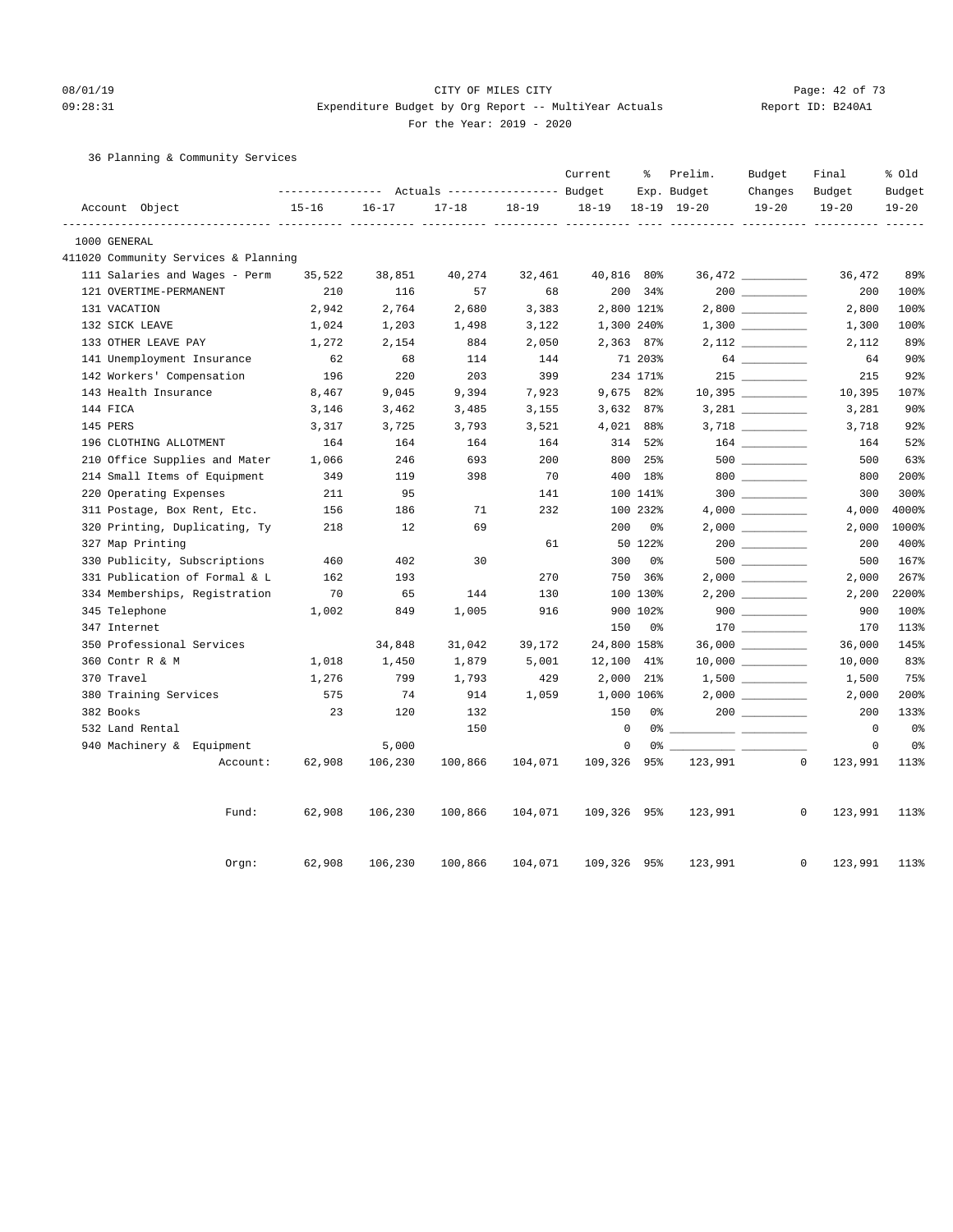#### 08/01/19 Page: 43 of 73 09:28:31 Expenditure Budget by Org Report -- MultiYear Actuals Report ID: B240A1 For the Year: 2019 - 2020

37 CITY HEALTH

|                                          | -------------   |           | Actuals ----------------- |                         | Current<br>Budget | ៖               | Prelim.<br>Exp. Budget | Budget<br>Changes | Final<br>Budget       | % Old<br>Budget |
|------------------------------------------|-----------------|-----------|---------------------------|-------------------------|-------------------|-----------------|------------------------|-------------------|-----------------------|-----------------|
| Account Object                           | $15 - 16$       | $16 - 17$ | 17-18 18-19 18-19         | ----------- ----------- |                   |                 | 18-19 19-20            | $19 - 20$         | $19 - 20$             | $19 - 20$       |
| 1000 GENERAL                             |                 |           |                           |                         |                   |                 |                        |                   |                       |                 |
| 521000 Interfund Operating Transfers Out |                 |           |                           |                         |                   |                 |                        |                   |                       |                 |
| 820 Transfers to Other Funds             | 16,500          | 6,500     | 7,500                     | 13,700                  | 13,700 100%       |                 |                        | 13,000            | 13,000                | 95%             |
| Account:                                 | 16,500          | 6,500     | 7,500                     | 13,700                  |                   | 13,700 100%     | 13,000                 |                   | $\circ$<br>13,000     | 94%             |
| Fund:                                    | 16,500          | 6,500     | 7,500                     | 13,700                  |                   | 13,700 100%     | 13,000                 |                   | $\circ$<br>13,000     | 94%             |
| 2270 Health                              |                 |           |                           |                         |                   |                 |                        |                   |                       |                 |
| 440140 Registration and Inspection       |                 |           |                           |                         |                   |                 |                        |                   |                       |                 |
| 311 Postage, Box Rent, Etc.              | $7\phantom{.0}$ | 1         |                           |                         |                   | $\Omega$<br>0 % |                        |                   | 0                     | 0%              |
| 350 Professional Services                | 32,100          | 15,738    | 16,488                    | 14,599                  | 15,740 93%        |                 |                        |                   | 16,500                | 105%            |
| Account:                                 | 32,107          | 15,739    | 16,488                    | 14,599                  |                   | 15,740 93%      |                        | 16,500            | $\circ$<br>16,500     | 104%            |
| Fund:                                    | 32,107          | 15,739    | 16,488                    | 14,599                  |                   | 15,740 93%      | 16,500                 |                   | 0<br>16,500           | 104%            |
| Orgn:                                    | 48,607          | 22,239    | 23,988                    | 28,299                  |                   | 29,440 96%      | 29,500                 |                   | $\mathbf 0$<br>29,500 | 100%            |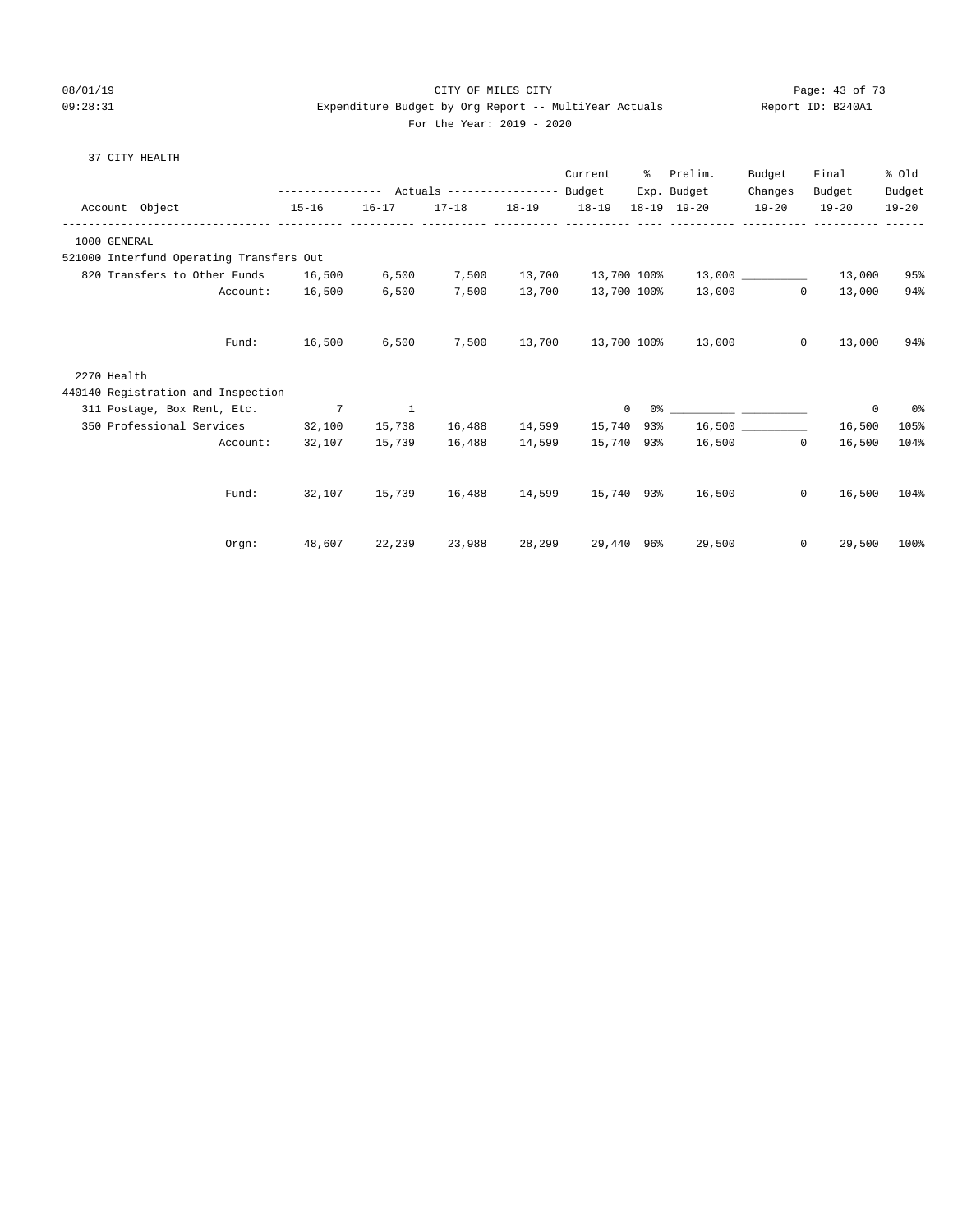#### 08/01/19 Page: 44 of 73 09:28:31 Expenditure Budget by Org Report -- MultiYear Actuals Report ID: B240A1 For the Year: 2019 - 2020

### 38 Housing & Com. Development

|                            |           |           |                           |           | Current   | ိ                   | Prelim.         | Budget    | Final       |             | % Old          |
|----------------------------|-----------|-----------|---------------------------|-----------|-----------|---------------------|-----------------|-----------|-------------|-------------|----------------|
|                            |           |           | Actuals ----------------- |           | Budget    |                     | Exp. Budget     | Changes   | Budget      |             | Budget         |
| Account Object             | $15 - 16$ | $16 - 17$ | $17 - 18$                 | $18 - 19$ | $18 - 19$ |                     | $18-19$ $19-20$ | $19 - 20$ | $19 - 20$   |             | $19 - 20$      |
| 2940 HOUSING AUTHORITY     |           |           |                           |           |           |                     |                 |           |             |             |                |
| 470500 HOME Grant -TBRA    |           |           |                           |           |           |                     |                 |           |             |             |                |
| 740 Awards and Indemnities | 245,000   |           | 5,000                     |           |           | $\mathbf{0}$<br>0 % |                 |           |             | $\mathbf 0$ | 0%             |
| Account:                   | 245,000   |           | 5,000                     |           |           | $0***8$             |                 | 0         | $\mathbf 0$ | $\mathbf 0$ | 0 <sup>8</sup> |
| Fund:                      | 245,000   |           | 5,000                     |           |           | 0<br>0%             |                 | 0         | $\mathbf 0$ | $\mathbf 0$ | 0%             |
| Orgn:                      | 245,000   |           | 5,000                     |           |           | 0%<br>$\mathbf{0}$  |                 | 0         | $\mathbf 0$ | $\mathbf 0$ | 0%             |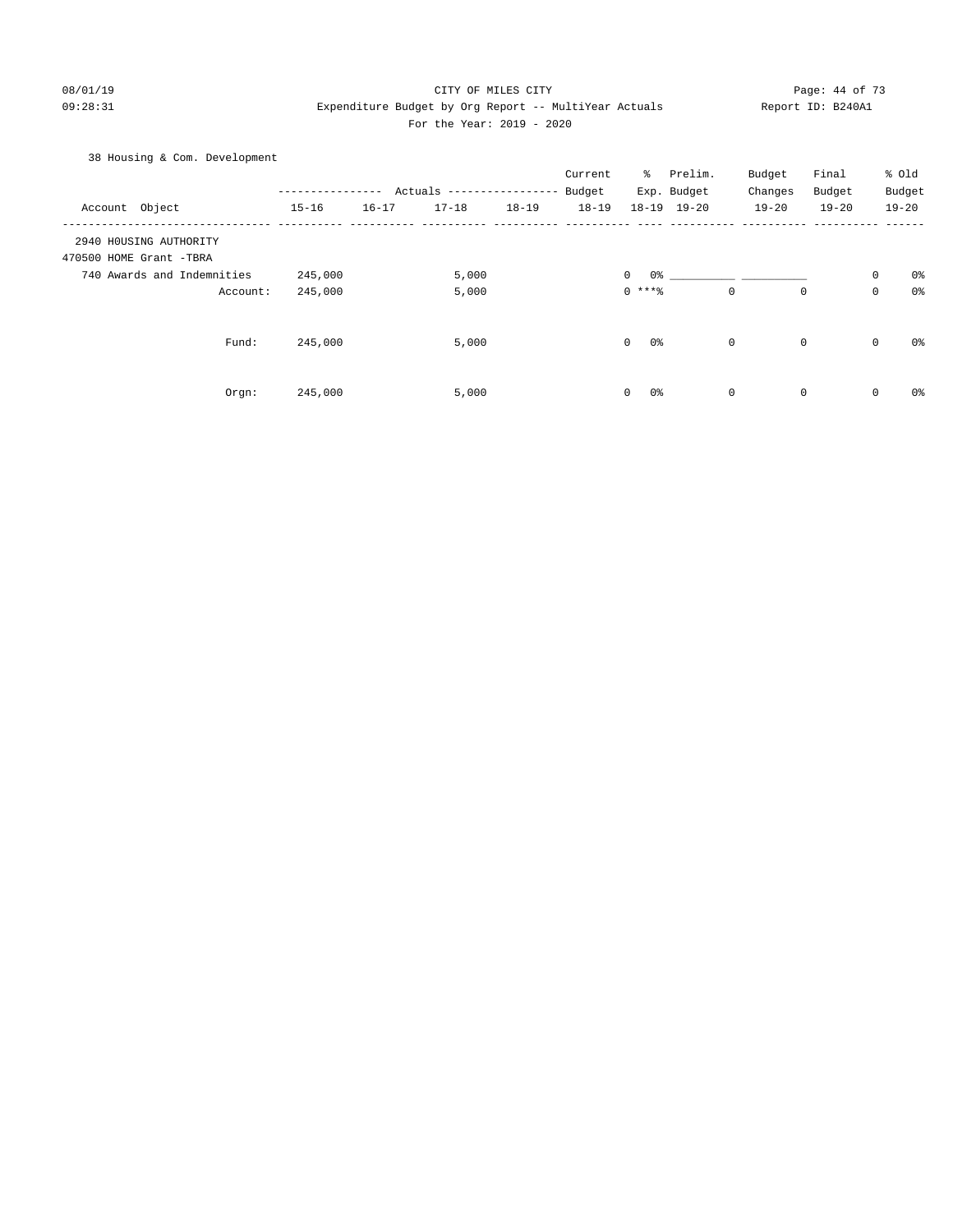#### 08/01/19 Page: 45 of 73 09:28:31 Expenditure Budget by Org Report -- MultiYear Actuals Report ID: B240A1 For the Year: 2019 - 2020

# 39 Partners Program

|                     |                             |           |           | Actuals -------------- |           | Current<br>Budget | ိ         | Prelim.<br>Exp. Budget | Budget<br>Changes | Final<br>Budget | % Old<br>Budget |
|---------------------|-----------------------------|-----------|-----------|------------------------|-----------|-------------------|-----------|------------------------|-------------------|-----------------|-----------------|
| Account Object      |                             | $15 - 16$ | $16 - 17$ | $17 - 18$              | $18 - 19$ | $18 - 19$         |           | $18 - 19$ $19 - 20$    | $19 - 20$         | $19 - 20$       | $19 - 20$       |
| 2880 LIBRARY GRANTS |                             |           |           |                        |           |                   |           |                        |                   |                 |                 |
|                     | 460100 Library Services(16) |           |           |                        |           |                   |           |                        |                   |                 |                 |
|                     | 311 Postage, Box Rent, Etc. | 2,898     | 3,539     | 2,212                  | 2,933     | 4,900             | 60%       |                        | 4,900             | 4,900           | 100%            |
| 382 Books           |                             |           |           |                        |           | 100               | 0%        |                        | 100 000           | 100             | 100%            |
|                     | Account:                    | 2,898     | 3,539     | 2,212                  | 2,933     | 5,000             | 59%       | 5,000                  | $\mathbf{0}$      | 5,000           | 100%            |
|                     |                             |           |           |                        |           |                   |           |                        |                   |                 |                 |
|                     | Fund:                       | 2,898     | 3,539     | 2,212                  | 2,933     |                   | 5,000 59% | 5,000                  | 0                 | 5,000           | 100%            |
|                     |                             |           |           |                        |           |                   |           |                        |                   |                 |                 |
|                     | Orgn:                       | 2,898     | 3,539     | 2,212                  | 2,933     |                   | 5,000 59% | 5,000                  | $\circ$           | 5,000           | 100%            |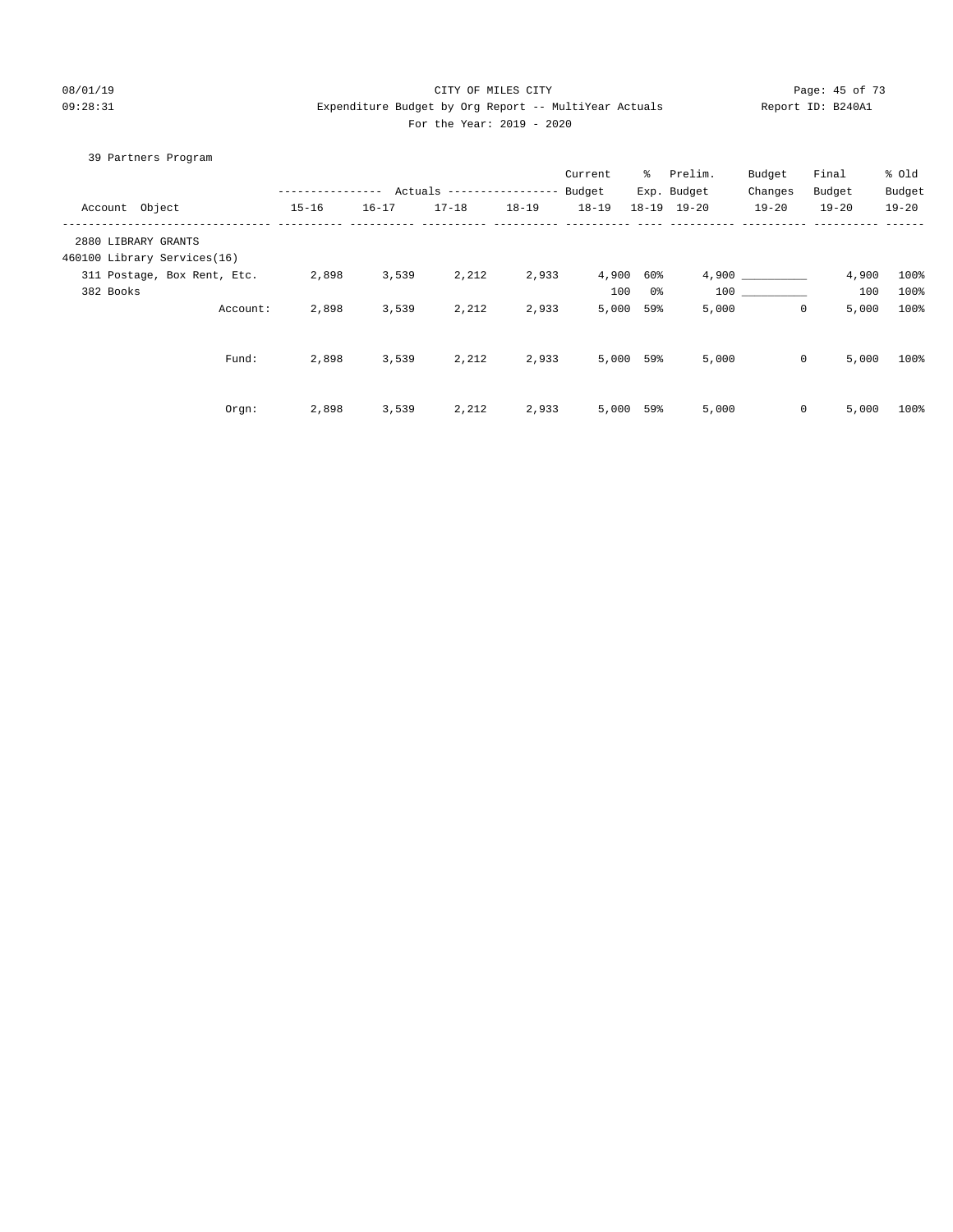#### 08/01/19 Page: 46 of 73 09:28:31 Expenditure Budget by Org Report -- MultiYear Actuals Report ID: B240A1 For the Year: 2019 - 2020

#### 41 Sagebrush Fed/Coal Sev Tax

|                               |               |           |                           |           | Current   | ွေ                   | Prelim.     | Budget       | Final     | % old     |
|-------------------------------|---------------|-----------|---------------------------|-----------|-----------|----------------------|-------------|--------------|-----------|-----------|
|                               | ------------- |           | Actuals ----------------- |           | Budget    |                      | Exp. Budget | Changes      | Budget    | Budget    |
| Account Object                | $15 - 16$     | $16 - 17$ | $17 - 18$                 | $18 - 19$ | $18 - 19$ |                      | 18-19 19-20 | $19 - 20$    | $19 - 20$ | $19 - 20$ |
| 2880 LIBRARY GRANTS           |               |           |                           |           |           |                      |             |              |           |           |
| 460100 Library Services(16)   |               |           |                           |           |           |                      |             |              |           |           |
| 210 Office Supplies and Mater |               | 207       |                           | 85        |           | 351 24%              |             |              | 500       | 142%      |
| 214 Small Items of Equipment  |               |           |                           |           |           | $\overline{0}$<br>0% |             |              | 2,500     | $*****$   |
| 350 Professional Services     | 1,572         | 1,654     | 1,744                     | 4,851     |           | 3,209 151%           |             |              | 5,000     | 156%      |
| 370 Travel                    | 548           | 547       |                           |           | 550       | 0 %                  |             | 5,000        | 5,000     | 909%      |
| 380 Training Services         | 489           | 341       | 94                        |           | 500       | 0 %                  |             | 2,000        | 2,000     | 400%      |
| Account:                      | 2,609         | 2,749     | 1,838                     | 4,936     |           | 4,610 107%           | 15,000      | $\circ$      | 15,000    | 325%      |
| Fund:                         | 2,609         | 2,749     | 1,838                     | 4,936     |           | 4,610 107%           | 15,000      | $\circ$      | 15,000    | 325%      |
| Orgn:                         | 2,609         | 2,749     | 1,838                     | 4,936     |           | 4,610 107%           | 15,000      | $\mathbf{0}$ | 15,000    | 325%      |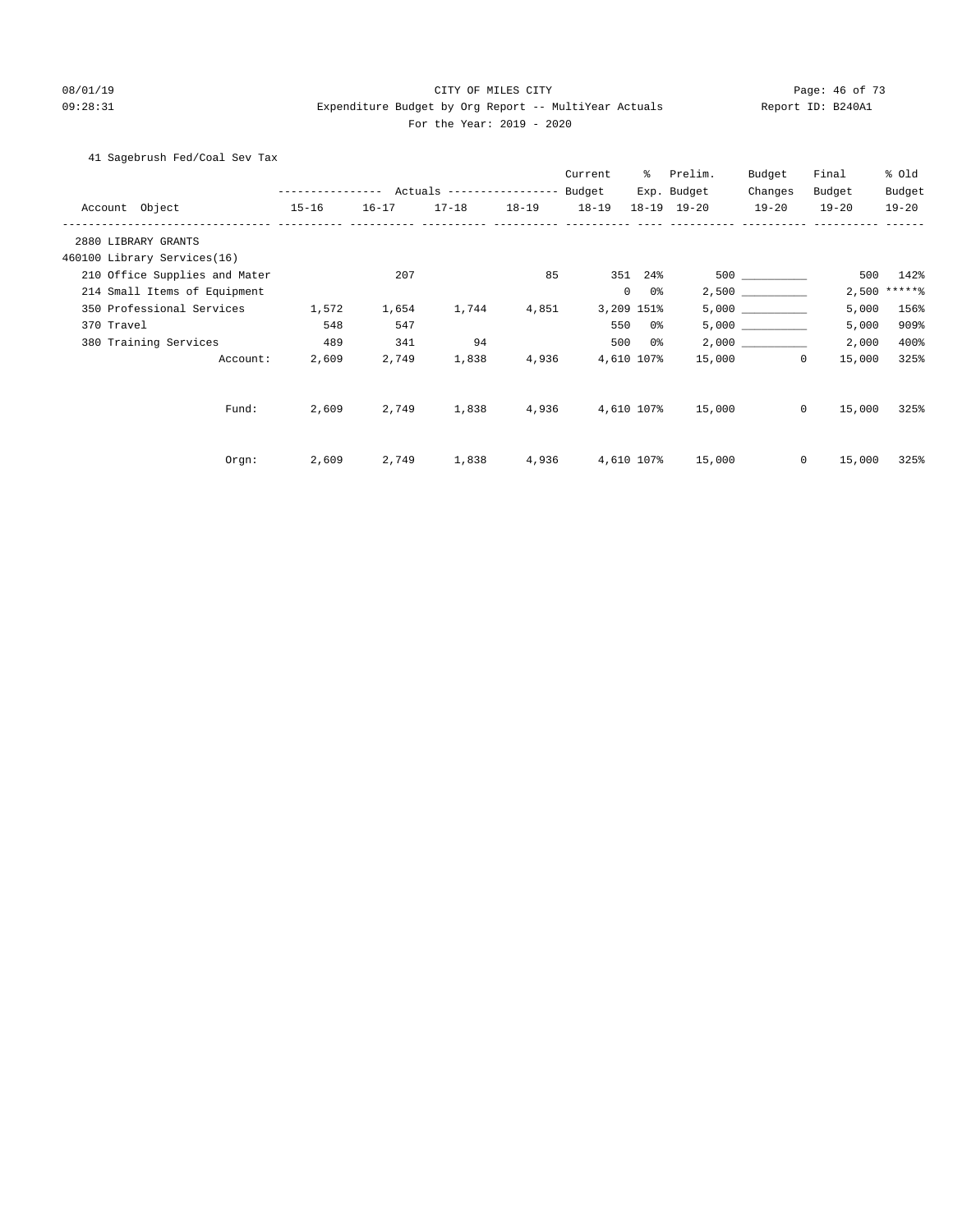#### 08/01/19 Page: 47 of 73 09:28:31 Expenditure Budget by Org Report -- MultiYear Actuals Report ID: B240A1

#### For the Year: 2019 - 2020

43 State Aid Per Capita-Tech Serv

|                               |               |           |                                  |           | Current   | ႜွ                    | Prelim.     | Budget                                               | Final     | % Old           |
|-------------------------------|---------------|-----------|----------------------------------|-----------|-----------|-----------------------|-------------|------------------------------------------------------|-----------|-----------------|
|                               | ------------- |           | Actuals ----------------- Budget |           |           |                       | Exp. Budget | Changes                                              | Budget    | Budget          |
| Account Object                | $15 - 16$     | $16 - 17$ | $17 - 18$                        | $18 - 19$ | $18 - 19$ |                       | 18-19 19-20 | $19 - 20$                                            | $19 - 20$ | $19 - 20$       |
| 2880 LIBRARY GRANTS           |               |           |                                  |           |           |                       |             |                                                      |           |                 |
| 460100 Library Services(16)   |               |           |                                  |           |           |                       |             |                                                      |           |                 |
| 210 Office Supplies and Mater |               |           |                                  |           |           | $\overline{0}$<br>0 % |             |                                                      |           | $1,000$ *****%  |
| 214 Small Items of Equipment  | 413           |           |                                  |           |           | 0<br>0%               |             | <u> 1989 - Jan James James Barnett, fransk konge</u> | $\circ$   | 0%              |
| 350 Professional Services     |               | 777       | 450                              |           |           | 0%<br>$\circ$         |             | 15,284                                               |           | 15,284 ******   |
| 370 Travel                    |               |           |                                  |           |           | $\mathbf{0}$<br>0 %   |             | 5,000                                                |           | $5.000$ ***** \ |
| Account:                      | 413           | 777       | 450                              |           |           | $0***8$               | 21,284      | $\circ$                                              |           | $21,284$ ****** |
|                               |               |           |                                  |           |           |                       |             |                                                      |           |                 |
| Fund:                         | 413           | 777       | 450                              |           |           | $\Omega$<br>0 %       | 21,284      | $\circ$                                              |           | $21,284$ ****** |
|                               |               |           |                                  |           |           |                       |             |                                                      |           |                 |
| Orgn:                         | 413           | 777       | 450                              |           |           | $\overline{0}$<br>0 % | 21,284      | $\circ$                                              |           | 21,284 ******   |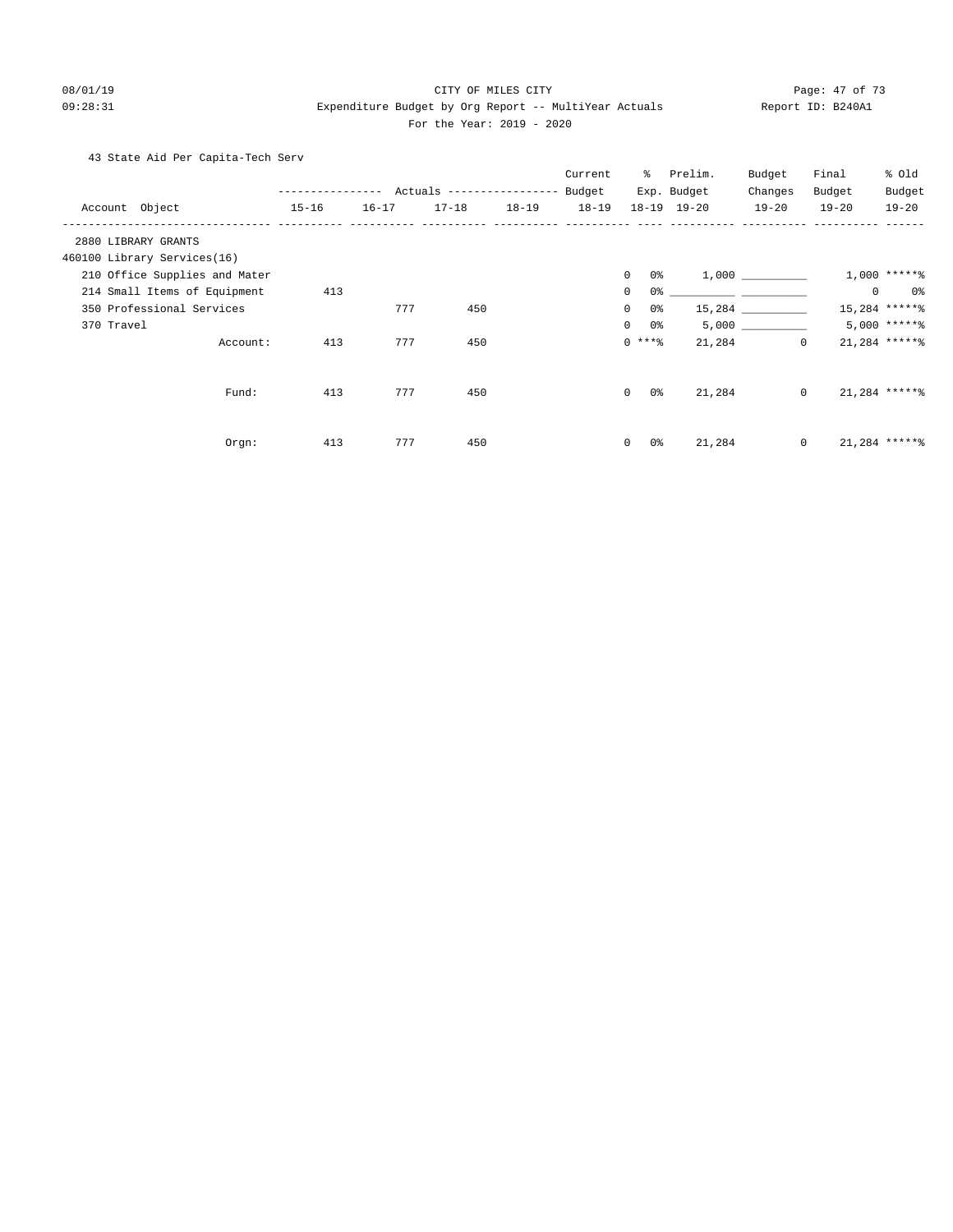#### 08/01/19 Page: 48 of 73 09:28:31 Expenditure Budget by Org Report -- MultiYear Actuals Report ID: B240A1 For the Year: 2019 - 2020

|                                          |                                    |         |           |                                                 |                     | Current     | ႜႜၟ | Prelim.                                                                                                                                                                                                                     | Budget                | Final     | % Old     |
|------------------------------------------|------------------------------------|---------|-----------|-------------------------------------------------|---------------------|-------------|-----|-----------------------------------------------------------------------------------------------------------------------------------------------------------------------------------------------------------------------------|-----------------------|-----------|-----------|
|                                          |                                    |         |           | --------------- Actuals ---------------- Budget |                     |             |     | Exp. Budget                                                                                                                                                                                                                 | Changes               | Budget    | Budget    |
| Account Object                           | $15 - 16$                          |         | $16 - 17$ |                                                 | 17-18  18-19  18-19 |             |     | $18 - 19$ $19 - 20$                                                                                                                                                                                                         | $19 - 20$             | $19 - 20$ | $19 - 20$ |
|                                          |                                    |         |           |                                                 |                     |             |     |                                                                                                                                                                                                                             |                       |           |           |
| 2400 LTG M D#165-(Gen City)              |                                    |         |           |                                                 |                     |             |     |                                                                                                                                                                                                                             |                       |           |           |
| 430263 STREET LIGHTING                   |                                    |         |           |                                                 |                     |             |     |                                                                                                                                                                                                                             |                       |           |           |
|                                          | 341 Electric Utility Services      | 115,193 | 119,646   | 113,366                                         | 44,523              |             |     |                                                                                                                                                                                                                             |                       | 50,000    | $44\%$    |
| 533 Machinery and Equipment R            |                                    | 58,102  | 61,090    | 80,055                                          | 144,112             | 81,000 178% |     |                                                                                                                                                                                                                             | $120,000$ ___________ | 120,000   | 148%      |
|                                          | Account:                           | 173,295 | 180,736   | 193,421                                         | 188,635             | 195,000 97% |     |                                                                                                                                                                                                                             | 170,000 0             | 170,000   | 87%       |
| 521000 Interfund Operating Transfers Out |                                    |         |           |                                                 |                     |             |     |                                                                                                                                                                                                                             |                       |           |           |
|                                          | 820 Transfers to Other Funds 1,000 |         | 1,000     | 1,000                                           | 1,000               |             |     | $1,000$ $100$ $100$ $1,000$ $1,000$ $1,000$ $1,000$ $1,000$ $1,000$ $1,000$ $1,000$ $1,000$ $1,000$ $1,000$ $1,000$ $1,000$ $1,000$ $1,000$ $1,000$ $1,000$ $1,000$ $1,000$ $1,000$ $1,000$ $1,000$ $1,000$ $1,000$ $1,000$ |                       | 1,000     | 100%      |
|                                          | Account:                           | 1,000   | 1,000     | 1,000                                           | 1,000               | 1,000 100%  |     |                                                                                                                                                                                                                             | 1,000<br>$\Omega$     | 1,000     | 100%      |
|                                          |                                    |         |           |                                                 |                     |             |     |                                                                                                                                                                                                                             |                       |           |           |
|                                          | Fund:                              | 174,295 |           | 181,736  194,421  189,635  196,000  97%         |                     |             |     | 171,000                                                                                                                                                                                                                     | $\Omega$              | 171,000   | 87%       |
|                                          |                                    |         |           |                                                 |                     |             |     |                                                                                                                                                                                                                             |                       |           |           |
|                                          | Orem:                              | 174,295 |           | 181,736  194,421  189,635  196,000  97%         |                     |             |     | 171,000                                                                                                                                                                                                                     | $\circ$               | 171,000   | 87%       |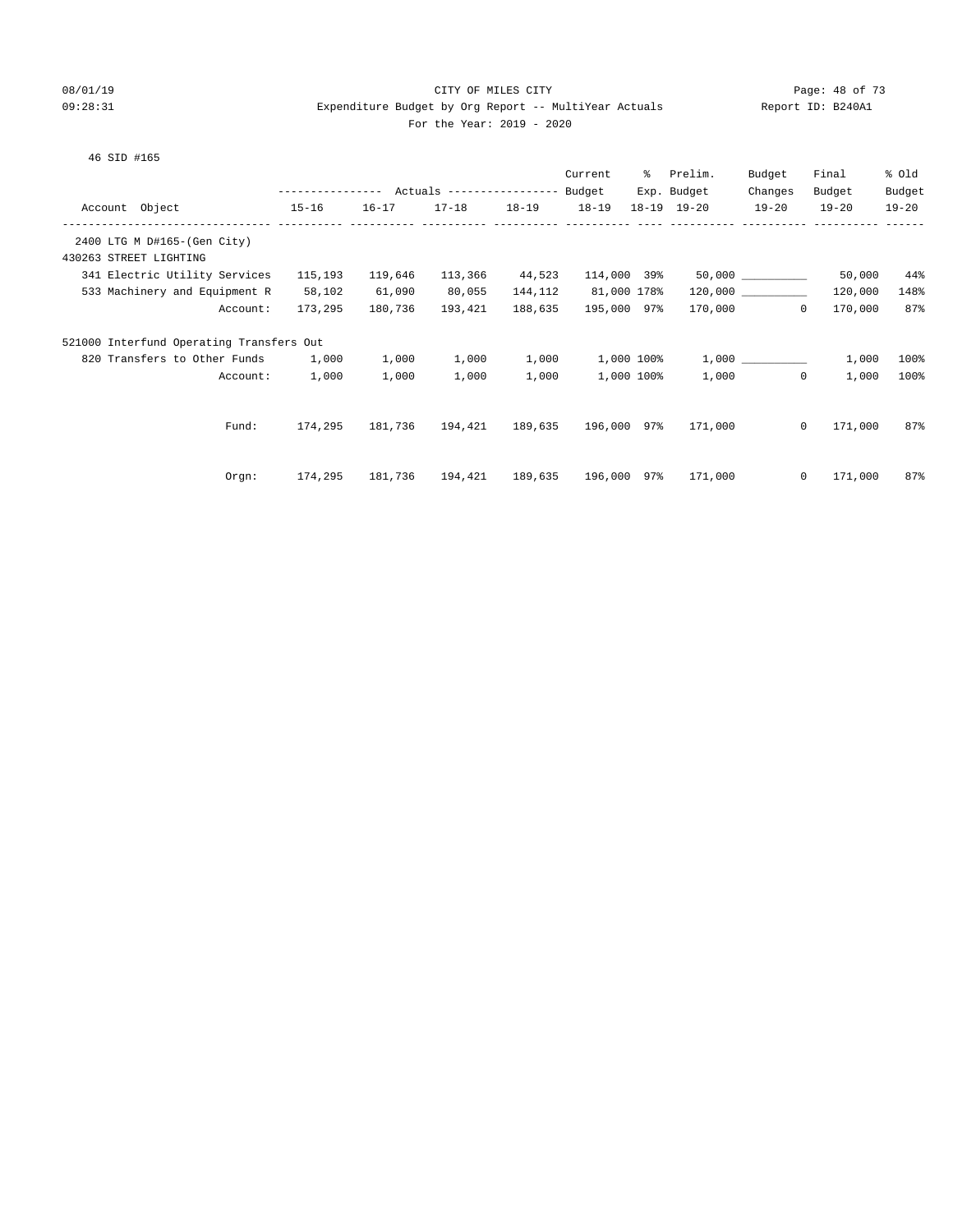#### 08/01/19 Page: 49 of 73 09:28:31 Expenditure Budget by Org Report -- MultiYear Actuals Report ID: B240A1 For the Year: 2019 - 2020

#### 47 SID #173(Ltg-Milestown)

|                                          |                                                 |       |                         |       | Current         | ိ        | Prelim.         | Budget            | Final                 | % Old     |
|------------------------------------------|-------------------------------------------------|-------|-------------------------|-------|-----------------|----------|-----------------|-------------------|-----------------------|-----------|
|                                          | --------------- Actuals ---------------- Budget |       |                         |       |                 |          | Exp. Budget     | Changes           | Budget                | Budget    |
| Account Object<br>$15 - 16$              |                                                 |       | 16-17 17-18 18-19 18-19 |       |                 |          | $18-19$ $19-20$ | $19-20$           | $19 - 20$             | $19 - 20$ |
| 2480 LTG M M#173-(Milestown Estates)     |                                                 |       |                         |       |                 |          |                 |                   |                       |           |
| 430263 STREET LIGHTING                   |                                                 |       |                         |       |                 |          |                 |                   |                       |           |
| 230 Repair and Maintenance Su            | 35                                              | 84    | 104                     | 720   |                 | 900 80%  |                 | $900$ _________   | 900                   | 100%      |
| 341 Electric Utility Services            | 1,280                                           | 1,282 | 1,400                   | 1,404 | 1,400 100%      |          |                 | 1,600             | 1,600                 | 114%      |
| 360 Contr R & M                          |                                                 | 129   |                         | 150   | 100 150%        |          |                 |                   | 200                   | 200%      |
| Account:                                 | 1,315                                           | 1,495 | 1,504                   | 2,274 | 2,400 95%       |          |                 | 2,700<br>$\Omega$ | 2,700                 | 112%      |
| 521000 Interfund Operating Transfers Out |                                                 |       |                         |       |                 |          |                 |                   |                       |           |
| 820 Transfers to Other Funds             | 250                                             | 250   | 250                     | 250   |                 | 250 100% |                 | 250               | 250                   | 100%      |
| Account:                                 | 250                                             | 250   | 250                     | 250   |                 | 250 100% | 250             | $\mathbf{0}$      | 250                   | 100%      |
|                                          |                                                 |       |                         |       |                 |          |                 |                   |                       |           |
| Fund:                                    | 1,565                                           | 1,745 | 1,754                   | 2,524 | 2,650 95%       |          | 2,950           |                   | 2,950<br>$\mathbf{0}$ | 111%      |
|                                          |                                                 |       |                         |       |                 |          |                 |                   |                       |           |
| Orgn:                                    | 1,565                                           | 1,745 | 1,754                   |       | 2,524 2,650 95% |          | 2,950           |                   | $\mathbf{0}$<br>2,950 | 111%      |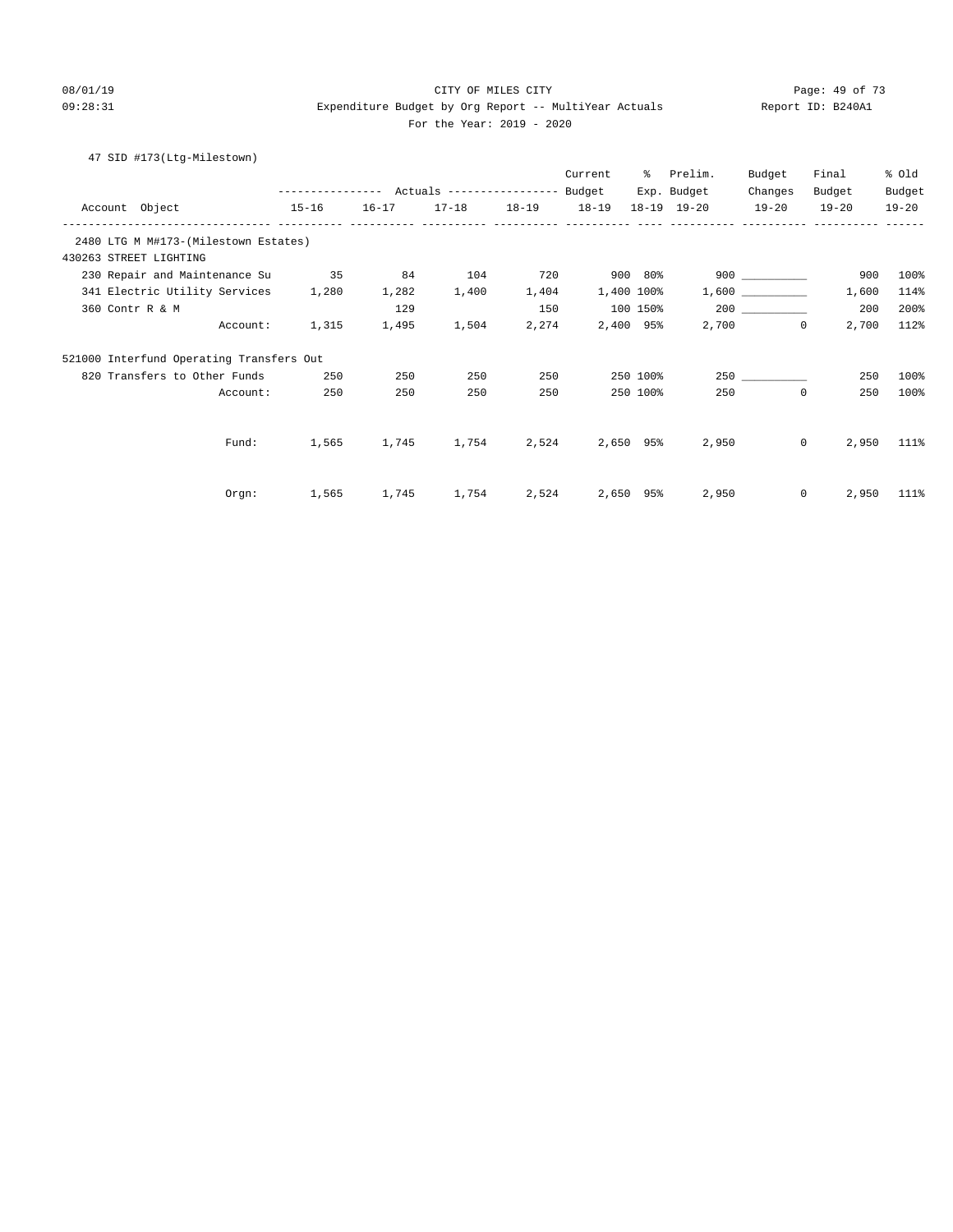#### 08/01/19 Page: 50 of 73 09:28:31 Expenditure Budget by Org Report -- MultiYear Actuals Report ID: B240A1 For the Year: 2019 - 2020

|  |  | ĸeĿ |
|--|--|-----|
|  |  |     |

|  | 48 SID #167 |  |  |
|--|-------------|--|--|
|  |             |  |  |

|         |                                          |                                            |           |           |           | Current     | ៖          | Prelim.     | Budget             | Final     | % Old     |
|---------|------------------------------------------|--------------------------------------------|-----------|-----------|-----------|-------------|------------|-------------|--------------------|-----------|-----------|
|         |                                          | ---------------- Actuals ----------------- |           |           |           | Budget      |            | Exp. Budget | Changes            | Budget    | Budget    |
| Account | Object                                   | $15 - 16$                                  | $16 - 17$ | $17 - 18$ | $18 - 19$ | $18 - 19$   | $18 - 19$  | $19 - 20$   | $19 - 20$          | $19 - 20$ | $19 - 20$ |
|         | 2420 LTG M D#167-(MilesAddn Etc)         |                                            |           |           |           |             |            |             |                    |           |           |
|         | 430263 STREET LIGHTING                   |                                            |           |           |           |             |            |             |                    |           |           |
|         | 341 Electric Utility Services            | 21,280                                     | 21,832    | 20,768    | 6,246     | 21,000 30%  |            |             |                    | 9,000     | 43%       |
|         | 533 Machinery and Equipment R            | 8,004                                      | 8,462     | 10,318    | 17,111    | 11,000 156% |            |             |                    | 16,000    | 145%      |
|         | Account:                                 | 29,284                                     | 30,294    | 31,086    | 23,357    | 32,000 73%  |            |             | $\Omega$<br>25,000 | 25,000    | 78%       |
|         | 521000 Interfund Operating Transfers Out |                                            |           |           |           |             |            |             |                    |           |           |
|         | 820 Transfers to Other Funds             | 1,000                                      | 1,000     | 1,000     | 1,000     |             | 1,000 100% |             |                    | 1,000     | 100%      |
|         | Account:                                 | 1,000                                      | 1,000     | 1,000     | 1,000     |             | 1,000 100% | 1,000       | $\mathbf{0}$       | 1,000     | 100%      |
|         |                                          |                                            |           |           |           |             |            |             |                    |           |           |
|         | Fund:                                    | 30,284                                     | 31,294    | 32,086    | 24,357    | 33,000 74%  |            | 26,000      | $\circ$            | 26,000    | 78%       |
|         |                                          |                                            |           |           |           |             |            |             |                    |           |           |
|         | Orgn:                                    | 30,284                                     | 31,294    | 32,086    | 24,357    | 33,000 74%  |            | 26,000      | $\mathbf{0}$       | 26,000    | 78%       |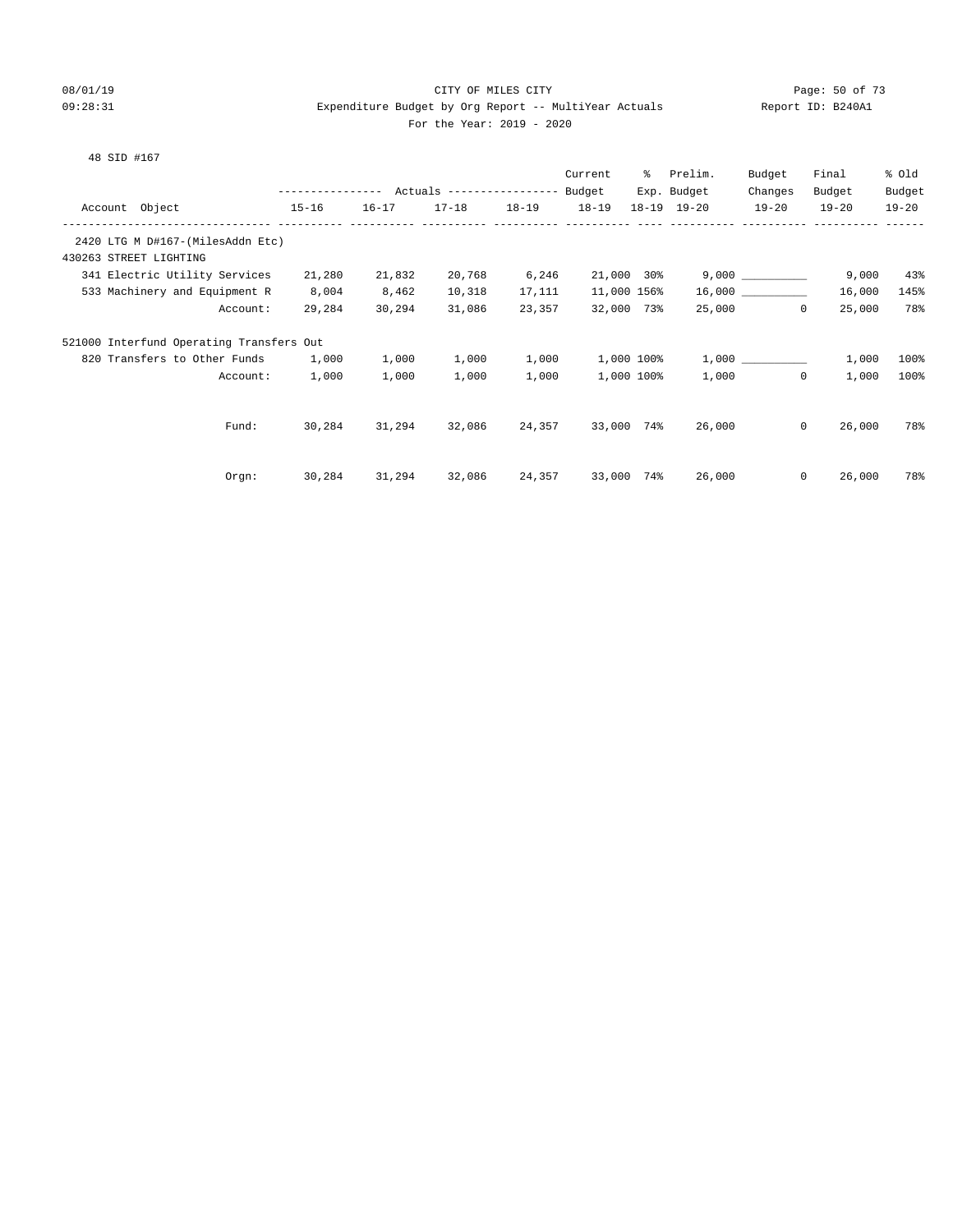#### 08/01/19 Page: 51 of 73 09:28:31 Expenditure Budget by Org Report -- MultiYear Actuals Report ID: B240A1 For the Year: 2019 - 2020

|                                                      |                                                       |           |           |             | Current | ႜႜၟ        | Prelim.     | Budget                | Final     | % Old     |
|------------------------------------------------------|-------------------------------------------------------|-----------|-----------|-------------|---------|------------|-------------|-----------------------|-----------|-----------|
|                                                      | ---------------    Actuals ----------------    Budget |           |           |             |         |            | Exp. Budget | Changes               | Budget    | Budget    |
| Account Object<br>------------- ---------- --------- | $15 - 16$                                             | $16 - 17$ | $17 - 18$ | 18-19 18-19 |         |            | 18-19 19-20 | $19 - 20$             | $19 - 20$ | $19 - 20$ |
| 2430 LTG M D#171-(Balsam Est)                        |                                                       |           |           |             |         |            |             |                       |           |           |
| 430263 STREET LIGHTING                               |                                                       |           |           |             |         |            |             |                       |           |           |
| 230 Repair and Maintenance Su                        | 671                                                   | 435       | 1,523     | 853         |         | 1,600 53%  |             |                       | 1,600     | 100%      |
| 341 Electric Utility Services                        | 1,642                                                 | 1,566     | 1,690     | 1,697       |         | 1,700 100% |             |                       | 1,950     | 115%      |
| 360 Contr R & M                                      | 1,438                                                 | 1,694     | 415       | 1,188       |         | 1,200 99%  |             |                       | 1,200     | 100%      |
| Account:                                             | 3,751                                                 | 3,695     | 3,628     | 3,738       |         | 4,500 83%  |             | 4,750<br>$\mathbf{0}$ | 4,750     | 105%      |
| 521000 Interfund Operating Transfers Out             |                                                       |           |           |             |         |            |             |                       |           |           |
| 820 Transfers to Other Funds                         | 1,000                                                 | 1,000     | 1,000     | 1,000       |         | 1,000 100% |             | 1,000                 | 1,000     | 100%      |
| Account:                                             | 1,000                                                 | 1,000     | 1,000     | 1,000       |         | 1,000 100% |             | $\Omega$<br>1,000     | 1,000     | 100%      |
|                                                      |                                                       |           |           |             |         |            |             |                       |           |           |
| Fund:                                                | 4,751                                                 | 4,695     | 4,628     | 4,738       |         | 5,500 86%  | 5,750       | $\circ$               | 5,750     | 104%      |
|                                                      |                                                       |           |           |             |         |            |             |                       |           |           |
| Orgn:                                                | 4,751                                                 | 4,695     | 4,628     | 4,738       | 5,500   | 86%        | 5,750       | $\mathbf{0}$          | 5,750     | 104%      |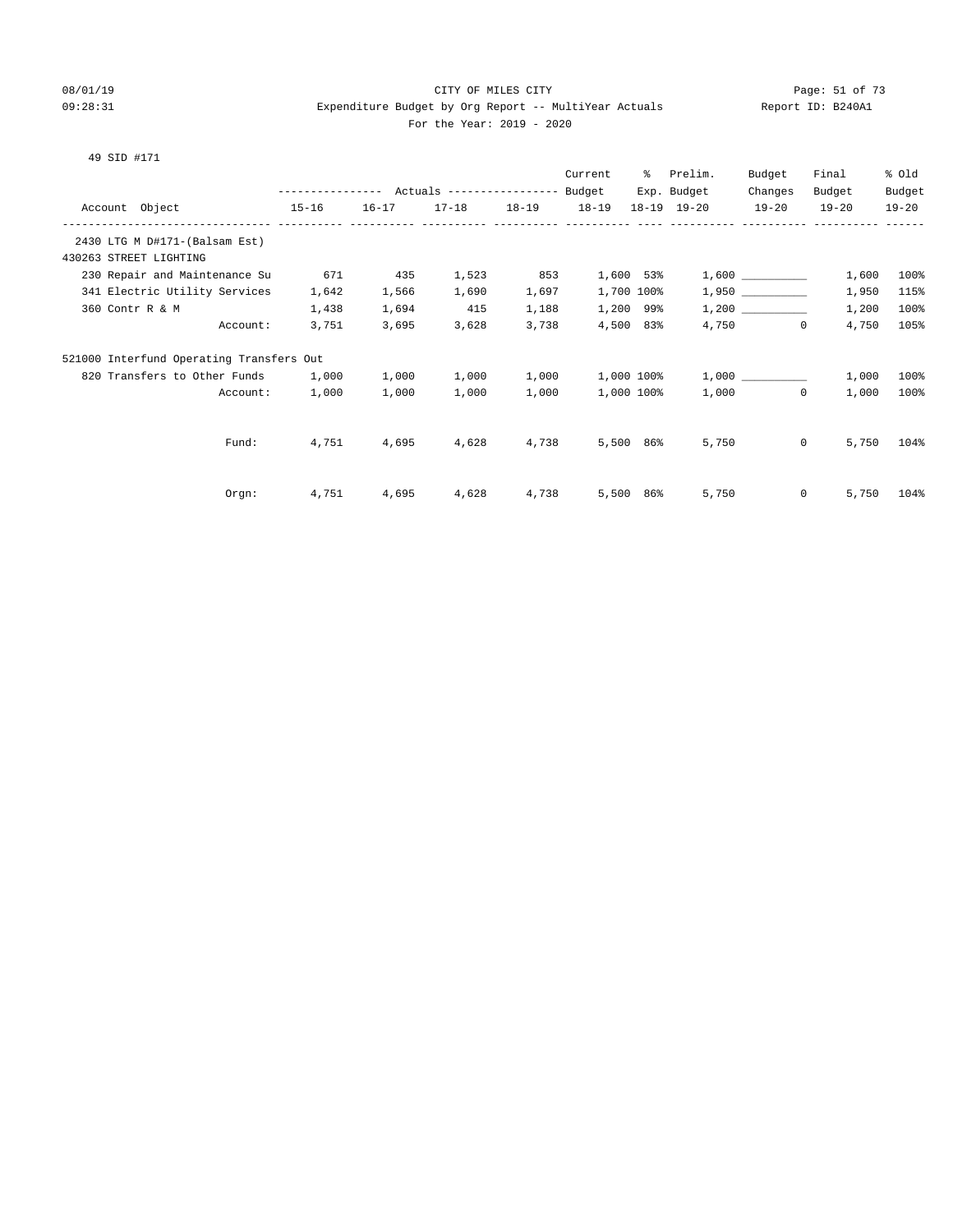#### 08/01/19 Page: 52 of 73 09:28:31 Expenditure Budget by Org Report -- MultiYear Actuals Report ID: B240A1 For the Year: 2019 - 2020

|                                                      |                                                       |           |           |           | Current    | ႜႜႜ | Prelim.     | Budget            | Final     | % Old     |
|------------------------------------------------------|-------------------------------------------------------|-----------|-----------|-----------|------------|-----|-------------|-------------------|-----------|-----------|
|                                                      | ---------------    Actuals ----------------    Budget |           |           |           |            |     | Exp. Budget | Changes           | Budget    | Budget    |
| Account Object<br>------------ ---------- ---------- | $15 - 16$                                             | $16 - 17$ | $17 - 18$ | $18 - 19$ | $18 - 19$  |     | 18-19 19-20 | $19 - 20$         | $19 - 20$ | $19 - 20$ |
| 2440 LTG M D#172-(Main Str)                          |                                                       |           |           |           |            |     |             |                   |           |           |
| 430263 STREET LIGHTING                               |                                                       |           |           |           |            |     |             |                   |           |           |
| 230 Repair and Maintenance Su                        | 896                                                   | 3,196     | 985       | 4,034     | 6,000 67%  |     |             |                   | 4,000     | 67%       |
| 341 Electric Utility Services                        | 13,894                                                | 14,334    | 15,902    | 15,748    | 17,000 93% |     |             | 24,000            | 24,000    | 141%      |
| 360 Contr R & M                                      | 703                                                   | 1,886     | 2,149     | 4,154     | 2,500 166% |     |             |                   | 3,000     | 120%      |
| Account:                                             | 15,493                                                | 19,416    | 19,036    | 23,936    | 25,500 94% |     |             | 31,000<br>$\circ$ | 31,000    | 121%      |
| 521000 Interfund Operating Transfers Out             |                                                       |           |           |           |            |     |             |                   |           |           |
| 820 Transfers to Other Funds                         | 1,000                                                 | 1,000     | 1,000     | 1,000     | 1,000 100% |     |             | 1,000             | 1,000     | 100%      |
| Account:                                             | 1,000                                                 | 1,000     | 1,000     | 1,000     | 1,000 100% |     |             | $\Omega$<br>1,000 | 1,000     | 100%      |
|                                                      |                                                       |           |           |           |            |     |             |                   |           |           |
| Fund:                                                | 16,493                                                | 20,416    | 20,036    | 24,936    | 26,500 94% |     | 32,000      | $\mathbf{0}$      | 32,000    | 120%      |
|                                                      |                                                       |           |           |           |            |     |             |                   |           |           |
| Orgn:                                                | 16,493                                                | 20,416    | 20,036    | 24,936    | 26,500 94% |     | 32,000      | $\Omega$          | 32,000    | 120%      |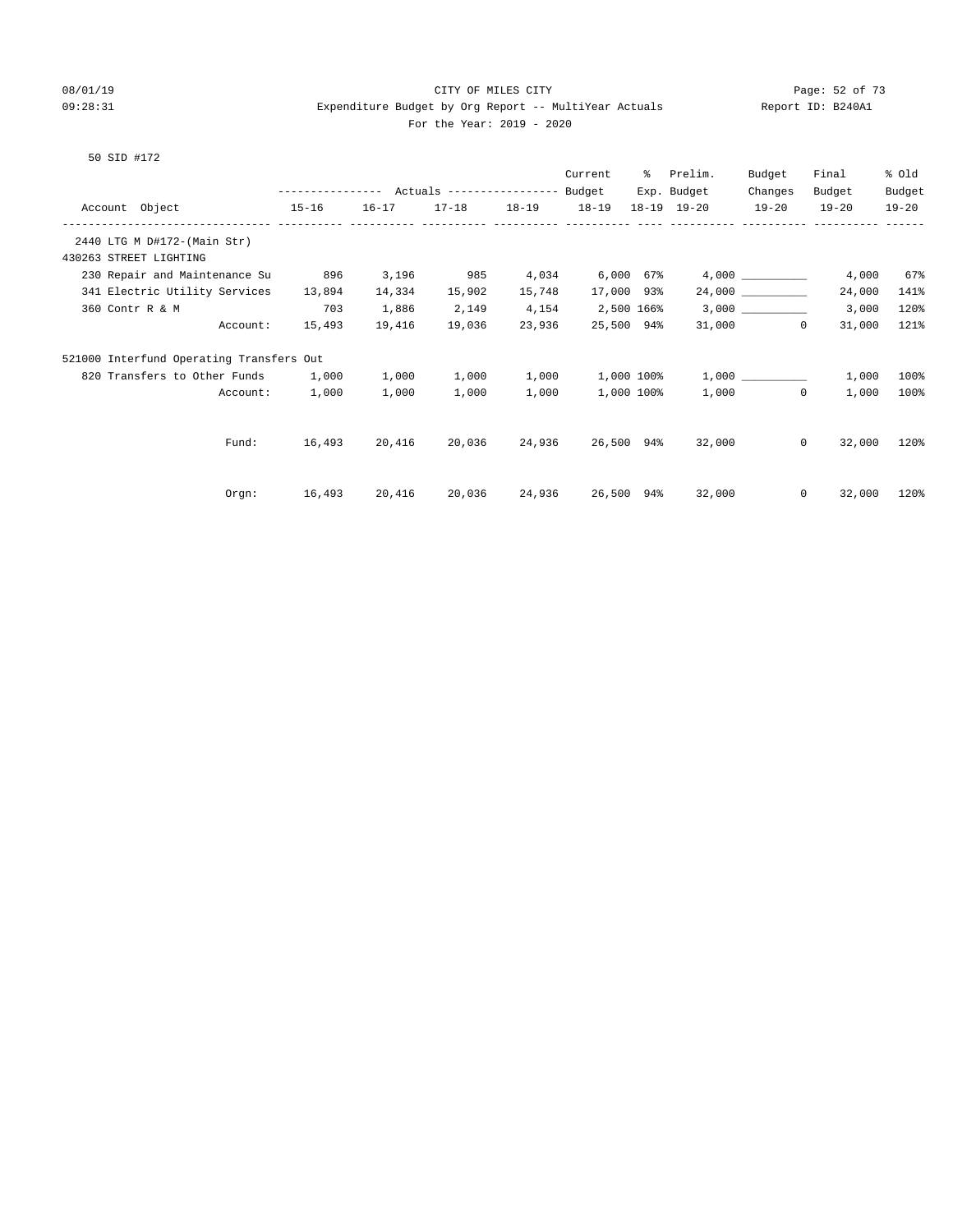#### 08/01/19 Page: 53 of 73 09:28:31 Expenditure Budget by Org Report -- MultiYear Actuals Report ID: B240A1 For the Year: 2019 - 2020

|                                          |                   |           |                           |           | Current    | ⊱           | Prelim.             | Budget       | Final     | % Old     |
|------------------------------------------|-------------------|-----------|---------------------------|-----------|------------|-------------|---------------------|--------------|-----------|-----------|
|                                          | ----------------- |           | Actuals ----------------- |           | Budget     |             | Exp. Budget         | Changes      | Budget    | Budget    |
| Account Object                           | $15 - 16$         | $16 - 17$ | $17 - 18$                 | $18 - 19$ | $18 - 19$  |             | $18 - 19$ $19 - 20$ | $19 - 20$    | $19 - 20$ | $19 - 20$ |
| 2450 LTG M D#195-(SG-Trico)              |                   |           |                           |           |            |             |                     |              |           |           |
| 430263 STREET LIGHTING                   |                   |           |                           |           |            |             |                     |              |           |           |
| 341 Electric Utility Services            | 4,866             | 4,822     | 4,822                     | 4,821     |            | 5,505 88%   |                     |              | 6,300     | 114%      |
| Account:                                 | 4,866             | 4,822     | 4,822                     | 4,821     | 5,505      | 88%         | 6,300               | $\circ$      | 6,300     | 114%      |
| 521000 Interfund Operating Transfers Out |                   |           |                           |           |            |             |                     |              |           |           |
| 820 Transfers to Other Funds             | 1,000             | 1,000     | 1,000                     | 1,000     | 1,000 100% |             |                     | 1,000        | 1,000     | 100%      |
| Account:                                 | 1,000             | 1,000     | 1,000                     | 1,000     | 1,000 100% |             | 1,000               | $\mathbf{0}$ | 1,000     | 100%      |
|                                          |                   |           |                           |           |            |             |                     |              |           |           |
| Fund:                                    | 5,866             | 5,822     | 5,822                     | 5,821     |            | $6,505$ 89% | 7,300               | 0            | 7,300     | 112%      |
|                                          |                   |           |                           |           |            |             |                     |              |           |           |
| Orgn:                                    | 5,866             | 5,822     | 5,822                     | 5,821     | 6,505      | 89%         | 7,300               | 0            | 7,300     | 112%      |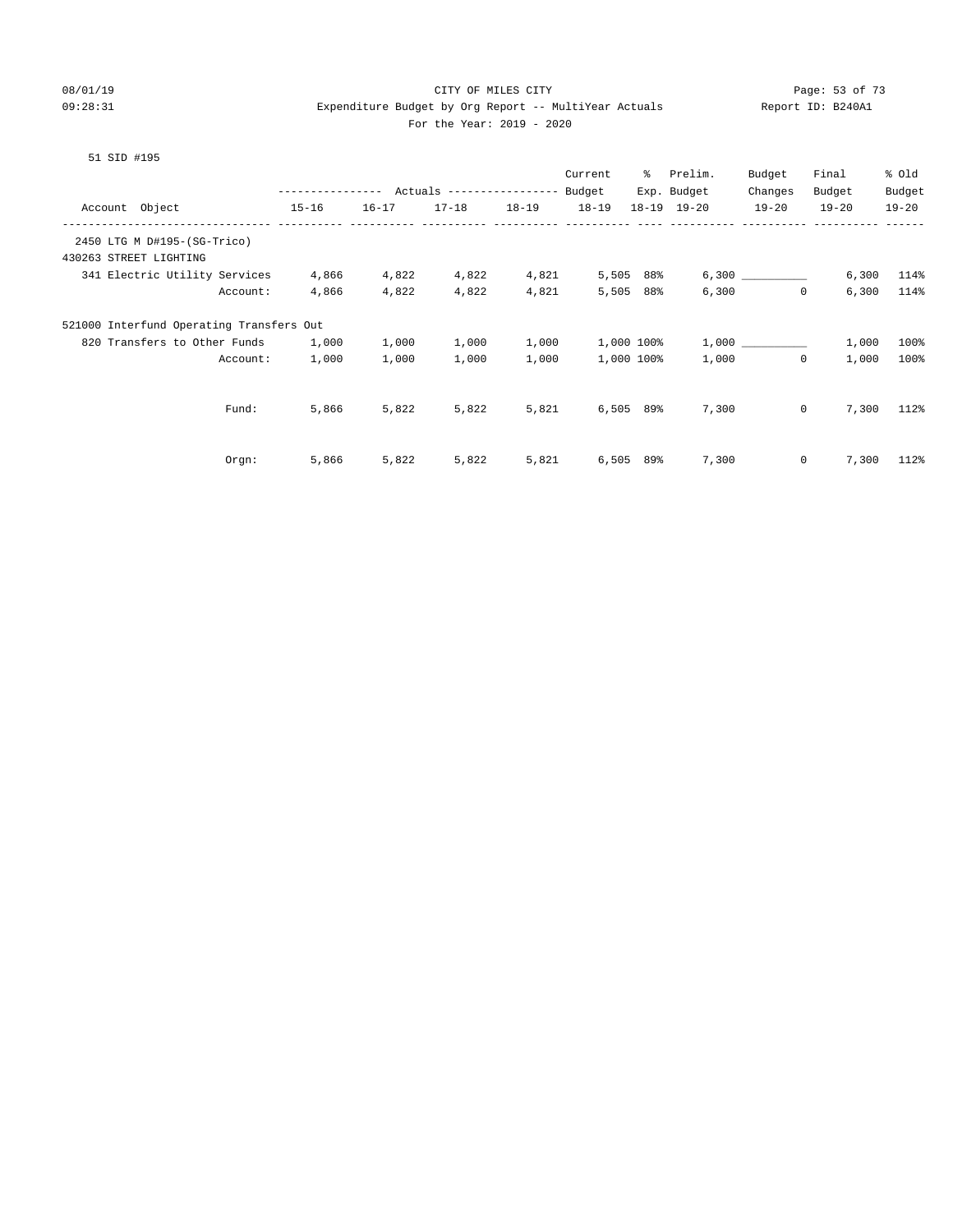#### 08/01/19 Page: 54 of 73 09:28:31 Expenditure Budget by Org Report -- MultiYear Actuals Report ID: B240A1 For the Year: 2019 - 2020

|                                                                      |                                                       |           |           |           | Current    | ႜၟ          | Prelim.     | Budget           | Final     | % Old     |
|----------------------------------------------------------------------|-------------------------------------------------------|-----------|-----------|-----------|------------|-------------|-------------|------------------|-----------|-----------|
|                                                                      | ---------------    Actuals ----------------    Budget |           |           |           |            |             | Exp. Budget | Changes          | Budget    | Budget    |
| Account Object                                                       | $15 - 16$                                             | $16 - 17$ | $17 - 18$ | $18 - 19$ | $18 - 19$  |             | 18-19 19-20 | $19 - 20$        | $19 - 20$ | $19 - 20$ |
| --------------------------- --------<br>2470 LTG M D#202-(SG-MDU&NV) |                                                       |           |           |           |            |             |             |                  |           |           |
| 430263 STREET LIGHTING                                               |                                                       |           |           |           |            |             |             |                  |           |           |
| 341 Electric Utility Services                                        | 3,406                                                 | 4,556     | 4,158     | 1,306     |            | $4,300$ 30% |             | 4,300            | 4,300     | 100%      |
| 533 Machinery and Equipment R                                        | 3,345                                                 | 2,436     | 2,739     | 5,419     | 2,800 194% |             |             |                  | 4,000     | 143%      |
| Account:                                                             | 6,751                                                 | 6,992     | 6,897     | 6,725     | 7,100 95%  |             |             | 8,300<br>$\circ$ | 8,300     | 116%      |
| 521000 Interfund Operating Transfers Out                             |                                                       |           |           |           |            |             |             |                  |           |           |
| 820 Transfers to Other Funds                                         | 1,000                                                 | 1,000     | 1,000     | 1,000     | 1,000 100% |             |             |                  | 1,000     | 100%      |
| Account:                                                             | 1,000                                                 | 1,000     | 1,000     | 1,000     | 1,000 100% |             | 1,000       | $\Omega$         | 1,000     | 100%      |
|                                                                      |                                                       |           |           |           |            |             |             |                  |           |           |
| Fund:                                                                | 7,751                                                 | 7,992     | 7,897     | 7,725     | 8,100 95%  |             | 9,300       | $\overline{0}$   | 9,300     | 114%      |
|                                                                      |                                                       |           |           |           |            |             |             |                  |           |           |
| $Orgn$ :                                                             | 7,751                                                 | 7,992     | 7,897     | 7,725     | 8,100 95%  |             | 9,300       | $\mathbf{0}$     | 9,300     | 114%      |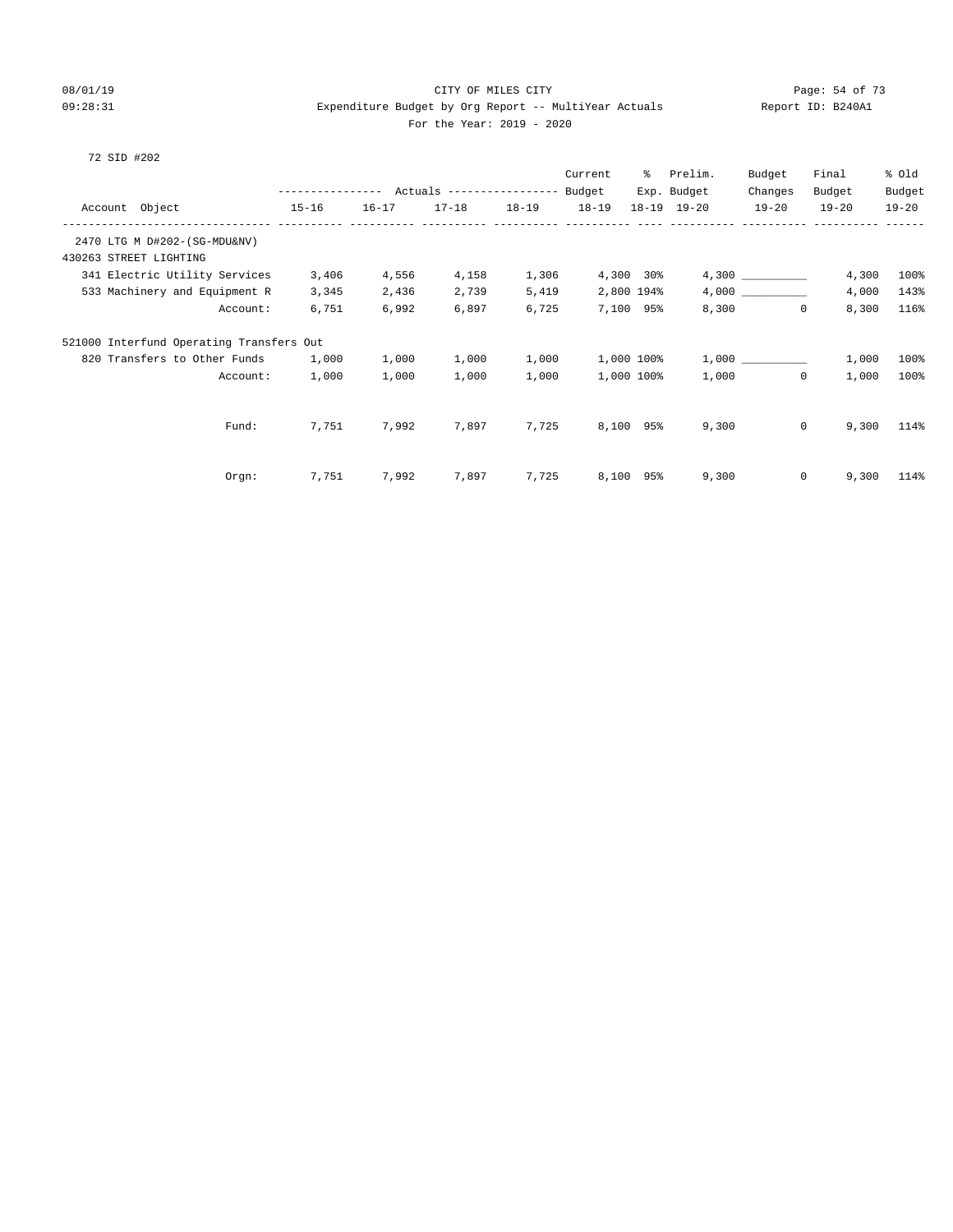#### 08/01/19 Page: 55 of 73 09:28:31 Expenditure Budget by Org Report -- MultiYear Actuals Report ID: B240A1 For the Year: 2019 - 2020

80 Water Purification

|                                         |           |           |                                  |           | Current     | ႜ       | Prelim.     | Budget                                  | Final                   | % Old          |
|-----------------------------------------|-----------|-----------|----------------------------------|-----------|-------------|---------|-------------|-----------------------------------------|-------------------------|----------------|
|                                         |           |           | Actuals ----------------- Budget |           |             |         | Exp. Budget | Changes                                 | Budget                  | Budget         |
| Account Object                          | $15 - 16$ | $16 - 17$ | $17 - 18$<br>----- ---           | $18 - 19$ | 18-19       |         | 18-19 19-20 | $19 - 20$                               | $19 - 20$               | $19 - 20$      |
| 5210 WATER UTILITY                      |           |           |                                  |           |             |         |             |                                         |                         |                |
| 430540 Water Purification and Treatment |           |           |                                  |           |             |         |             |                                         |                         |                |
| 210 Office Supplies and Mater           | 272       | 157       | 454                              | 219       |             | 400 55% |             |                                         | 400                     | 100%           |
| 214 Small Items of Equipment            | 65        | 6,571     | 687                              | 410       | 6,000       | 7%      |             |                                         | 3,000                   | 50%            |
| 220 Operating Expenses                  | 1,566     | 2,386     | 2,610                            | 1,456     | 3,000       | 49%     |             |                                         | 3,000                   | 100%           |
| 222 Chemicals, Lab & Med Suppl          | 52,487    | 68,168    | 55,721                           | 50,696    | 60,000      | 84%     |             | $60,000$ ___________                    | 60,000                  | 100%           |
| 226 Clothing and Uniforms               | 431       | 199       | 384                              | 316       |             | 500 63% |             | $500$ __________                        | 500                     | 100%           |
| 230 Repair and Maintenance Su           | 5,031     | 6,570     | 8,036                            | 9,545     | 9,500 100%  |         |             | 10,000                                  | 10,000                  | 105%           |
| 231 Gas, Oil, Diesel Fuel, Gr           | 771       | 553       | 816                              | 1,413     | 1,000 141%  |         |             |                                         | 2,000                   | 200%           |
| 241 Consumable Tools                    | 105       | 94        | $\overline{3}$                   |           | 150         | 0 %     |             |                                         | $\Omega$                | 0 <sub>8</sub> |
| 311 Postage, Box Rent, Etc.             | 53        | 83        | 75                               | 29        | 150         | 19%     |             | 100 000                                 | 100                     | 67%            |
| 320 Printing, Duplicating, Ty           |           |           |                                  |           | 100         | 0 %     |             | $\begin{array}{c} 100 \\ - \end{array}$ | 100                     | 100%           |
| 330 Publicity, Subscriptions            | 30        |           |                                  |           | 400         | 0 %     |             | $750$ _________                         | 750                     | 188%           |
| 334 Memberships, Registration           | 203       | 68        | 445                              | 208       | 450         | 46%     |             |                                         | 300                     | 67%            |
| 352 Wtr/Swr Lab Testing                 | 3,953     | 6,053     | 7,338                            | 7,843     | 10,000      | 78%     |             |                                         | 10,000                  | 100%           |
| 357 Architectual, Engineering           |           |           |                                  |           | 12,000      | 0 %     |             |                                         | 8,000                   | 67%            |
| 360 Contr R & M                         | 1,151     | 3,094     | 1,406                            | 3,256     | 6,000       | 54%     |             |                                         | 4,000                   | 67%            |
| 369 Other Repair and Maintena           |           |           |                                  |           | 1,500       | 0%      |             |                                         | 1,500                   | 100%           |
| 370 Travel                              | 601       | 771       | 560                              | 1,111     | 1,500       | 74%     |             |                                         | 1,500                   | 100%           |
| 380 Training Services                   | 814       | 368       | 286                              | 678       | 1,400       | 48%     |             |                                         | 1,500                   | 107%           |
| 382 Books                               |           |           | 164                              |           | 200         | 0%      |             | 200                                     | 200                     | 100%           |
| 533 Machinery and Equipment R           |           |           |                                  |           | 1,000       | 0%      |             |                                         | 500                     | 50%            |
| 940 Machinery & Equipment               |           |           |                                  |           | 5,000       | 0%      |             |                                         | 5,000                   | 100%           |
| Account:                                | 67,533    | 95,135    | 78,985                           | 77,180    | 120,250 64% |         | 112,350     |                                         | $\mathbf{0}$<br>112,350 | 93%            |
| Fund:                                   | 67,533    | 95,135    | 78,985                           | 77,180    | 120,250 64% |         | 112,350     |                                         | 0<br>112,350            | 93%            |
| Orem:                                   | 67,533    | 95,135    | 78,985                           | 77,180    | 120,250 64% |         | 112,350     |                                         | 0<br>112,350            | 93%            |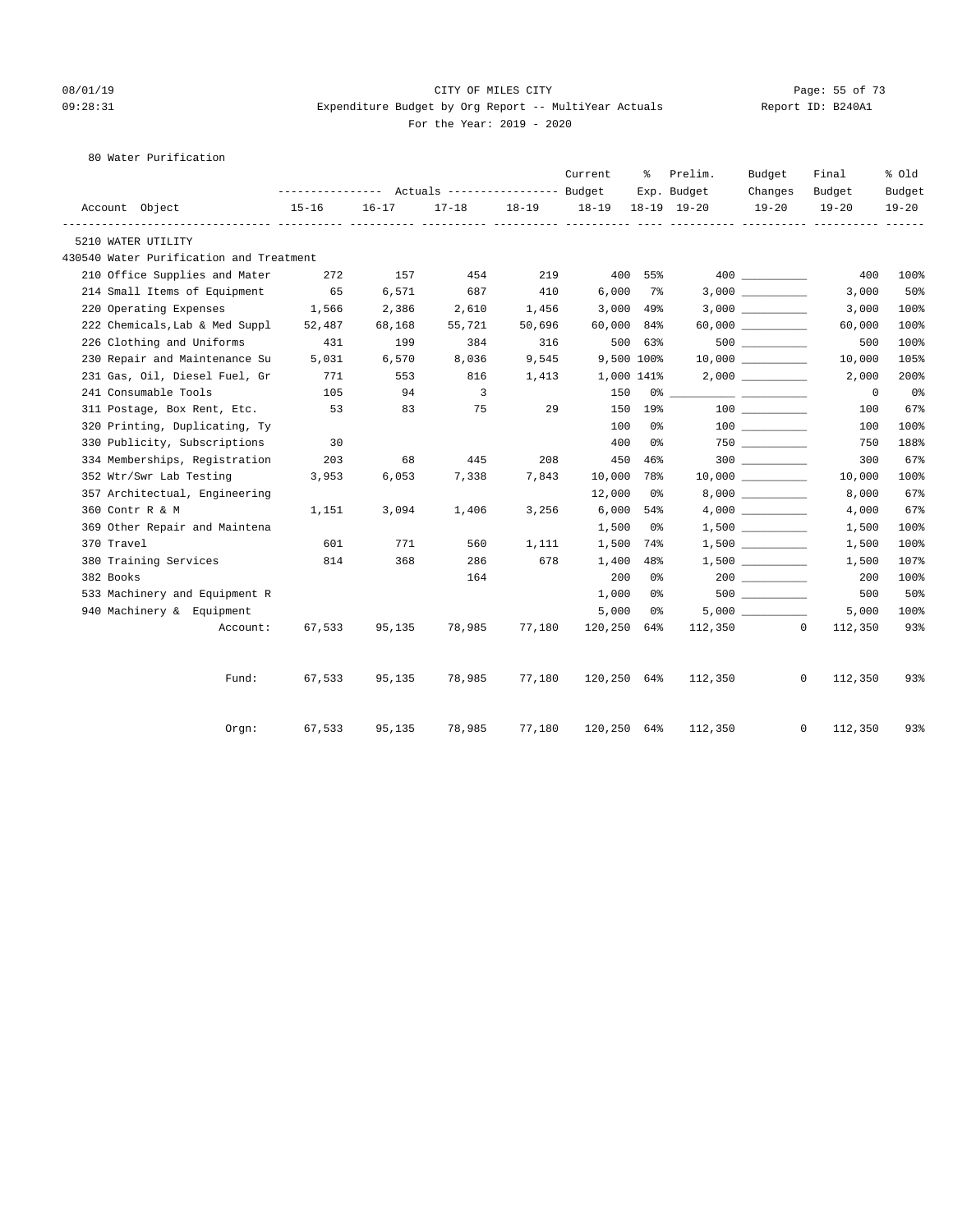#### 08/01/19 Page: 56 of 73 09:28:31 Expenditure Budget by Org Report -- MultiYear Actuals Report ID: B240A1 For the Year: 2019 - 2020

| LOT LITE<br>$\sim$ |  |
|--------------------|--|
|                    |  |
|                    |  |

| % Old<br>Current<br>ిం<br>Budget<br>Final<br>--------------- Actuals ---------------- Budget<br>Exp. Budget<br>Budget<br>Changes<br>Budget<br>$15 - 16$<br>$18 - 19$<br>18-19 19-20<br>$19 - 20$<br>$19 - 20$<br>Account Object<br>$16 - 17$<br>$17 - 18$<br>$18 - 19$<br>$19 - 20$<br>---- ----------<br>4056 Airport- Capital Improvement Plan<br>430300 Airport (87)<br>360 Contr R & M<br>5,813<br>$0$ %<br>30,500<br>0<br>0<br>$\Omega$<br>$\Omega$<br>$0$ ****<br>$\mathbf 0$<br>5,813<br>30,500<br>Account:<br>521000 Interfund Operating Transfers Out<br>820 Transfers to Other Funds<br>0 왕 1<br>0<br>10,621<br>0<br>$0$ ****<br>$\Omega$<br>$\Omega$<br>0<br>Account:<br>10,621<br>$\mathbf 0$<br>0 <sup>°</sup><br>$\mathbf 0$<br>$\mathbf 0$<br>0<br>Fund:<br>16,434<br>30,500<br>5310 SEWER UTILITY<br>430300 Airport (87)<br>230 Repair and Maintenance Su<br>0<br>595<br>0<br>0%<br>$0$ ****<br>$\mathbf{0}$<br>$\Omega$<br>$\mathbf 0$<br>Account:<br>595<br>$\mathbf 0$<br>595<br>$\mathbf 0$<br>0<br>$\mathbf 0$<br>Fund:<br>0%<br>0%<br>5610 AIRPORT OPERATING<br>430300 Airport (87)<br>111 Salaries and Wages - Perm<br>100,020 83%<br>90,638<br>99,546<br>93,090<br>82,708<br>100,260<br>100%<br>100%<br>121 OVERTIME-PERMANENT<br>435<br>2,829<br>4,190<br>2,024<br>2,800 72%<br>2,800<br>154<br>131 VACATION<br>2,123<br>7,290<br>7,405<br>2,100 353%<br>2,100<br>$1,800$ __________<br>132 SICK LEAVE<br>1,755<br>1,263<br>528<br>1,800 29%<br>1,800<br>100%<br>133 OTHER LEAVE PAY<br>7,167<br>4,058<br>3,197 127%<br>100%<br>414<br>3,635<br>3,203<br>134 HOLIDAY PAY<br>920<br>71<br>1,600<br>100%<br>136<br>1,557<br>$4\%$<br>1,600<br>141 Unemployment Insurance<br>168<br>340<br>167 204%<br>168<br>101%<br>138<br>286<br>142 Workers' Compensation<br>6,154<br>100%<br>5,017<br>6,137<br>5,762<br>5,525<br>6,140<br>90%<br>$19,073$ __________<br>143 Health Insurance<br>107%<br>14,573<br>16,599<br>13,736<br>17,859<br>17,753 101%<br>19,073<br>144 FICA<br>8,456<br>8,744<br>7,428<br>8,531 87%<br>100%<br>6,680<br>8,550<br>145 PERS<br>18,952<br>33,843<br>17,851<br>8,295<br>9,445<br>88%<br>9,690<br>103%<br>9,690<br>$375$ __________<br>196 CLOTHING ALLOTMENT<br>375<br>375<br>375<br>375<br>300<br>80%<br>375<br>100%<br>600 000<br>100%<br>210 Office Supplies and Mater<br>928<br>781<br>617<br>823<br>600 137%<br>600<br>214 Small Items of Equipment<br>50%<br>470<br>4,229<br>500<br>0%<br>250<br>220 Operating Expenses<br>6,911<br>4,712<br>4,538<br>4,678<br>3,500 134%<br>4,000<br>114%<br>8,000 765%<br>100%<br>230 Repair and Maintenance Su<br>25,566<br>12,294<br>11,381<br>61,227<br>8,000<br>231 Gas, Oil, Diesel Fuel, Gr<br>2,000 188%<br>125%<br>1,716<br>1,945<br>5,001<br>3,755<br>2,500<br>120%<br>237 Aviation Fuel<br>244,458<br>264,572<br>459,057<br>213,058<br>250,000<br>85%<br>300,000<br>239 Tires, Tubes Etc.<br>398<br>977<br>2,500<br>2,500<br>100%<br>181<br>7%<br>250 Supplies for Resale<br>860<br>1,000<br>$1\, , \, 0\, 0\, 0 \quad \underline{\hspace{1cm}} \rule{2.5cm}{0.4cm}$<br>326<br>1,921<br>86%<br>1,000<br>100%<br>311 Postage, Box Rent, Etc.<br>$\overline{7}$<br>277<br>131<br>300<br>200<br>67%<br>181<br>44%<br>319 Other Communication and T<br>676<br>723<br>1,712<br>1,157<br>1,000 116%<br>1,200<br>120%<br>120%<br>330 Publicity, Subscriptions<br>271<br>592<br>1,184<br>1,307<br>1,000 131%<br>1,200<br>600<br>334 Memberships, Registration<br>120%<br>691<br>490<br>490<br>490<br>500 98%<br>600<br>341 Electric Utility Services<br>9,745<br>9,000 108%<br>111%<br>7,964<br>10,090<br>10,137<br>10,000<br>344 Gas Utility Service<br>3,399<br>6,333<br>5,000 116%<br>5,000<br>100%<br>5,027<br>5,798 | 87 Airport |  |  |  |         |  |                |
|-----------------------------------------------------------------------------------------------------------------------------------------------------------------------------------------------------------------------------------------------------------------------------------------------------------------------------------------------------------------------------------------------------------------------------------------------------------------------------------------------------------------------------------------------------------------------------------------------------------------------------------------------------------------------------------------------------------------------------------------------------------------------------------------------------------------------------------------------------------------------------------------------------------------------------------------------------------------------------------------------------------------------------------------------------------------------------------------------------------------------------------------------------------------------------------------------------------------------------------------------------------------------------------------------------------------------------------------------------------------------------------------------------------------------------------------------------------------------------------------------------------------------------------------------------------------------------------------------------------------------------------------------------------------------------------------------------------------------------------------------------------------------------------------------------------------------------------------------------------------------------------------------------------------------------------------------------------------------------------------------------------------------------------------------------------------------------------------------------------------------------------------------------------------------------------------------------------------------------------------------------------------------------------------------------------------------------------------------------------------------------------------------------------------------------------------------------------------------------------------------------------------------------------------------------------------------------------------------------------------------------------------------------------------------------------------------------------------------------------------------------------------------------------------------------------------------------------------------------------------------------------------------------------------------------------------------------------------------------------------------------------------------------------------------------------------------------------------------------------------------------------------------------------------------------------------------------------------------------------------------------------------------------------------------------------------------------------------------------------------------------------------------------------------------------------------------------------------------------------------------------------------------------------------------------------------------------------------------------------------------------------------------------------------------------------------------------------------|------------|--|--|--|---------|--|----------------|
|                                                                                                                                                                                                                                                                                                                                                                                                                                                                                                                                                                                                                                                                                                                                                                                                                                                                                                                                                                                                                                                                                                                                                                                                                                                                                                                                                                                                                                                                                                                                                                                                                                                                                                                                                                                                                                                                                                                                                                                                                                                                                                                                                                                                                                                                                                                                                                                                                                                                                                                                                                                                                                                                                                                                                                                                                                                                                                                                                                                                                                                                                                                                                                                                                                                                                                                                                                                                                                                                                                                                                                                                                                                                                                                 |            |  |  |  | Prelim. |  |                |
|                                                                                                                                                                                                                                                                                                                                                                                                                                                                                                                                                                                                                                                                                                                                                                                                                                                                                                                                                                                                                                                                                                                                                                                                                                                                                                                                                                                                                                                                                                                                                                                                                                                                                                                                                                                                                                                                                                                                                                                                                                                                                                                                                                                                                                                                                                                                                                                                                                                                                                                                                                                                                                                                                                                                                                                                                                                                                                                                                                                                                                                                                                                                                                                                                                                                                                                                                                                                                                                                                                                                                                                                                                                                                                                 |            |  |  |  |         |  |                |
|                                                                                                                                                                                                                                                                                                                                                                                                                                                                                                                                                                                                                                                                                                                                                                                                                                                                                                                                                                                                                                                                                                                                                                                                                                                                                                                                                                                                                                                                                                                                                                                                                                                                                                                                                                                                                                                                                                                                                                                                                                                                                                                                                                                                                                                                                                                                                                                                                                                                                                                                                                                                                                                                                                                                                                                                                                                                                                                                                                                                                                                                                                                                                                                                                                                                                                                                                                                                                                                                                                                                                                                                                                                                                                                 |            |  |  |  |         |  |                |
|                                                                                                                                                                                                                                                                                                                                                                                                                                                                                                                                                                                                                                                                                                                                                                                                                                                                                                                                                                                                                                                                                                                                                                                                                                                                                                                                                                                                                                                                                                                                                                                                                                                                                                                                                                                                                                                                                                                                                                                                                                                                                                                                                                                                                                                                                                                                                                                                                                                                                                                                                                                                                                                                                                                                                                                                                                                                                                                                                                                                                                                                                                                                                                                                                                                                                                                                                                                                                                                                                                                                                                                                                                                                                                                 |            |  |  |  |         |  |                |
|                                                                                                                                                                                                                                                                                                                                                                                                                                                                                                                                                                                                                                                                                                                                                                                                                                                                                                                                                                                                                                                                                                                                                                                                                                                                                                                                                                                                                                                                                                                                                                                                                                                                                                                                                                                                                                                                                                                                                                                                                                                                                                                                                                                                                                                                                                                                                                                                                                                                                                                                                                                                                                                                                                                                                                                                                                                                                                                                                                                                                                                                                                                                                                                                                                                                                                                                                                                                                                                                                                                                                                                                                                                                                                                 |            |  |  |  |         |  | 0%             |
|                                                                                                                                                                                                                                                                                                                                                                                                                                                                                                                                                                                                                                                                                                                                                                                                                                                                                                                                                                                                                                                                                                                                                                                                                                                                                                                                                                                                                                                                                                                                                                                                                                                                                                                                                                                                                                                                                                                                                                                                                                                                                                                                                                                                                                                                                                                                                                                                                                                                                                                                                                                                                                                                                                                                                                                                                                                                                                                                                                                                                                                                                                                                                                                                                                                                                                                                                                                                                                                                                                                                                                                                                                                                                                                 |            |  |  |  |         |  | 0%             |
|                                                                                                                                                                                                                                                                                                                                                                                                                                                                                                                                                                                                                                                                                                                                                                                                                                                                                                                                                                                                                                                                                                                                                                                                                                                                                                                                                                                                                                                                                                                                                                                                                                                                                                                                                                                                                                                                                                                                                                                                                                                                                                                                                                                                                                                                                                                                                                                                                                                                                                                                                                                                                                                                                                                                                                                                                                                                                                                                                                                                                                                                                                                                                                                                                                                                                                                                                                                                                                                                                                                                                                                                                                                                                                                 |            |  |  |  |         |  |                |
|                                                                                                                                                                                                                                                                                                                                                                                                                                                                                                                                                                                                                                                                                                                                                                                                                                                                                                                                                                                                                                                                                                                                                                                                                                                                                                                                                                                                                                                                                                                                                                                                                                                                                                                                                                                                                                                                                                                                                                                                                                                                                                                                                                                                                                                                                                                                                                                                                                                                                                                                                                                                                                                                                                                                                                                                                                                                                                                                                                                                                                                                                                                                                                                                                                                                                                                                                                                                                                                                                                                                                                                                                                                                                                                 |            |  |  |  |         |  | 0 <sup>8</sup> |
|                                                                                                                                                                                                                                                                                                                                                                                                                                                                                                                                                                                                                                                                                                                                                                                                                                                                                                                                                                                                                                                                                                                                                                                                                                                                                                                                                                                                                                                                                                                                                                                                                                                                                                                                                                                                                                                                                                                                                                                                                                                                                                                                                                                                                                                                                                                                                                                                                                                                                                                                                                                                                                                                                                                                                                                                                                                                                                                                                                                                                                                                                                                                                                                                                                                                                                                                                                                                                                                                                                                                                                                                                                                                                                                 |            |  |  |  |         |  | 0%             |
|                                                                                                                                                                                                                                                                                                                                                                                                                                                                                                                                                                                                                                                                                                                                                                                                                                                                                                                                                                                                                                                                                                                                                                                                                                                                                                                                                                                                                                                                                                                                                                                                                                                                                                                                                                                                                                                                                                                                                                                                                                                                                                                                                                                                                                                                                                                                                                                                                                                                                                                                                                                                                                                                                                                                                                                                                                                                                                                                                                                                                                                                                                                                                                                                                                                                                                                                                                                                                                                                                                                                                                                                                                                                                                                 |            |  |  |  |         |  | 0 <sup>8</sup> |
|                                                                                                                                                                                                                                                                                                                                                                                                                                                                                                                                                                                                                                                                                                                                                                                                                                                                                                                                                                                                                                                                                                                                                                                                                                                                                                                                                                                                                                                                                                                                                                                                                                                                                                                                                                                                                                                                                                                                                                                                                                                                                                                                                                                                                                                                                                                                                                                                                                                                                                                                                                                                                                                                                                                                                                                                                                                                                                                                                                                                                                                                                                                                                                                                                                                                                                                                                                                                                                                                                                                                                                                                                                                                                                                 |            |  |  |  |         |  |                |
|                                                                                                                                                                                                                                                                                                                                                                                                                                                                                                                                                                                                                                                                                                                                                                                                                                                                                                                                                                                                                                                                                                                                                                                                                                                                                                                                                                                                                                                                                                                                                                                                                                                                                                                                                                                                                                                                                                                                                                                                                                                                                                                                                                                                                                                                                                                                                                                                                                                                                                                                                                                                                                                                                                                                                                                                                                                                                                                                                                                                                                                                                                                                                                                                                                                                                                                                                                                                                                                                                                                                                                                                                                                                                                                 |            |  |  |  |         |  |                |
|                                                                                                                                                                                                                                                                                                                                                                                                                                                                                                                                                                                                                                                                                                                                                                                                                                                                                                                                                                                                                                                                                                                                                                                                                                                                                                                                                                                                                                                                                                                                                                                                                                                                                                                                                                                                                                                                                                                                                                                                                                                                                                                                                                                                                                                                                                                                                                                                                                                                                                                                                                                                                                                                                                                                                                                                                                                                                                                                                                                                                                                                                                                                                                                                                                                                                                                                                                                                                                                                                                                                                                                                                                                                                                                 |            |  |  |  |         |  | 0%             |
|                                                                                                                                                                                                                                                                                                                                                                                                                                                                                                                                                                                                                                                                                                                                                                                                                                                                                                                                                                                                                                                                                                                                                                                                                                                                                                                                                                                                                                                                                                                                                                                                                                                                                                                                                                                                                                                                                                                                                                                                                                                                                                                                                                                                                                                                                                                                                                                                                                                                                                                                                                                                                                                                                                                                                                                                                                                                                                                                                                                                                                                                                                                                                                                                                                                                                                                                                                                                                                                                                                                                                                                                                                                                                                                 |            |  |  |  |         |  | 0 <sup>8</sup> |
|                                                                                                                                                                                                                                                                                                                                                                                                                                                                                                                                                                                                                                                                                                                                                                                                                                                                                                                                                                                                                                                                                                                                                                                                                                                                                                                                                                                                                                                                                                                                                                                                                                                                                                                                                                                                                                                                                                                                                                                                                                                                                                                                                                                                                                                                                                                                                                                                                                                                                                                                                                                                                                                                                                                                                                                                                                                                                                                                                                                                                                                                                                                                                                                                                                                                                                                                                                                                                                                                                                                                                                                                                                                                                                                 |            |  |  |  |         |  |                |
|                                                                                                                                                                                                                                                                                                                                                                                                                                                                                                                                                                                                                                                                                                                                                                                                                                                                                                                                                                                                                                                                                                                                                                                                                                                                                                                                                                                                                                                                                                                                                                                                                                                                                                                                                                                                                                                                                                                                                                                                                                                                                                                                                                                                                                                                                                                                                                                                                                                                                                                                                                                                                                                                                                                                                                                                                                                                                                                                                                                                                                                                                                                                                                                                                                                                                                                                                                                                                                                                                                                                                                                                                                                                                                                 |            |  |  |  |         |  |                |
|                                                                                                                                                                                                                                                                                                                                                                                                                                                                                                                                                                                                                                                                                                                                                                                                                                                                                                                                                                                                                                                                                                                                                                                                                                                                                                                                                                                                                                                                                                                                                                                                                                                                                                                                                                                                                                                                                                                                                                                                                                                                                                                                                                                                                                                                                                                                                                                                                                                                                                                                                                                                                                                                                                                                                                                                                                                                                                                                                                                                                                                                                                                                                                                                                                                                                                                                                                                                                                                                                                                                                                                                                                                                                                                 |            |  |  |  |         |  |                |
|                                                                                                                                                                                                                                                                                                                                                                                                                                                                                                                                                                                                                                                                                                                                                                                                                                                                                                                                                                                                                                                                                                                                                                                                                                                                                                                                                                                                                                                                                                                                                                                                                                                                                                                                                                                                                                                                                                                                                                                                                                                                                                                                                                                                                                                                                                                                                                                                                                                                                                                                                                                                                                                                                                                                                                                                                                                                                                                                                                                                                                                                                                                                                                                                                                                                                                                                                                                                                                                                                                                                                                                                                                                                                                                 |            |  |  |  |         |  |                |
|                                                                                                                                                                                                                                                                                                                                                                                                                                                                                                                                                                                                                                                                                                                                                                                                                                                                                                                                                                                                                                                                                                                                                                                                                                                                                                                                                                                                                                                                                                                                                                                                                                                                                                                                                                                                                                                                                                                                                                                                                                                                                                                                                                                                                                                                                                                                                                                                                                                                                                                                                                                                                                                                                                                                                                                                                                                                                                                                                                                                                                                                                                                                                                                                                                                                                                                                                                                                                                                                                                                                                                                                                                                                                                                 |            |  |  |  |         |  |                |
|                                                                                                                                                                                                                                                                                                                                                                                                                                                                                                                                                                                                                                                                                                                                                                                                                                                                                                                                                                                                                                                                                                                                                                                                                                                                                                                                                                                                                                                                                                                                                                                                                                                                                                                                                                                                                                                                                                                                                                                                                                                                                                                                                                                                                                                                                                                                                                                                                                                                                                                                                                                                                                                                                                                                                                                                                                                                                                                                                                                                                                                                                                                                                                                                                                                                                                                                                                                                                                                                                                                                                                                                                                                                                                                 |            |  |  |  |         |  | 100%           |
|                                                                                                                                                                                                                                                                                                                                                                                                                                                                                                                                                                                                                                                                                                                                                                                                                                                                                                                                                                                                                                                                                                                                                                                                                                                                                                                                                                                                                                                                                                                                                                                                                                                                                                                                                                                                                                                                                                                                                                                                                                                                                                                                                                                                                                                                                                                                                                                                                                                                                                                                                                                                                                                                                                                                                                                                                                                                                                                                                                                                                                                                                                                                                                                                                                                                                                                                                                                                                                                                                                                                                                                                                                                                                                                 |            |  |  |  |         |  |                |
|                                                                                                                                                                                                                                                                                                                                                                                                                                                                                                                                                                                                                                                                                                                                                                                                                                                                                                                                                                                                                                                                                                                                                                                                                                                                                                                                                                                                                                                                                                                                                                                                                                                                                                                                                                                                                                                                                                                                                                                                                                                                                                                                                                                                                                                                                                                                                                                                                                                                                                                                                                                                                                                                                                                                                                                                                                                                                                                                                                                                                                                                                                                                                                                                                                                                                                                                                                                                                                                                                                                                                                                                                                                                                                                 |            |  |  |  |         |  |                |
|                                                                                                                                                                                                                                                                                                                                                                                                                                                                                                                                                                                                                                                                                                                                                                                                                                                                                                                                                                                                                                                                                                                                                                                                                                                                                                                                                                                                                                                                                                                                                                                                                                                                                                                                                                                                                                                                                                                                                                                                                                                                                                                                                                                                                                                                                                                                                                                                                                                                                                                                                                                                                                                                                                                                                                                                                                                                                                                                                                                                                                                                                                                                                                                                                                                                                                                                                                                                                                                                                                                                                                                                                                                                                                                 |            |  |  |  |         |  |                |
|                                                                                                                                                                                                                                                                                                                                                                                                                                                                                                                                                                                                                                                                                                                                                                                                                                                                                                                                                                                                                                                                                                                                                                                                                                                                                                                                                                                                                                                                                                                                                                                                                                                                                                                                                                                                                                                                                                                                                                                                                                                                                                                                                                                                                                                                                                                                                                                                                                                                                                                                                                                                                                                                                                                                                                                                                                                                                                                                                                                                                                                                                                                                                                                                                                                                                                                                                                                                                                                                                                                                                                                                                                                                                                                 |            |  |  |  |         |  |                |
|                                                                                                                                                                                                                                                                                                                                                                                                                                                                                                                                                                                                                                                                                                                                                                                                                                                                                                                                                                                                                                                                                                                                                                                                                                                                                                                                                                                                                                                                                                                                                                                                                                                                                                                                                                                                                                                                                                                                                                                                                                                                                                                                                                                                                                                                                                                                                                                                                                                                                                                                                                                                                                                                                                                                                                                                                                                                                                                                                                                                                                                                                                                                                                                                                                                                                                                                                                                                                                                                                                                                                                                                                                                                                                                 |            |  |  |  |         |  |                |
|                                                                                                                                                                                                                                                                                                                                                                                                                                                                                                                                                                                                                                                                                                                                                                                                                                                                                                                                                                                                                                                                                                                                                                                                                                                                                                                                                                                                                                                                                                                                                                                                                                                                                                                                                                                                                                                                                                                                                                                                                                                                                                                                                                                                                                                                                                                                                                                                                                                                                                                                                                                                                                                                                                                                                                                                                                                                                                                                                                                                                                                                                                                                                                                                                                                                                                                                                                                                                                                                                                                                                                                                                                                                                                                 |            |  |  |  |         |  |                |
|                                                                                                                                                                                                                                                                                                                                                                                                                                                                                                                                                                                                                                                                                                                                                                                                                                                                                                                                                                                                                                                                                                                                                                                                                                                                                                                                                                                                                                                                                                                                                                                                                                                                                                                                                                                                                                                                                                                                                                                                                                                                                                                                                                                                                                                                                                                                                                                                                                                                                                                                                                                                                                                                                                                                                                                                                                                                                                                                                                                                                                                                                                                                                                                                                                                                                                                                                                                                                                                                                                                                                                                                                                                                                                                 |            |  |  |  |         |  |                |
|                                                                                                                                                                                                                                                                                                                                                                                                                                                                                                                                                                                                                                                                                                                                                                                                                                                                                                                                                                                                                                                                                                                                                                                                                                                                                                                                                                                                                                                                                                                                                                                                                                                                                                                                                                                                                                                                                                                                                                                                                                                                                                                                                                                                                                                                                                                                                                                                                                                                                                                                                                                                                                                                                                                                                                                                                                                                                                                                                                                                                                                                                                                                                                                                                                                                                                                                                                                                                                                                                                                                                                                                                                                                                                                 |            |  |  |  |         |  |                |
|                                                                                                                                                                                                                                                                                                                                                                                                                                                                                                                                                                                                                                                                                                                                                                                                                                                                                                                                                                                                                                                                                                                                                                                                                                                                                                                                                                                                                                                                                                                                                                                                                                                                                                                                                                                                                                                                                                                                                                                                                                                                                                                                                                                                                                                                                                                                                                                                                                                                                                                                                                                                                                                                                                                                                                                                                                                                                                                                                                                                                                                                                                                                                                                                                                                                                                                                                                                                                                                                                                                                                                                                                                                                                                                 |            |  |  |  |         |  |                |
|                                                                                                                                                                                                                                                                                                                                                                                                                                                                                                                                                                                                                                                                                                                                                                                                                                                                                                                                                                                                                                                                                                                                                                                                                                                                                                                                                                                                                                                                                                                                                                                                                                                                                                                                                                                                                                                                                                                                                                                                                                                                                                                                                                                                                                                                                                                                                                                                                                                                                                                                                                                                                                                                                                                                                                                                                                                                                                                                                                                                                                                                                                                                                                                                                                                                                                                                                                                                                                                                                                                                                                                                                                                                                                                 |            |  |  |  |         |  |                |
|                                                                                                                                                                                                                                                                                                                                                                                                                                                                                                                                                                                                                                                                                                                                                                                                                                                                                                                                                                                                                                                                                                                                                                                                                                                                                                                                                                                                                                                                                                                                                                                                                                                                                                                                                                                                                                                                                                                                                                                                                                                                                                                                                                                                                                                                                                                                                                                                                                                                                                                                                                                                                                                                                                                                                                                                                                                                                                                                                                                                                                                                                                                                                                                                                                                                                                                                                                                                                                                                                                                                                                                                                                                                                                                 |            |  |  |  |         |  |                |
|                                                                                                                                                                                                                                                                                                                                                                                                                                                                                                                                                                                                                                                                                                                                                                                                                                                                                                                                                                                                                                                                                                                                                                                                                                                                                                                                                                                                                                                                                                                                                                                                                                                                                                                                                                                                                                                                                                                                                                                                                                                                                                                                                                                                                                                                                                                                                                                                                                                                                                                                                                                                                                                                                                                                                                                                                                                                                                                                                                                                                                                                                                                                                                                                                                                                                                                                                                                                                                                                                                                                                                                                                                                                                                                 |            |  |  |  |         |  |                |
|                                                                                                                                                                                                                                                                                                                                                                                                                                                                                                                                                                                                                                                                                                                                                                                                                                                                                                                                                                                                                                                                                                                                                                                                                                                                                                                                                                                                                                                                                                                                                                                                                                                                                                                                                                                                                                                                                                                                                                                                                                                                                                                                                                                                                                                                                                                                                                                                                                                                                                                                                                                                                                                                                                                                                                                                                                                                                                                                                                                                                                                                                                                                                                                                                                                                                                                                                                                                                                                                                                                                                                                                                                                                                                                 |            |  |  |  |         |  |                |
|                                                                                                                                                                                                                                                                                                                                                                                                                                                                                                                                                                                                                                                                                                                                                                                                                                                                                                                                                                                                                                                                                                                                                                                                                                                                                                                                                                                                                                                                                                                                                                                                                                                                                                                                                                                                                                                                                                                                                                                                                                                                                                                                                                                                                                                                                                                                                                                                                                                                                                                                                                                                                                                                                                                                                                                                                                                                                                                                                                                                                                                                                                                                                                                                                                                                                                                                                                                                                                                                                                                                                                                                                                                                                                                 |            |  |  |  |         |  |                |
|                                                                                                                                                                                                                                                                                                                                                                                                                                                                                                                                                                                                                                                                                                                                                                                                                                                                                                                                                                                                                                                                                                                                                                                                                                                                                                                                                                                                                                                                                                                                                                                                                                                                                                                                                                                                                                                                                                                                                                                                                                                                                                                                                                                                                                                                                                                                                                                                                                                                                                                                                                                                                                                                                                                                                                                                                                                                                                                                                                                                                                                                                                                                                                                                                                                                                                                                                                                                                                                                                                                                                                                                                                                                                                                 |            |  |  |  |         |  |                |
|                                                                                                                                                                                                                                                                                                                                                                                                                                                                                                                                                                                                                                                                                                                                                                                                                                                                                                                                                                                                                                                                                                                                                                                                                                                                                                                                                                                                                                                                                                                                                                                                                                                                                                                                                                                                                                                                                                                                                                                                                                                                                                                                                                                                                                                                                                                                                                                                                                                                                                                                                                                                                                                                                                                                                                                                                                                                                                                                                                                                                                                                                                                                                                                                                                                                                                                                                                                                                                                                                                                                                                                                                                                                                                                 |            |  |  |  |         |  |                |
|                                                                                                                                                                                                                                                                                                                                                                                                                                                                                                                                                                                                                                                                                                                                                                                                                                                                                                                                                                                                                                                                                                                                                                                                                                                                                                                                                                                                                                                                                                                                                                                                                                                                                                                                                                                                                                                                                                                                                                                                                                                                                                                                                                                                                                                                                                                                                                                                                                                                                                                                                                                                                                                                                                                                                                                                                                                                                                                                                                                                                                                                                                                                                                                                                                                                                                                                                                                                                                                                                                                                                                                                                                                                                                                 |            |  |  |  |         |  |                |
|                                                                                                                                                                                                                                                                                                                                                                                                                                                                                                                                                                                                                                                                                                                                                                                                                                                                                                                                                                                                                                                                                                                                                                                                                                                                                                                                                                                                                                                                                                                                                                                                                                                                                                                                                                                                                                                                                                                                                                                                                                                                                                                                                                                                                                                                                                                                                                                                                                                                                                                                                                                                                                                                                                                                                                                                                                                                                                                                                                                                                                                                                                                                                                                                                                                                                                                                                                                                                                                                                                                                                                                                                                                                                                                 |            |  |  |  |         |  |                |
|                                                                                                                                                                                                                                                                                                                                                                                                                                                                                                                                                                                                                                                                                                                                                                                                                                                                                                                                                                                                                                                                                                                                                                                                                                                                                                                                                                                                                                                                                                                                                                                                                                                                                                                                                                                                                                                                                                                                                                                                                                                                                                                                                                                                                                                                                                                                                                                                                                                                                                                                                                                                                                                                                                                                                                                                                                                                                                                                                                                                                                                                                                                                                                                                                                                                                                                                                                                                                                                                                                                                                                                                                                                                                                                 |            |  |  |  |         |  |                |
|                                                                                                                                                                                                                                                                                                                                                                                                                                                                                                                                                                                                                                                                                                                                                                                                                                                                                                                                                                                                                                                                                                                                                                                                                                                                                                                                                                                                                                                                                                                                                                                                                                                                                                                                                                                                                                                                                                                                                                                                                                                                                                                                                                                                                                                                                                                                                                                                                                                                                                                                                                                                                                                                                                                                                                                                                                                                                                                                                                                                                                                                                                                                                                                                                                                                                                                                                                                                                                                                                                                                                                                                                                                                                                                 |            |  |  |  |         |  |                |
|                                                                                                                                                                                                                                                                                                                                                                                                                                                                                                                                                                                                                                                                                                                                                                                                                                                                                                                                                                                                                                                                                                                                                                                                                                                                                                                                                                                                                                                                                                                                                                                                                                                                                                                                                                                                                                                                                                                                                                                                                                                                                                                                                                                                                                                                                                                                                                                                                                                                                                                                                                                                                                                                                                                                                                                                                                                                                                                                                                                                                                                                                                                                                                                                                                                                                                                                                                                                                                                                                                                                                                                                                                                                                                                 |            |  |  |  |         |  |                |
|                                                                                                                                                                                                                                                                                                                                                                                                                                                                                                                                                                                                                                                                                                                                                                                                                                                                                                                                                                                                                                                                                                                                                                                                                                                                                                                                                                                                                                                                                                                                                                                                                                                                                                                                                                                                                                                                                                                                                                                                                                                                                                                                                                                                                                                                                                                                                                                                                                                                                                                                                                                                                                                                                                                                                                                                                                                                                                                                                                                                                                                                                                                                                                                                                                                                                                                                                                                                                                                                                                                                                                                                                                                                                                                 |            |  |  |  |         |  |                |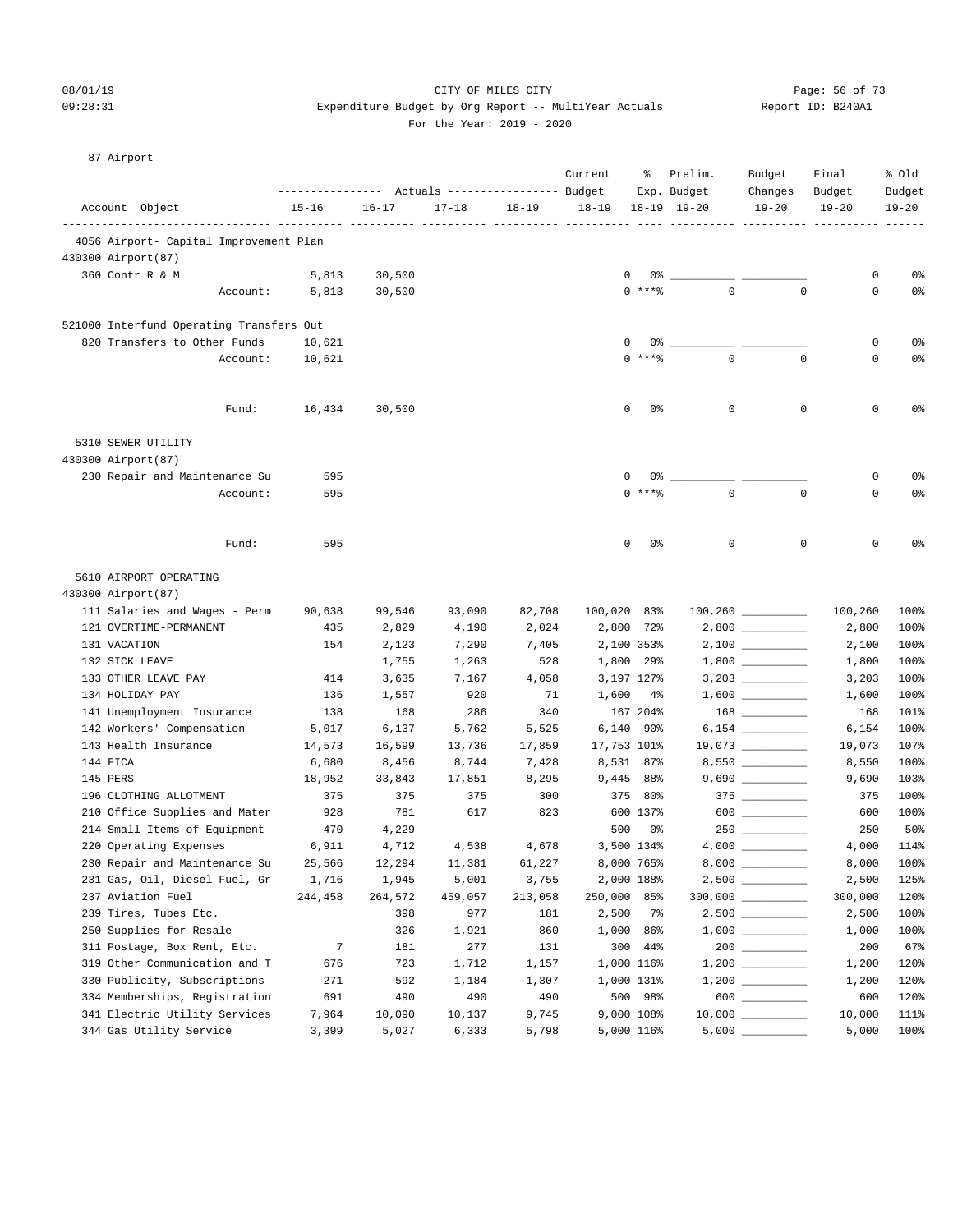#### 08/01/19 Page: 57 of 73 09:28:31 Expenditure Budget by Org Report -- MultiYear Actuals Report ID: B240A1 For the Year: 2019 - 2020

#### 87 Airport

|                                          | -------------- |           | Actuals ----------------- Budget |           | Current                | ႜ           | Prelim.<br>Exp. Budget                                                                                                                                                                                                                                                                                                 | Budget<br>Changes                      | Final<br>Budget           | % old<br>Budget   |
|------------------------------------------|----------------|-----------|----------------------------------|-----------|------------------------|-------------|------------------------------------------------------------------------------------------------------------------------------------------------------------------------------------------------------------------------------------------------------------------------------------------------------------------------|----------------------------------------|---------------------------|-------------------|
| Account Object                           | $15 - 16$      | $16 - 17$ | $17 - 18$                        | $18 - 19$ | $18 - 19$              |             | $18-19$ $19-20$                                                                                                                                                                                                                                                                                                        | $19 - 20$                              | $19 - 20$                 | $19 - 20$         |
| 345 Telephone                            | 2.774          | 2,440     | 3,529                            | 1,920     | $- - - - - -$<br>3,500 | 55%         |                                                                                                                                                                                                                                                                                                                        | $3,000$ __________                     | ----- ----------<br>3,000 | 86%               |
| 347 Internet                             | 528            | 313       | 316                              | 206       | 400                    | 52%         |                                                                                                                                                                                                                                                                                                                        | $\begin{tabular}{c} 400 \end{tabular}$ | 400                       | 100%              |
| 350 Professional Services                | 707            | 2,500     | 2,806                            | $-86$     |                        | $1,500 -68$ |                                                                                                                                                                                                                                                                                                                        |                                        | 1,000                     | 67%               |
| 356 Purchased Services/Projec            | 18,974         |           |                                  |           | 0                      | 0%          |                                                                                                                                                                                                                                                                                                                        |                                        | $\circ$                   | 0%                |
| 363 R&M Vehicles/Equip/Labor-            | 3,310          | 6,660     | 10,781                           | 8,652     |                        | 6,000 144%  |                                                                                                                                                                                                                                                                                                                        |                                        | 6,000                     | 100%              |
| 367 Plumbing, Heating, Electr            |                |           |                                  |           | 1,000                  | 0%          |                                                                                                                                                                                                                                                                                                                        |                                        | 1,000                     | 100%              |
| 370 Travel                               |                |           |                                  | 681       |                        | $0***8$     |                                                                                                                                                                                                                                                                                                                        |                                        | 0                         | 0%                |
| 380 Training Services                    | 173            |           |                                  |           | 150                    | 0 %         |                                                                                                                                                                                                                                                                                                                        |                                        | 150                       | 100%              |
| 511 Insurance on Buildings               | 3,155          | 3,108     | 3,329                            | 3,118     |                        | 3,118 100%  |                                                                                                                                                                                                                                                                                                                        |                                        | 3,440                     | 110%              |
| 512 Insurance on Vehicles & E            | 1,695          | 2,544     | 2,440                            | 2,610     |                        | 1,854 141%  |                                                                                                                                                                                                                                                                                                                        |                                        | 2,038                     | 110%              |
| 513 Liability                            | 4,615          | 4,615     | 4,615                            | 4,875     |                        | 4,793 102%  |                                                                                                                                                                                                                                                                                                                        |                                        | 4,800                     | 100%              |
| 530 Rent                                 | 12,950         |           |                                  |           | 0                      |             |                                                                                                                                                                                                                                                                                                                        |                                        | $^{\circ}$                | 0%                |
| 911 FFA AIP17-2017                       |                |           |                                  | 176       |                        | $0***$ $*$  |                                                                                                                                                                                                                                                                                                                        | <u> The Common School (1989)</u>       | 0                         | 0%                |
| 925 Industrial Park Project-A            |                |           |                                  | 9,020     | 164,000                | 6%          |                                                                                                                                                                                                                                                                                                                        |                                        | 180,000                   | 110%              |
| 939 AIP-3-30-055-017-2018                |                |           |                                  |           | $\mathbf{0}$           | 0 %         |                                                                                                                                                                                                                                                                                                                        | 411,550                                | 411,550                   | $***$ * * * * $%$ |
| 940 Machinery & Equipment                |                |           |                                  | $-1,250$  |                        |             | $0***$ $\frac{1}{2}$                                                                                                                                                                                                                                                                                                   |                                        | 0                         | 0%                |
| 944 Snow Removal Enviironment            |                |           |                                  | 134,594   |                        |             |                                                                                                                                                                                                                                                                                                                        |                                        | 0                         | 0%                |
| Account:                                 | 479,450        | 505,563   | 692,115                          | 604,267   |                        |             | 765,187 79% 1,106,201 0 1,106,201                                                                                                                                                                                                                                                                                      |                                        |                           | 144%              |
| 430320 Airport - Improvements            |                |           |                                  |           |                        |             |                                                                                                                                                                                                                                                                                                                        |                                        |                           |                   |
| 360 Contr R & M                          |                |           |                                  | $-24,298$ | $280,000 -9$           |             |                                                                                                                                                                                                                                                                                                                        | $13,510$ ________                      | 13,510                    | 5%                |
| 940 Machinery & Equipment                |                |           |                                  | 5,400     |                        | $0***8$     |                                                                                                                                                                                                                                                                                                                        |                                        |                           | 20,000 ******     |
| Account:                                 |                |           |                                  | $-18,898$ | $280,000 -78$          |             | 33,510                                                                                                                                                                                                                                                                                                                 | $\circ$                                | 33,510                    | $11$ %            |
| 430500 Water Operating                   |                |           |                                  |           |                        |             |                                                                                                                                                                                                                                                                                                                        |                                        |                           |                   |
| 645 Equipment-Principle                  |                |           | 242                              |           | 0                      |             | 0 %                                                                                                                                                                                                                                                                                                                    |                                        | 0                         | 0%                |
| Account:                                 |                |           | 242                              |           |                        | $0$ ****    | $\Omega$                                                                                                                                                                                                                                                                                                               | $\mathbf 0$                            | 0                         | 0%                |
| 490500 Other Debt Service Payments       |                |           |                                  |           |                        |             |                                                                                                                                                                                                                                                                                                                        |                                        |                           |                   |
| 220 Operating Expenses                   | 16             |           |                                  |           | 0                      |             | $0$ $\frac{1}{2}$ $\frac{1}{2}$ $\frac{1}{2}$ $\frac{1}{2}$ $\frac{1}{2}$ $\frac{1}{2}$ $\frac{1}{2}$ $\frac{1}{2}$ $\frac{1}{2}$ $\frac{1}{2}$ $\frac{1}{2}$ $\frac{1}{2}$ $\frac{1}{2}$ $\frac{1}{2}$ $\frac{1}{2}$ $\frac{1}{2}$ $\frac{1}{2}$ $\frac{1}{2}$ $\frac{1}{2}$ $\frac{1}{2}$ $\frac{1}{2}$ $\frac{1}{2$ |                                        | 0                         | 0%                |
| 642 Interest - Aeronautics Lo            | 535            | 357       | 178                              |           | $\mathbf 0$            |             |                                                                                                                                                                                                                                                                                                                        |                                        | 0                         | 0%                |
| 645 Equipment-Principle                  |                |           | $-242$                           |           | 0                      | 0%          |                                                                                                                                                                                                                                                                                                                        |                                        | 0                         | 0%                |
| 646 Equipment-Interest                   | 531            | 266       | 29                               |           | $\mathbf 0$            | 0%          |                                                                                                                                                                                                                                                                                                                        |                                        | 0                         | 0 <sup>°</sup>    |
| 648 MT Aero Principle 06-2015            |                |           |                                  | 16,953    | 16,953 100%            |             |                                                                                                                                                                                                                                                                                                                        | 16,953                                 | 16,953                    | 100%              |
| 649 MT Aero Interest06-2015              | 2,755          | 2,479     | 2,204                            | 1,928     |                        | 1,929 100%  |                                                                                                                                                                                                                                                                                                                        |                                        | 1,653                     | 86%               |
| 651 Interest-Purchase Fuel Tr            | 749            | 1,308     | 282                              |           | 0                      |             | 0% -                                                                                                                                                                                                                                                                                                                   |                                        | 0                         | 0%                |
| Account:                                 | 4,586          | 4,410     | 2,451                            | 18,881    | 18,882 100%            |             | 18,606                                                                                                                                                                                                                                                                                                                 | $\overline{0}$                         | 18,606                    | 98%               |
| 521000 Interfund Operating Transfers Out |                |           |                                  |           |                        |             |                                                                                                                                                                                                                                                                                                                        |                                        |                           |                   |
| 820 Transfers to Other Funds             | 18,336         | 19,608    | 19,292                           | 18,474    | 18,474 100%            |             | $20,191$ __                                                                                                                                                                                                                                                                                                            |                                        | 20,191                    | 109%              |
| Account:                                 | 18,336         | 19,608    | 19,292                           | 18,474    | 18,474 100%            |             | 20,191                                                                                                                                                                                                                                                                                                                 | $\mathsf{O}\xspace$                    | 20,191                    | 109%              |
| Fund:                                    | 502,372        | 529,581   | 714,100                          |           |                        |             | 622,724 1,082,543 58% 1,178,508                                                                                                                                                                                                                                                                                        |                                        | $0 \quad 1,178,508$       | 108%              |
| Orgn:                                    | 519,401        | 560,081   | 714,100                          |           |                        |             | 622,724 1,082,543 58% 1,178,508                                                                                                                                                                                                                                                                                        |                                        | 0 1, 178, 508             | 108%              |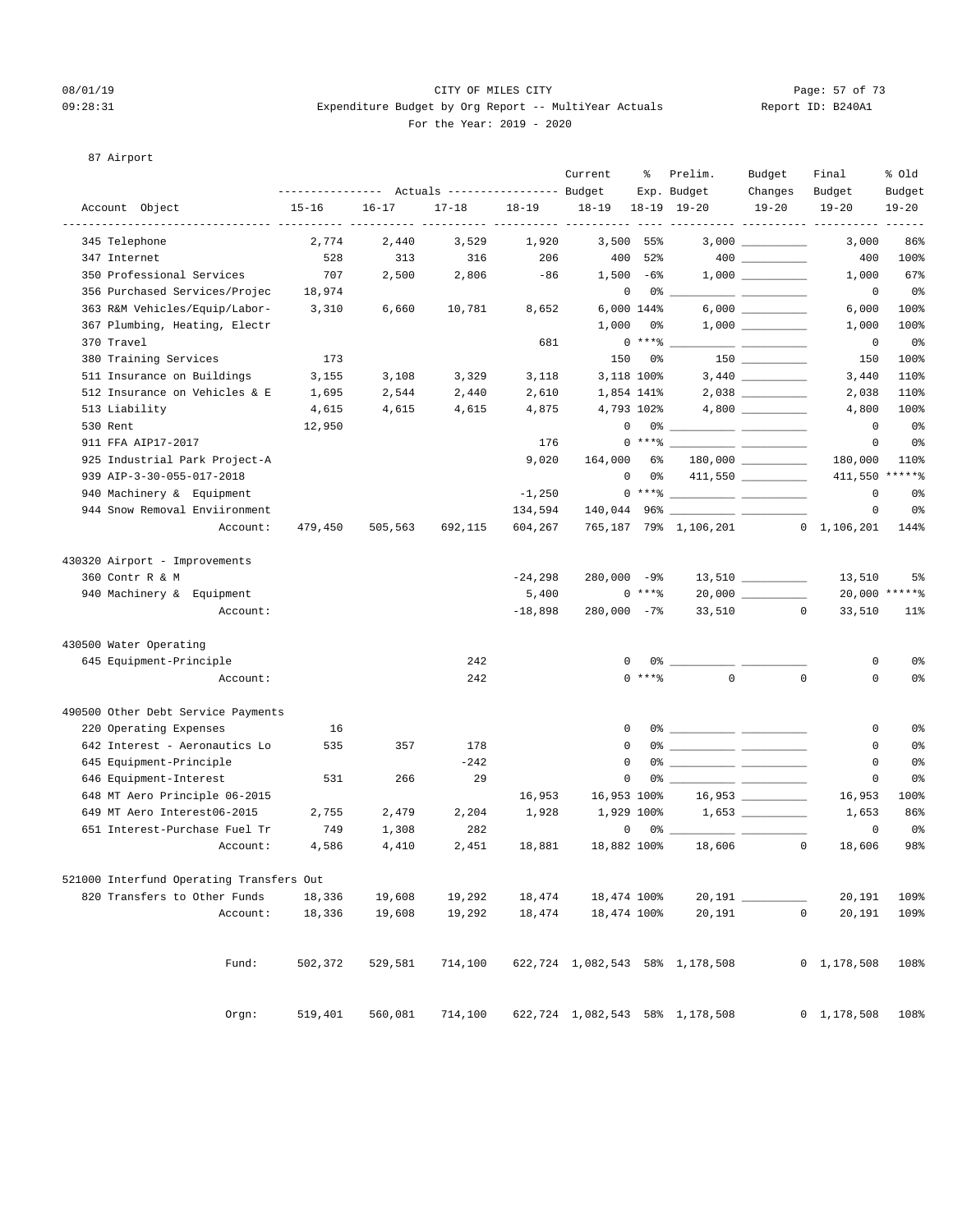#### 08/01/19 Page: 58 of 73 09:28:31 Expenditure Budget by Org Report -- MultiYear Actuals Report ID: B240A1 For the Year: 2019 - 2020

#### 95 HB473

|                             |                  |           |                           |           | Current   | ႜႜႜ | Prelim.             | Budget      | Final     | % Old     |
|-----------------------------|------------------|-----------|---------------------------|-----------|-----------|-----|---------------------|-------------|-----------|-----------|
|                             | ---------------- |           | Actuals ----------------- |           | Budget    |     | Exp. Budget         | Changes     | Budget    | Budget    |
| Account Object              | $15 - 16$        | $16 - 17$ | $17 - 18$                 | $18 - 19$ | $18 - 19$ |     | $18 - 19$ $19 - 20$ | $19 - 20$   | $19 - 20$ | $19 - 20$ |
| 2821 HB473- Fuel Tax        |                  |           |                           |           |           |     |                     |             |           |           |
| 430233 Roadway/Re-surfacing |                  |           |                           |           |           |     |                     |             |           |           |
| 935 HB473 Tax Match Program |                  |           | 65,816                    |           | 143,599   | 0 % |                     | 138,752     | 138,752   | 97%       |
| Account:                    |                  |           | 65,816                    |           | 143,599   | 0%  | 138,752             | $\circ$     | 138,752   | 96%       |
| Fund:                       |                  |           | 65,816                    |           | 143,599   | 0 % | 138,752             | $\circ$     | 138,752   | 96%       |
|                             |                  |           |                           |           |           |     |                     |             |           |           |
| Orgn:                       |                  |           | 65,816                    |           | 143,599   | 0%  | 138,752             | $\mathbf 0$ | 138,752   | 96%       |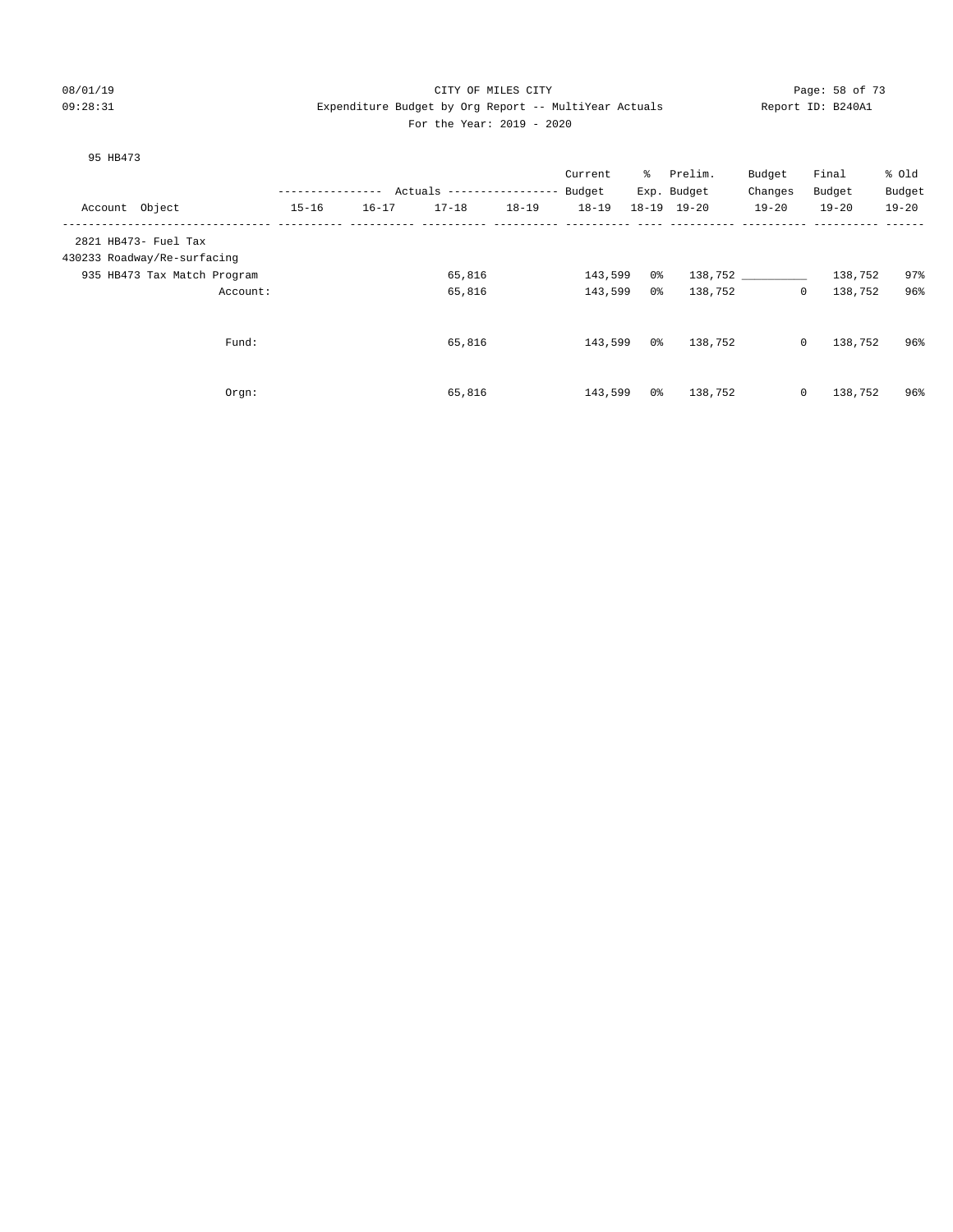#### 08/01/19 Page: 59 of 73 09:28:31 Expenditure Budget by Org Report -- MultiYear Actuals Report ID: B240A1 For the Year: 2019 - 2020

| 105 Enhanced 911 |  |
|------------------|--|
|                  |  |

|  |                                             |           | Current<br>Prelim.<br>Budget<br>ႜၟ |                 |           |                   |       |             |                      |                         | % Old     |
|--|---------------------------------------------|-----------|------------------------------------|-----------------|-----------|-------------------|-------|-------------|----------------------|-------------------------|-----------|
|  |                                             |           |                                    |                 |           |                   |       | Exp. Budget | Changes              | Budget                  | Budget    |
|  | Account Object                              | $15 - 16$ | $16 - 17$                          | $17 - 18$       | $18 - 19$ | 18-19 18-19 19-20 |       |             | $19 - 20$            | $19 - 20$               | $19 - 20$ |
|  | 2850 911 EMERGENCY                          |           |                                    |                 |           |                   |       |             |                      |                         |           |
|  | 420140 Crime Control and Investigation (05) |           |                                    |                 |           |                   |       |             |                      |                         |           |
|  | 210 Office Supplies and Mater               | 263       | 129                                |                 |           | 1,000             | 0%    |             |                      | 1,000                   | 100%      |
|  | 214 Small Items of Equipment                | 68        |                                    | 7,955           |           | 2,000             | 0%    |             |                      | 2,000                   | 100%      |
|  | 220 Operating Expenses 960                  |           | 788                                | 750             | 72        | 2,000             | $4\,$ |             |                      | 2,000                   | 100%      |
|  | 311 Postage, Box Rent, Etc.                 |           | $\overline{7}$                     |                 |           | 100               | 0%    |             |                      | 150                     | 150%      |
|  | 320 Printing, Duplicating, Ty               |           |                                    |                 |           | 100               | 0%    |             |                      | 100                     | 100%      |
|  | 334 Memberships, Registration               |           |                                    |                 |           | 400               | 0 %   |             | 400 000              | 400                     | 100%      |
|  | 341 Electric Utility Services               | 495       | 538                                | 583             | 596       | 600               | 99%   |             | $600$                | 600                     | 100%      |
|  | 345 Telephone                               | 29,943    | 18,207                             | 29,598          | 27,150    | 28,000            | 97%   |             |                      | 28,000                  | 100%      |
|  | 350 Professional Services 43,396            |           | 65,461                             | 67,828          | 71,947    | 60,000 120%       |       |             | $70,000$ ___________ | 70,000                  | 117%      |
|  | 370 Travel                                  |           |                                    |                 |           | 1,000             | - 0 % |             |                      | 1,500                   | 150%      |
|  | 380 Training Services                       |           |                                    |                 |           | 3,000             | 0 %   |             | 3,000                | 3,000                   | 100%      |
|  | 512 Insurance on Vehicles & E               | 140       | 153                                | 139             | 126       | 127 99%           |       |             |                      | 245                     | 193%      |
|  | 940 Machinery & Equipment                   |           | 122,941                            |                 | 1,902     | 20,000 10%        |       |             | 30,000               | 30,000                  | 150%      |
|  | 941 911 Eq & Software (2/01)                |           |                                    |                 |           | 25,000            | 0 %   |             |                      | 401,790                 | 1607%     |
|  | Account:                                    | 75,265    | 208,224                            | 106,853         | 101,793   | 143,327 71%       |       |             | 540,785 0            | 540,785                 | 377%      |
|  | 521000 Interfund Operating Transfers Out    |           |                                    |                 |           |                   |       |             |                      |                         |           |
|  | 820 Transfers to Other Funds 112,000        |           | 56,000                             | 59,692          | 59,692    | 59,693 100%       |       |             | 59,693               | 59,693                  | 100%      |
|  | Account:                                    | 112,000   | 56,000                             | 59,692          | 59,692    | 59,693 100%       |       |             | 59,693 0             | 59,693                  | 100%      |
|  |                                             |           |                                    |                 |           |                   |       |             |                      |                         |           |
|  | Fund:                                       | 187,265   |                                    | 264,224 166,545 | 161,485   | 203,020 80%       |       | 600,478     |                      | $\mathbf{0}$<br>600,478 | 295%      |
|  | Orgn:                                       | 187,265   | 264,224                            | 166,545         | 161,485   | 203,020 80%       |       | 600,478     |                      | $\mathbf{0}$<br>600,478 | 295%      |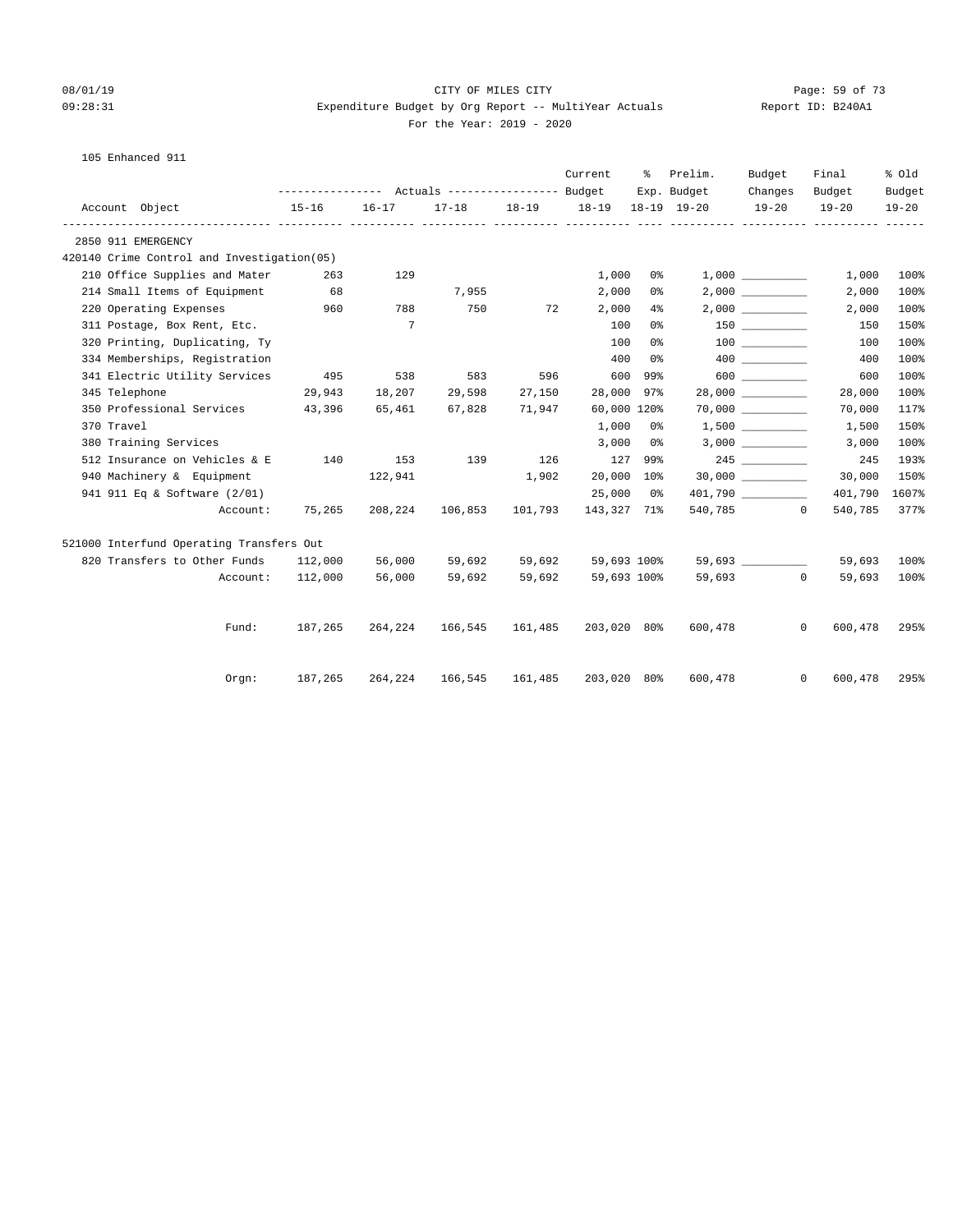#### 08/01/19 Page: 60 of 73 09:28:31 Expenditure Budget by Org Report -- MultiYear Actuals Report ID: B240A1 For the Year: 2019 - 2020

107 Paved St. Maint. Dist.#204

|                                | ---------------- |           | Actuals ----------------- Budget |           | Current     | ႜ              | Prelim.<br>Exp. Budget               | Budget<br>Changes                                                                                                                                                                                                                                                                                                                                                                 | Final<br>Budget        | % old<br>Budget |
|--------------------------------|------------------|-----------|----------------------------------|-----------|-------------|----------------|--------------------------------------|-----------------------------------------------------------------------------------------------------------------------------------------------------------------------------------------------------------------------------------------------------------------------------------------------------------------------------------------------------------------------------------|------------------------|-----------------|
| Account Object                 | $15 - 16$        | $16 - 17$ | $17 - 18$                        | $18 - 19$ | $18 - 19$   |                | $18-19$ $19-20$                      | $19 - 20$                                                                                                                                                                                                                                                                                                                                                                         | $19 - 20$              | $19 - 20$       |
| 2510 STR MAINT DIST #204       |                  |           |                                  |           |             |                | ---- ---------- ---- ---------- ---- |                                                                                                                                                                                                                                                                                                                                                                                   |                        |                 |
| 430220 Operations              |                  |           |                                  |           |             |                |                                      |                                                                                                                                                                                                                                                                                                                                                                                   |                        |                 |
| 111 Salaries and Wages - Perm  | 200,041          | 223,825   | 238,792                          | 229,310   | 290,860 79% |                |                                      | 288,316 _________                                                                                                                                                                                                                                                                                                                                                                 | 288,316                | 99%             |
| 121 OVERTIME-PERMANENT         | 4,284            | 9,179     | 21,927                           | 7,848     |             | 9,100 86%      |                                      |                                                                                                                                                                                                                                                                                                                                                                                   | 9,100                  | 100%            |
| 131 VACATION                   | 13,334           | 19,624    | 24,518                           | 30,186    | 19,600 154% |                |                                      | $19,600$ _________                                                                                                                                                                                                                                                                                                                                                                | 19,600                 | 100%            |
| 132 SICK LEAVE                 | 14,089           | 13,058    | 18,923                           | 11,673    | 13,000 90%  |                |                                      |                                                                                                                                                                                                                                                                                                                                                                                   | 13,000                 | 100%            |
| 133 OTHER LEAVE PAY            | 2,292            | 3,160     | 2,758                            | 2,740     | 4,727 58%   |                |                                      | $4,735$ ____________                                                                                                                                                                                                                                                                                                                                                              | 4,735                  | 100%            |
| 134 HOLIDAY PAY                | 407              | 3,002     | 2,041                            | 4,550     |             | 3,000 152%     |                                      |                                                                                                                                                                                                                                                                                                                                                                                   | 3,000                  | 100%            |
| 141 Unemployment Insurance     | 353              | 409       | 762                              | 1,005     |             | 511 197%       |                                      | $507$ _________                                                                                                                                                                                                                                                                                                                                                                   | 507                    | 99%             |
| 142 Workers' Compensation      | 13,192           | 15,245    | 15,985                           | 17,293    | 17,277 100% |                |                                      |                                                                                                                                                                                                                                                                                                                                                                                   | 17,128                 | 99%             |
| 143 Health Insurance           | 39,790           | 44,645    | 51,585                           | 50,377    | 61,691 82%  |                |                                      | 66,278 __________                                                                                                                                                                                                                                                                                                                                                                 | 66,278                 | 107%            |
| 144 FICA                       | 17,263           | 20,208    | 22,721                           | 20,883    | 26,032 80%  |                |                                      |                                                                                                                                                                                                                                                                                                                                                                                   | 25,838                 | 99%             |
| 145 PERS                       | 19,223           | 22,554    | 25,561                           | 24,313    | 28,822 84%  |                |                                      | 29,283 __________                                                                                                                                                                                                                                                                                                                                                                 | 29,283                 | 102%            |
| 196 CLOTHING ALLOTMENT         | 768              | 776       | 833                              | 951       |             | 900 106%       |                                      |                                                                                                                                                                                                                                                                                                                                                                                   | 1,000                  | 111%            |
| 210 Office Supplies and Mater  | 340              | 547       | 836                              | 1,186     |             | $3,000$ 40%    |                                      |                                                                                                                                                                                                                                                                                                                                                                                   | 3,000                  | 100%            |
| 214 Small Items of Equipment   | 6,039            | 3,457     | 747                              | 7,097     | 15,000 47%  |                |                                      | 25,000 __________                                                                                                                                                                                                                                                                                                                                                                 | 25,000                 | 167%            |
| 220 Operating Expenses         | 10,060           | 14,595    | 17,032                           | 15,997    | 18,000      | 89%            |                                      |                                                                                                                                                                                                                                                                                                                                                                                   | 20,000                 | 111%            |
| 222 Chemicals, Lab & Med Suppl |                  | 132       |                                  | 1,239     |             | 1,000 124%     |                                      | $1,500$ __________                                                                                                                                                                                                                                                                                                                                                                | 1,500                  | 150%            |
| 226 Clothing and Uniforms      | 390              | 287       | 518                              | 857       |             | 700 122%       |                                      | $900$                                                                                                                                                                                                                                                                                                                                                                             | 900                    | 129%            |
| 230 Repair and Maintenance Su  | 7,637            | 9,009     | 8,241                            | 4,048     | 16,000 25%  |                |                                      | $10,000$ __________                                                                                                                                                                                                                                                                                                                                                               | 10,000                 | 63%             |
| 231 Gas, Oil, Diesel Fuel, Gr  | 23,648           | 26,950    | 44,976                           | 35,822    | 40,000      | 90%            |                                      |                                                                                                                                                                                                                                                                                                                                                                                   | 40,000                 | 100%            |
| 241 Consumable Tools           |                  |           |                                  |           | 2,000       | 0%             |                                      | $50 \begin{tabular}{l} \hline \rule{0pt}{2.5ex} \rule{0pt}{2.5ex} \rule{0pt}{2.5ex} \rule{0pt}{2.5ex} \rule{0pt}{2.5ex} \rule{0pt}{2.5ex} \rule{0pt}{2.5ex} \rule{0pt}{2.5ex} \rule{0pt}{2.5ex} \rule{0pt}{2.5ex} \rule{0pt}{2.5ex} \rule{0pt}{2.5ex} \rule{0pt}{2.5ex} \rule{0pt}{2.5ex} \rule{0pt}{2.5ex} \rule{0pt}{2.5ex} \rule{0pt}{2.5ex} \rule{0pt}{2.5ex} \rule{0pt}{2.5$ | 50                     | 3 <sup>°</sup>  |
| 242 Sign Parts and Supplies    | 7,246            | 8,934     | 4,713                            | 4,541     |             | 8,000 57%      |                                      |                                                                                                                                                                                                                                                                                                                                                                                   | 8,000                  | 100%            |
| 311 Postage, Box Rent, Etc.    | 20               | 34        | 13                               | 196       |             | 75 261%        |                                      |                                                                                                                                                                                                                                                                                                                                                                                   | 200                    | 267%            |
| 320 Printing, Duplicating, Ty  |                  |           |                                  |           | 100         | 0%             |                                      |                                                                                                                                                                                                                                                                                                                                                                                   | 100                    | 100%            |
| 330 Publicity, Subscriptions   | 175              | 84        |                                  |           | 500         | 0%             |                                      | $500$ _________                                                                                                                                                                                                                                                                                                                                                                   | 500                    | 100%            |
| 331 Publication of Formal & L  | 290              | 201       |                                  | 610       |             | 500 122%       |                                      | $500$                                                                                                                                                                                                                                                                                                                                                                             | 500                    | 100%            |
| 334 Memberships, Registration  | 151              | 285       | 227                              | 165       | 350         | $47\%$         |                                      |                                                                                                                                                                                                                                                                                                                                                                                   | 350                    | 100%            |
| 341 Electric Utility Services  | 5,390            | 1,253     | 1,198                            | 1,510     |             | 1,060 142%     |                                      |                                                                                                                                                                                                                                                                                                                                                                                   | 1,210                  | 114%            |
| 344 Gas Utility Service        | 1,846            | 590       | 266                              | 569       |             | 1,050 54%      |                                      |                                                                                                                                                                                                                                                                                                                                                                                   | 1,200                  | 114%            |
| 345 Telephone                  | 1,535            | 1,271     | 1,454                            | 1,086     | 2,000       | 54%            |                                      |                                                                                                                                                                                                                                                                                                                                                                                   | 1,000                  | 50%             |
| 346 Garbage Service            |                  |           |                                  |           | 175         | 0%             |                                      |                                                                                                                                                                                                                                                                                                                                                                                   | 175                    | 100%            |
| 347 Internet                   |                  |           |                                  |           | 200         | 0%             |                                      | $200$ _________                                                                                                                                                                                                                                                                                                                                                                   | 200                    | 100%            |
| 350 Professional Services      | 2,369            | 11,830    | 3,503                            | 13,860    | 50,000      | 28.8           |                                      | $50,000$ __________                                                                                                                                                                                                                                                                                                                                                               | 50,000                 | 100%            |
| 360 Contr R & M                | 5,215            | 6,831     | 5,240                            | 1,440     | 10,000 14%  |                |                                      | $10,000$ _________                                                                                                                                                                                                                                                                                                                                                                | 10,000                 | 100%            |
| 363 R&M Vehicles/Equip/Labor-  | 89,046           | 100,693   | 114,927                          | 94,199    | 100,000     | 94%            |                                      | $100,000$ _________                                                                                                                                                                                                                                                                                                                                                               | 100,000                | 100%            |
| 370 Travel                     | 196              | 50        | 294                              | 438       |             | 1,000 44%      |                                      |                                                                                                                                                                                                                                                                                                                                                                                   | 1,000                  | 100%            |
| 380 Training Services          | 660              | 810       | 344                              | 228       | 1,000 23%   |                | $1,000$ $\_$                         |                                                                                                                                                                                                                                                                                                                                                                                   | $1\, , \, 0\,0\,0$     | 100%            |
| 382 Books                      | 23               | 112       |                                  |           | 200         | 0 <sup>8</sup> |                                      |                                                                                                                                                                                                                                                                                                                                                                                   | 100                    | 50%             |
| 511 Insurance on Buildings     | 769              | 748       | 667                              | 645       |             | 646 100%       |                                      |                                                                                                                                                                                                                                                                                                                                                                                   | 703                    | 109%            |
| 512 Insurance on Vehicles & E  | 2,694            | 3,034     | 3,253                            | 3,492     |             | 3,492 100%     |                                      |                                                                                                                                                                                                                                                                                                                                                                                   | 3,469                  | 99%             |
| 513 Liability                  | 3,036            | 7,092     | 15,721                           | 9,501     |             | 8,952 106%     |                                      | $12,722$                                                                                                                                                                                                                                                                                                                                                                          | 12,722                 | 142%            |
| 531 Building & Office Rental   | 4,200            | 4,200     | 4,200                            | 4,200     |             | 4,200 100%     |                                      |                                                                                                                                                                                                                                                                                                                                                                                   | 4,200                  | 100%            |
| 532 Land Rental                | 5,174            | 5,329     | 5,729                            | 5,654     |             | 8,100 70%      |                                      |                                                                                                                                                                                                                                                                                                                                                                                   | 8,100                  | 100%            |
| Account:                       | 503,185          | 584,043   | 660,505                          | 609,709   | 772,820 79% |                | 782,964                              |                                                                                                                                                                                                                                                                                                                                                                                   | $\mathbf 0$<br>782,964 | 101%            |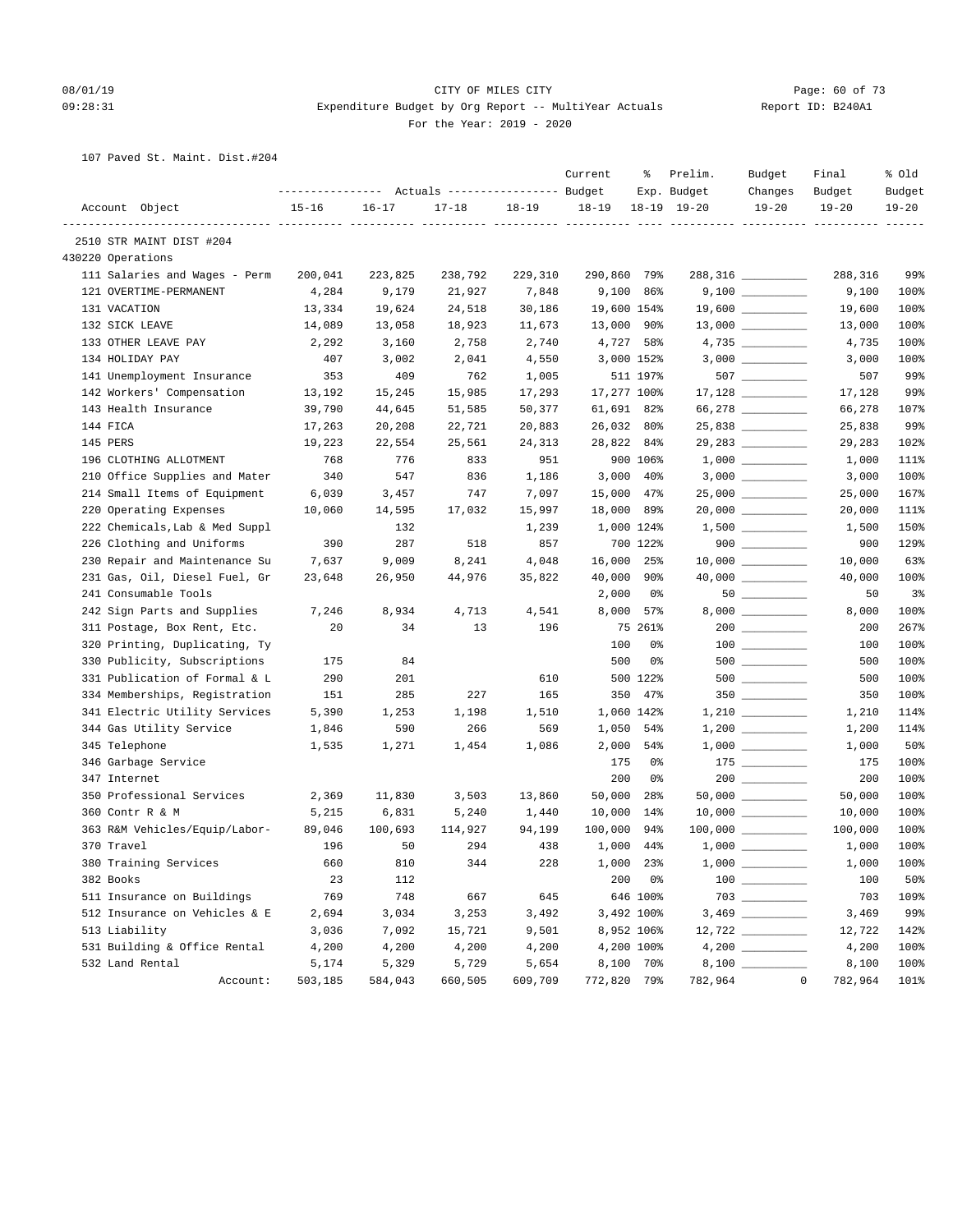#### 08/01/19 Page: 61 of 73 09:28:31 Expenditure Budget by Org Report -- MultiYear Actuals Report ID: B240A1 For the Year: 2019 - 2020

#### 107 Paved St. Maint. Dist.#204

|                                          |                                 |                |         |                               | Current      | % Prelim.<br>Exp. Budget                                      | Budget<br>Changes    | Final<br>Budget    | % Old<br>Budget |
|------------------------------------------|---------------------------------|----------------|---------|-------------------------------|--------------|---------------------------------------------------------------|----------------------|--------------------|-----------------|
| Account Object                           | $15 - 16$                       | $16 - 17$      |         | 17-18 18-19 18-19 18-19 19-20 |              |                                                               | $19 - 20$            | $19 - 20$          | $19 - 20$       |
| 430233 Roadway/Re-surfacing              |                                 |                |         |                               |              |                                                               |                      |                    |                 |
| 230 Repair and Maintenance Su            |                                 |                |         | 23,935                        | 100,000 24%  |                                                               |                      | 80,000             | 80%             |
| 350 Professional Services 215,170 50,510 |                                 |                | 244,570 |                               |              | $25,000$ 0% $5,000$ <u>________</u>                           |                      | 5,000              | 20%             |
|                                          | Account: 215,170 50,510 244,570 |                |         |                               |              | 23,935 125,000 19% 85,000 0                                   |                      | 85,000             | 68%             |
| 430234 CURB AND GUTTER                   |                                 |                |         |                               |              |                                                               |                      |                    |                 |
| 350 Professional Services                |                                 | 120,898 59,459 |         | 90,166 43,393                 | 75,000 58%   |                                                               |                      | 40,000             | 53%             |
| Account:                                 |                                 | 120,898 59,459 |         | 90,166 43,393                 |              | 75,000 58% 40,000 0                                           |                      | 40,000             | 53%             |
| 430235 Storm Drain & Culvert Maintenance |                                 |                |         |                               |              |                                                               |                      |                    |                 |
| 220 Operating Expenses                   | 308                             |                |         |                               | $\circ$      |                                                               |                      | $\circ$            | 0 °             |
| 230 Repair and Maintenance Su 44,233     |                                 | 67,527         |         | 50,315 45,309                 | 50,000 91%   |                                                               | $60,000$ ___________ | 60,000             | 120%            |
| 350 Professional Services 4,875          |                                 | 47,265         | 12,646  | 10,184                        |              | $20,000$ 51% 10,000 ________                                  |                      | 10,000             | 50%             |
|                                          | Account: 49,416                 | 114,792        | 62,961  | 55,493                        |              | 70,000 79% 70,000 0                                           |                      | 70,000             | 100%            |
| 430236 Darling Addition Project          |                                 |                |         |                               |              |                                                               |                      |                    |                 |
| 220 Operating Expenses                   |                                 |                |         | 100,000                       | 100,000 100% |                                                               |                      | 400,000            | 400%            |
| 230 Repair and Maintenance Su            |                                 |                |         | 225,357                       | 450,000 50%  |                                                               |                      | 500,000            | 111%            |
| 350 Professional Services                |                                 |                |         | 304,083                       | 350,000 87%  |                                                               |                      | 200,000            | 57%             |
| Account:                                 |                                 |                |         | 629,440                       |              | 900,000 70% 1,100,000 0 1,100,000                             |                      |                    | 122%            |
| 521000 Interfund Operating Transfers Out |                                 |                |         |                               |              |                                                               |                      |                    |                 |
| 820 Transfers to Other Funds 237,599     |                                 | 105,688        |         | 163,644 321,530               |              | 321,530 100% 99,536 _________                                 |                      | 99,536             | 31%             |
|                                          | Account: 237,599                | 105,688        |         |                               |              | 163,644 321,530 321,530 100% 99,536 0                         |                      | 99,536             | 30 <sup>8</sup> |
| Fund:                                    | 1,126,268                       |                |         |                               |              | 914,492   1,221,846   1,683,500   2,264,350   74%   2,177,500 |                      | $0\quad 2,177,500$ | 96%             |
| Orgn:                                    | 1,126,268                       |                |         |                               |              | 914,492 1,221,846 1,683,500 2,264,350 74% 2,177,500           |                      | 0, 2, 177, 500     | 96%             |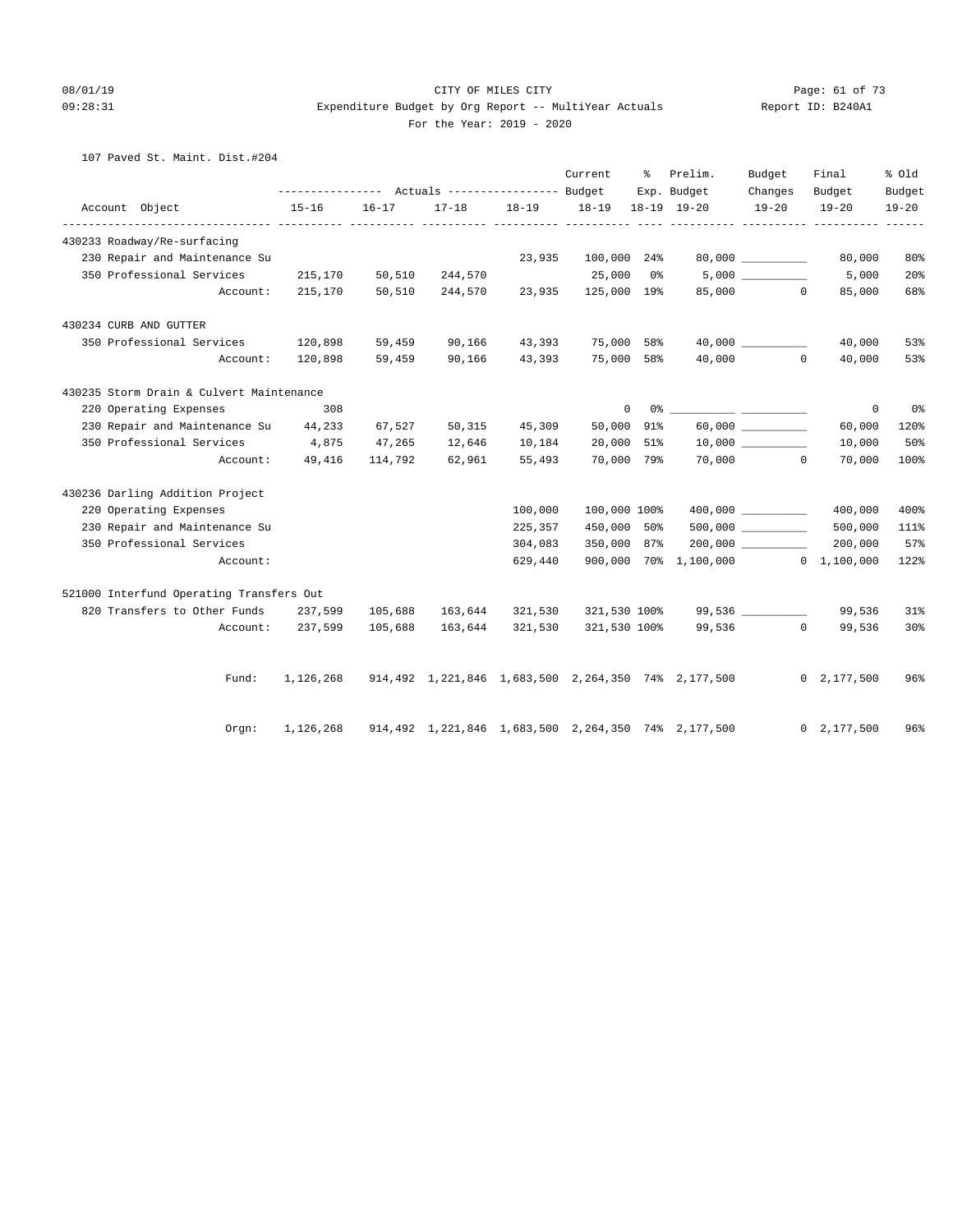#### 08/01/19 Page: 62 of 73

# 09:28:31 Expenditure Budget by Org Report -- MultiYear Actuals Report ID: B240A1 For the Year: 2019 - 2020

108 Street Maintenance (North Side)

|                                | ---------------- |           | Actuals ----------------- Budget |           | Current     | ႜ             | Prelim.<br>Exp. Budget | Budget<br>Changes   | Final<br>Budget | % old<br>Budget |
|--------------------------------|------------------|-----------|----------------------------------|-----------|-------------|---------------|------------------------|---------------------|-----------------|-----------------|
| Account Object                 | $15 - 16$        | $16 - 17$ | $17 - 18$                        | $18 - 19$ | $18 - 19$   |               | $18 - 19$ $19 - 20$    | $19 - 20$           | $19 - 20$       | $19 - 20$       |
| 2510 STR MAINT DIST #204       |                  |           |                                  |           |             |               |                        |                     |                 |                 |
| 430220 Operations              |                  |           |                                  |           |             |               |                        |                     |                 |                 |
| 363 R&M Vehicles/Equip/Labor-  |                  |           | 28                               |           | 0           | 0%            |                        |                     | 0               | 0%              |
| Account:                       |                  |           | 28                               |           |             | $0***$        | $\mathbf 0$            | $\mathbf 0$         | 0               | 0%              |
|                                |                  |           |                                  |           |             |               |                        |                     |                 |                 |
| 430233 Roadway/Re-surfacing    |                  |           |                                  |           |             |               |                        |                     |                 |                 |
| 350 Professional Services      |                  | 5,455     |                                  |           | 0           | $0$ ****      |                        |                     | 0               | 0%              |
| Account:                       |                  | 5,455     |                                  |           |             |               | $\mathsf 0$            | $\mathbf 0$         | $\mathbf 0$     | 0%              |
| Fund:                          |                  | 5,455     | 28                               |           | 0           | 0%            | 0                      | 0                   | 0               | 0%              |
| 2520 STR MAINT DIST #205       |                  |           |                                  |           |             |               |                        |                     |                 |                 |
| 430220 Operations              |                  |           |                                  |           |             |               |                        |                     |                 |                 |
| 111 Salaries and Wages - Perm  | 60,002           | 64,331    | 68,967                           | 66,553    | 77,380 86%  |               |                        | 76,636 _________    | 76,636          | 99%             |
| 121 OVERTIME-PERMANENT         | 1,286            | 2,450     | 5,580                            | 2,079     |             | 2,500 83%     |                        |                     | 2,500           | 100%            |
| 131 VACATION                   | 3,877            | 5,990     | 6,856                            | 8,669     |             | 6,000 144%    |                        | $6,000$             | 6,000           | 100%            |
| 132 SICK LEAVE                 | 4,127            | 3,825     | 5,304                            | 3,479     |             | $3,800$ 92%   |                        |                     | 3,800           | 100%            |
| 133 OTHER LEAVE PAY            | 869              | 1,139     | 1,018                            | 920       |             | 1,176 78%     |                        |                     | 1,178           | 100%            |
| 134 HOLIDAY PAY                | 104              | 751       | 512                              | 1,153     |             | 800 144%      |                        | $800$ _________     | 800             | 100%            |
| 141 Unemployment Insurance     | 106              | 118       | 218                              | 291       |             | 137 212%      |                        |                     | 136             | 99%             |
| 142 Workers' Compensation      | 3,686            | 4,154     | 4,342                            | 4,728     |             | 4,740 100%    |                        |                     | 4,697           | 99%             |
| 143 Health Insurance           | 11,813           | 12,944    | 14,516                           | 14,850    | 16,333 91%  |               |                        |                     | 17,547          | 107%            |
| 144 FICA                       | 5,171            | 5,840     | 6,529                            | 6,080     |             | 7,038 86%     |                        | $6,981$ __________  | 6,981           | 99%             |
| 145 PERS                       | 5,748            | 6,498     | 7,288                            | 7,024     |             | 7,763 90%     |                        | 7,882 __________    | 7,882           | 102%            |
| 196 CLOTHING ALLOTMENT         | 228              | 228       | 239                              | 269       |             | 300 90%       |                        | $300$               | 300             | 100%            |
| 210 Office Supplies and Mater  | 128              | 179       | 283                              | 322       |             | 1,000 32%     |                        |                     | 1,000           | 100%            |
| 214 Small Items of Equipment   | 1,510            | 840       | 187                              | 1,774     | 2,000       | 89%           |                        |                     | 2,000           | 100%            |
| 220 Operating Expenses         | 2,421            | 3,822     | 4,258                            | 3,997     | 4,500       | 89%           |                        |                     | 4,500           | 100%            |
| 222 Chemicals, Lab & Med Suppl |                  |           |                                  | 210       | 500         | 42%           |                        | $500$ _________     | 500             | 100%            |
| 226 Clothing and Uniforms      | 98               | 29        | 119                              | 202       |             | 200 101%      |                        |                     | 250             | 125%            |
| 230 Repair and Maintenance Su  | 1,988            | 2,059     | 1,607                            | 1,389     |             | 5,000 28%     |                        | $5,000$             | 5,000           | 100%            |
| 231 Gas, Oil, Diesel Fuel, Gr  | 5,698            | 6,911     | 11,468                           | 8,956     | 10,000      | 90%           |                        |                     | 10,000          | 100%            |
| 242 Sign Parts and Supplies    | 1,811            | 2,233     | 1,080                            | 1,134     | 2,500       | $45\%$        |                        |                     | 2,500           | 100%            |
| 311 Postage, Box Rent, Etc.    | 8                | 9         | 331                              | 60        |             | 40 150%       |                        |                     | 60              | 150%            |
| 320 Printing, Duplicating, Ty  |                  |           | 52                               |           | 0           | 0%            |                        |                     | 0               | 0 <sup>°</sup>  |
| 330 Publicity, Subscriptions   | 83               | 13        |                                  |           | 150         | 0%            |                        |                     | 100             | 67%             |
| 331 Publication of Formal & L  |                  | 25        |                                  | 123       |             | $0***$ $****$ |                        |                     | 0               | 0%              |
| 334 Memberships, Registration  | 38               | 39        | 58                               | 41        | 50          | 82%           |                        |                     | 50              | 100%            |
| 341 Electric Utility Services  | 38               | 56        | 78                               | 82        | 150         | 55%           |                        |                     | 170             | 113%            |
| 344 Gas Utility Service        | 19               | 93        | 74                               | 134       | 200         | 67%           |                        |                     | 270             | 135%            |
| 345 Telephone                  | 614              | 490       | 568                              | 452       | 750         | 60%           |                        | $600$               | 600             | 80%             |
| 350 Professional Services      | 477              | 179       | 201                              | 414       | 10,000      | $4\%$         |                        | $10,000$ __________ | 10,000          | 100%            |
| 360 Contr R & M                | 841              | 1,009     | 868                              | 747       |             | 1,242 60%     |                        |                     | 1,500           | 121%            |
| 363 R&M Vehicles/Equip/Labor-  | 31,847           | 31,233    | 34,727                           | 40,660    | 35,000 116% |               |                        | 35,000 __________   | 35,000          | 100%            |
| 370 Travel                     | 108              | 72        | 74                               | 110       | 250         | 44%           |                        |                     | 250             | 100%            |
| 380 Training Services          | 165              | 243       | 86                               | 57        | 200         | 29%           |                        |                     | 200             | 100%            |
| 382 Books                      | 12               |           |                                  |           | 100         | 0%            | 100                    |                     | 100             | 100%            |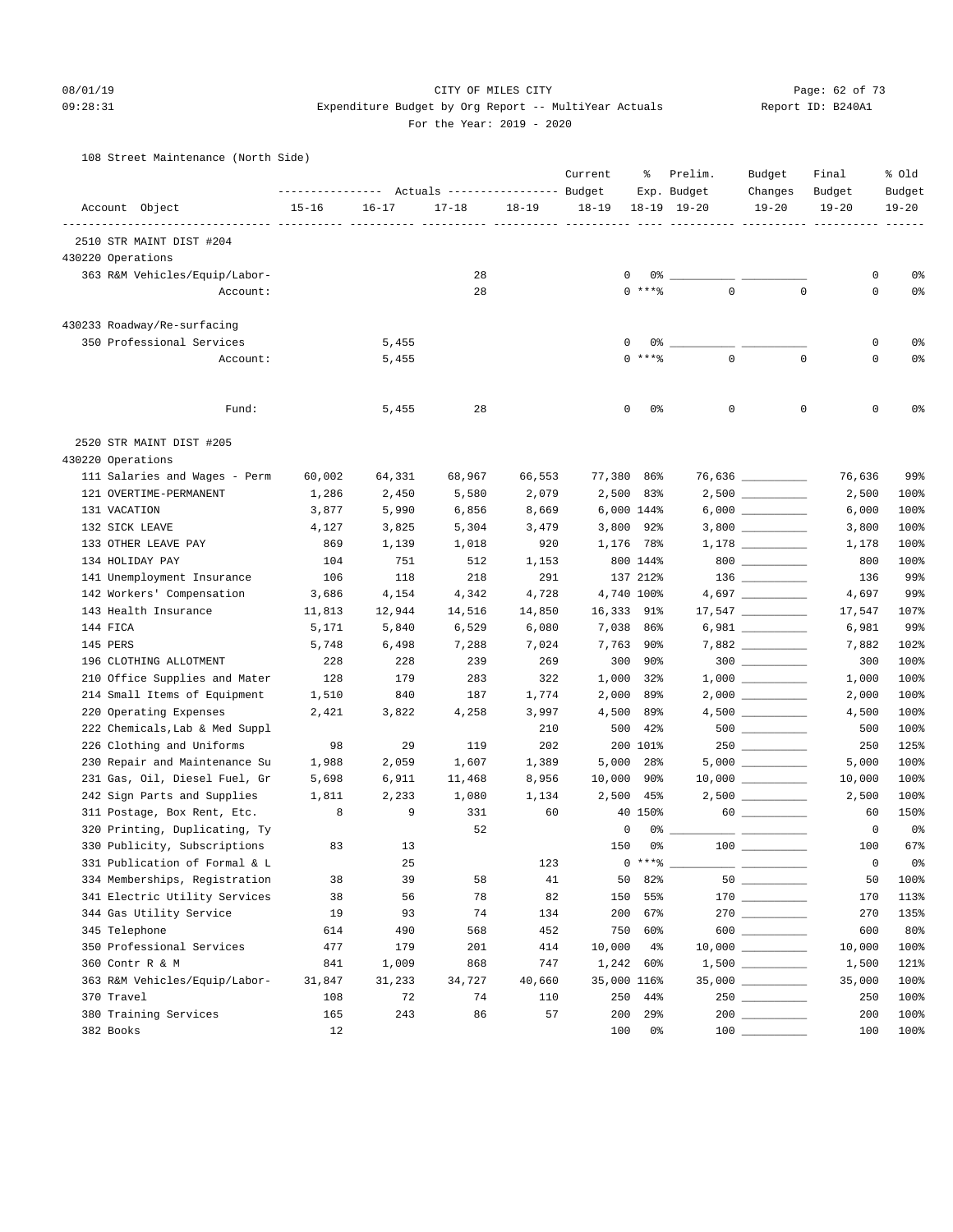#### 08/01/19 Page: 63 of 73 09:28:31 Expenditure Budget by Org Report -- MultiYear Actuals Report ID: B240A1 For the Year: 2019 - 2020

#### 108 Street Maintenance (North Side)

|                                          |                 |                                  |                                 |         | Current     | ႜ | Prelim.                                         | Budget                         | Final                                         | % old     |
|------------------------------------------|-----------------|----------------------------------|---------------------------------|---------|-------------|---|-------------------------------------------------|--------------------------------|-----------------------------------------------|-----------|
|                                          |                 |                                  |                                 |         |             |   | Exp. Budget                                     | Changes                        | Budget                                        | Budget    |
| Account Object                           | $15 - 16$       | $16 - 17$                        | $17 - 18$                       |         |             |   |                                                 | $19 - 20$                      | $19 - 20$<br>----------- ---------- --------- | $19 - 20$ |
| 511 Insurance on Buildings               | 192             | 187                              | 167                             | 161     |             |   | $162$ 99% 176 __________                        |                                | 176                                           | 109%      |
| 512 Insurance on Vehicles & E 673 761    |                 |                                  |                                 |         |             |   | 813 873 873 100% 868 2000                       |                                | 868                                           | 99%       |
| 513 Liability                            |                 | 761 1,416 3,177 2,375 2,238 106% |                                 |         |             |   |                                                 |                                | 3,350                                         | 150%      |
| 531 Building & Office Rental 2,000       |                 | 2,000                            | $2,000$ $2,000$ $2,000$ $100\%$ |         |             |   |                                                 |                                | 2,000                                         | 100%      |
| 532 Land Rental                          |                 |                                  | 60                              |         | $1,500$ 0%  |   |                                                 | $1,500$ $\qquad \qquad \qquad$ | 1,500                                         | 100%      |
| Account:                                 |                 | 148,547 162,166                  | 183,705                         | 182,368 | 208,572 87% |   |                                                 | 210,401 0                      | 210,401                                       | 100%      |
| 430233 Roadway/Re-surfacing              |                 |                                  |                                 |         |             |   |                                                 |                                |                                               |           |
| 230 Repair and Maintenance Su            |                 |                                  |                                 | 261     |             |   | $0***$ $****$ $1***$                            |                                | $\circ$                                       | 0%        |
| 350 Professional Services                |                 | 405,149 13,838 136,620           |                                 | 11,313  | 125,000 9%  |   |                                                 | 125,000                        | 125,000                                       | 100%      |
| Account:                                 | 405,149         | 13,838 136,620                   |                                 | 11,574  |             |   | 125,000 9% 125,000 0                            |                                | 125,000                                       | 100%      |
| 430235 Storm Drain & Culvert Maintenance |                 |                                  |                                 |         |             |   |                                                 |                                |                                               |           |
| 230 Repair and Maintenance Su            | 2,766           | 1,924                            |                                 |         | 500         |   | $0$ % and $0$ . The set of $\sim$               | 500 000                        | 500                                           | 100%      |
| 350 Professional Services                |                 |                                  |                                 |         | 10,000      |   | $0\%$ 10,000                                    |                                | 10,000                                        | 100%      |
| Account:                                 | 2,766           | 1,924                            |                                 |         | 10,500      |   | $0\,$ %                                         | $10,500$ 0                     | 10,500                                        | 100%      |
| 521000 Interfund Operating Transfers Out |                 |                                  |                                 |         |             |   |                                                 |                                |                                               |           |
| 820 Transfers to Other Funds 66,619      |                 |                                  |                                 |         |             |   | $34,214$ $47,248$ $85,647$ $85,646$ 100% 30,149 |                                | 30,149                                        | 35%       |
|                                          | Account: 66,619 | 34,214                           | 47,248                          | 85,647  | 85,646 100% |   |                                                 | 30,149 0                       | 30,149                                        | 35%       |
|                                          |                 |                                  |                                 |         |             |   |                                                 |                                |                                               |           |
| Fund:                                    | 623,081         |                                  |                                 |         |             |   | 212,142 367,573 279,589 429,718 65% 376,050     |                                | $\overline{0}$<br>376,050                     | 87%       |
| Orem:                                    | 623,081         |                                  | 217,597 367,601                 | 279,589 |             |   | 429,718 65% 376,050                             |                                | $0 \qquad \qquad$<br>376,050                  | 87%       |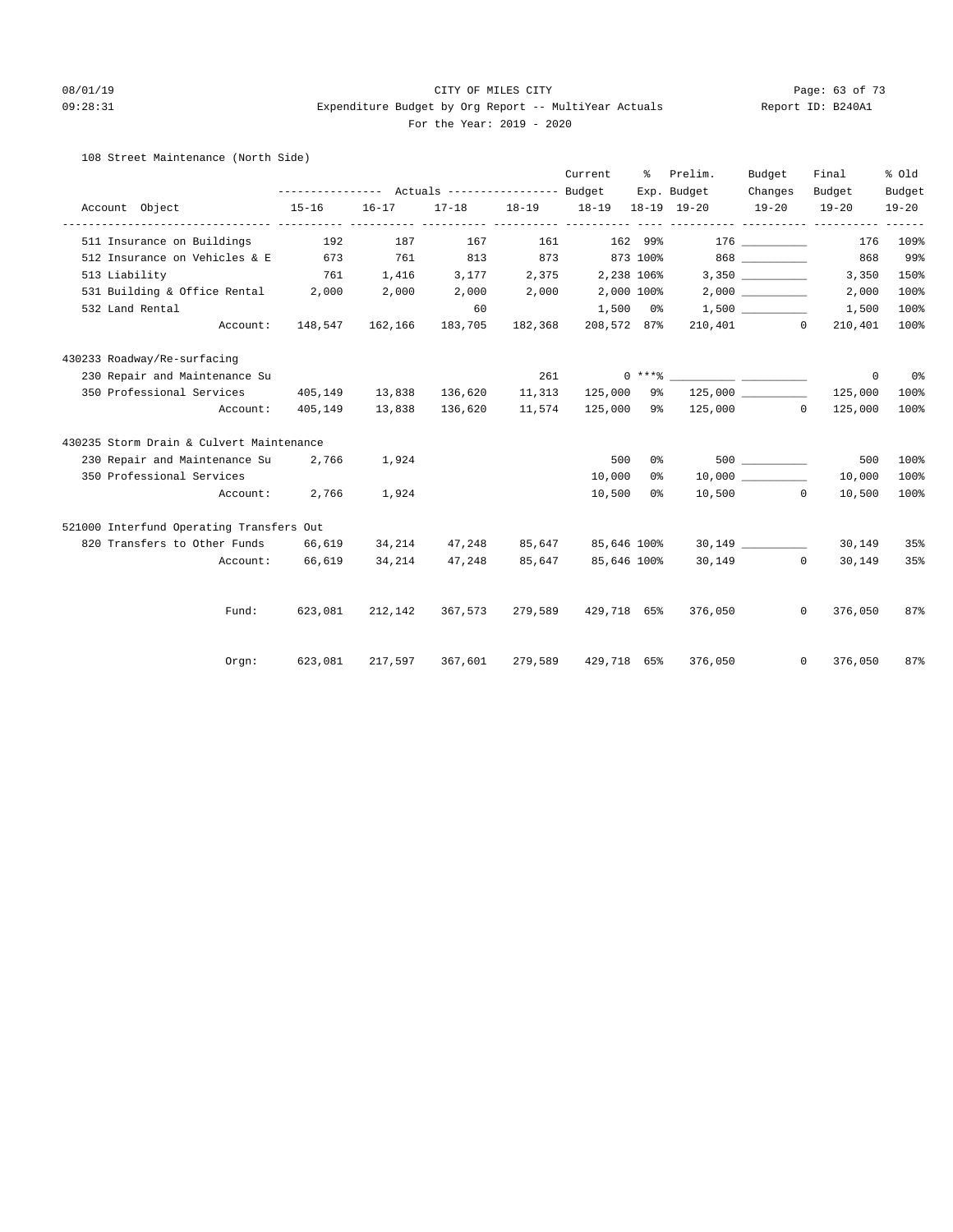#### 08/01/19 Page: 64 of 73

### 09:28:31 Expenditure Budget by Org Report -- MultiYear Actuals Report ID: B240A1 For the Year: 2019 - 2020

109 Milestown Estates Maintenance Dist.

|                            |                                             |                 |       |                                     |          | Current               |          | % Prelim.   | Budget    | Final<br>Budget<br>$19 - 20$ | % Old<br>Budget<br>$19 - 20$ |
|----------------------------|---------------------------------------------|-----------------|-------|-------------------------------------|----------|-----------------------|----------|-------------|-----------|------------------------------|------------------------------|
|                            |                                             |                 |       |                                     |          |                       |          | Exp. Budget | Changes   |                              |                              |
| Account Object             |                                             | $15 - 16$       |       | 16-17 17-18 18-19 18-19 18-19 19-20 |          |                       |          |             | $19 - 20$ |                              |                              |
|                            | 2540 STR MAINT DIST#207-(MILESTOWN ESTATES) |                 |       |                                     |          |                       |          |             |           |                              |                              |
| 430220 Operations          |                                             |                 |       |                                     |          |                       |          |             |           |                              |                              |
|                            | 111 Salaries and Wages - Perm 3,163         |                 | 3,265 |                                     |          | 3,446 3,322 3,772 88% |          |             |           | 3,736                        | 99%                          |
| 121 OVERTIME-PERMANENT     |                                             | 80              | 134   | 293                                 | 108      |                       | 100 108% |             | 100 000   | 100                          | 100%                         |
| 131 VACATION               |                                             | 218             | 297   | 355                                 | 440      |                       | 300 147% |             |           | 300                          | 100%                         |
| 132 SICK LEAVE             |                                             | 212             | 195   | 275                                 | 174      |                       | 200 87%  |             |           | 200                          | 100%                         |
| 133 OTHER LEAVE PAY        |                                             | 40              | 47    | 44                                  | 36       |                       | 39 92%   |             |           | 39                           | 100%                         |
| 134 HOLIDAY PAY            |                                             | $7\overline{ }$ | 40    | 25                                  | 61       |                       | 40 153%  |             | 40        | 40                           | 100%                         |
| 141 Unemployment Insurance |                                             | $5^{\circ}$     | 6     | 11                                  | 15       |                       | 7 214%   |             | 7         | $\overline{7}$               | 100%                         |
| 142 Workers' Compensation  |                                             | 195             | 208   | 216                                 | 233      |                       | 228 102% |             |           | 225                          | 99%                          |
| 143 Health Insurance       |                                             | 622             | 657   | 729                                 | 744      |                       | 710 105% |             |           | 763                          | 107%                         |
| 144 FICA                   |                                             | 275             | 297   | 328                                 | 304      |                       | 340 89%  |             | 338 338   | 338                          | 99%                          |
| 145 PERS                   |                                             | 305             | 330   | 368                                 | 352      |                       | 383 92%  |             | 389 389   | 389                          | 102%                         |
| 196 CLOTHING ALLOTMENT     |                                             | $\sim$ $12$     | 12    | 12                                  | 14       | 20 70%                |          |             |           | 20                           | 100%                         |
| 350 Professional Services  |                                             | 149             |       |                                     | $\sim$ 1 | $1,000$ $0\%$         |          |             | 1,000     | 1,000                        | 100%                         |
|                            | Account:                                    | 5,283           | 5,488 | 6,102                               | 5,804    | 7.139 81%             |          |             | 7,157 0   | 7,157                        | 100%                         |
|                            | 510330 Comprehensive Liability Insurance    |                 |       |                                     |          |                       |          |             |           |                              |                              |
| 513 Liability              |                                             | 40              | 24    | 130                                 |          | 57 — 17               | 57 100%  |             |           | 62                           | 109%                         |
|                            | Account:                                    | 40              | 24    | 130                                 |          |                       | 57 100%  | 62          |           | $\circ$<br>62                | 108%                         |
|                            |                                             |                 |       |                                     |          |                       |          |             |           |                              |                              |
|                            | Fund:                                       | 5,323           | 5,512 | 6,232                               |          | 5,861 7,196 81%       |          | 7,219       |           | $\circ$<br>7,219             | 100%                         |
|                            | Orgn:                                       | 5,323           | 5,512 | 6,232                               |          | 5,861 7,196 81%       |          | 7,219       |           | $0 \qquad \qquad$<br>7,219   | 100%                         |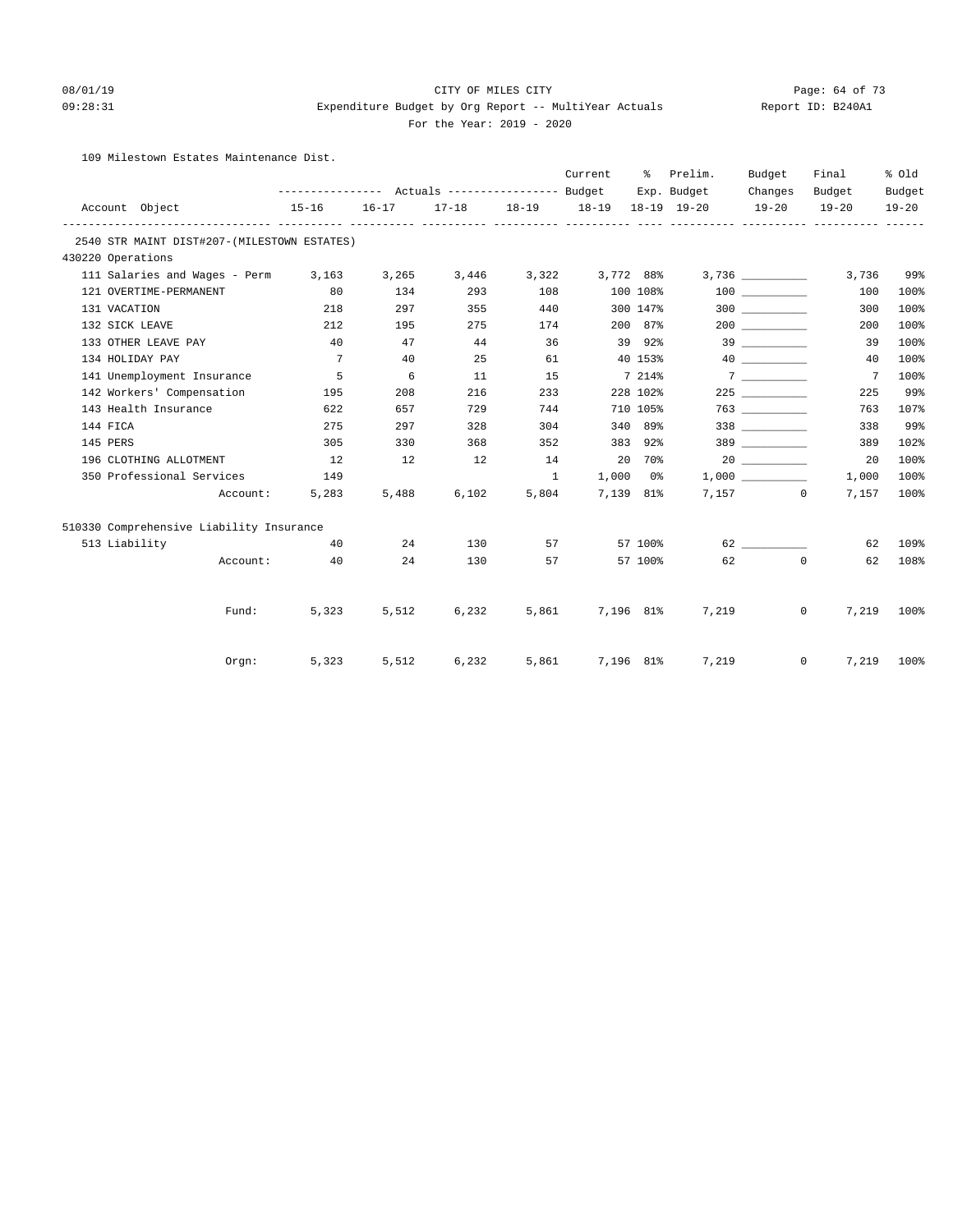#### 08/01/19 Page: 65 of 73 09:28:31 Expenditure Budget by Org Report -- MultiYear Actuals Report ID: B240A1 For the Year: 2019 - 2020

|                                          |           |           |                                                 |                   | Current    | ိ              | Prelim.     | Budget                  | Final     | % Old          |
|------------------------------------------|-----------|-----------|-------------------------------------------------|-------------------|------------|----------------|-------------|-------------------------|-----------|----------------|
|                                          |           |           | --------------- Actuals ---------------- Budget |                   |            |                | Exp. Budget | Changes                 | Budget    | Budget         |
| Account Object                           | $15 - 16$ | $16 - 17$ |                                                 | 17-18 18-19 18-19 |            |                | 18-19 19-20 | $19 - 20$               | $19 - 20$ | $19 - 20$      |
| 3670 SID 211                             |           |           |                                                 |                   |            |                |             |                         |           |                |
| 490500 Other Debt Service Payments       |           |           |                                                 |                   |            |                |             |                         |           |                |
| 643 Principal- SID 211 1,882             |           | 3,666     | 3,712                                           | 3,759             |            | 3,759 100%     |             |                         | 3,806     | 101%           |
| 644 Interest- SID 211 278                |           | 883       | 1,331                                           | 1,559             |            | 1,560 100%     |             |                         | 1,541     | 99%            |
| Account:                                 | 2,160     | 4,549     | 5,043                                           | 5,318             |            | 5,319 100%     |             | 5,347 0                 | 5,347     | 100%           |
| 521000 Interfund Operating Transfers Out |           |           |                                                 |                   |            |                |             |                         |           |                |
| 820 Transfers to Other Funds             |           | 2,985     |                                                 |                   |            | $\overline{0}$ |             |                         | $\circ$   | 0%             |
| Account:                                 |           | 2,985     |                                                 |                   |            | $0$ ****       | $\Omega$    | $\Omega$                | $\Omega$  | 0 <sup>°</sup> |
|                                          |           |           |                                                 |                   |            |                |             |                         |           |                |
| Fund:                                    | 2,160     | 7,534     | 5,043                                           | 5,318             | 5,319 100% |                | 5,347       | $\overline{0}$          | 5,347     | 100%           |
|                                          |           |           |                                                 |                   |            |                |             |                         |           |                |
| Orgn:                                    | 2,160     | 7,534     | 5,043                                           | 5,318             |            | 5,319 100%     |             | $\overline{0}$<br>5,347 | 5,347     | 100%           |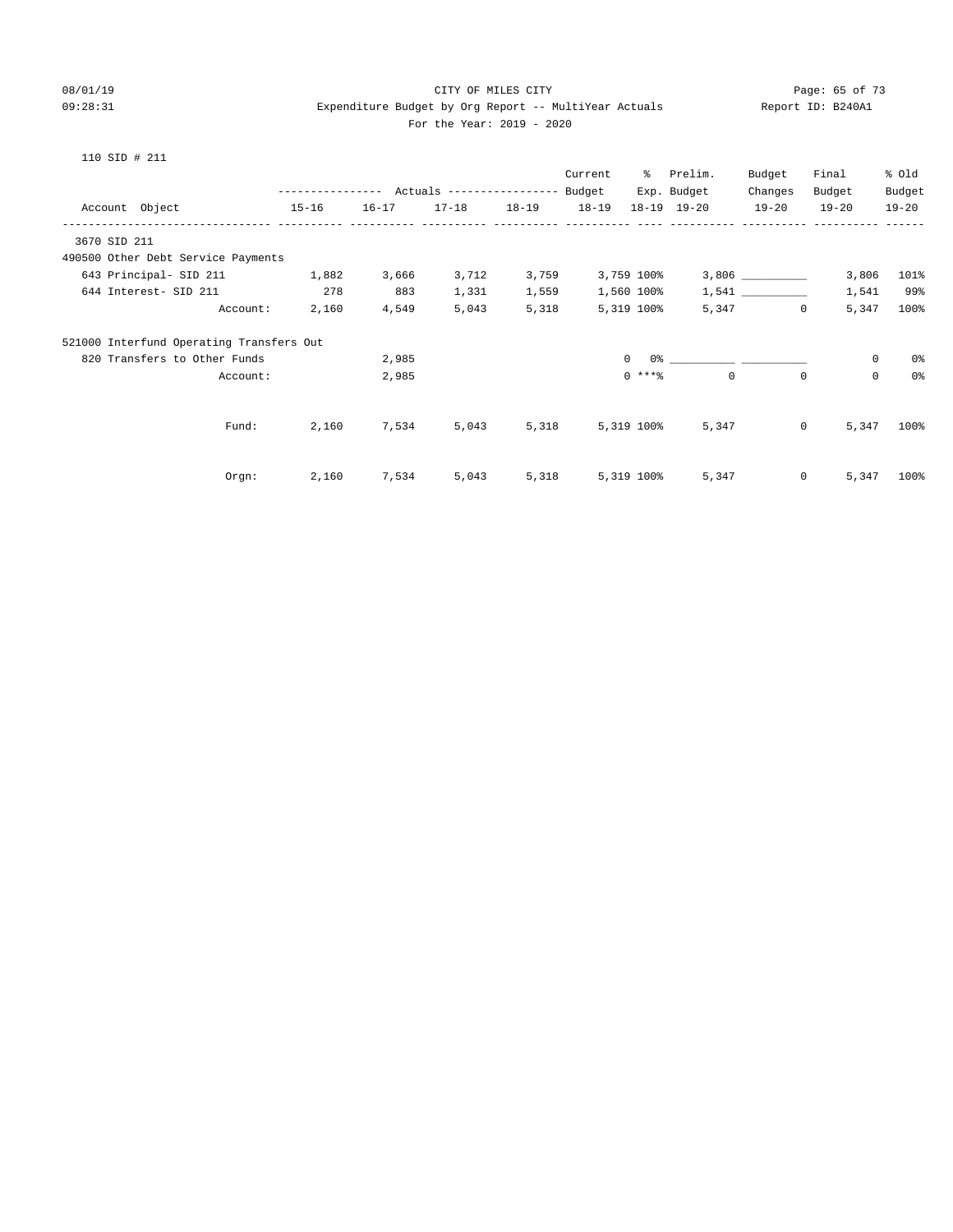#### 08/01/19 Page: 66 of 73 09:28:31 Expenditure Budget by Org Report -- MultiYear Actuals Report ID: B240A1 For the Year: 2019 - 2020

#### 111 One Time Endowments-Library

|                              |               |           |                                  |           | Current   | ႜႜႜ                  | Prelim.             | Budget    | Final        | % Old           |
|------------------------------|---------------|-----------|----------------------------------|-----------|-----------|----------------------|---------------------|-----------|--------------|-----------------|
|                              | ------------- |           | Actuals ----------------- Budget |           |           |                      | Exp. Budget         | Changes   | Budget       | Budget          |
| Account Object               | $15 - 16$     | $16 - 17$ | $17 - 18$                        | $18 - 19$ | $18 - 19$ |                      | $18 - 19$ $19 - 20$ | $19 - 20$ | $19 - 20$    | $19 - 20$       |
| 2880 LIBRARY GRANTS          |               |           |                                  |           |           |                      |                     |           |              |                 |
| 460100 Library Services(16)  |               |           |                                  |           |           |                      |                     |           |              |                 |
| 214 Small Items of Equipment |               |           |                                  |           |           | 0%<br>$\overline{0}$ |                     | 2,000     |              | $2,000$ ***** % |
| 350 Professional Services    |               |           |                                  |           |           | 0%<br>$\Omega$       |                     | 1,500     |              | $1,500$ *****%  |
| Account:                     |               |           |                                  |           |           | $0$ ****             | 3,500               |           | $\mathbf{0}$ | $3,500$ ***** % |
| Fund:                        |               |           |                                  |           |           | $\mathbf{0}$<br>0%   | 3,500               |           | $\mathbf 0$  | $3,500$ ***** \ |
| Orgn:                        |               |           |                                  |           |           | 0%<br>$\mathbf 0$    | 3,500               |           | $\mathbf 0$  | $3,500$ ***** \ |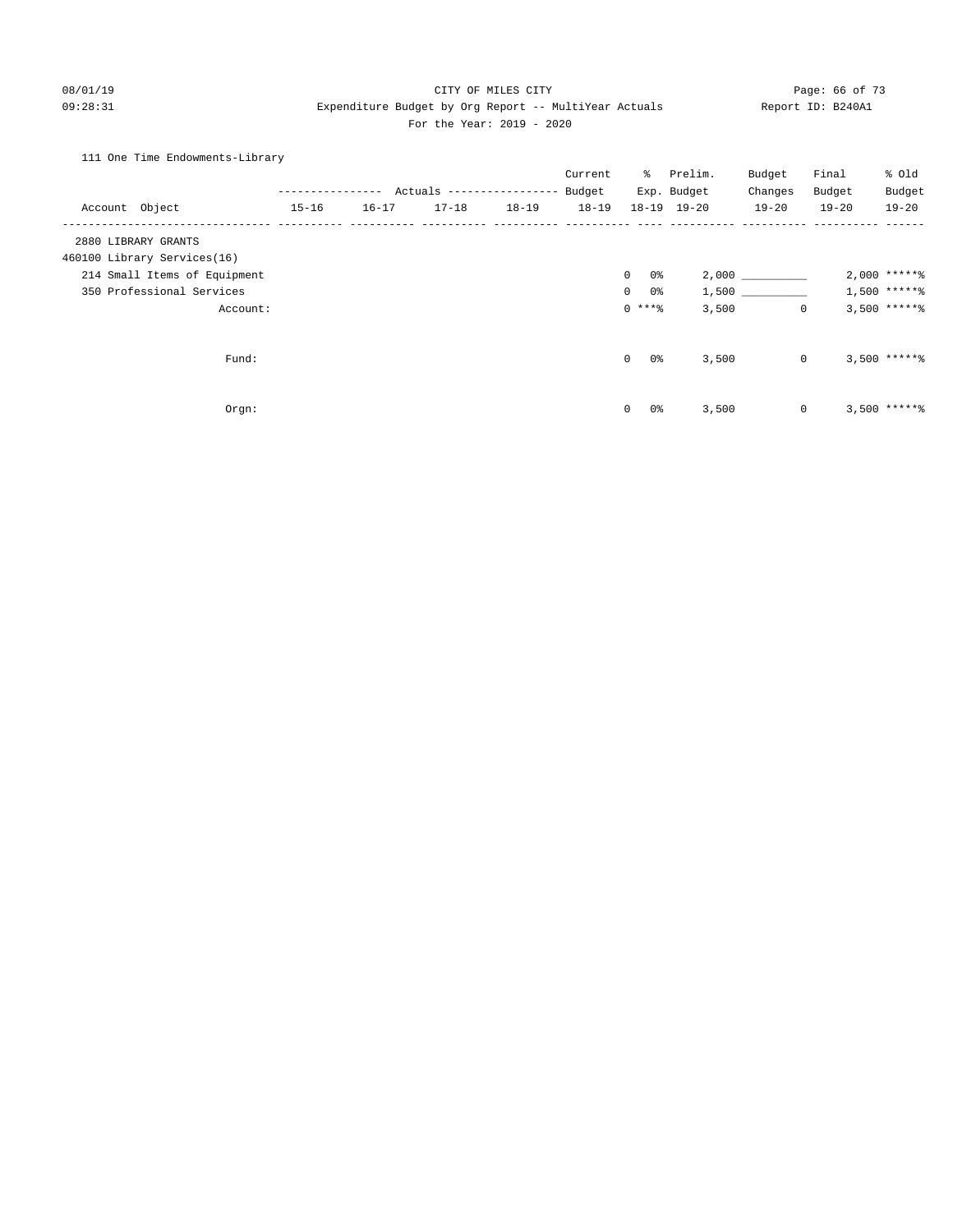#### 08/01/19 Page: 67 of 73 09:28:31 Expenditure Budget by Org Report -- MultiYear Actuals Report ID: B240A1 For the Year: 2019 - 2020

#### 112 Library Board of Trustees-Library

|                             |           |           |           |           | Current   | ွေ                    | Prelim.         | Budget     | Final        | % Old           |
|-----------------------------|-----------|-----------|-----------|-----------|-----------|-----------------------|-----------------|------------|--------------|-----------------|
|                             |           |           |           |           |           |                       | Exp. Budget     | Changes    | Budget       | Budget          |
| Account Object              | $15 - 16$ | $16 - 17$ | $17 - 18$ | $18 - 19$ | $18 - 19$ |                       | $18-19$ $19-20$ | $19 - 20$  | $19 - 20$    | $19 - 20$       |
| 2880 LIBRARY GRANTS         |           |           |           |           |           |                       |                 |            |              |                 |
| 460100 Library Services(16) |           |           |           |           |           |                       |                 |            |              |                 |
| 350 Professional Services   |           |           |           |           |           | $\overline{0}$<br>0%  |                 | 10,000 000 |              | $10,000$ *****% |
| 360 Contr R & M             |           |           |           |           |           | $\overline{0}$<br>0 % |                 | 40,000     |              | 40,000 ******   |
| 382 Books                   |           |           |           |           |           | $\circ$<br>0%         |                 | 10,000     |              | $10,000$ *****% |
| Account:                    |           |           |           |           |           | $0***$ $%$            | 60,000          |            | $\mathbf{0}$ | $60,000$ ****** |
|                             |           |           |           |           |           |                       |                 |            |              |                 |
| Fund:                       |           |           |           |           |           | $\mathbf{0}$<br>0 %   | 60,000          |            | $\mathbf{0}$ | $60,000$ *****% |
|                             |           |           |           |           |           |                       |                 |            |              |                 |
| Orgn:                       |           |           |           |           |           | 0%<br>$\circ$         | 60,000          |            | $\mathbf{0}$ | $60,000$ *****\ |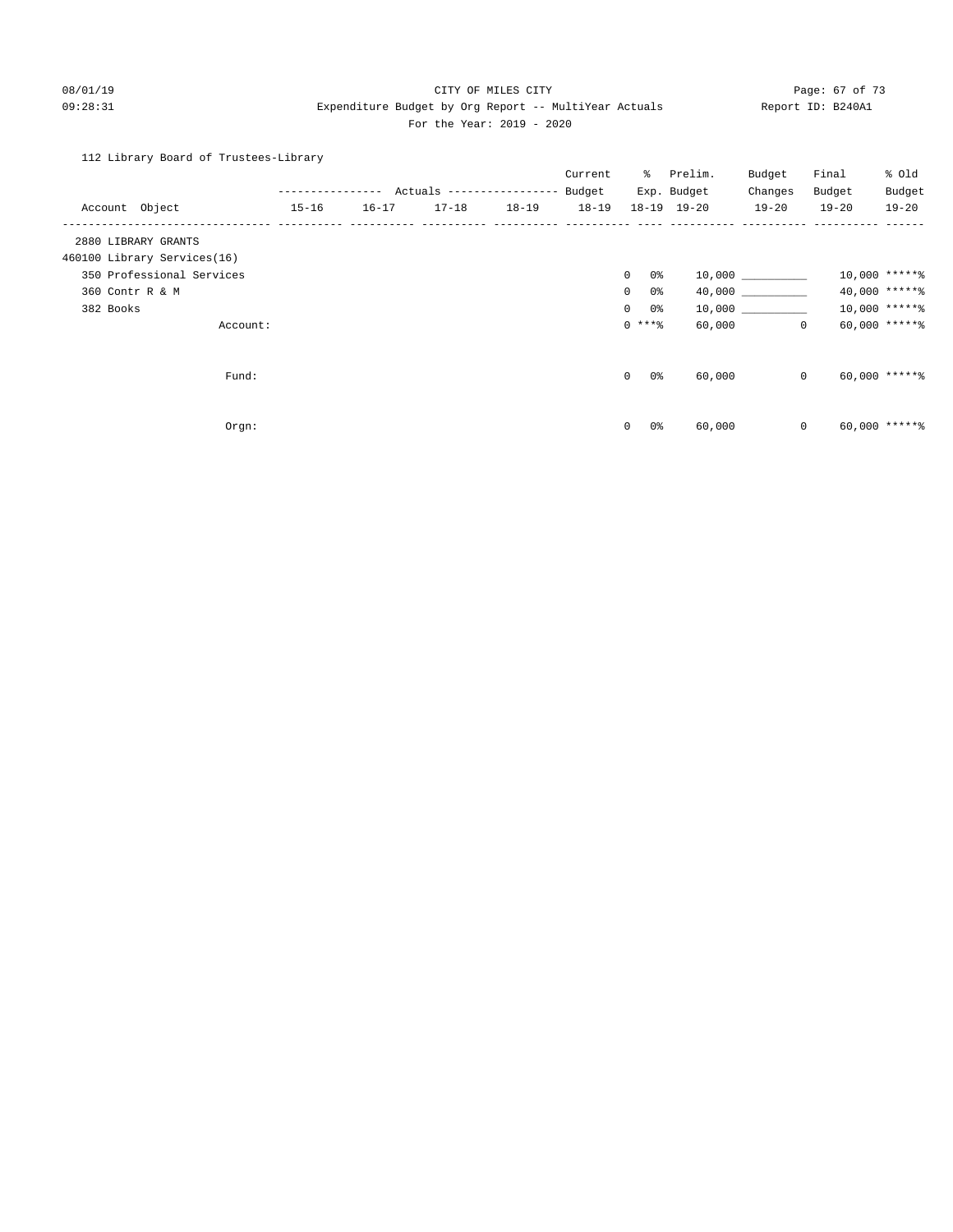#### 08/01/19 Page: 68 of 73 09:28:31 Expenditure Budget by Org Report -- MultiYear Actuals Report ID: B240A1 For the Year: 2019 - 2020

201 Flood Prevention

|              |                                          | ---------------- |           | Actuals ----------------- Budget |           | Current     | ႜ          | Prelim.<br>Exp. Budget | Budget<br>Changes                      | Final<br>Budget    | % old<br>Budget |
|--------------|------------------------------------------|------------------|-----------|----------------------------------|-----------|-------------|------------|------------------------|----------------------------------------|--------------------|-----------------|
|              | Account Object                           | $15 - 16$        | $16 - 17$ | $17 - 18$                        | $18 - 19$ | $18 - 19$   |            | $18 - 19$ $19 - 20$    | $19 - 20$                              | $19 - 20$          | $19 - 20$       |
| 1000 GENERAL | ------------- ---                        |                  | --- ---   |                                  |           |             |            |                        |                                        |                    |                 |
|              | 431200 Flood Control                     |                  |           |                                  |           |             |            |                        |                                        |                    |                 |
|              | 111 Salaries and Wages - Perm            | 14,126           | 14,168    | 13,956                           | 15,524    | 16,104 96%  |            |                        |                                        | 16,128             | 100%            |
|              | 131 VACATION                             | 1,048            | 985       | 720                              | 1,041     |             | 1,000 104% |                        |                                        | 1,000              | 100%            |
|              | 132 SICK LEAVE                           | 541              | 512       | 1,175                            | 782       |             | 500 156%   |                        |                                        | 500                | 100%            |
|              | 133 OTHER LEAVE PAY                      |                  | 773       | 358                              | 883       |             | 1,016 87%  |                        | $1,017$ _________                      | 1,017              | 100%            |
|              | 141 Unemployment Insurance               | 24               | 25        | 41                               | 64        |             | 26 246%    |                        |                                        | 28                 | 108%            |
|              | 142 Workers' Compensation                | 866              | 919       | 833                              | 1,048     |             | 1,067 98%  |                        | $1,069$ __________                     | 1,069              | 100%            |
|              | 143 Health Insurance                     | 3,109            | 3,320     | 3,456                            | 3,573     |             | 3,551 101% |                        |                                        | 3,815              | 107%            |
| 144 FICA     |                                          | 1,206            | 1,248     | 1,230                            | 1,385     |             | 1,424 97%  |                        |                                        | 1,426              | 100%            |
| 145 PERS     |                                          | 1,300            | 1,325     | 1,345                            | 1,505     |             | 1,577 95%  |                        |                                        | 1,616              | 102%            |
|              | 196 CLOTHING ALLOTMENT                   | 60               | 60        | 60                               | 60        |             | 60 100%    |                        | $60$                                   | 60                 | 100%            |
|              | 210 Office Supplies and Mater            | 121              | 131       | 366                              | 351       |             | 500 70%    |                        |                                        | 400                | 80%             |
|              | 214 Small Items of Equipment             | 804              |           | 200                              | 546       |             | 500 109%   |                        | 500                                    | 500                | 100%            |
|              | 220 Operating Expenses                   | 1,009            | 345       | 1,057                            |           | 500         | 0%         |                        | $500$ ________                         | 500                | 100%            |
|              | 231 Gas, Oil, Diesel Fuel, Gr            |                  | 119       | 60                               | 518       |             | 300 173%   |                        |                                        | 500                | 167%            |
|              | 311 Postage, Box Rent, Etc.              | 2,521            | 2,088     | 2,242                            | 2,574     |             | 3,000 86%  |                        |                                        | 3,000              | 100%            |
|              | 330 Publicity, Subscriptions             |                  |           |                                  |           | 950         | 0%         |                        | $\begin{tabular}{c} 100 \end{tabular}$ | 100                | 11%             |
|              | 331 Publication of Formal & L            | 2,538            | 1,836     | 1,945                            | 1,508     | 2,000       | 75%        |                        |                                        | 2,000              | 100%            |
|              | 334 Memberships, Registration            | 140              | 150       | 230                              | 160       |             | $0***8$    |                        | $200$ ________                         | 200                | $*****$         |
|              | 345 Telephone                            |                  |           |                                  |           | 50          | 0%         |                        | 50                                     | 50                 | 100%            |
|              | 350 Professional Services                | 32,003           | 301,510   | 121,902                          | 47,037    | 371,000     | 13%        |                        | $58,000$ __________                    | 58,000             | 16%             |
| 370 Travel   |                                          | 1,171            | 343       | 372                              | 823       | 1,000       | 82%        |                        |                                        | 1,000              | 100%            |
|              | 380 Training Services                    |                  | 79        | 265                              | 130       | 200         | 65%        |                        |                                        | 200                | 100%            |
| 382 Books    |                                          | 23               |           |                                  |           | 0           | 0%         |                        |                                        |                    | 50 ******       |
|              | 532 Land Rental                          |                  |           | 150                              |           | 150         | 0%         |                        |                                        | 150                | 100%            |
|              | 540 Special Assessments                  |                  | 250       |                                  |           | 300         | 0%         |                        |                                        | 300                | 100%            |
|              | 940 Machinery & Equipment                |                  | 5,000     |                                  |           | $\mathbf 0$ | 0%         |                        |                                        | 0                  | 0%              |
|              | Account:                                 | 62,610           | 335,186   | 151,963                          | 79,512    | 406,775     | $20\%$     | 93,609                 |                                        | $\circ$<br>93,609  | 23%             |
|              | 490500 Other Debt Service Payments       |                  |           |                                  |           |             |            |                        |                                        |                    |                 |
|              | 652 Principle- Flood Study Lo            |                  |           | 28,006                           | 28,092    | 46,925      | 60%        |                        | 28,799 __________                      | 28,799             | 61%             |
|              | 653 Interest- Flood Study Loa            |                  |           | 3,584                            | 4,408     | 7,792       | 57%        |                        |                                        | 3,764              | 48%             |
|              | Account:                                 |                  |           | 31,590                           | 32,500    | 54,717 59%  |            | 32,563                 |                                        | 0<br>32,563        | 59%             |
|              | Fund:                                    | 62,610           | 335,186   | 183,553                          | 112,012   | 461,492 24% |            | 126,172                |                                        | 0<br>126,172       | 27%             |
|              | 2260 EMERGENCY DISASTER                  |                  |           |                                  |           |             |            |                        |                                        |                    |                 |
|              | 521000 Interfund Operating Transfers Out |                  |           |                                  |           |             |            |                        |                                        |                    |                 |
|              | 820 Transfers to Other Funds             |                  | 96        | 51                               | 18,181    | 18,727 97%  |            | $550$ __               |                                        | 550                | 3%              |
|              | Account:                                 |                  | 96        | 51                               | 18,181    | 18,727 97%  |            | 550                    |                                        | 0<br>550           | 2 <sup>°</sup>  |
|              |                                          |                  |           |                                  |           |             |            |                        |                                        |                    |                 |
|              | Fund:                                    |                  | 96        | 51                               | 18,181    | 18,727 97%  |            | 550                    |                                        | $\mathsf 0$<br>550 | 2 <sup>°</sup>  |
|              | Orgn:                                    | 62,610           | 335,282   | 183,604                          | 130,193   | 480,219 27% |            | 126,722                |                                        | 0<br>126,722       | 26%             |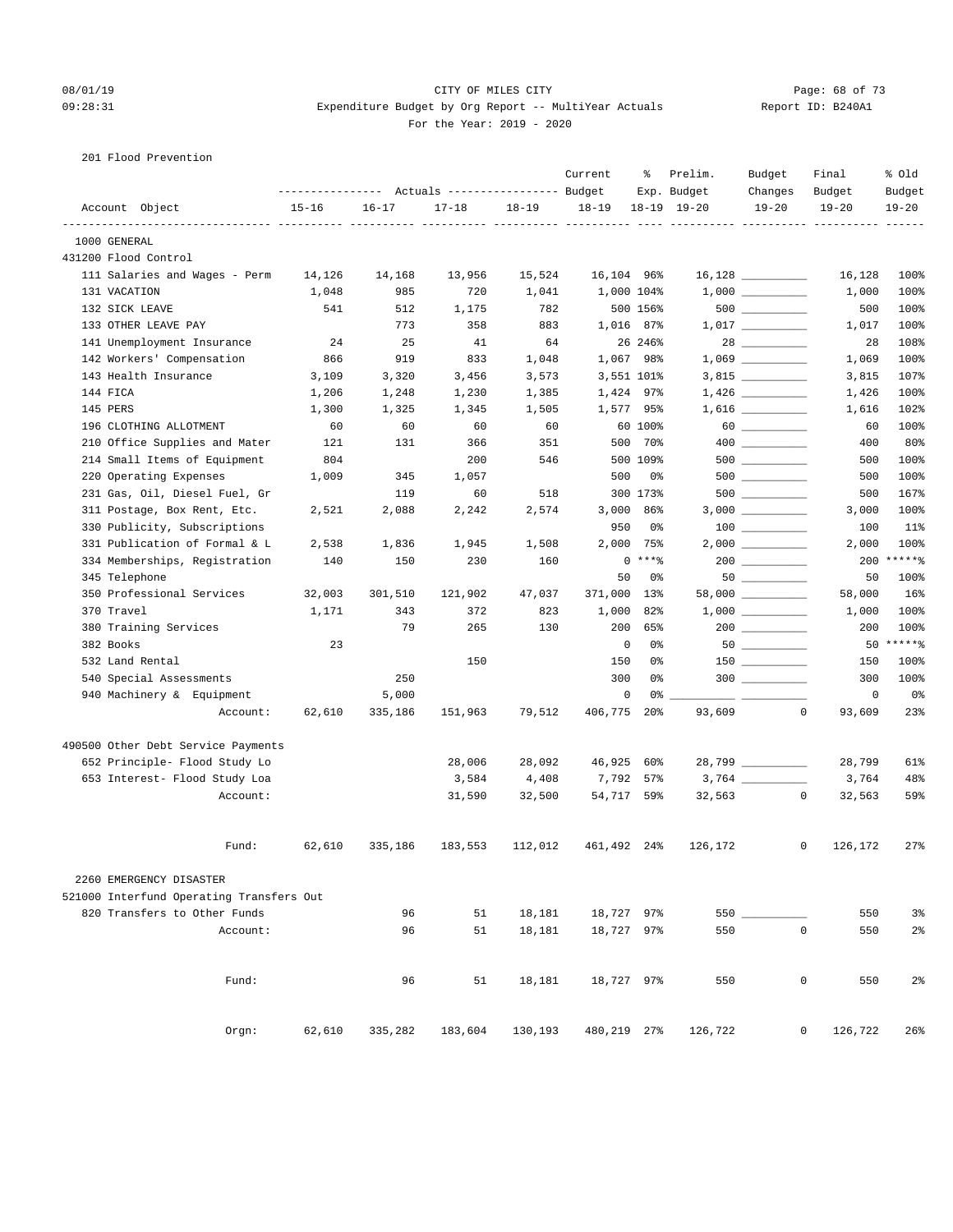#### 08/01/19 Page: 69 of 73 09:28:31 Expenditure Budget by Org Report -- MultiYear Actuals Report ID: B240A1 For the Year: 2019 - 2020

#### 301 Elections

|                  |                        | ------------- |           | Actuals ----------------- |           | Current<br>Budget | ွေ             | Prelim.<br>Exp. Budget | Budget<br>Changes | Final<br>Budget | % Old<br>Budget |
|------------------|------------------------|---------------|-----------|---------------------------|-----------|-------------------|----------------|------------------------|-------------------|-----------------|-----------------|
| Account Object   |                        | $15 - 16$     | $16 - 17$ | $17 - 18$                 | $18 - 19$ | $18 - 19$         |                | 18-19 19-20            | $19 - 20$         | $19 - 20$       | $19 - 20$       |
| 1000 GENERAL     |                        |               |           |                           |           |                   |                |                        |                   |                 |                 |
| 410600 Elections |                        |               |           |                           |           |                   |                |                        |                   |                 |                 |
|                  | 300 PURCHASED SERVICES | 5,361         |           | 8,048                     |           | 10,000            | 0%             | 10,000                 |                   | 10,000          | 100%            |
|                  | Account:               | 5,361         |           | 8,048                     |           | 10,000            | 0 <sup>o</sup> | 10,000                 | 0                 | 10,000          | 100%            |
|                  | Fund:                  | 5,361         |           | 8,048                     |           | 10,000            | 0 %            | 10,000                 | $\circ$           | 10,000          | 100%            |
|                  | Orgn:                  | 5,361         |           | 8,048                     |           | 10,000            | 0 <sup>o</sup> | 10,000                 | $\mathbf 0$       | 10,000          | 100%            |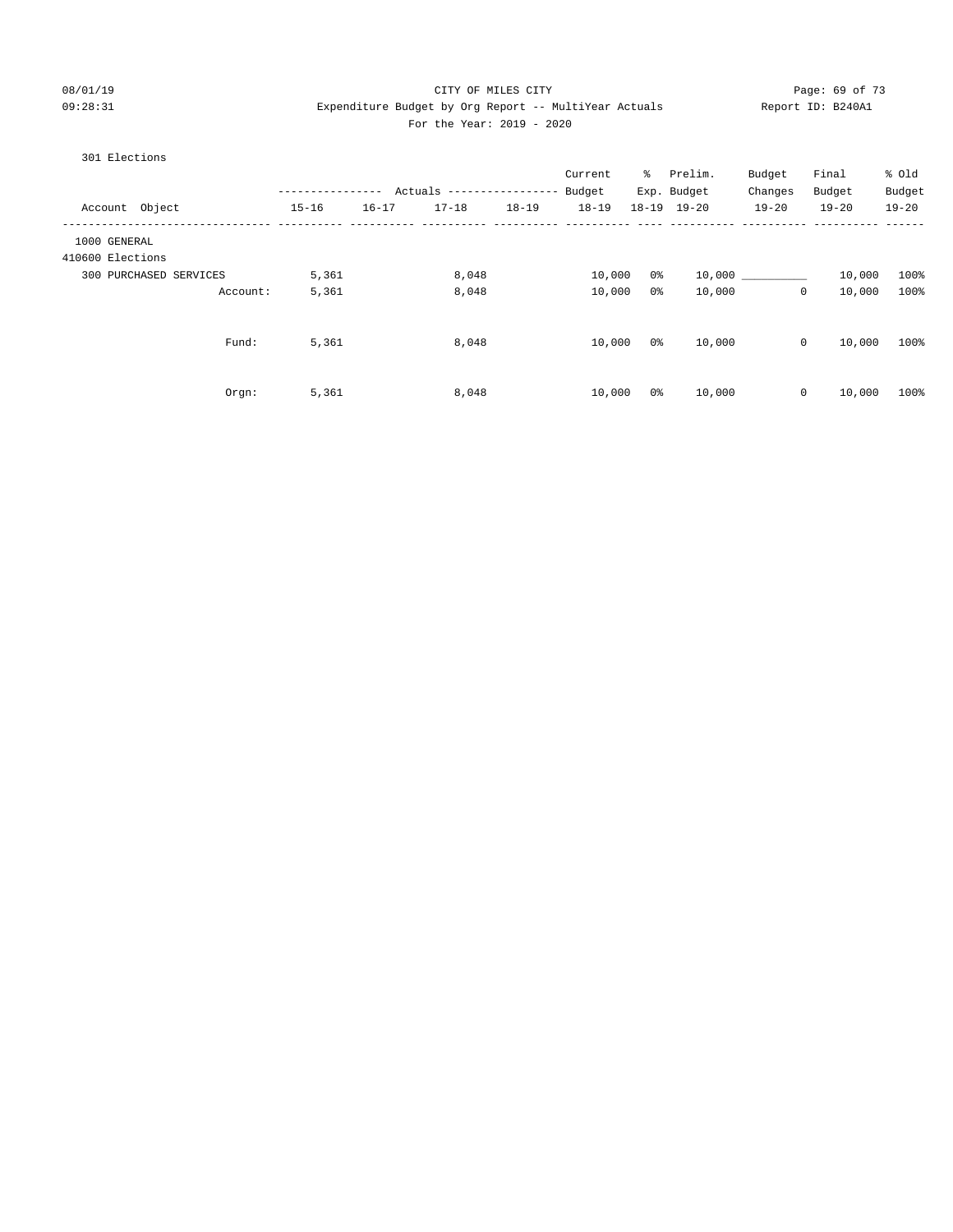#### 08/01/19 Page: 70 of 73 09:28:31 Expenditure Budget by Org Report -- MultiYear Actuals Report ID: B240A1 For the Year: 2019 - 2020

#### 302 Local Government/Study Commission

|            |                                          |           |           |    |                     | Current | ႜ                         | Prelim.                                                                                                                | Budget      | Final     | % old          |
|------------|------------------------------------------|-----------|-----------|----|---------------------|---------|---------------------------|------------------------------------------------------------------------------------------------------------------------|-------------|-----------|----------------|
|            |                                          |           |           |    |                     |         |                           | Exp. Budget                                                                                                            | Changes     | Budget    | Budget         |
|            | Account Object                           | $15 - 16$ | $16 - 17$ |    | 17-18  18-19  18-19 |         |                           | 18-19 19-20                                                                                                            | $19 - 20$   | $19 - 20$ | $19 - 20$      |
|            | 2350 Local Government/Study Commission   |           |           |    |                     |         |                           |                                                                                                                        |             |           |                |
|            | 410130 Committees and Special Bodies     |           |           |    |                     |         |                           |                                                                                                                        |             |           |                |
|            | 210 Office Supplies and Mater            |           | 1,191     |    |                     |         | 0                         |                                                                                                                        |             | 0         | 0%             |
|            | 220 Operating Expenses                   | 57        |           |    |                     |         | 0                         |                                                                                                                        |             | 0         | 0%             |
|            | 311 Postage, Box Rent, Etc.              |           | 1,235     |    |                     |         | 0<br>0 %                  | <u> 1989 - John Harry Barn, mars and de la partie de la partie de la partie de la partie de la partie de la partie</u> |             | $\Omega$  | 0%             |
|            | 320 Printing, Duplicating, Ty            |           | 5         |    |                     |         | 0%<br>0                   |                                                                                                                        |             | $\Omega$  | 0%             |
|            | 350 Professional Services                |           | 2,603     |    |                     |         | 0<br>0 <sup>°</sup>       | <u> 1990 - Johann John Harry Harry Harry Harry Harry Harry Harry Harry Harry Harry Harry Harry Harry Harry Harry</u>   |             | 0         | 0 <sup>°</sup> |
| 370 Travel |                                          | 466       | 809       |    |                     |         | 0%<br>$\Omega$            |                                                                                                                        |             | 0         | 0%             |
|            | Account:                                 | 523       | 5,843     |    |                     |         | $0$ ****                  | $\Omega$                                                                                                               | $\Omega$    | $\Omega$  | 0 <sup>°</sup> |
|            | 521000 Interfund Operating Transfers Out |           |           |    |                     |         |                           |                                                                                                                        |             |           |                |
|            | 820 Transfers to Other Funds             |           | 5,266     | 16 |                     |         | 0 %<br>$\Omega$           |                                                                                                                        | 25          |           | $25$ ******    |
|            | Account:                                 |           | 5,266     | 16 |                     |         | $0$ *** $%$               | 25                                                                                                                     | $\mathbf 0$ |           | $25****$       |
|            |                                          |           |           |    |                     |         |                           |                                                                                                                        |             |           |                |
|            | Fund:                                    | 523       | 11,109    | 16 |                     |         | 0%<br>$\Omega$            | 25                                                                                                                     | $\Omega$    |           | $25****$       |
|            | Orgn:                                    | 523       | 11,109    | 16 |                     |         | 0 <sup>°</sup><br>$\circ$ | 25                                                                                                                     | $\mathbf 0$ |           | $25$ ******    |
|            |                                          |           |           |    |                     |         |                           |                                                                                                                        |             |           |                |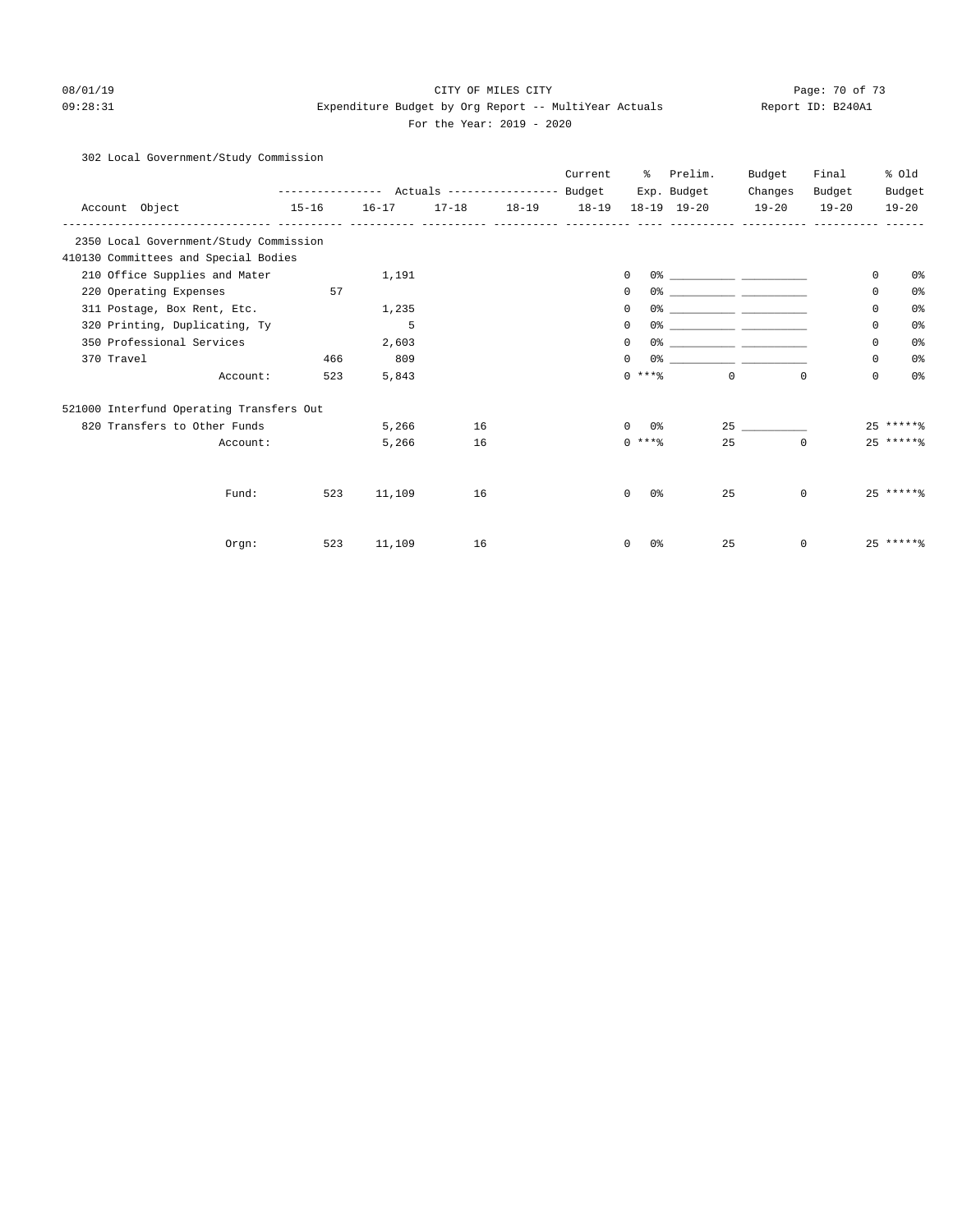08/01/19 Page: 71 of 73

# 09:28:31 Expenditure Budget by Org Report -- MultiYear Actuals Report ID: B240A1 For the Year: 2019 - 2020

|           |                                                                                                              |                           |           | Current                            | ိ | Prelim.                       | Budget                                                                                         | Final     | % old                                                        |
|-----------|--------------------------------------------------------------------------------------------------------------|---------------------------|-----------|------------------------------------|---|-------------------------------|------------------------------------------------------------------------------------------------|-----------|--------------------------------------------------------------|
|           |                                                                                                              |                           |           | Budget                             |   |                               | Changes                                                                                        | Budget    | Budget                                                       |
| $15 - 16$ | $16 - 17$                                                                                                    | $17 - 18$                 | $18 - 19$ | $18 - 19$                          |   | $19 - 20$                     | $19 - 20$                                                                                      | $19 - 20$ | $19 - 20$                                                    |
|           |                                                                                                              |                           |           |                                    |   |                               |                                                                                                |           |                                                              |
|           |                                                                                                              |                           |           |                                    |   |                               |                                                                                                |           |                                                              |
| 70,898    | 39,866                                                                                                       | 54,966                    | 145,360   |                                    |   | 17,000                        |                                                                                                | 17,000    | 10 <sup>8</sup>                                              |
| 70,898    | 39,866                                                                                                       | 54,966                    | 145,360   |                                    |   | 17,000                        |                                                                                                | 17,000    | 10%                                                          |
|           |                                                                                                              |                           |           |                                    |   |                               |                                                                                                |           |                                                              |
|           |                                                                                                              |                           |           |                                    |   |                               |                                                                                                |           | 10%                                                          |
| 70,898    |                                                                                                              | 54,966                    |           |                                    |   |                               |                                                                                                |           | 10 <sup>8</sup>                                              |
|           | 4000 General Fund Capitol Improvement Fund<br>410100 Legislative Services(02)<br>Account:<br>Fund:<br>70,898 | 39,866<br>39,866<br>Orgn: | 54,966    | Actuals ---------------<br>145,360 |   | 164,705<br>164,705<br>164,705 | Exp. Budget<br>$18 - 19$<br>88%<br>88%<br>17,000<br>88%<br>145,360<br>164,705<br>17,000<br>88% |           | $\Omega$<br>$\mathbf{0}$<br>17,000<br>17,000<br>$\mathbf{0}$ |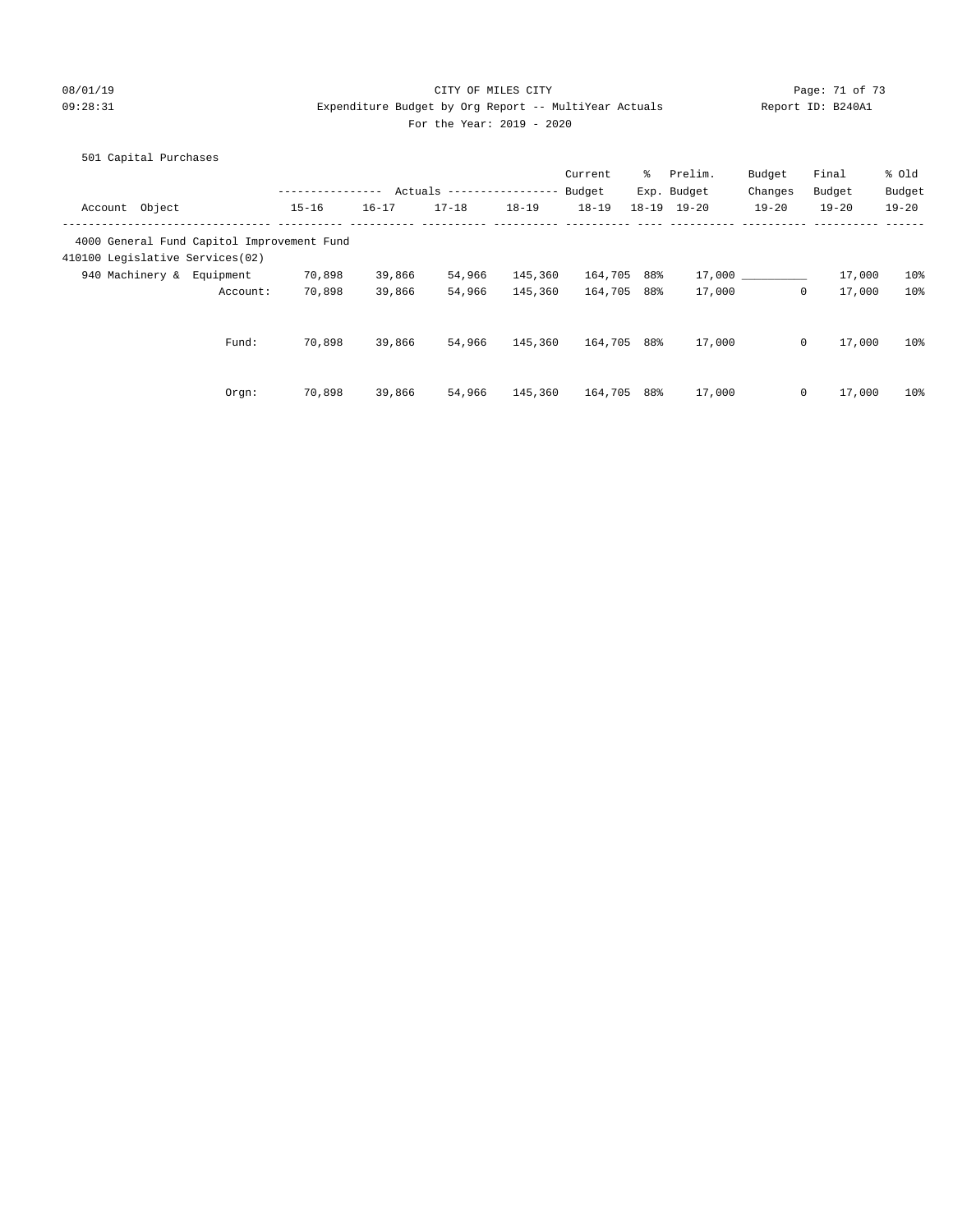#### 08/01/19 Page: 72 of 73 09:28:31 Expenditure Budget by Org Report -- MultiYear Actuals Report ID: B240A1 For the Year: 2019 - 2020

### 910 Public Works City Garage

|                                          |           |           |           |           | Current      | ွေ             | Prelim.<br>Exp. Budget       | Budget<br>Changes                  | Final<br>Budget        | % Old<br>Budget |
|------------------------------------------|-----------|-----------|-----------|-----------|--------------|----------------|------------------------------|------------------------------------|------------------------|-----------------|
| Account Object                           | $15 - 16$ | $16 - 17$ | $17 - 18$ | $18 - 19$ |              |                | $18-19$ $19-20$              | $19 - 20$                          | $19 - 20$              | $19 - 20$       |
| ----------------<br>6040 PUBLIC WORKS    |           |           |           |           |              |                | ----------- ---------- ----- |                                    |                        | $- - - -$       |
| 430220 Operations                        |           |           |           |           |              |                |                              |                                    |                        |                 |
| 111 Salaries and Wages - Perm            | 78,375    | 83,493    | 86,508    | 82,943    |              | 86,420 96%     |                              | 93,656 _________                   | 93,656                 | 108%            |
| 121 OVERTIME-PERMANENT                   | 911       | 1,152     | 7,802     | 2,834     |              | 1,200 236%     |                              | $1,200$                            | 1,200                  | 100%            |
| 131 VACATION                             | 7,735     | 7,549     | 7,012     | 9,886     |              | 7,500 132%     |                              |                                    | 7,500                  | 100%            |
| 132 SICK LEAVE                           | 8,482     | 7,012     | 9,335     | 6,639     |              | 7,000 95%      |                              |                                    | 7,000                  | 100%            |
| 133 OTHER LEAVE PAY                      | 2,658     | 2,897     | 2,543     | 4,047     |              | 2,900 140%     |                              |                                    | 2,900                  | 100%            |
| 134 HOLIDAY PAY                          | 438       | 277       | 426       | 1,552     |              | 270 575%       |                              |                                    | 1,700                  | 630%            |
| 141 Unemployment Insurance               | 148       | 154       | 285       | 379       |              | 158 240%       |                              | $\begin{array}{c} 169 \end{array}$ | 169                    | 107%            |
| 142 Workers' Compensation                | 5,404     | 5,696     | 5,704     | 6,106     |              | 5,975 102%     |                              | 6,389 _________                    | 6,389                  | 107%            |
| 143 Health Insurance                     | 17,487    | 18,678    | 19,257    | 19,355    |              | 19,262 100%    |                              | $21,457$ __________                | 21,457                 | 111%            |
| 144 FICA                                 | 7,533     | 7,818     | 8,651     | 8,217     |              | 8,055 102%     |                              |                                    | 8,608                  | 107%            |
| 145 PERS                                 | 8,154     | 11,698    | 9,624     | 9,247     |              | 8,918 104%     |                              |                                    | 9,756                  | 109%            |
| 196 CLOTHING ALLOTMENT                   | 338       | 338       | 338       | 338       |              | 400 85%        |                              |                                    | 400                    | 100%            |
| 210 Office Supplies and Mater            | 1,043     | 511       | 71        | 2,100     |              | 500 420%       |                              |                                    | 500                    | 100%            |
| 214 Small Items of Equipment             | 10,179    | 9,297     | 10,025    | 5,363     | 10,000       | 54%            |                              |                                    | 5,000                  | 50%             |
| 220 Operating Expenses                   | 2,753     | 1,540     | 2,108     | 1,164     | 2,000        | 58%            |                              |                                    | 2,000                  | 100%            |
| 222 Chemicals, Lab & Med Suppl           | 28        |           |           |           | 100          | 0%             |                              |                                    | 100                    | 100%            |
| 226 Clothing and Uniforms                | 255       | 135       | 450       | 568       |              | 400 142%       |                              |                                    | 450                    | 113%            |
| 230 Repair and Maintenance Su            | 526       | 356       | 687       | 564       | 700          | 81%            |                              | $700$                              | 700                    | 100%            |
| 231 Gas, Oil, Diesel Fuel, Gr            | 257       | 166       | 567       | 768       |              | 700 110%       |                              | $800$                              | 800                    | 114%            |
| 241 Consumable Tools                     | 54        |           | 96        |           | 100          | 0 <sup>8</sup> |                              |                                    | 100                    | 100%            |
| 341 Electric Utility Services            | 4,518     | 4,708     | 5,927     | 6,222     |              | 5,287 118%     |                              |                                    | 6,500                  | 123%            |
| 342 Water Utility Services               | 1,222     | 1,246     | 1,271     | 1,296     |              | 1,300 100%     |                              |                                    | 1,500                  | 115%            |
| 343 Sewer Utility Services               | 842       | 1,452     | 1,481     | 1,511     |              | 1,200 126%     |                              |                                    | 1,600                  | 133%            |
| 344 Gas Utility Service                  | 1,090     | 1,922     | 3,201     | 2,747     |              | 2,600 106%     |                              |                                    | 3,000                  | 115%            |
| 345 Telephone                            | 582       | 415       | 1,206     | 442       | 1,000        | 44%            |                              |                                    | 500                    | 50%             |
| 346 Garbage Service                      | 3,993     | 999       | 356       | 999       |              | 515 194%       |                              |                                    | 500                    | 97%             |
| 347 Internet                             | 705       | 611       | 724       | 657       |              | 550 119%       |                              | 550                                | 550                    | 100%            |
| 350 Professional Services                | 413       | 1,059     | 305       | 947       |              | 500 189%       |                              |                                    | 500                    | 100%            |
| 360 Contr R & M                          | 5,051     | 2,000     | 1,588     |           | 1,000        | 0%             |                              |                                    | 1,000                  | 100%            |
| 370 Travel                               |           |           |           |           | 200          | 0%             |                              | 200                                | 200                    | 100%            |
| 380 Training Services                    |           |           |           | 20        | 200          | $10\%$         | 200                          |                                    | 200                    | 100%            |
| Account:                                 | 171,174   | 173,179   | 187,548   | 176,911   | 176,910 100% |                | 186,435                      | $\Omega$                           | 186,435                | 105%            |
| 510330 Comprehensive Liability Insurance |           |           |           |           |              |                |                              |                                    |                        |                 |
| 513 Liability                            | 1,061     | 647       | 1,064     | 1,459     |              | 1,459 100%     | $1,616$ _                    |                                    | 1,616                  | 111%            |
| Account:                                 | 1,061     | 647       |           | 1,459     |              | 1,459 100%     | 1,616                        |                                    | 1,616<br>$\mathbf{0}$  | 110%            |
|                                          |           |           | 1,064     |           |              |                |                              |                                    |                        |                 |
| Fund:                                    | 172,235   | 173,826   | 188,612   | 178,370   | 178,369 100% |                | 188,051                      |                                    | 0<br>188,051           | 105%            |
| Orgn:                                    | 172,235   | 173,826   | 188,612   | 178,370   | 178,369 100% |                | 188,051                      |                                    | $\mathbf 0$<br>188,051 | 105%            |